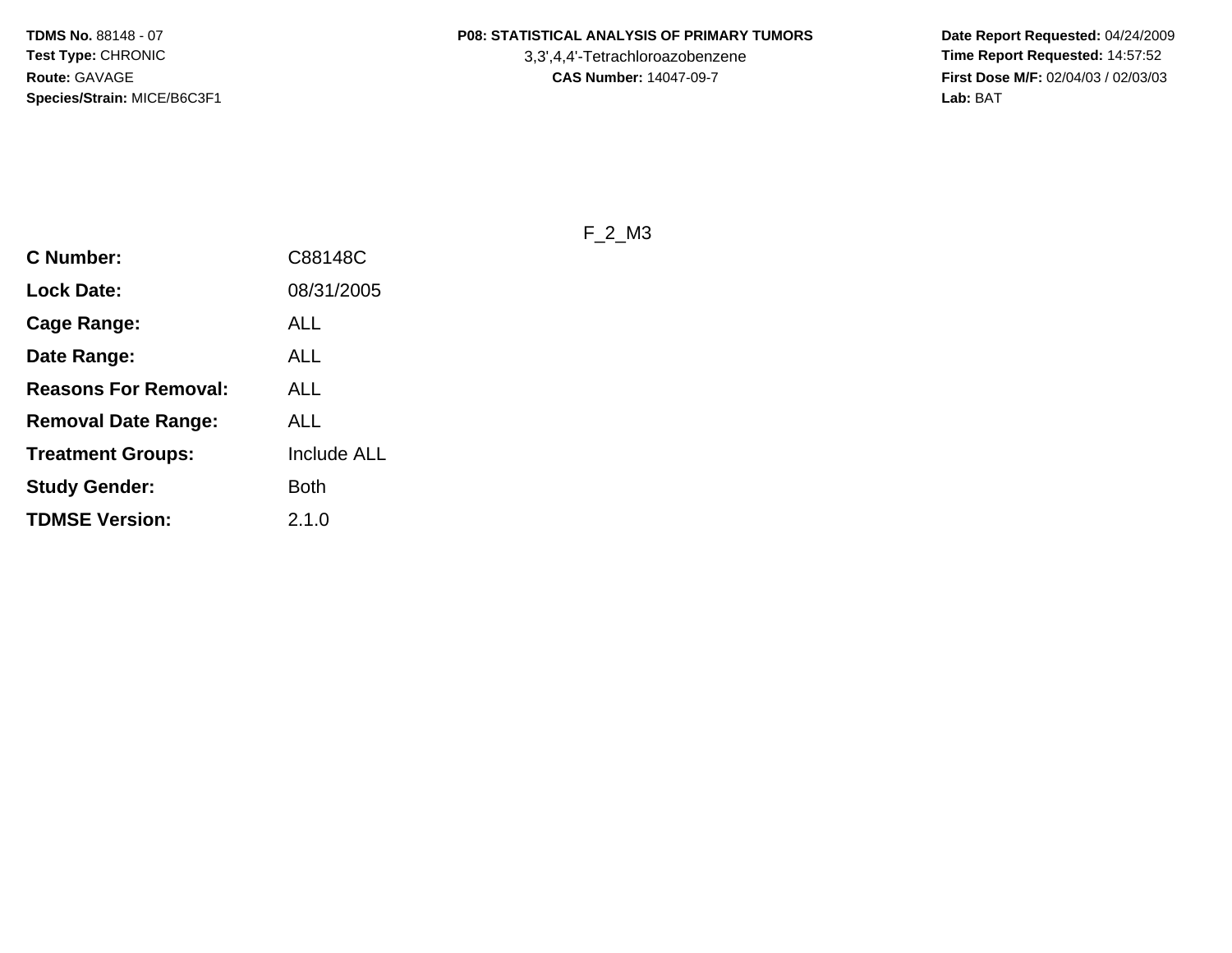#### **P08: STATISTICAL ANALYSIS OF PRIMARY TUMORS**

3,3',4,4'-Tetrachloroazobenzene

 **Date Report Requested:** 04/24/2009 **Time Report Requested:** 14:57:52 **First Dose M/F:** 02/04/03 / 02/03/03<br>Lab: BAT **Lab:** BAT

#### **HISTORICAL CONTROL STUDIESFrom November 2008 report**

#### **SAME ROUTE**

 88105-04 -- Isoeugenol (GAVAGE CORN OIL) 99023-04 -- beta-Myrcene (GAVAGE CORN OIL)99020-06 -- Pulegone (GAVAGE CORN OIL)

#### **ALL ROUTES**

 99024-08 -- Androstenedione (GAVAGE METHYLCELLULOSE)88138-04 -- Benzophenone (ORAL FEED) 99028-06 -- bis(2-Chloroethoxy)methane (SKIN ETHANOL)20011-06 -- 1-Bromopropane (INHALATION AIR) 99027-04 -- Chromium picolinate monohydrate (ORAL FEED)05174-06 -- Cresols (ORAL FEED) 96011-06 -- Cumene (INHALATION AIR) 97003-08 -- 1,2-Dibromo-2,4-dicyanobutane (SKIN ETHANOL)99017-06 -- Diethylamine (INHALATION AIR) 93020-08 -- Diisopropylcarbodiimide (SKIN ETHANOL)88004-06 -- Divinylbenzene (INHALATION AIR)88123-07 -- Formamide (GAVAGE WATER)20005-06 -- Ginseng (GAVAGE WATER) 99007-06 -- Goldenseal root powder (ORAL FEED) 95011-06 -- 5-(Hydroxymethyl)-2-furfural (GAVAGE WATER)88105-04 -- Isoeugenol (GAVAGE CORN OIL) 97006-02 -- Methyl isobutyl ketone (INHALATION AIR) 91005-08 -- Methylene blue trihydrate (GAVAGE METHYLCELLULOSE)92013-06 -- 4-Methylimidazole (ORAL FEED) 88006-04 -- alpha-Methylstyrene (INHALATION AIR)20008-04 -- Milk thistle extract (ORAL FEED) 99023-04 -- beta-Myrcene (GAVAGE CORN OIL) 97008-06 -- Propargyl alcohol (INHALATION AIR)99020-06 -- Pulegone (GAVAGE CORN OIL)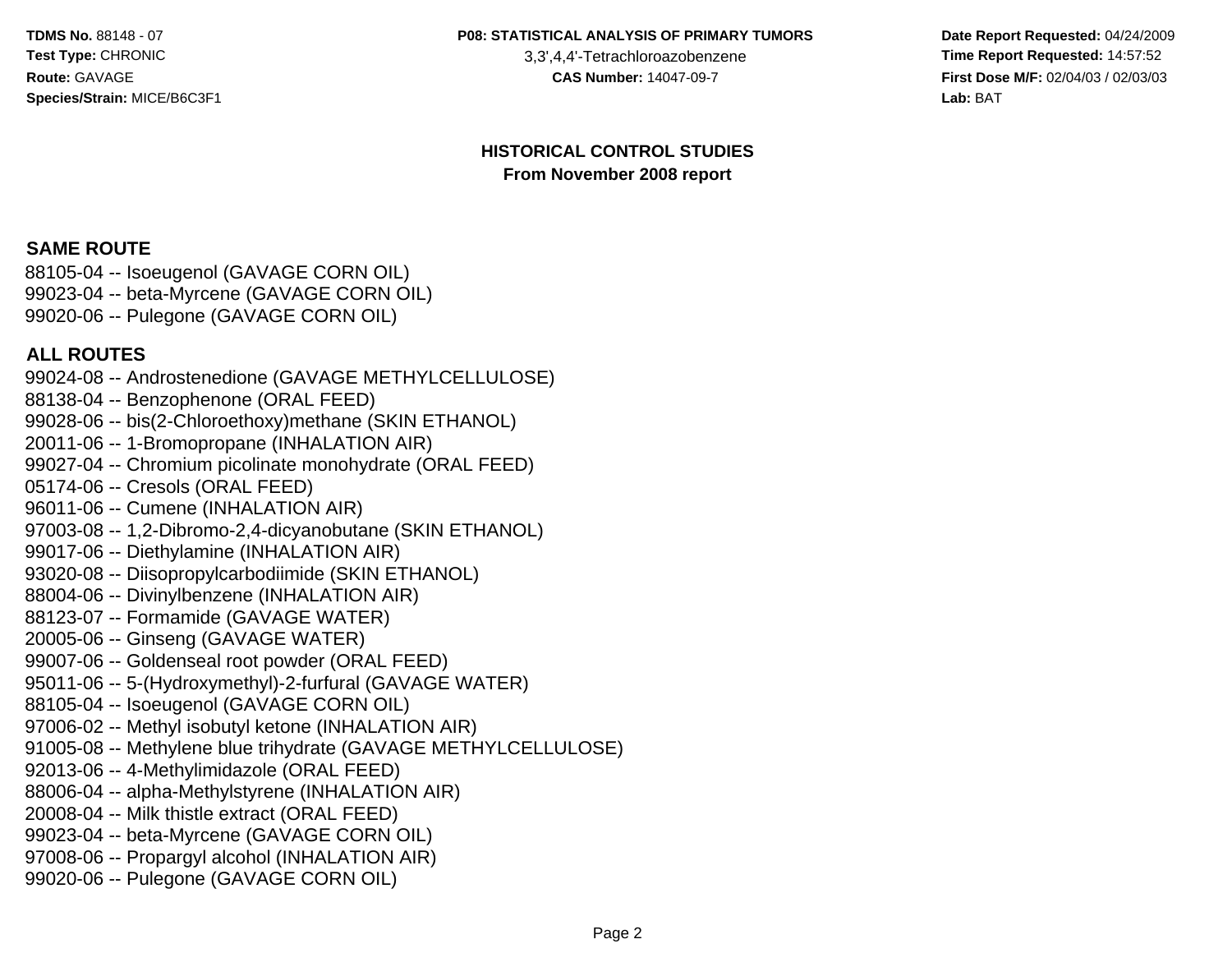**P08: STATISTICAL ANALYSIS OF PRIMARY TUMORS**

3,3',4,4'-Tetrachloroazobenzene

 **Date Report Requested:** 04/24/2009 **Time Report Requested:** 14:57:52 **First Dose M/F:** 02/04/03 / 02/03/03<br>Lab: BAT **Lab:** BAT

#### **HISTORICAL CONTROL STUDIESFrom November 2008 report**

20114-06 -- Sodium dichromate dihydrate (VI) (ORAL WATER)

93025-06 -- Tetralin (INHALATION AIR)

96019-06 -- Water disinfection byproducts (Bromochloroacetic acid) (ORAL WATER)

96017-06 -- Water disinfection byproducts (Dibromoacetic acid) (ORAL WATER)

96015-06 -- Water disinfection byproducts (Dibromoacetonitrile) (ORAL WATER)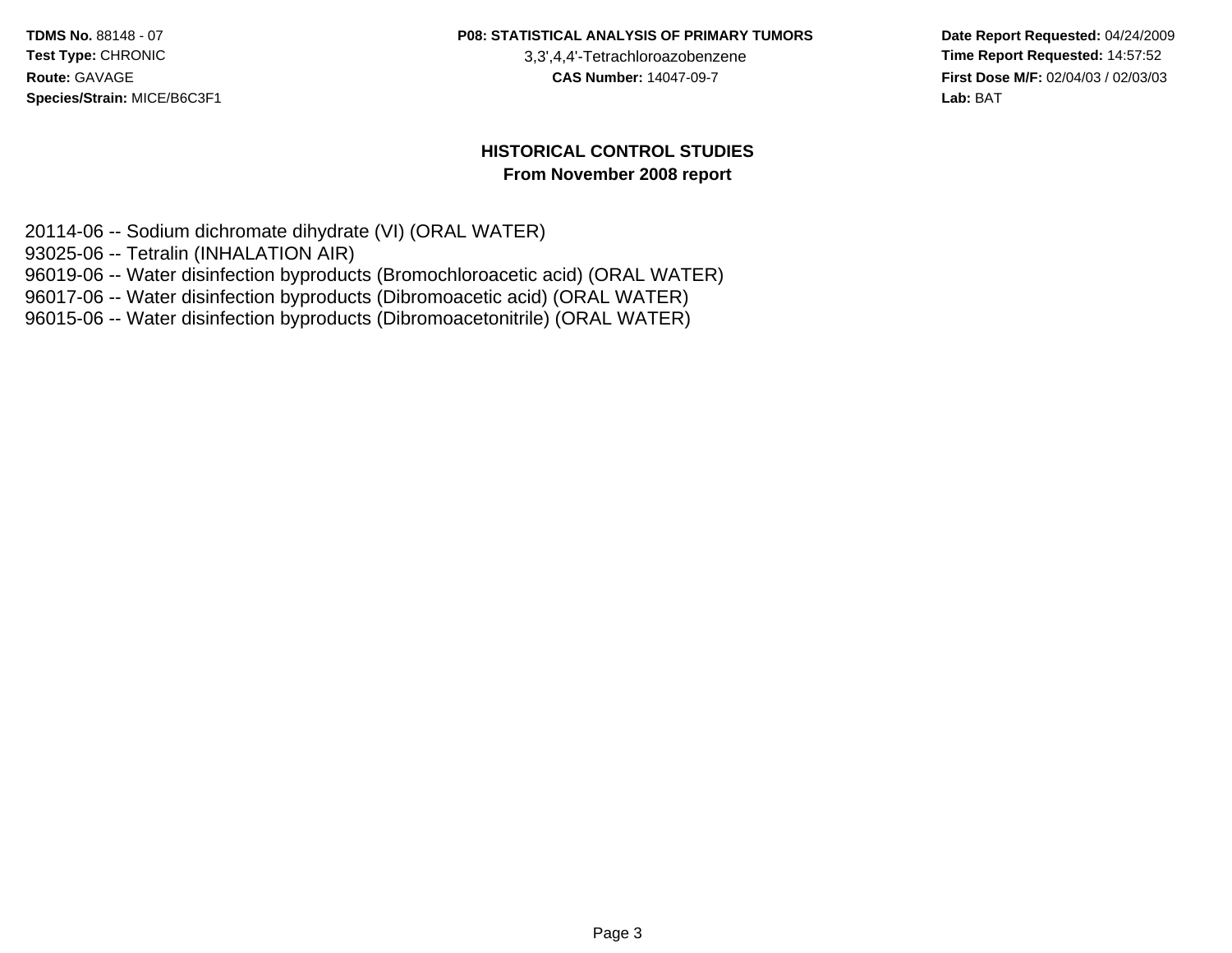**Date Report Requested:** 04/24/2009 **Time Report Requested:** 14:57:52 **First Dose M/F:** 02/04/03 / 02/03/03<br>**Lab:** BAT **Lab:** BAT

#### **FOR ALL DOSES THE TUMOR RATES IN THE FOLLOWING TISSUES/ORGANS ARE BASED ON NUMBER OF TISSUES EXAMINED.IN OTHER TISSUES/ORGANS RATES ARE BASED ON THE NUMBER OF ANIMALS NECROPSIED.**

Adrenal Cortex Adrenal MedullaBone MarrowBrain Clitoral/Preputial Gland**Heart** Islets, PancreaticKidneyLiverLungOvary**Pancreas** Pituitary Gland Salivary GlandsSpleen TestesThymusThyroid Gland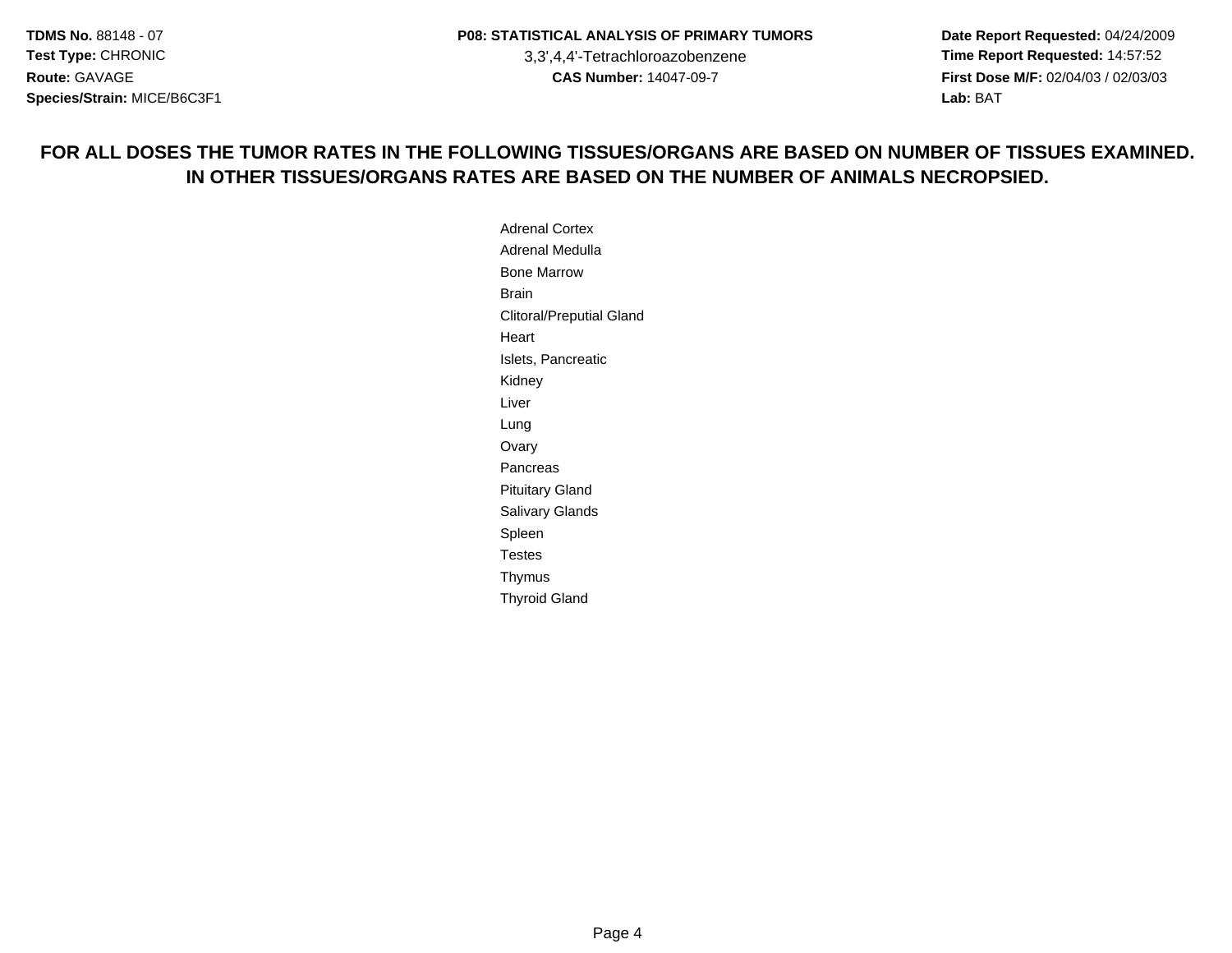3,3',4,4'-Tetrachloroazobenzene

 **Date Report Requested:** 04/24/2009 **Time Report Requested:** 14:57:52 **First Dose M/F:** 02/04/03 / 02/03/03<br>Lab: BAT **Lab:** BAT

#### **SUMMARY OF STATISTICALLY SIGNIFICANT (P<=.05) RESULTS IN THE ANALYSIS OF 3,3',4,4'-TETRACHLOROAZOBENZENE**

#### **MALE MICE**

**FEMALE MICE**

Harderian Gland

Intestine Small: Site Unspecified

**Organ**

Liver

Lung

| Organ                | <b>Morphology</b>                                                   |
|----------------------|---------------------------------------------------------------------|
| Liver                | Hepatocellular Adenoma                                              |
|                      | Hepatocellular Carcinoma                                            |
|                      | Hepatocellular Carcinoma or Hepatoblastoma                          |
|                      | Hepatocellular Carcinoma or Hepatocellular Adenoma                  |
|                      | Hepatocellular Carcinoma, Hepatocellular Adenoma, or Hepatoblastoma |
| Lung                 | Alveolar/Bronchiolar Adenoma                                        |
|                      | Alveolar/Bronchiolar Carcinoma or Alveolar/Bronchiolar Adenoma      |
| Stomach, Forestomach | Squamous Cell Carcinoma                                             |
|                      | Squamous Cell Carcinoma or Papilloma Squamous                       |
| Urethra              | Carcinoma                                                           |
| All Organs           | <b>Benign Tumors</b>                                                |
|                      | <b>Malignant Tumors</b>                                             |
|                      | Malignant and Benign Tumors                                         |

#### **Morphology**

 Adenoma Carcinoma Carcinoma or Adenoma Hepatocellular Adenoma Hepatocellular Carcinoma or Hepatocellular Adenoma Hepatocellular Carcinoma, Hepatocellular Adenoma, or Hepatoblastoma Alveolar/Bronchiolar Carcinoma Alveolar/Bronchiolar Carcinoma or Alveolar/Bronchiolar AdenomaCystic Keratinizing Epithelioma Fibroma, Fibrosarcoma, Sarcoma, Myxoma, Myxosarcoma, or Fibrous Histiocytoma Fibrosarcoma Fibrosarcoma, Sarcoma, Myxosarcoma, or Fibrous Histiocytoma Squamous Cell Carcinoma Malignant Lymphoma: Histiocytic, Lymphocytic, Mixed, NOS, or Undifferentiated Cell TypeMalignant Tumors

Stomach, ForestomachUrethraa Carcinoma e Carcinoma e Carcinoma e Carcinoma e Carcinoma e Carcinoma e Carcinoma e Carcinoma e C All Organs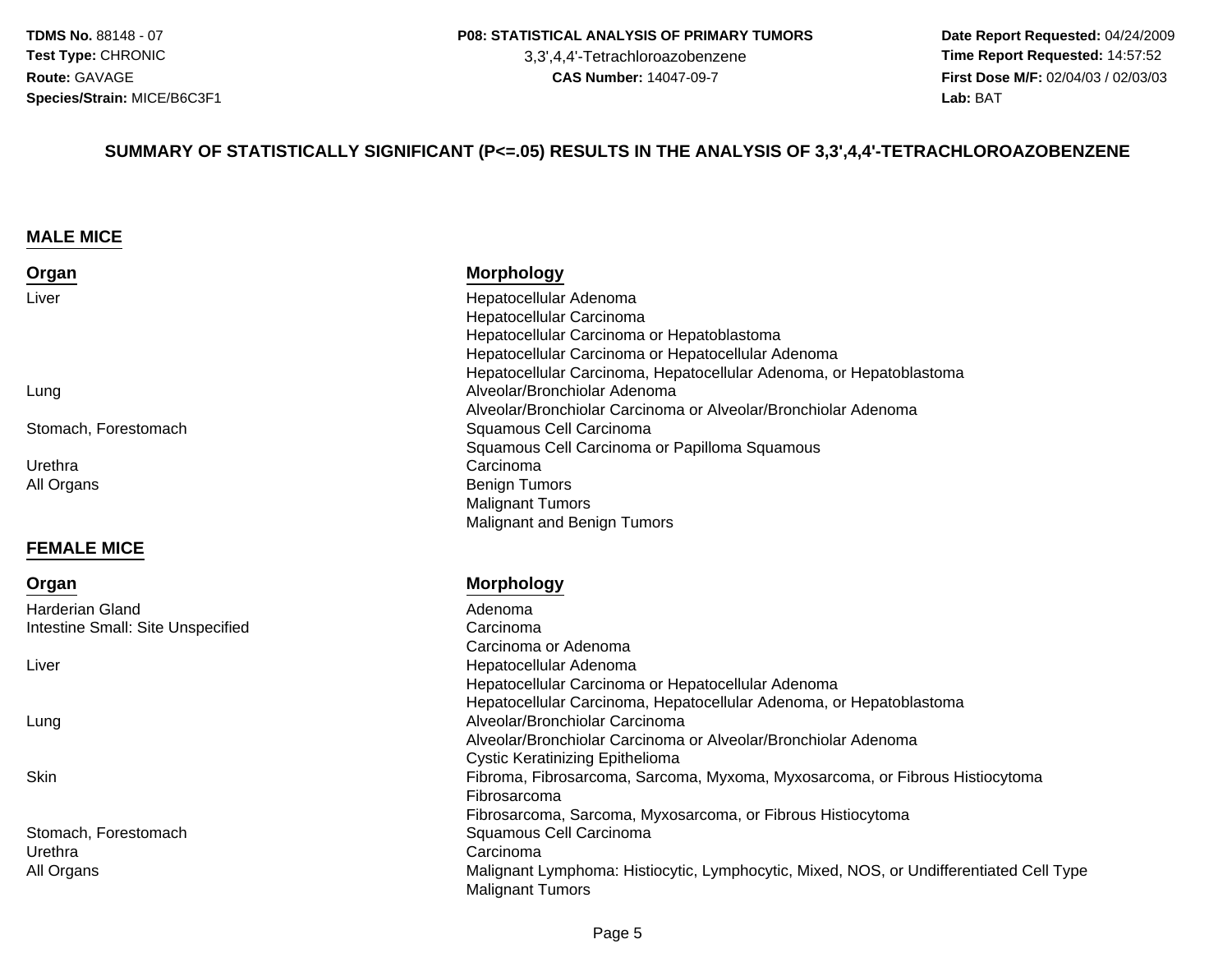#### **P08: STATISTICAL ANALYSIS OF PRIMARY TUMORS**

3,3',4,4'-Tetrachloroazobenzene

 **Date Report Requested:** 04/24/2009 **Time Report Requested:** 14:57:52 **First Dose M/F:** 02/04/03 / 02/03/03<br>Lab: BAT **Lab:** BAT

#### **SUMMARY OF STATISTICALLY SIGNIFICANT (P<=.05) RESULTS IN THE ANALYSIS OF 3,3',4,4'-TETRACHLOROAZOBENZENE**

Malignant and Benign Tumors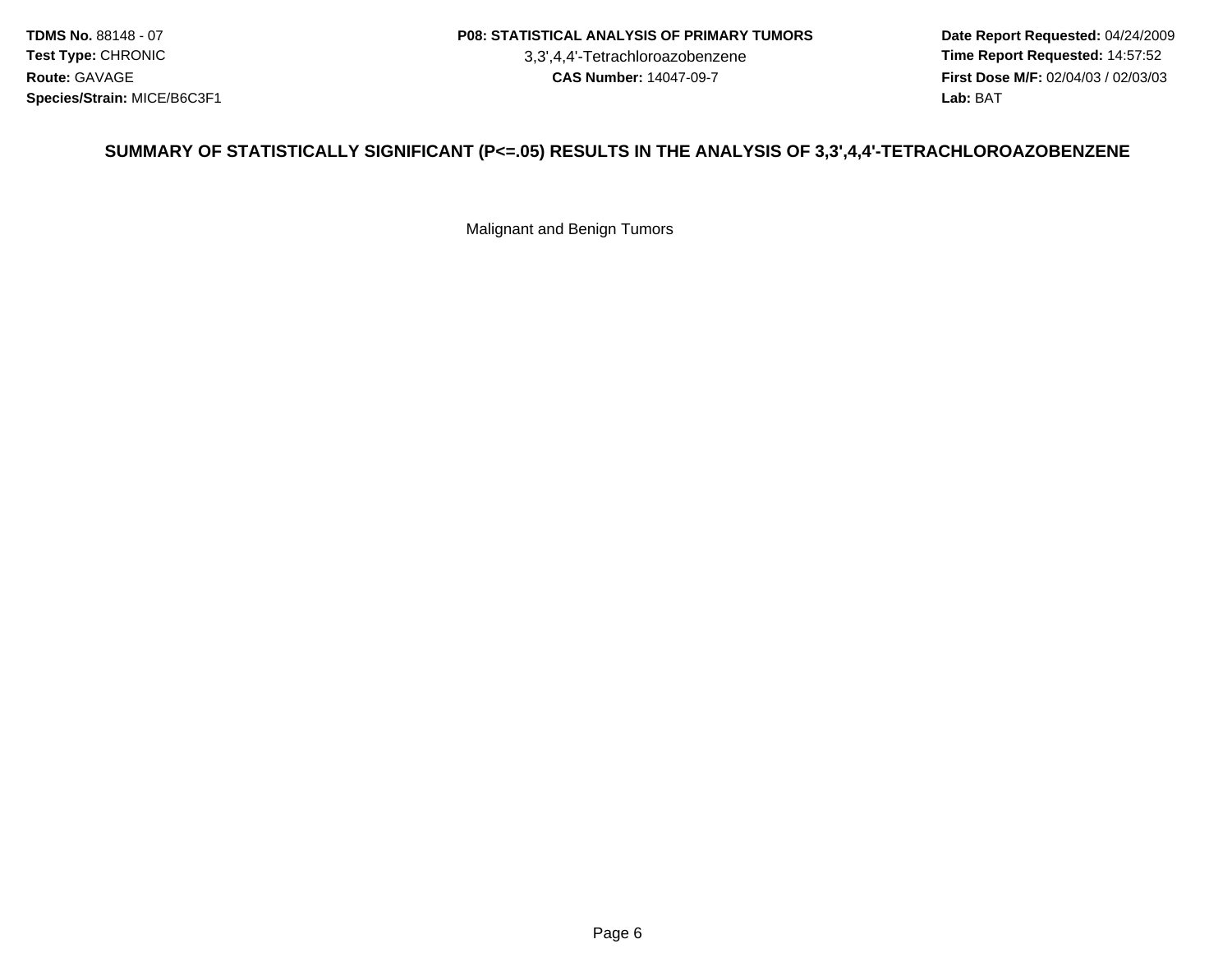**Date Report Requested:** 04/24/2009 **Time Report Requested:** 14:57:52 **First Dose M/F:** 02/04/03 / 02/03/03<br>Lab: BAT **Lab:** BAT

| <b>Males</b>                     |              |              |              |              |  |  |
|----------------------------------|--------------|--------------|--------------|--------------|--|--|
| <b>DOSE</b>                      | 0 MG/KG      | 3 MG/KG      | 10 MG/KG     | 30 MG/KG     |  |  |
|                                  |              |              |              |              |  |  |
| <b>Adrenal Cortex</b><br>Adenoma |              |              |              |              |  |  |
| <b>TUMOR RATES</b>               |              |              |              |              |  |  |
| <b>OVERALL</b> (a)               | 3/50(6%)     | 1/50(2%)     | 0/49(0%)     | 0/50(0%)     |  |  |
| POLY-3 RATE (b)                  | 3/45.53      | 1/41.24      | 0/27.83      | 0/9.34       |  |  |
| POLY-3 PERCENT (g)               | 6.6%         | 2.4%         | 0%           | 0%           |  |  |
| <b>TERMINAL (d)</b>              | 3/35(9%)     | 1/31(3%)     | 0/5(0%)      | $0/0 (0\%)$  |  |  |
| <b>FIRST INCIDENCE</b>           | 728 (T)      | 728 (T)      | ---          | ---          |  |  |
| <b>HC TUMORS SAME ROUTE</b>      | 6/150(4%)    |              |              |              |  |  |
| <b>HC TUMORS ALL ROUTES</b>      | 88/1390 (6%) |              |              |              |  |  |
| <b>STATISTICAL TESTS</b>         |              |              |              |              |  |  |
| POLY <sub>3</sub>                | P=0.138N     | $P = 0.341N$ | $P = 0.231N$ | P=0.496N     |  |  |
| <b>POLY 1.5</b>                  | P=0.123N     | P=0.330N     | $P = 0.181N$ | P=0.328N     |  |  |
| POLY <sub>6</sub>                | $P = 0.145N$ | P=0.354N     | $P = 0.311N$ | P=0.620N     |  |  |
| <b>COCH-ARM / FISHERS</b>        | P=0.098N     | P=0.309N     | P=0.125N     | $P = 0.121N$ |  |  |
| MAX-ISO-POLY-3                   | $P = 0.224N$ | $P = 0.191N$ | P=0.138N     | P=0.357N     |  |  |
| <b>HISTCONT SAME RTE</b>         | (h)          | (h)          | (h)          | (h)          |  |  |
| <b>HISTCONT ALL RTES</b>         | (h)          | (h)          | (h)          | (h)          |  |  |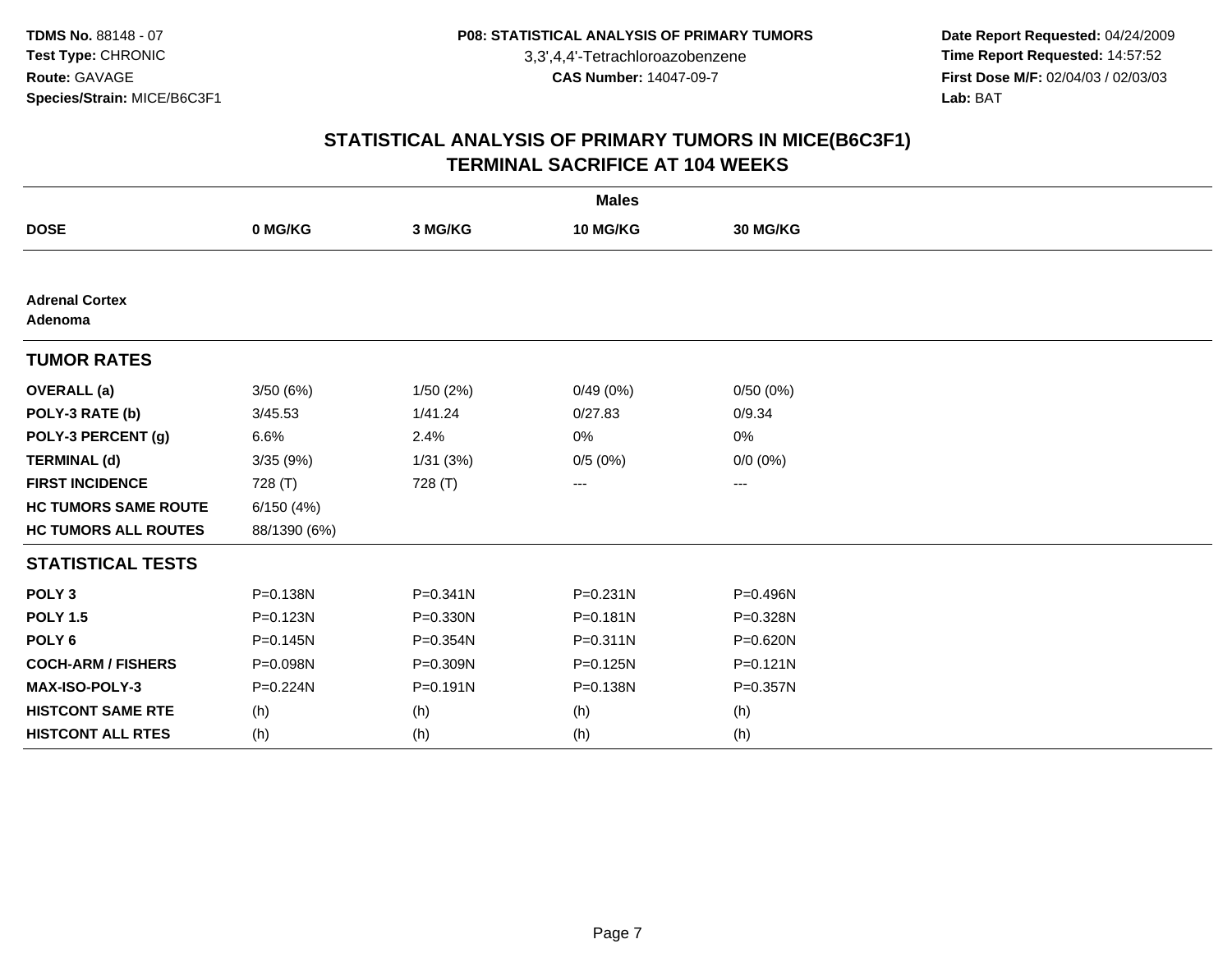**Date Report Requested:** 04/24/2009 **Time Report Requested:** 14:57:52 **First Dose M/F:** 02/04/03 / 02/03/03<br>Lab: BAT **Lab:** BAT

| <b>Males</b>                      |                |              |              |             |  |  |
|-----------------------------------|----------------|--------------|--------------|-------------|--|--|
| <b>DOSE</b>                       | 0 MG/KG        | 3 MG/KG      | 10 MG/KG     | 30 MG/KG    |  |  |
|                                   |                |              |              |             |  |  |
| <b>Harderian Gland</b><br>Adenoma |                |              |              |             |  |  |
| <b>TUMOR RATES</b>                | $\#$           | #            | #            | $\#$        |  |  |
| <b>OVERALL</b> (a)                | 6/50 (12%)     | 3/50(6%)     | 1/49(2%)     | 1/50 (2%)   |  |  |
| POLY-3 RATE (b)                   | 6/47.02        | 3/41.43      | 1/28.36      | 1/10.01     |  |  |
| POLY-3 PERCENT (g)                | 12.8%          | 7.2%         | 3.5%         | 10%         |  |  |
| <b>TERMINAL (d)</b>               | 2/35(6%)       | 2/31(7%)     | 0/5(0%)      | $0/0 (0\%)$ |  |  |
| <b>FIRST INCIDENCE</b>            | 486            | 680          | 567          | 505         |  |  |
| <b>HC TUMORS SAME ROUTE</b>       | 23/150 (15%)   |              |              |             |  |  |
| <b>HC TUMORS ALL ROUTES</b>       | 182/1399 (13%) |              |              |             |  |  |
| <b>STATISTICAL TESTS</b>          |                |              |              |             |  |  |
| POLY <sub>3</sub>                 | P=0.224N       | P=0.308N     | P=0.189N     | P=0.573N    |  |  |
| <b>POLY 1.5</b>                   | P=0.157N       | $P = 0.285N$ | $P = 0.124N$ | P=0.324N    |  |  |
| POLY <sub>6</sub>                 | P=0.258N       | P=0.334N     | P=0.304N     | $P=0.492$   |  |  |
| <b>COCH-ARM / FISHERS</b>         | P=0.058N       | $P = 0.243N$ | P=0.059N     | P=0.056N    |  |  |
| <b>MAX-ISO-POLY-3</b>             | P=0.364N       | $P = 0.212N$ | $P = 0.146N$ | P=0.454N    |  |  |
| <b>HISTCONT SAME RTE</b>          | (h)            | (h)          | (h)          | (h)         |  |  |
| <b>HISTCONT ALL RTES</b>          | (h)            | (h)          | (h)          | (h)         |  |  |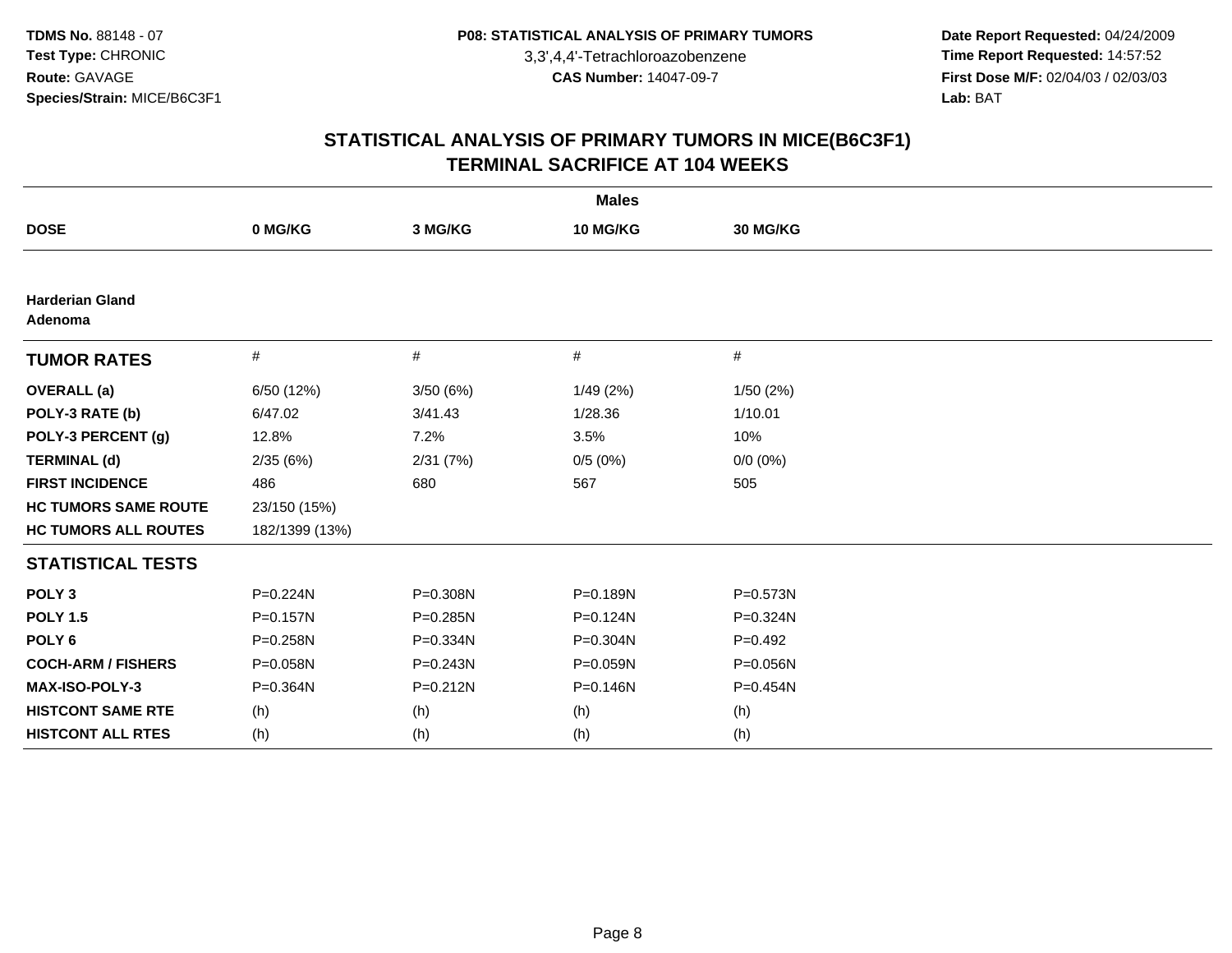**Date Report Requested:** 04/24/2009 **Time Report Requested:** 14:57:52 **First Dose M/F:** 02/04/03 / 02/03/03<br>Lab: BAT **Lab:** BAT

| <b>Males</b>                                 |              |                   |              |                   |  |  |
|----------------------------------------------|--------------|-------------------|--------------|-------------------|--|--|
| <b>DOSE</b>                                  | 0 MG/KG      | 3 MG/KG           | 10 MG/KG     | 30 MG/KG          |  |  |
|                                              |              |                   |              |                   |  |  |
| <b>Intestine Small: Jejunum</b><br>Carcinoma |              |                   |              |                   |  |  |
| <b>TUMOR RATES</b>                           | #            | #                 | #            | $\#$              |  |  |
| <b>OVERALL</b> (a)                           | 2/50(4%)     | 0/50(0%)          | 1/49(2%)     | 0/50(0%)          |  |  |
| POLY-3 RATE (b)                              | 2/45.53      | 0/41.24           | 1/28.04      | 0/9.34            |  |  |
| POLY-3 PERCENT (g)                           | 4.4%         | 0%                | 3.6%         | 0%                |  |  |
| <b>TERMINAL (d)</b>                          | 2/35(6%)     | 0/31(0%)          | 0/5(0%)      | $0/0 (0\%)$       |  |  |
| <b>FIRST INCIDENCE</b>                       | 728 (T)      | $\qquad \qquad -$ | 673          | $\qquad \qquad -$ |  |  |
| <b>HC TUMORS SAME ROUTE</b>                  | 0/150(0%)    |                   |              |                   |  |  |
| <b>HC TUMORS ALL ROUTES</b>                  | 17/1399 (1%) |                   |              |                   |  |  |
| <b>STATISTICAL TESTS</b>                     |              |                   |              |                   |  |  |
| POLY <sub>3</sub>                            | $P = 0.480N$ | P=0.260N          | P=0.658N     | P=0.576N          |  |  |
| <b>POLY 1.5</b>                              | P=0.376N     | P=0.252N          | $P = 0.600N$ | $P = 0.445N$      |  |  |
| POLY <sub>6</sub>                            | $P = 0.556N$ | P=0.268N          | $P = 0.693$  | P=0.664N          |  |  |
| <b>COCH-ARM / FISHERS</b>                    | $P = 0.271N$ | $P = 0.247N$      | P=0.508N     | $P = 0.247N$      |  |  |
| <b>MAX-ISO-POLY-3</b>                        | $P = 0.579N$ | P=0.097N          | P=0.444N     | P=0.383N          |  |  |
| <b>HISTCONT SAME RTE</b>                     | (h)          | (h)               | (h)          | (h)               |  |  |
| <b>HISTCONT ALL RTES</b>                     | (h)          | (h)               | (h)          | (h)               |  |  |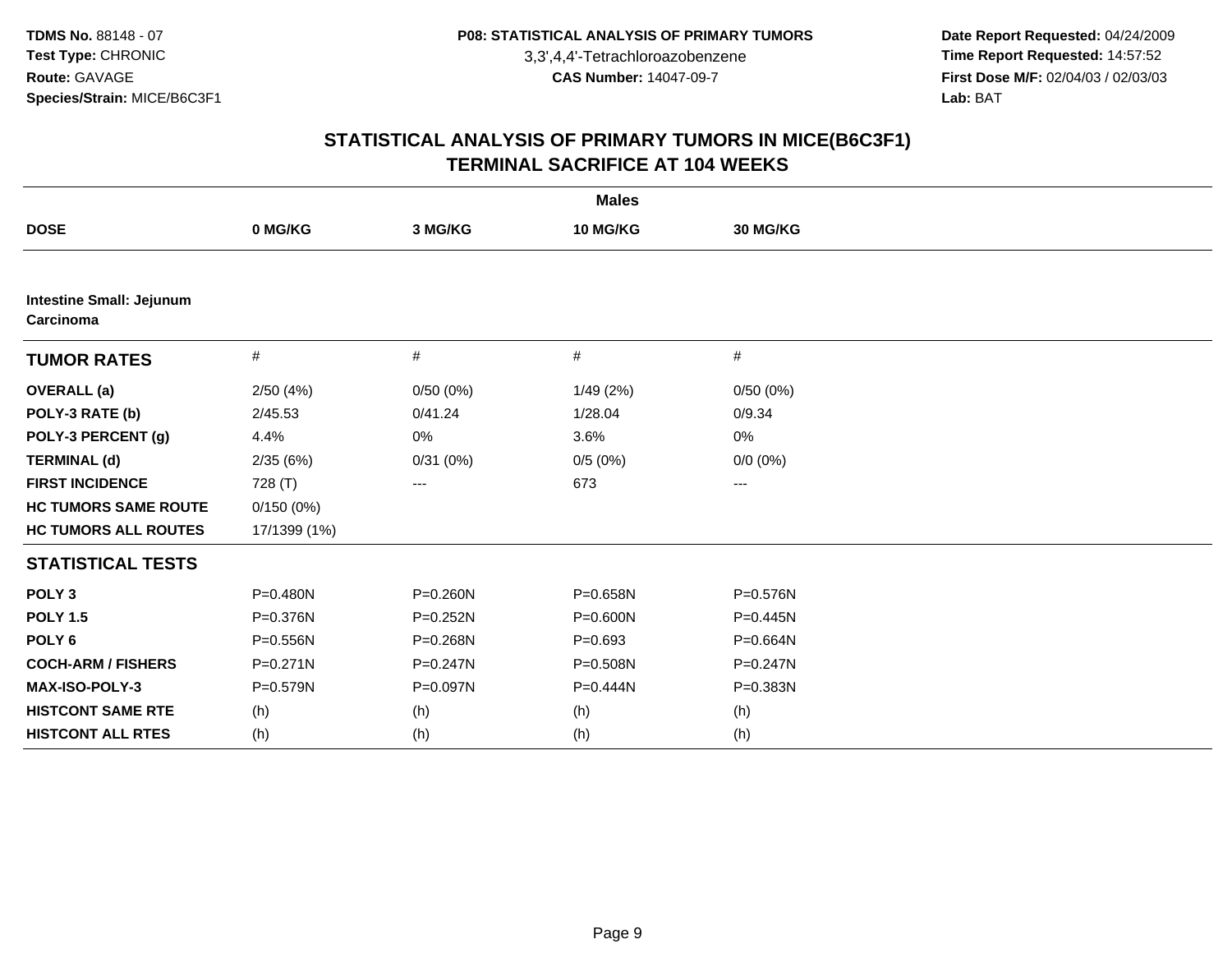**Date Report Requested:** 04/24/2009 **Time Report Requested:** 14:57:52 **First Dose M/F:** 02/04/03 / 02/03/03<br>Lab: BAT **Lab:** BAT

| <b>Males</b>                                          |              |              |             |              |  |  |
|-------------------------------------------------------|--------------|--------------|-------------|--------------|--|--|
| <b>DOSE</b>                                           | 0 MG/KG      | 3 MG/KG      | 10 MG/KG    | 30 MG/KG     |  |  |
|                                                       |              |              |             |              |  |  |
| <b>Intestine Small: Site Unspecified</b><br>Carcinoma |              |              |             |              |  |  |
| <b>TUMOR RATES</b>                                    | #            | #            | #           | #            |  |  |
| <b>OVERALL</b> (a)                                    | 2/50(4%)     | 0/50(0%)     | 2/49(4%)    | 0/50(0%)     |  |  |
| POLY-3 RATE (b)                                       | 2/45.53      | 0/41.24      | 2/28.27     | 0/9.34       |  |  |
| POLY-3 PERCENT (g)                                    | 4.4%         | 0%           | 7.1%        | 0%           |  |  |
| <b>TERMINAL (d)</b>                                   | 2/35(6%)     | 0/31(0%)     | 0/5(0%)     | $0/0 (0\%)$  |  |  |
| <b>FIRST INCIDENCE</b>                                | 728 (T)      | ---          | 669         | ---          |  |  |
| <b>HC TUMORS SAME ROUTE</b>                           | 0/150(0%)    |              |             |              |  |  |
| <b>HC TUMORS ALL ROUTES</b>                           | 23/1399 (2%) |              |             |              |  |  |
| <b>STATISTICAL TESTS</b>                              |              |              |             |              |  |  |
| POLY <sub>3</sub>                                     | $P = 0.536$  | P=0.260N     | $P = 0.513$ | P=0.576N     |  |  |
| <b>POLY 1.5</b>                                       | P=0.505N     | $P = 0.252N$ | $P = 0.584$ | $P = 0.445N$ |  |  |
| POLY <sub>6</sub>                                     | $P=0.400$    | P=0.268N     | $P=0.419$   | P=0.664N     |  |  |
| <b>COCH-ARM / FISHERS</b>                             | P=0.287N     | $P = 0.247N$ | $P = 0.684$ | $P = 0.247N$ |  |  |
| MAX-ISO-POLY-3                                        | P=0.601N     | P=0.097N     | $P = 0.347$ | P=0.383N     |  |  |
| <b>HISTCONT SAME RTE</b>                              | $P = 0.339$  | (e)          | $P = 0.170$ | (e)          |  |  |
| <b>HISTCONT ALL RTES</b>                              | $P = 0.625$  | (e)          | $P=0.225$   | (e)          |  |  |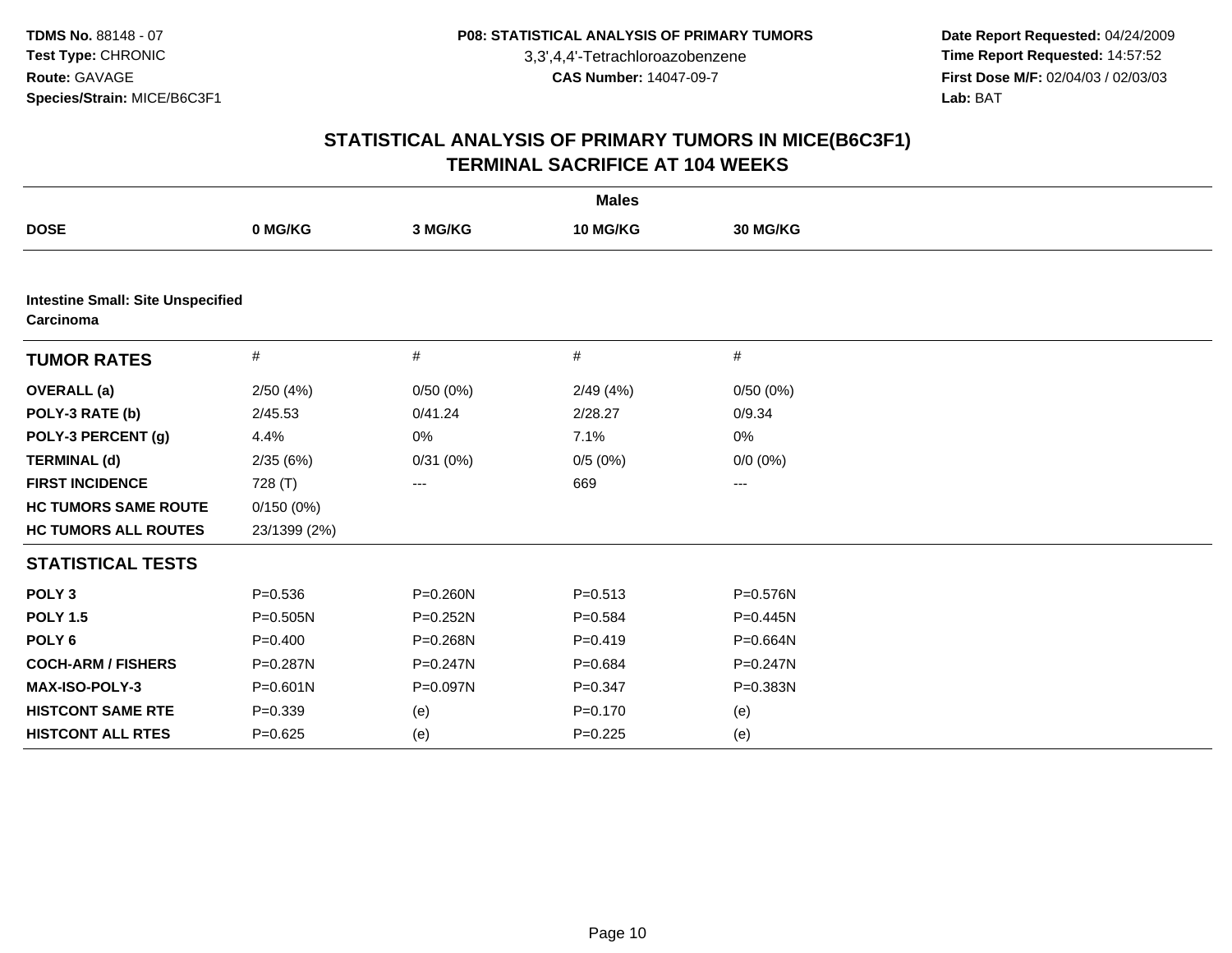**Date Report Requested:** 04/24/2009 **Time Report Requested:** 14:57:52 **First Dose M/F:** 02/04/03 / 02/03/03<br>Lab: BAT **Lab:** BAT

| <b>Males</b>                                                     |              |             |             |             |  |  |
|------------------------------------------------------------------|--------------|-------------|-------------|-------------|--|--|
| <b>DOSE</b>                                                      | 0 MG/KG      | 3 MG/KG     | 10 MG/KG    | 30 MG/KG    |  |  |
|                                                                  |              |             |             |             |  |  |
| <b>Intestine Small: Site Unspecified</b><br>Carcinoma or Adenoma |              |             |             |             |  |  |
| <b>TUMOR RATES</b>                                               | $\#$         | #           | #           | #           |  |  |
| <b>OVERALL</b> (a)                                               | 2/50(4%)     | 1/50(2%)    | 2/49(4%)    | 0/50(0%)    |  |  |
| POLY-3 RATE (b)                                                  | 2/45.53      | 1/41.24     | 2/28.27     | 0/9.34      |  |  |
| POLY-3 PERCENT (g)                                               | 4.4%         | 2.4%        | 7.1%        | 0%          |  |  |
| <b>TERMINAL (d)</b>                                              | 2/35(6%)     | 1/31(3%)    | 0/5(0%)     | $0/0 (0\%)$ |  |  |
| <b>FIRST INCIDENCE</b>                                           | 728 (T)      | 728 (T)     | 669         | ---         |  |  |
| <b>HC TUMORS SAME ROUTE</b>                                      | 0/150(0%)    |             |             |             |  |  |
| <b>HC TUMORS ALL ROUTES</b>                                      | 31/1399 (2%) |             |             |             |  |  |
| <b>STATISTICAL TESTS</b>                                         |              |             |             |             |  |  |
| POLY <sub>3</sub>                                                | $P = 0.549$  | P=0.534N    | $P = 0.513$ | P=0.576N    |  |  |
| <b>POLY 1.5</b>                                                  | $P = 0.443N$ | P=0.523N    | $P = 0.584$ | P=0.445N    |  |  |
| POLY <sub>6</sub>                                                | $P=0.367$    | P=0.546N    | $P=0.419$   | P=0.664N    |  |  |
| <b>COCH-ARM / FISHERS</b>                                        | $P = 0.211N$ | P=0.500N    | $P = 0.684$ | P=0.247N    |  |  |
| MAX-ISO-POLY-3                                                   | P=0.618N     | P=0.318N    | $P = 0.347$ | P=0.383N    |  |  |
| <b>HISTCONT SAME RTE</b>                                         | $P = 0.265$  | $P = 0.310$ | $P = 0.170$ | (e)         |  |  |
| <b>HISTCONT ALL RTES</b>                                         | $P = 0.636$  | $P = 1.000$ | $P = 0.302$ | (e)         |  |  |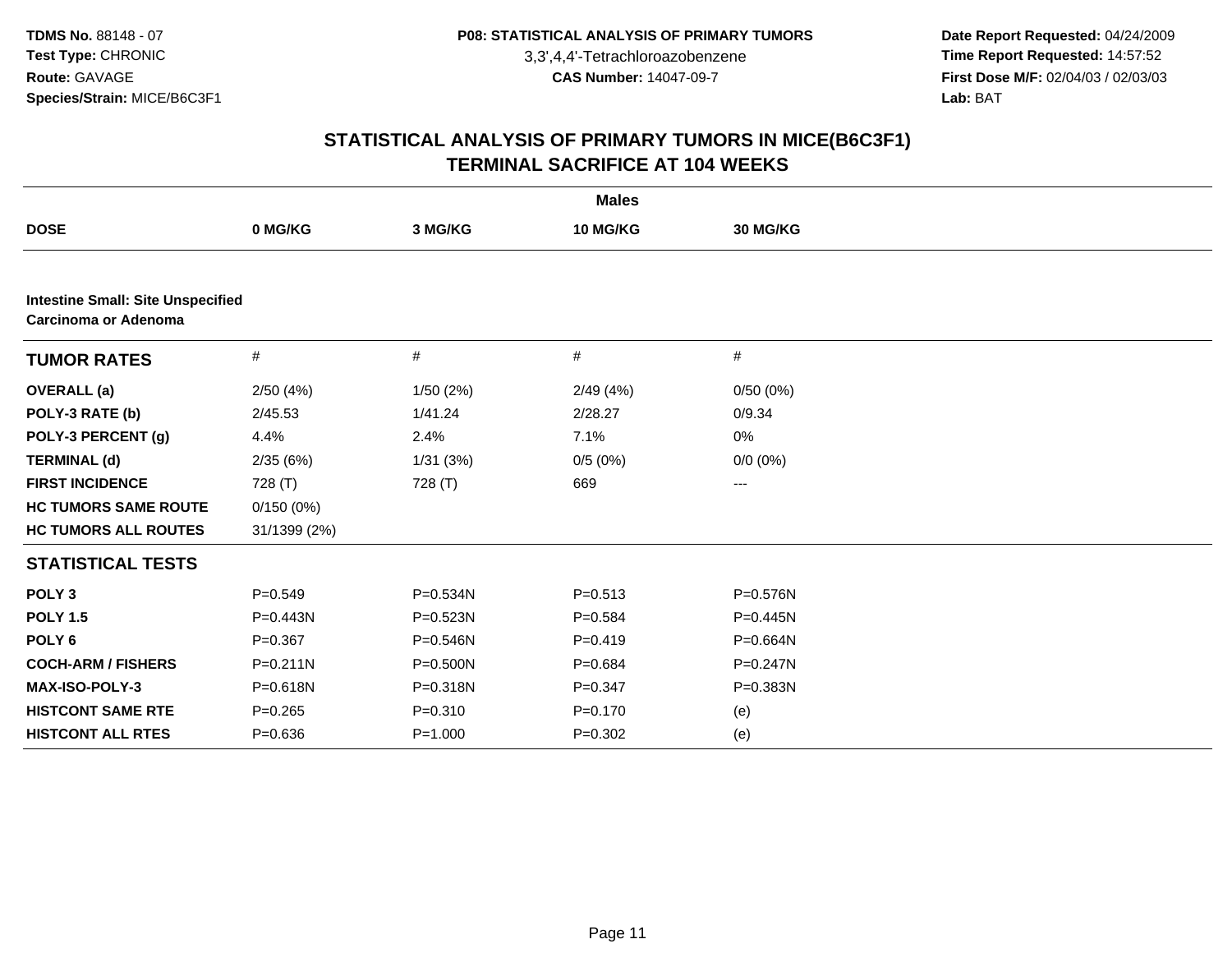**Date Report Requested:** 04/24/2009 **Time Report Requested:** 14:57:52 **First Dose M/F:** 02/04/03 / 02/03/03<br>Lab: BAT **Lab:** BAT

| <b>Males</b>                           |              |              |              |              |  |  |
|----------------------------------------|--------------|--------------|--------------|--------------|--|--|
| <b>DOSE</b>                            | 0 MG/KG      | 3 MG/KG      | 10 MG/KG     | 30 MG/KG     |  |  |
|                                        |              |              |              |              |  |  |
| <b>Islets, Pancreatic</b><br>Carcinoma |              |              |              |              |  |  |
| <b>TUMOR RATES</b>                     |              |              |              |              |  |  |
| <b>OVERALL</b> (a)                     | 2/50(4%)     | 0/50(0%)     | 0/49(0%)     | 0/50(0%)     |  |  |
| POLY-3 RATE (b)                        | 2/46.34      | 0/41.24      | 0/27.83      | 0/9.34       |  |  |
| POLY-3 PERCENT (g)                     | 4.3%         | 0%           | 0%           | 0%           |  |  |
| <b>TERMINAL (d)</b>                    | 0/35(0%)     | 0/31(0%)     | 0/5(0%)      | $0/0 (0\%)$  |  |  |
| <b>FIRST INCIDENCE</b>                 | 609          | ---          | $--$         | ---          |  |  |
| <b>HC TUMORS SAME ROUTE</b>            | 0/150(0%)    |              |              |              |  |  |
| <b>HC TUMORS ALL ROUTES</b>            | 2/1385 (0%)  |              |              |              |  |  |
| <b>STATISTICAL TESTS</b>               |              |              |              |              |  |  |
| POLY <sub>3</sub>                      | P=0.200N     | P=0.264N     | P=0.364N     | P=0.578N     |  |  |
| <b>POLY 1.5</b>                        | P=0.214N     | $P = 0.255N$ | $P = 0.311N$ | P=0.448N     |  |  |
| POLY <sub>6</sub>                      | P=0.169N     | P=0.275N     | P=0.438N     | $P = 0.665N$ |  |  |
| <b>COCH-ARM / FISHERS</b>              | $P = 0.243N$ | $P = 0.247N$ | P=0.253N     | $P = 0.247N$ |  |  |
| MAX-ISO-POLY-3                         | P=0.326N     | $P = 0.101N$ | P=0.194N     | P=0.385N     |  |  |
| <b>HISTCONT SAME RTE</b>               | (h)          | (h)          | (h)          | (h)          |  |  |
| <b>HISTCONT ALL RTES</b>               | (h)          | (h)          | (h)          | (h)          |  |  |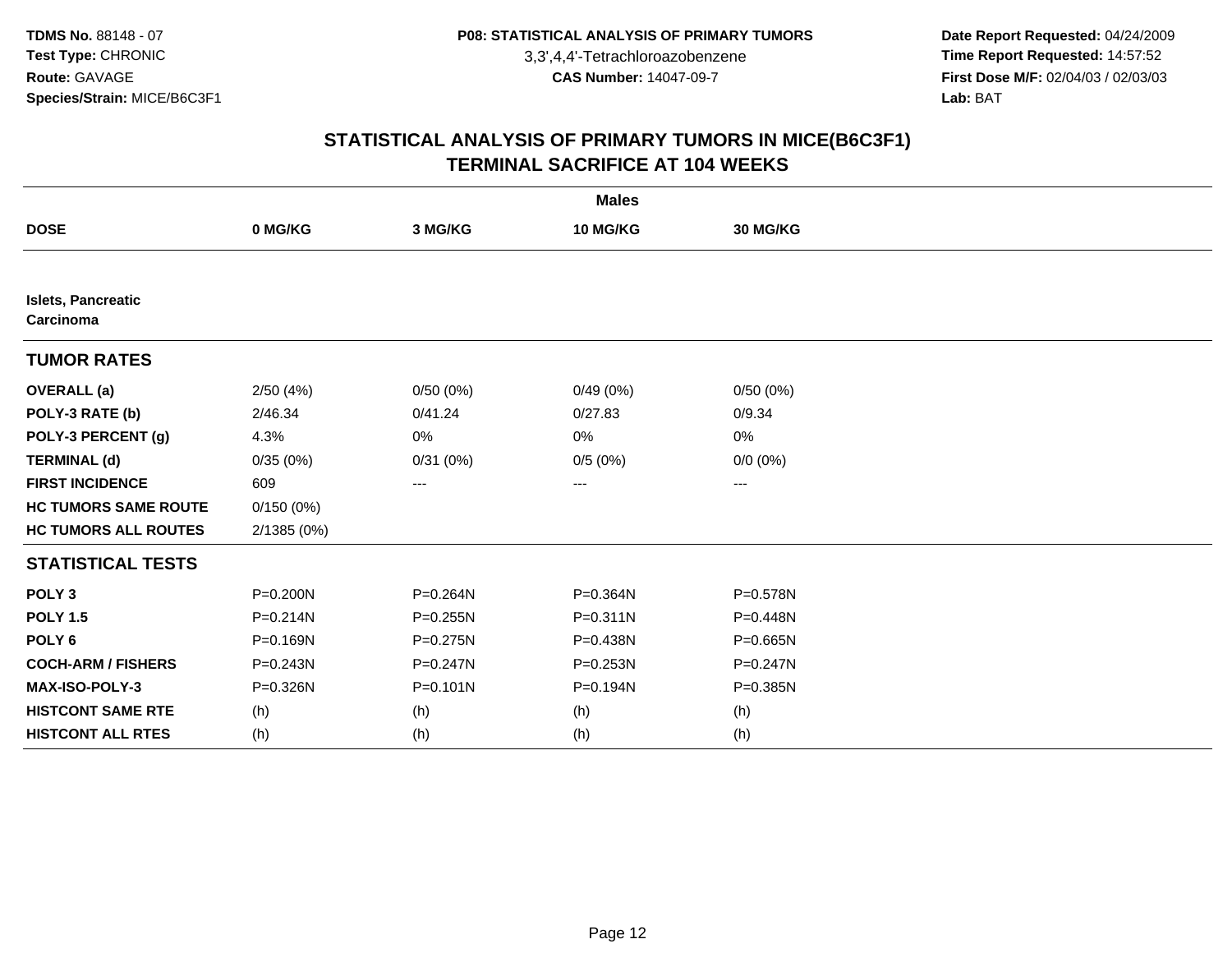**Date Report Requested:** 04/24/2009 **Time Report Requested:** 14:57:52 **First Dose M/F:** 02/04/03 / 02/03/03<br>Lab: BAT **Lab:** BAT

| <b>Males</b>                                             |              |              |              |              |  |  |
|----------------------------------------------------------|--------------|--------------|--------------|--------------|--|--|
| <b>DOSE</b>                                              | 0 MG/KG      | 3 MG/KG      | 10 MG/KG     | 30 MG/KG     |  |  |
|                                                          |              |              |              |              |  |  |
| <b>Islets, Pancreatic</b><br><b>Carcinoma or Adenoma</b> |              |              |              |              |  |  |
| <b>TUMOR RATES</b>                                       |              |              |              |              |  |  |
| <b>OVERALL</b> (a)                                       | 2/50(4%)     | 0/50(0%)     | 0/49(0%)     | 0/50(0%)     |  |  |
| POLY-3 RATE (b)                                          | 2/46.34      | 0/41.24      | 0/27.83      | 0/9.34       |  |  |
| POLY-3 PERCENT (g)                                       | 4.3%         | 0%           | 0%           | 0%           |  |  |
| <b>TERMINAL (d)</b>                                      | 0/35(0%)     | 0/31(0%)     | 0/5(0%)      | $0/0 (0\%)$  |  |  |
| <b>FIRST INCIDENCE</b>                                   | 609          | ---          | ---          | ---          |  |  |
| <b>HC TUMORS SAME ROUTE</b>                              | 0/150(0%)    |              |              |              |  |  |
| <b>HC TUMORS ALL ROUTES</b>                              | 19/1385 (1%) |              |              |              |  |  |
| <b>STATISTICAL TESTS</b>                                 |              |              |              |              |  |  |
| POLY <sub>3</sub>                                        | P=0.200N     | P=0.264N     | $P = 0.364N$ | P=0.578N     |  |  |
| <b>POLY 1.5</b>                                          | $P = 0.214N$ | $P = 0.255N$ | $P = 0.311N$ | P=0.448N     |  |  |
| POLY <sub>6</sub>                                        | P=0.169N     | $P = 0.275N$ | P=0.438N     | $P = 0.665N$ |  |  |
| <b>COCH-ARM / FISHERS</b>                                | P=0.243N     | $P = 0.247N$ | P=0.253N     | P=0.247N     |  |  |
| <b>MAX-ISO-POLY-3</b>                                    | P=0.326N     | $P = 0.101N$ | P=0.194N     | P=0.385N     |  |  |
| <b>HISTCONT SAME RTE</b>                                 | (h)          | (h)          | (h)          | (h)          |  |  |
| <b>HISTCONT ALL RTES</b>                                 | (h)          | (h)          | (h)          | (h)          |  |  |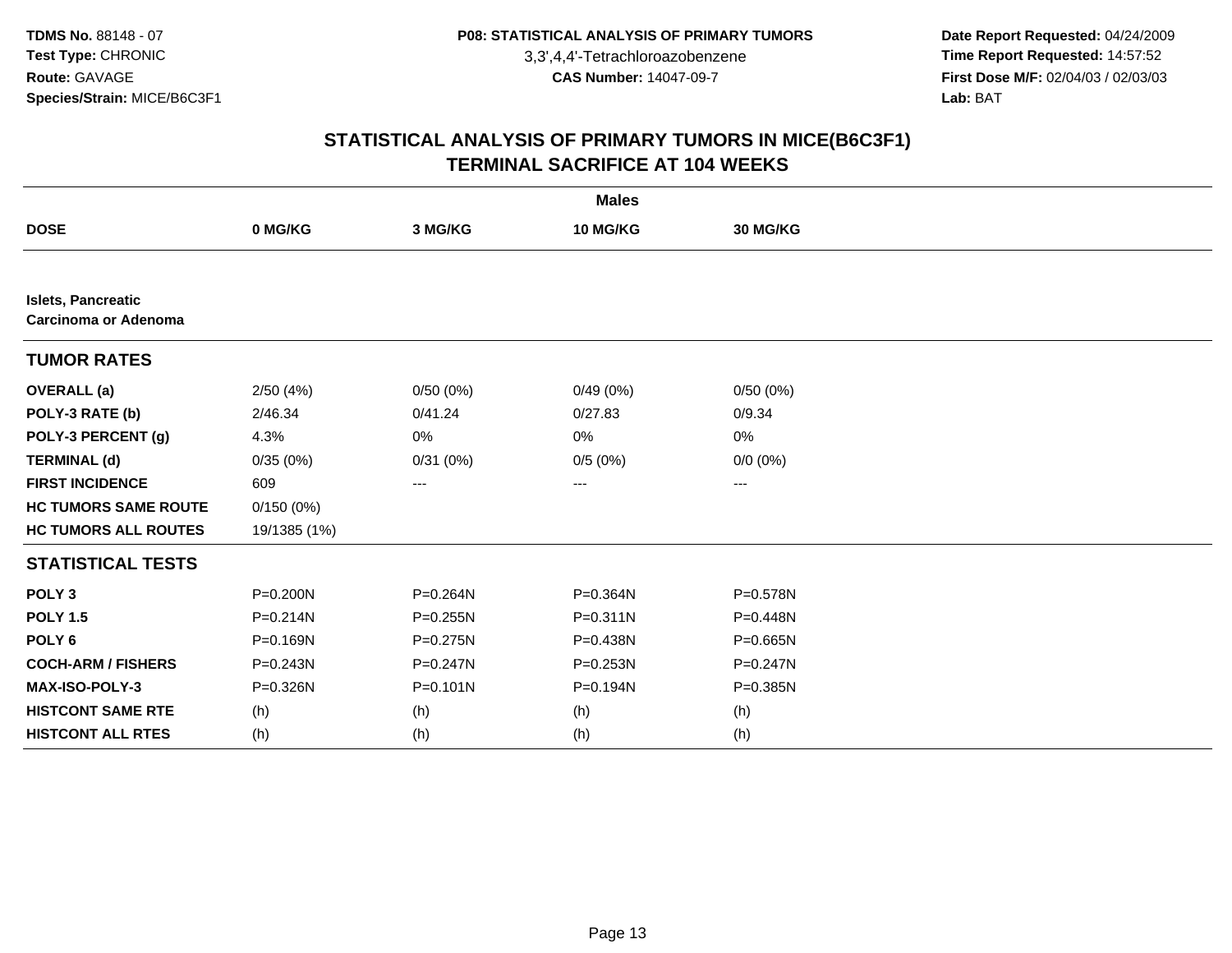**Date Report Requested:** 04/24/2009 **Time Report Requested:** 14:57:52 **First Dose M/F:** 02/04/03 / 02/03/03<br>Lab: BAT **Lab:** BAT

| <b>Males</b>                |              |             |              |              |  |  |
|-----------------------------|--------------|-------------|--------------|--------------|--|--|
| <b>DOSE</b>                 | 0 MG/KG      | 3 MG/KG     | 10 MG/KG     | 30 MG/KG     |  |  |
|                             |              |             |              |              |  |  |
| Liver<br>Hemangiosarcoma    |              |             |              |              |  |  |
| <b>TUMOR RATES</b>          |              |             |              |              |  |  |
| <b>OVERALL (a)</b>          | 1/50(2%)     | 2/50(4%)    | 0/49(0%)     | 0/50(0%)     |  |  |
| POLY-3 RATE (b)             | 1/45.94      | 2/41.50     | 0/27.83      | 0/9.34       |  |  |
| POLY-3 PERCENT (g)          | 2.2%         | 4.8%        | 0%           | 0%           |  |  |
| <b>TERMINAL (d)</b>         | 0/35(0%)     | 1/31(3%)    | 0/5(0%)      | $0/0 (0\%)$  |  |  |
| <b>FIRST INCIDENCE</b>      | 612          | 659         | $---$        | ---          |  |  |
| <b>HC TUMORS SAME ROUTE</b> | 6/150(4%)    |             |              |              |  |  |
| <b>HC TUMORS ALL ROUTES</b> | 37/1397 (3%) |             |              |              |  |  |
| <b>STATISTICAL TESTS</b>    |              |             |              |              |  |  |
| POLY <sub>3</sub>           | P=0.396N     | $P = 0.465$ | P=0.594N     | P=0.710N     |  |  |
| <b>POLY 1.5</b>             | P=0.292N     | $P=0.476$   | $P = 0.559N$ | $P = 0.645N$ |  |  |
| POLY <sub>6</sub>           | $P = 0.552N$ | $P=0.453$   | P=0.639N     | P=0.748N     |  |  |
| <b>COCH-ARM / FISHERS</b>   | $P = 0.210N$ | $P = 0.500$ | P=0.505N     | P=0.500N     |  |  |
| <b>MAX-ISO-POLY-3</b>       | P=0.617N     | $P = 0.261$ | $P = 0.271N$ | P=0.417N     |  |  |
| <b>HISTCONT SAME RTE</b>    | (h)          | (h)         | (h)          | (h)          |  |  |
| <b>HISTCONT ALL RTES</b>    | (h)          | (h)         | (h)          | (h)          |  |  |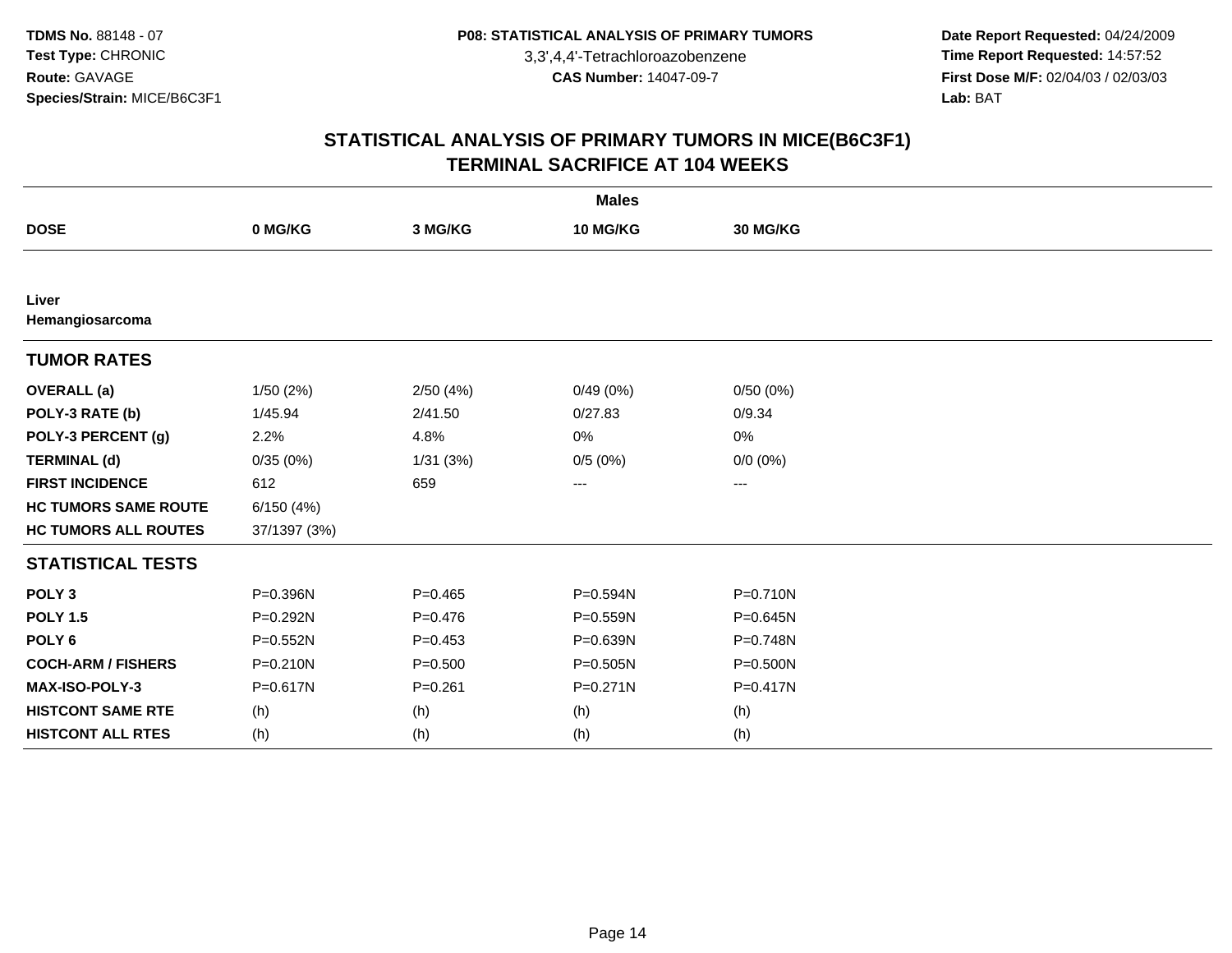**Date Report Requested:** 04/24/2009 **Time Report Requested:** 14:57:52 **First Dose M/F:** 02/04/03 / 02/03/03<br>Lab: BAT **Lab:** BAT

| <b>Males</b>                |              |              |              |              |  |  |
|-----------------------------|--------------|--------------|--------------|--------------|--|--|
| <b>DOSE</b>                 | 0 MG/KG      | 3 MG/KG      | 10 MG/KG     | 30 MG/KG     |  |  |
|                             |              |              |              |              |  |  |
| Liver<br>Hepatoblastoma     |              |              |              |              |  |  |
| <b>TUMOR RATES</b>          |              |              |              |              |  |  |
| <b>OVERALL (a)</b>          | 2/50(4%)     | 1/50(2%)     | 0/49(0%)     | 0/50(0%)     |  |  |
| POLY-3 RATE (b)             | 2/45.53      | 1/41.24      | 0/27.83      | 0/9.34       |  |  |
| POLY-3 PERCENT (g)          | 4.4%         | 2.4%         | 0%           | 0%           |  |  |
| <b>TERMINAL (d)</b>         | 2/35(6%)     | 1/31(3%)     | 0/5(0%)      | $0/0 (0\%)$  |  |  |
| <b>FIRST INCIDENCE</b>      | 728 (T)      | 728 (T)      | $---$        | ---          |  |  |
| <b>HC TUMORS SAME ROUTE</b> | 8/150 (5%)   |              |              |              |  |  |
| <b>HC TUMORS ALL ROUTES</b> | 46/1397 (3%) |              |              |              |  |  |
| <b>STATISTICAL TESTS</b>    |              |              |              |              |  |  |
| POLY <sub>3</sub>           | P=0.232N     | P=0.534N     | P=0.359N     | P=0.576N     |  |  |
| <b>POLY 1.5</b>             | $P = 0.200N$ | $P = 0.523N$ | P=0.309N     | $P=0.445N$   |  |  |
| POLY <sub>6</sub>           | $P = 0.265N$ | $P = 0.546N$ | P=0.432N     | P=0.664N     |  |  |
| <b>COCH-ARM / FISHERS</b>   | P=0.170N     | P=0.500N     | P=0.253N     | $P = 0.247N$ |  |  |
| <b>MAX-ISO-POLY-3</b>       | P=0.376N     | P=0.318N     | $P = 0.190N$ | P=0.383N     |  |  |
| <b>HISTCONT SAME RTE</b>    | (h)          | (h)          | (h)          | (h)          |  |  |
| <b>HISTCONT ALL RTES</b>    | (h)          | (h)          | (h)          | (h)          |  |  |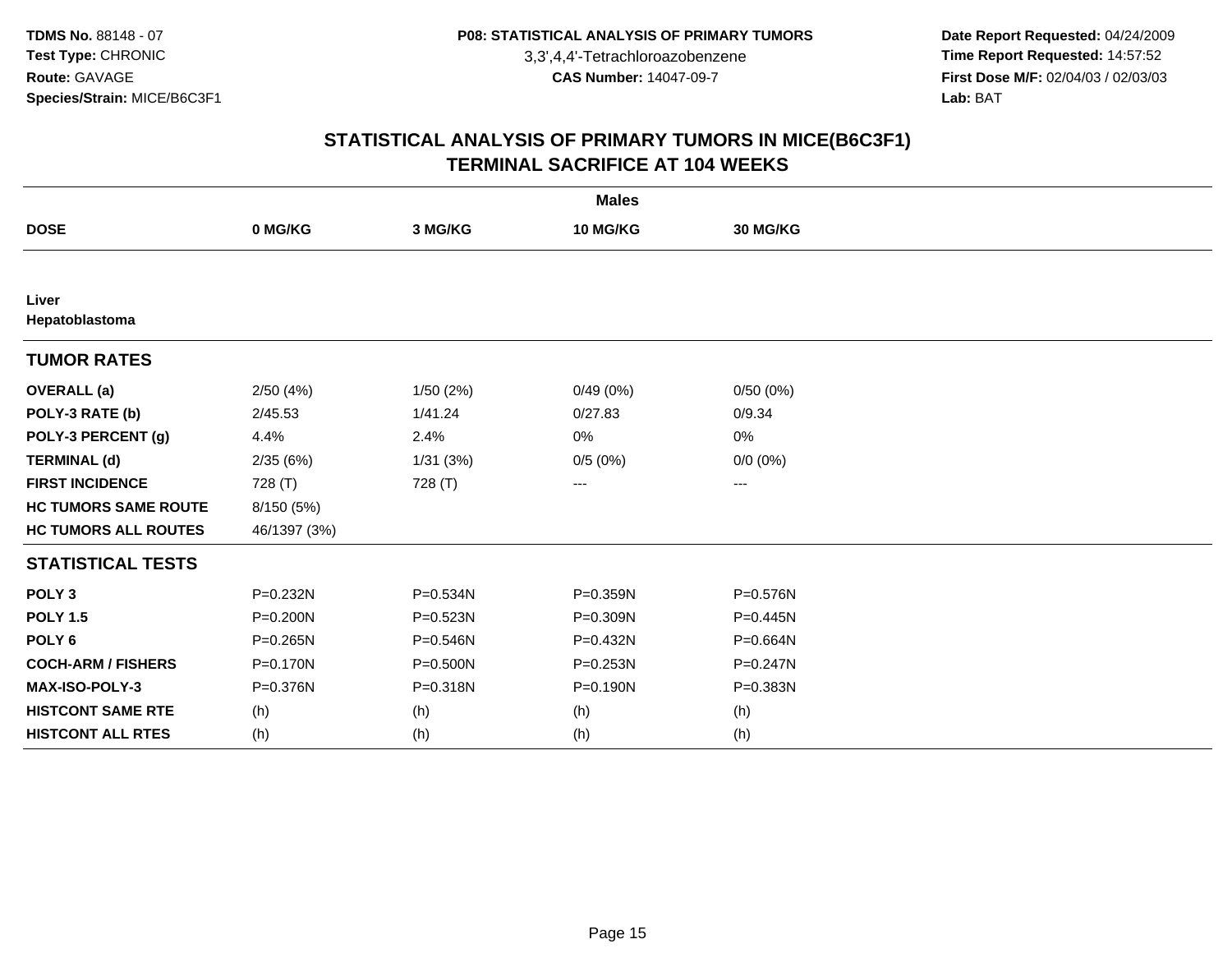**Date Report Requested:** 04/24/2009 **Time Report Requested:** 14:57:52 **First Dose M/F:** 02/04/03 / 02/03/03<br>Lab: BAT **Lab:** BAT

| <b>Males</b>                    |                |             |              |             |  |  |
|---------------------------------|----------------|-------------|--------------|-------------|--|--|
| <b>DOSE</b>                     | 0 MG/KG        | 3 MG/KG     | 10 MG/KG     | 30 MG/KG    |  |  |
|                                 |                |             |              |             |  |  |
| Liver<br>Hepatocellular Adenoma |                |             |              |             |  |  |
| <b>TUMOR RATES</b>              |                |             |              |             |  |  |
| <b>OVERALL</b> (a)              | 22/50 (44%)    | 27/50 (54%) | 17/49 (35%)  | 2/50(4%)    |  |  |
| POLY-3 RATE (b)                 | 22/46.74       | 27/42.81    | 17/33.69     | 2/10.90     |  |  |
| POLY-3 PERCENT (g)              | 47.1%          | 63.1%       | 50.5%        | 18.4%       |  |  |
| <b>TERMINAL (d)</b>             | 17/35 (49%)    | 22/31 (71%) | 3/5(60%)     | $0/0 (0\%)$ |  |  |
| <b>FIRST INCIDENCE</b>          | 609            | 552         | 437          | 381         |  |  |
| <b>HC TUMORS SAME ROUTE</b>     | 72/150 (48%)   |             |              |             |  |  |
| <b>HC TUMORS ALL ROUTES</b>     | 711/1397 (51%) |             |              |             |  |  |
| <b>STATISTICAL TESTS</b>        |                |             |              |             |  |  |
| POLY <sub>3</sub>               | $P = 0.231N$   | $P = 0.089$ | $P = 0.471$  | P=0.164N    |  |  |
| <b>POLY 1.5</b>                 | P=0.004N**     | $P=0.122$   | $P = 0.516N$ | P=0.006N**  |  |  |
| POLY <sub>6</sub>               | $P = 0.219$    | $P=0.062$   | $P=0.244$    | P=0.578N    |  |  |
| <b>COCH-ARM / FISHERS</b>       | P<0.001N**     | $P = 0.212$ | P=0.229N     | P<0.001N**  |  |  |
| <b>MAX-ISO-POLY-3</b>           | $P = 0.243N$   | $P = 0.066$ | $P=0.394$    | P=0.188N    |  |  |
| <b>HISTCONT SAME RTE</b>        | (h)            | (h)         | (h)          | (h)         |  |  |
| <b>HISTCONT ALL RTES</b>        | (h)            | (h)         | (h)          | (h)         |  |  |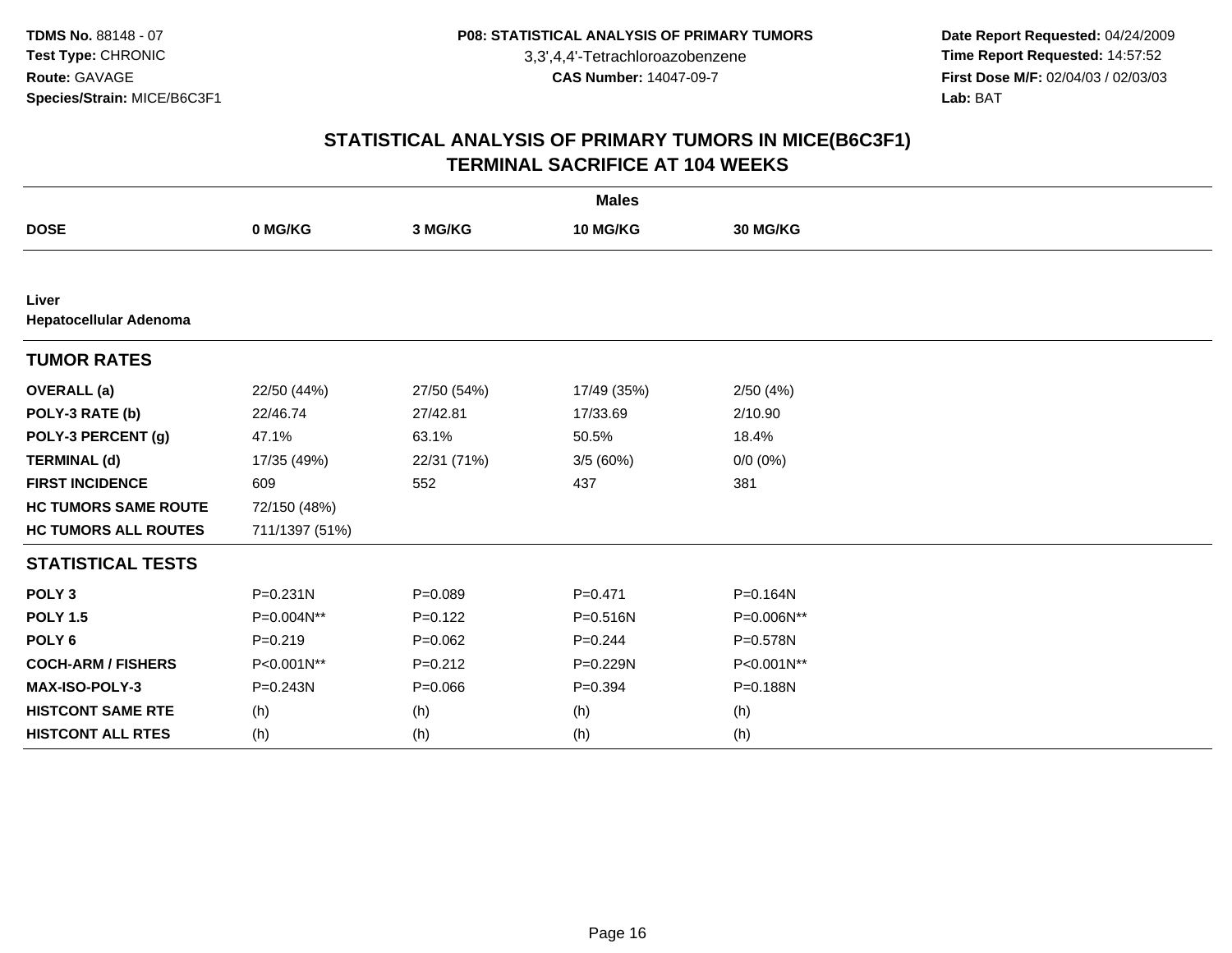**Date Report Requested:** 04/24/2009 **Time Report Requested:** 14:57:52 **First Dose M/F:** 02/04/03 / 02/03/03<br>Lab: BAT **Lab:** BAT

| <b>Males</b>                    |                |              |              |              |  |  |  |
|---------------------------------|----------------|--------------|--------------|--------------|--|--|--|
| <b>DOSE</b>                     | 0 MG/KG        | 3 MG/KG      | 10 MG/KG     | 30 MG/KG     |  |  |  |
|                                 |                |              |              |              |  |  |  |
| Liver                           |                |              |              |              |  |  |  |
| <b>Hepatocellular Carcinoma</b> |                |              |              |              |  |  |  |
| <b>TUMOR RATES</b>              |                |              |              |              |  |  |  |
| <b>OVERALL</b> (a)              | 17/50 (34%)    | 10/50 (20%)  | 8/49 (16%)   | 0/50(0%)     |  |  |  |
| POLY-3 RATE (b)                 | 17/47.96       | 10/42.68     | 8/30.01      | 0/9.34       |  |  |  |
| POLY-3 PERCENT (g)              | 35.5%          | 23.4%        | 26.7%        | 0%           |  |  |  |
| <b>TERMINAL (d)</b>             | 9/35(26%)      | 6/31 (19%)   | 1/5(20%)     | $0/0 (0\%)$  |  |  |  |
| <b>FIRST INCIDENCE</b>          | 563            | 524          | 533          | ---          |  |  |  |
| <b>HC TUMORS SAME ROUTE</b>     | 35/150 (23%)   |              |              |              |  |  |  |
| <b>HC TUMORS ALL ROUTES</b>     | 398/1397 (29%) |              |              |              |  |  |  |
| <b>STATISTICAL TESTS</b>        |                |              |              |              |  |  |  |
| POLY <sub>3</sub>               | P=0.093N       | P=0.153N     | P=0.294N     | $P = 0.130N$ |  |  |  |
| <b>POLY 1.5</b>                 | P=0.007N**     | P=0.128N     | $P = 0.147N$ | P=0.006N**   |  |  |  |
| POLY <sub>6</sub>               | P=0.385N       | P=0.186N     | $P = 0.545N$ | P=0.445N     |  |  |  |
| <b>COCH-ARM / FISHERS</b>       | P<0.001N**     | P=0.088N     | P=0.036N*    | P<0.001N**   |  |  |  |
| <b>MAX-ISO-POLY-3</b>           | $P = 0.151N$   | $P = 0.118N$ | P=0.257N     | $P = 0.161N$ |  |  |  |
| <b>HISTCONT SAME RTE</b>        | (h)            | (h)          | (h)          | (h)          |  |  |  |
| <b>HISTCONT ALL RTES</b>        | (h)            | (h)          | (h)          | (h)          |  |  |  |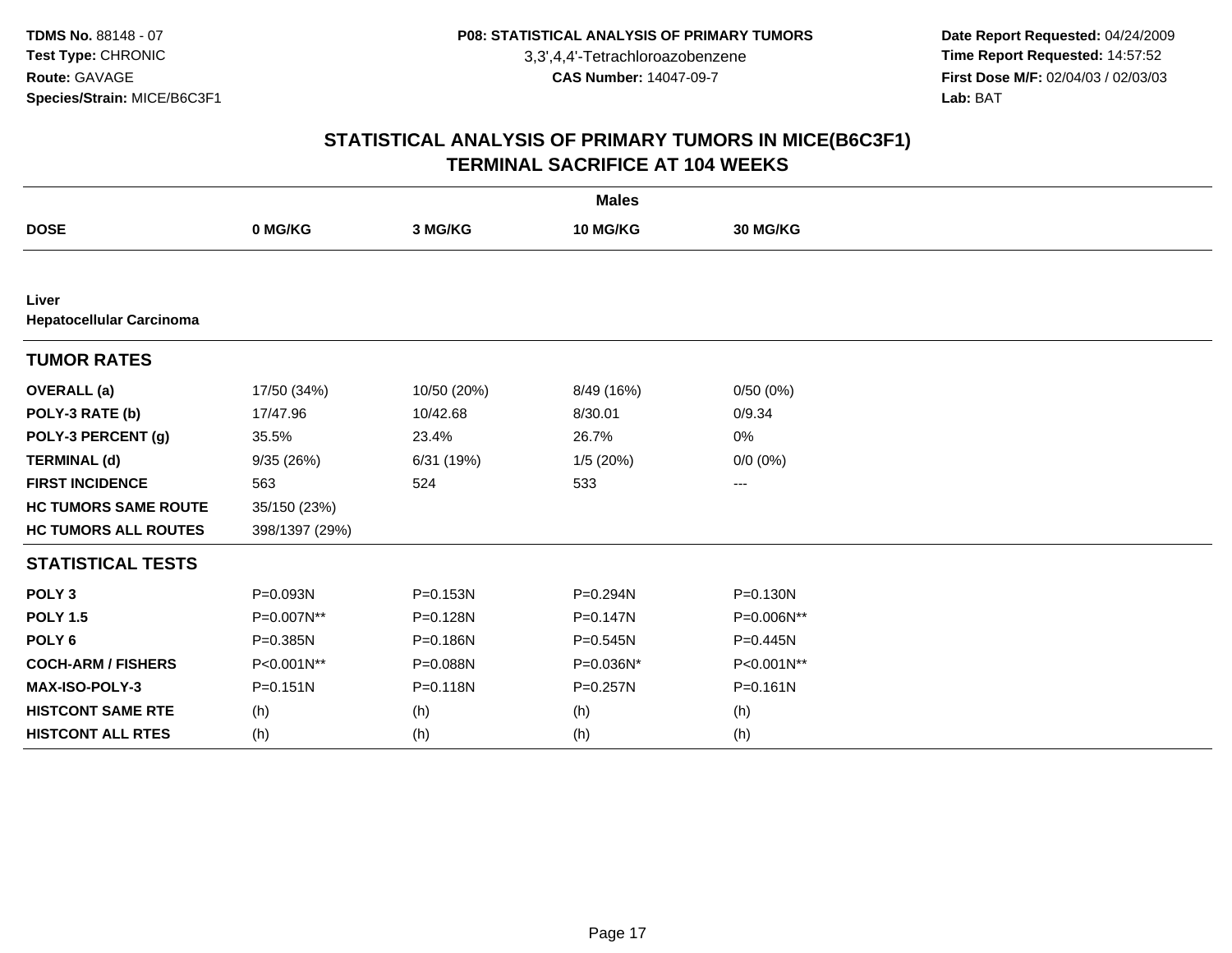**Date Report Requested:** 04/24/2009 **Time Report Requested:** 14:57:52 **First Dose M/F:** 02/04/03 / 02/03/03<br>Lab: BAT **Lab:** BAT

|                                                     | <b>Males</b>   |              |              |             |  |  |  |  |
|-----------------------------------------------------|----------------|--------------|--------------|-------------|--|--|--|--|
| <b>DOSE</b>                                         | 0 MG/KG        | 3 MG/KG      | 10 MG/KG     | 30 MG/KG    |  |  |  |  |
|                                                     |                |              |              |             |  |  |  |  |
| Liver<br>Hepatocellular Carcinoma or Hepatoblastoma |                |              |              |             |  |  |  |  |
| <b>TUMOR RATES</b>                                  |                |              |              |             |  |  |  |  |
| <b>OVERALL</b> (a)                                  | 19/50 (38%)    | 10/50 (20%)  | 8/49 (16%)   | 0/50(0%)    |  |  |  |  |
| POLY-3 RATE (b)                                     | 19/47.96       | 10/42.68     | 8/30.01      | 0/9.34      |  |  |  |  |
| POLY-3 PERCENT (g)                                  | 39.6%          | 23.4%        | 26.7%        | 0%          |  |  |  |  |
| <b>TERMINAL (d)</b>                                 | 11/35 (31%)    | 6/31 (19%)   | 1/5(20%)     | $0/0 (0\%)$ |  |  |  |  |
| <b>FIRST INCIDENCE</b>                              | 563            | 524          | 533          | ---         |  |  |  |  |
| <b>HC TUMORS SAME ROUTE</b>                         | 40/150 (27%)   |              |              |             |  |  |  |  |
| <b>HC TUMORS ALL ROUTES</b>                         | 427/1397 (31%) |              |              |             |  |  |  |  |
| <b>STATISTICAL TESTS</b>                            |                |              |              |             |  |  |  |  |
| POLY <sub>3</sub>                                   | $P=0.047N^*$   | P=0.075N     | $P = 0.183N$ | P=0.104N    |  |  |  |  |
| <b>POLY 1.5</b>                                     | P=0.003N**     | $P = 0.060N$ | P=0.075N     | P=0.003N**  |  |  |  |  |
| POLY <sub>6</sub>                                   | P=0.240N       | P=0.096N     | $P = 0.420N$ | P=0.429N    |  |  |  |  |
| <b>COCH-ARM / FISHERS</b>                           | P<0.001N**     | P=0.038N*    | P=0.014N*    | P<0.001N**  |  |  |  |  |
| MAX-ISO-POLY-3                                      | P=0.076N       | P=0.057N     | $P = 0.170N$ | P=0.139N    |  |  |  |  |
| <b>HISTCONT SAME RTE</b>                            | (h)            | (h)          | (h)          | (h)         |  |  |  |  |
| <b>HISTCONT ALL RTES</b>                            | (h)            | (h)          | (h)          | (h)         |  |  |  |  |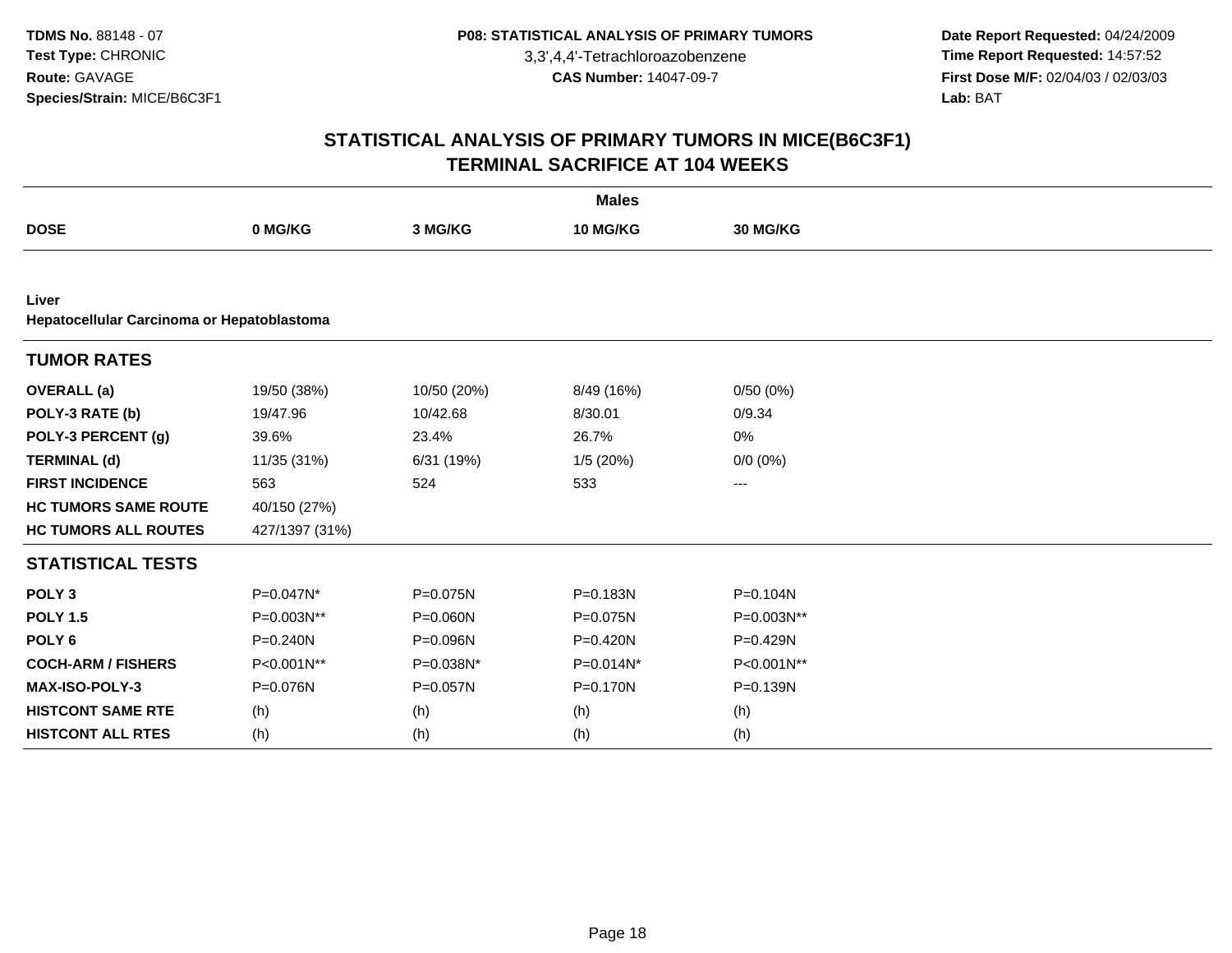**Date Report Requested:** 04/24/2009 **Time Report Requested:** 14:57:52 **First Dose M/F:** 02/04/03 / 02/03/03<br>Lab: BAT **Lab:** BAT

|                                                             |                |              | <b>Males</b> |             |  |
|-------------------------------------------------------------|----------------|--------------|--------------|-------------|--|
| <b>DOSE</b>                                                 | 0 MG/KG        | 3 MG/KG      | 10 MG/KG     | 30 MG/KG    |  |
|                                                             |                |              |              |             |  |
| Liver<br>Hepatocellular Carcinoma or Hepatocellular Adenoma |                |              |              |             |  |
| <b>TUMOR RATES</b>                                          |                |              |              |             |  |
| <b>OVERALL</b> (a)                                          | 34/50 (68%)    | 31/50 (62%)  | 20/49 (41%)  | 2/50(4%)    |  |
| POLY-3 RATE (b)                                             | 34/48.33       | 31/43.69     | 20/34.86     | 2/10.90     |  |
| POLY-3 PERCENT (g)                                          | 70.4%          | 71%          | 57.4%        | 18.4%       |  |
| <b>TERMINAL (d)</b>                                         | 24/35 (69%)    | 24/31 (77%)  | 4/5 (80%)    | $0/0 (0\%)$ |  |
| <b>FIRST INCIDENCE</b>                                      | 563            | 524          | 437          | 381         |  |
| <b>HC TUMORS SAME ROUTE</b>                                 | 90/150 (60%)   |              |              |             |  |
| <b>HC TUMORS ALL ROUTES</b>                                 | 927/1397 (66%) |              |              |             |  |
| <b>STATISTICAL TESTS</b>                                    |                |              |              |             |  |
| POLY <sub>3</sub>                                           | P=0.008N**     | $P = 0.568$  | $P = 0.150N$ | P=0.016N*   |  |
| <b>POLY 1.5</b>                                             | P<0.001N**     | $P = 0.519N$ | P=0.049N*    | P<0.001N**  |  |
| POLY <sub>6</sub>                                           | P=0.314N       | $P=0.464$    | P=0.423N     | P=0.413N    |  |
| <b>COCH-ARM / FISHERS</b>                                   | P<0.001N**     | P=0.338N     | P=0.006N**   | P<0.001N**  |  |
| MAX-ISO-POLY-3                                              | P=0.013N*      | $P = 0.474$  | P=0.132N     | P=0.041N*   |  |
| <b>HISTCONT SAME RTE</b>                                    | (h)            | (h)          | (h)          | (h)         |  |
| <b>HISTCONT ALL RTES</b>                                    | (h)            | (h)          | (h)          | (h)         |  |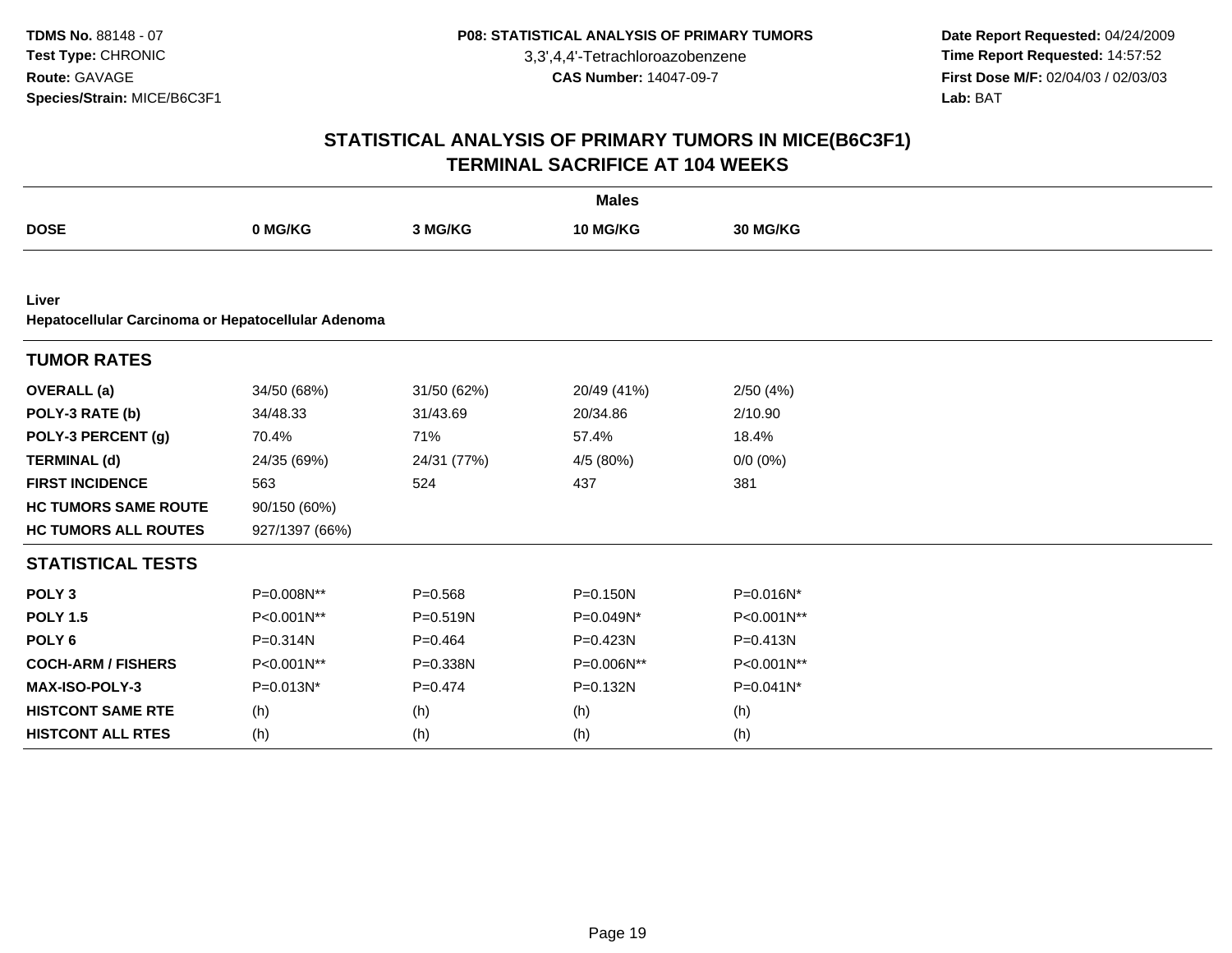**Date Report Requested:** 04/24/2009 **Time Report Requested:** 14:57:52 **First Dose M/F:** 02/04/03 / 02/03/03<br>Lab: BAT **Lab:** BAT

|                                                                              |                |              | <b>Males</b>    |             |  |
|------------------------------------------------------------------------------|----------------|--------------|-----------------|-------------|--|
| <b>DOSE</b>                                                                  | 0 MG/KG        | 3 MG/KG      | <b>10 MG/KG</b> | 30 MG/KG    |  |
|                                                                              |                |              |                 |             |  |
| Liver<br>Hepatocellular Carcinoma, Hepatocellular Adenoma, or Hepatoblastoma |                |              |                 |             |  |
| <b>TUMOR RATES</b>                                                           |                |              |                 |             |  |
| <b>OVERALL</b> (a)                                                           | 34/50 (68%)    | 31/50 (62%)  | 20/49 (41%)     | 2/50(4%)    |  |
| POLY-3 RATE (b)                                                              | 34/48.33       | 31/43.69     | 20/34.86        | 2/10.90     |  |
| POLY-3 PERCENT (g)                                                           | 70.4%          | 71%          | 57.4%           | 18.4%       |  |
| <b>TERMINAL (d)</b>                                                          | 24/35 (69%)    | 24/31 (77%)  | 4/5 (80%)       | $0/0 (0\%)$ |  |
| <b>FIRST INCIDENCE</b>                                                       | 563            | 524          | 437             | 381         |  |
| <b>HC TUMORS SAME ROUTE</b>                                                  | 93/150 (62%)   |              |                 |             |  |
| <b>HC TUMORS ALL ROUTES</b>                                                  | 938/1397 (67%) |              |                 |             |  |
| <b>STATISTICAL TESTS</b>                                                     |                |              |                 |             |  |
| POLY <sub>3</sub>                                                            | P=0.008N**     | $P = 0.568$  | $P = 0.150N$    | P=0.016N*   |  |
| <b>POLY 1.5</b>                                                              | P<0.001N**     | $P = 0.519N$ | P=0.049N*       | P<0.001N**  |  |
| POLY <sub>6</sub>                                                            | $P = 0.314N$   | $P=0.464$    | P=0.423N        | P=0.413N    |  |
| <b>COCH-ARM / FISHERS</b>                                                    | P<0.001N**     | P=0.338N     | P=0.006N**      | P<0.001N**  |  |
| MAX-ISO-POLY-3                                                               | $P=0.013N*$    | $P=0.474$    | P=0.132N        | P=0.041N*   |  |
| <b>HISTCONT SAME RTE</b>                                                     | (h)            | (h)          | (h)             | (h)         |  |
| <b>HISTCONT ALL RTES</b>                                                     | (h)            | (h)          | (h)             | (h)         |  |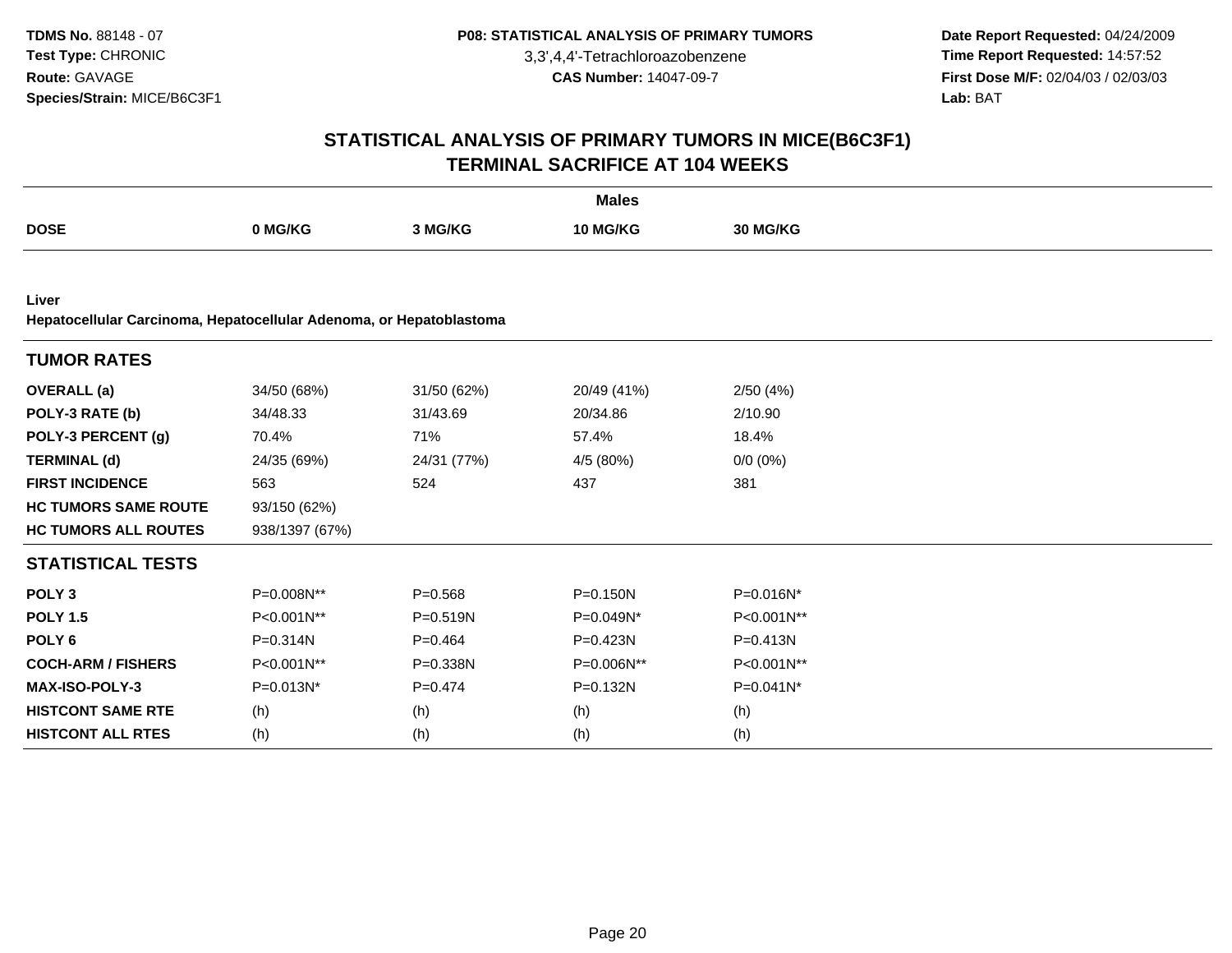**Date Report Requested:** 04/24/2009 **Time Report Requested:** 14:57:52 **First Dose M/F:** 02/04/03 / 02/03/03<br>Lab: BAT **Lab:** BAT

|                                      | <b>Males</b>   |             |             |             |  |  |  |  |
|--------------------------------------|----------------|-------------|-------------|-------------|--|--|--|--|
| <b>DOSE</b>                          | 0 MG/KG        | 3 MG/KG     | 10 MG/KG    | 30 MG/KG    |  |  |  |  |
|                                      |                |             |             |             |  |  |  |  |
| Lung<br>Alveolar/Bronchiolar Adenoma |                |             |             |             |  |  |  |  |
| <b>TUMOR RATES</b>                   |                |             |             |             |  |  |  |  |
| <b>OVERALL</b> (a)                   | 5/50 (10%)     | 16/50 (32%) | 12/49 (24%) | 6/50 (12%)  |  |  |  |  |
| POLY-3 RATE (b)                      | 5/45.53        | 16/42.16    | 12/32.02    | 6/13.97     |  |  |  |  |
| POLY-3 PERCENT (g)                   | 11%            | 38%         | 37.5%       | 43%         |  |  |  |  |
| <b>TERMINAL (d)</b>                  | 5/35 (14%)     | 13/31 (42%) | 1/5(20%)    | $0/0 (0\%)$ |  |  |  |  |
| <b>FIRST INCIDENCE</b>               | 728 (T)        | 574         | 470         | 357         |  |  |  |  |
| <b>HC TUMORS SAME ROUTE</b>          | 20/150 (13%)   |             |             |             |  |  |  |  |
| <b>HC TUMORS ALL ROUTES</b>          | 233/1398 (17%) |             |             |             |  |  |  |  |
| <b>STATISTICAL TESTS</b>             |                |             |             |             |  |  |  |  |
| POLY <sub>3</sub>                    | $P=0.014*$     | P=0.002**   | $P=0.006**$ | $P=0.037*$  |  |  |  |  |
| <b>POLY 1.5</b>                      | $P = 0.187$    | $P=0.003**$ | $P=0.013*$  | $P=0.123$   |  |  |  |  |
| POLY <sub>6</sub>                    | P<0.001**      | P=0.002**   | P=0.002**   | $P=0.013*$  |  |  |  |  |
| <b>COCH-ARM / FISHERS</b>            | P=0.175N       | P=0.006**   | $P=0.049*$  | $P = 0.500$ |  |  |  |  |
| <b>MAX-ISO-POLY-3</b>                | P=0.022*       | P<0.001**   | P=0.007**   | $P = 0.061$ |  |  |  |  |
| <b>HISTCONT SAME RTE</b>             | $P=0.027*$     | P=0.002**   | P=0.008**   | $P = 0.078$ |  |  |  |  |
| <b>HISTCONT ALL RTES</b>             | P=0.025*       | $P=0.002**$ | P=0.007**   | $P = 0.068$ |  |  |  |  |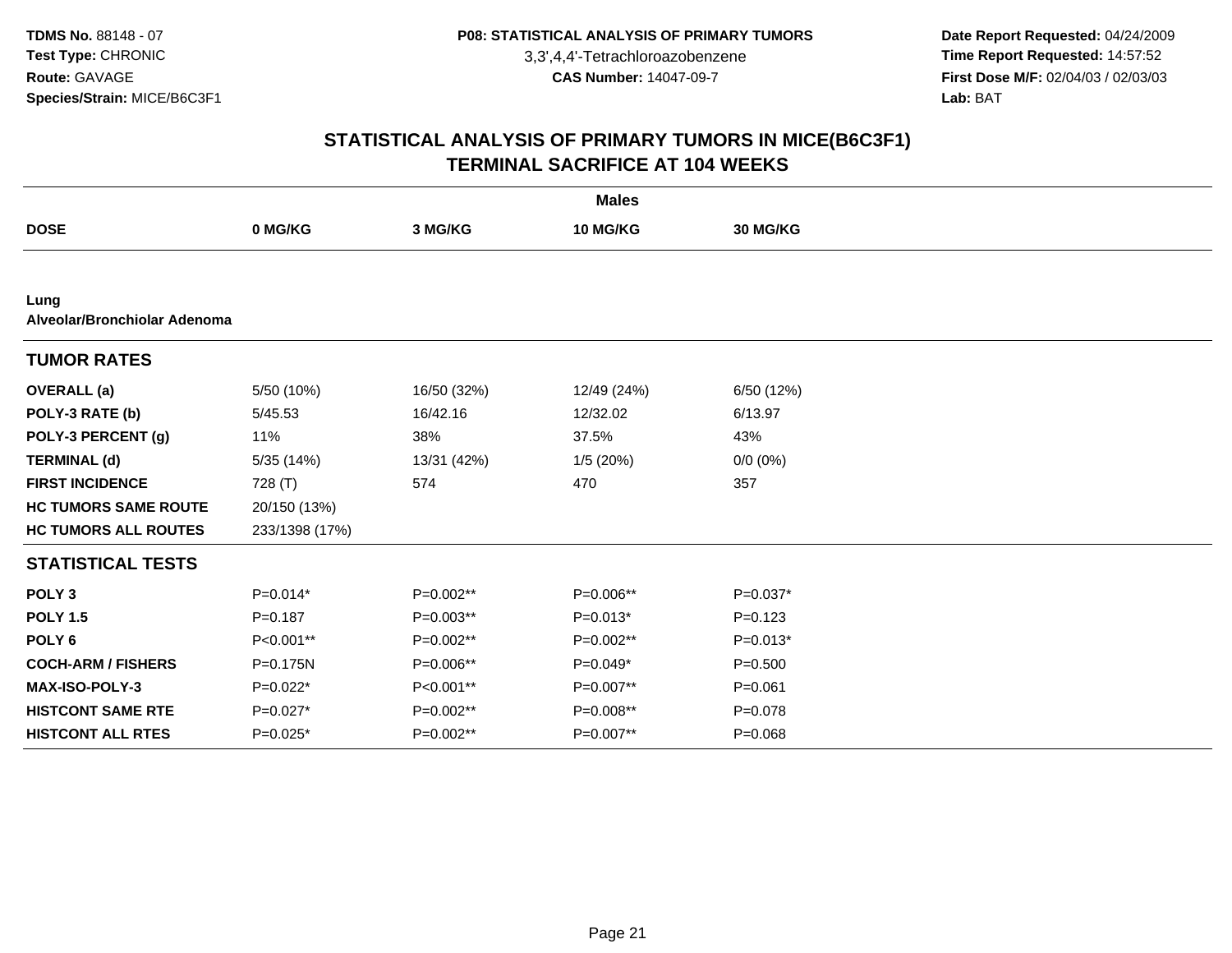**Date Report Requested:** 04/24/2009 **Time Report Requested:** 14:57:52 **First Dose M/F:** 02/04/03 / 02/03/03<br>Lab: BAT **Lab:** BAT

|                                        |                |              | <b>Males</b> |              |  |
|----------------------------------------|----------------|--------------|--------------|--------------|--|
| <b>DOSE</b>                            | 0 MG/KG        | 3 MG/KG      | 10 MG/KG     | 30 MG/KG     |  |
|                                        |                |              |              |              |  |
| Lung<br>Alveolar/Bronchiolar Carcinoma |                |              |              |              |  |
| <b>TUMOR RATES</b>                     |                |              |              |              |  |
| <b>OVERALL</b> (a)                     | 3/50(6%)       | 1/50(2%)     | 4/49 (8%)    | 0/50(0%)     |  |
| POLY-3 RATE (b)                        | 3/45.71        | 1/41.43      | 4/28.55      | 0/9.34       |  |
| POLY-3 PERCENT (g)                     | 6.6%           | 2.4%         | 14%          | 0%           |  |
| <b>TERMINAL (d)</b>                    | 2/35(6%)       | 0/31(0%)     | 2/5(40%)     | $0/0 (0\%)$  |  |
| <b>FIRST INCIDENCE</b>                 | 682            | 680          | 590          | $---$        |  |
| <b>HC TUMORS SAME ROUTE</b>            | 10/150 (7%)    |              |              |              |  |
| <b>HC TUMORS ALL ROUTES</b>            | 160/1398 (11%) |              |              |              |  |
| <b>STATISTICAL TESTS</b>               |                |              |              |              |  |
| POLY <sub>3</sub>                      | $P=0.352$      | $P = 0.341N$ | $P = 0.265$  | P=0.496N     |  |
| <b>POLY 1.5</b>                        | P=0.498N       | $P = 0.330N$ | $P = 0.348$  | P=0.329N     |  |
| POLY <sub>6</sub>                      | $P = 0.140$    | P=0.353N     | $P = 0.174$  | P=0.620N     |  |
| <b>COCH-ARM / FISHERS</b>              | P=0.155N       | P=0.309N     | $P=0.489$    | $P = 0.121N$ |  |
| <b>MAX-ISO-POLY-3</b>                  | P=0.556N       | P=0.190N     | $P = 0.198$  | P=0.357N     |  |
| <b>HISTCONT SAME RTE</b>               | $P = 0.681$    | $P = 1.000$  | $P = 0.251$  | (e)          |  |
| <b>HISTCONT ALL RTES</b>               | $P = 0.655$    | $P = 1.000$  | $P = 0.239$  | (e)          |  |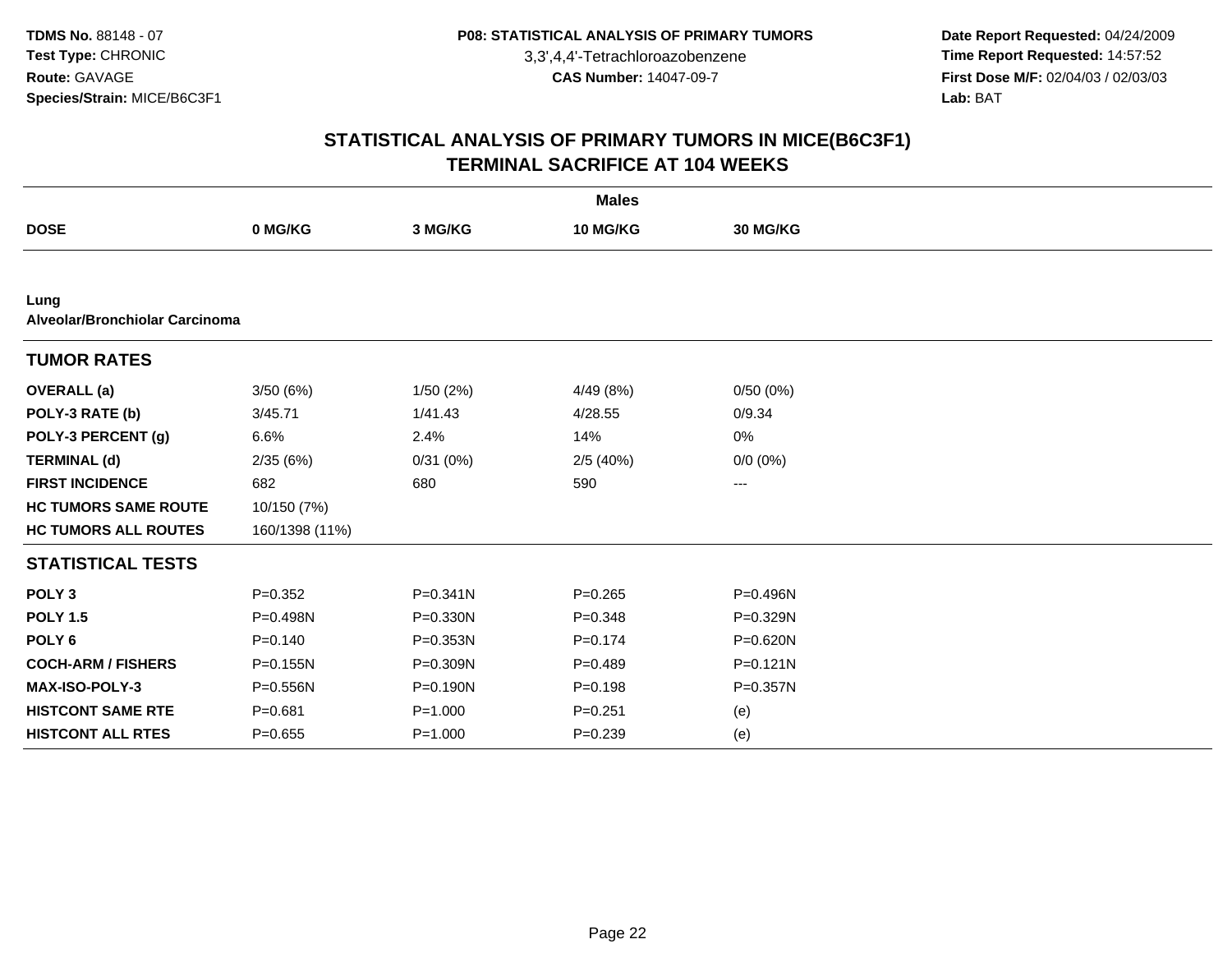**Date Report Requested:** 04/24/2009 **Time Report Requested:** 14:57:52 **First Dose M/F:** 02/04/03 / 02/03/03<br>Lab: BAT **Lab:** BAT

|                                                                        |                |             | <b>Males</b>    |                 |  |
|------------------------------------------------------------------------|----------------|-------------|-----------------|-----------------|--|
| <b>DOSE</b>                                                            | 0 MG/KG        | 3 MG/KG     | <b>10 MG/KG</b> | <b>30 MG/KG</b> |  |
|                                                                        |                |             |                 |                 |  |
| Lung<br>Alveolar/Bronchiolar Carcinoma or Alveolar/Bronchiolar Adenoma |                |             |                 |                 |  |
| <b>TUMOR RATES</b>                                                     |                |             |                 |                 |  |
| <b>OVERALL</b> (a)                                                     | 7/50 (14%)     | 17/50 (34%) | 15/49 (31%)     | 6/50 (12%)      |  |
| POLY-3 RATE (b)                                                        | 7/45.71        | 17/42.34    | 15/32.74        | 6/13.97         |  |
| POLY-3 PERCENT (g)                                                     | 15.3%          | 40.2%       | 45.8%           | 43%             |  |
| <b>TERMINAL (d)</b>                                                    | 6/35 (17%)     | 13/31 (42%) | 2/5 (40%)       | $0/0 (0\%)$     |  |
| <b>FIRST INCIDENCE</b>                                                 | 682            | 574         | 470             | 357             |  |
| <b>HC TUMORS SAME ROUTE</b>                                            | 29/150 (19%)   |             |                 |                 |  |
| <b>HC TUMORS ALL ROUTES</b>                                            | 377/1398 (27%) |             |                 |                 |  |
| <b>STATISTICAL TESTS</b>                                               |                |             |                 |                 |  |
| POLY <sub>3</sub>                                                      | $P=0.014*$     | P=0.007**   | $P=0.003**$     | $P = 0.081$     |  |
| <b>POLY 1.5</b>                                                        | $P = 0.234$    | P=0.009**   | P=0.008**       | $P = 0.244$     |  |
| POLY <sub>6</sub>                                                      | P<0.001**      | P=0.005**   | P<0.001**       | $P=0.028*$      |  |
| <b>COCH-ARM / FISHERS</b>                                              | $P = 0.090N$   | $P=0.017*$  | $P=0.040*$      | $P = 0.500N$    |  |
| <b>MAX-ISO-POLY-3</b>                                                  | $P=0.022*$     | P=0.004**   | P=0.004**       | $P = 0.106$     |  |
| <b>HISTCONT SAME RTE</b>                                               | $P=0.027*$     | P=0.005**   | P=0.004**       | $P = 0.140$     |  |
| <b>HISTCONT ALL RTES</b>                                               | $P=0.024*$     | P=0.004**   | P=0.004**       | $P = 0.123$     |  |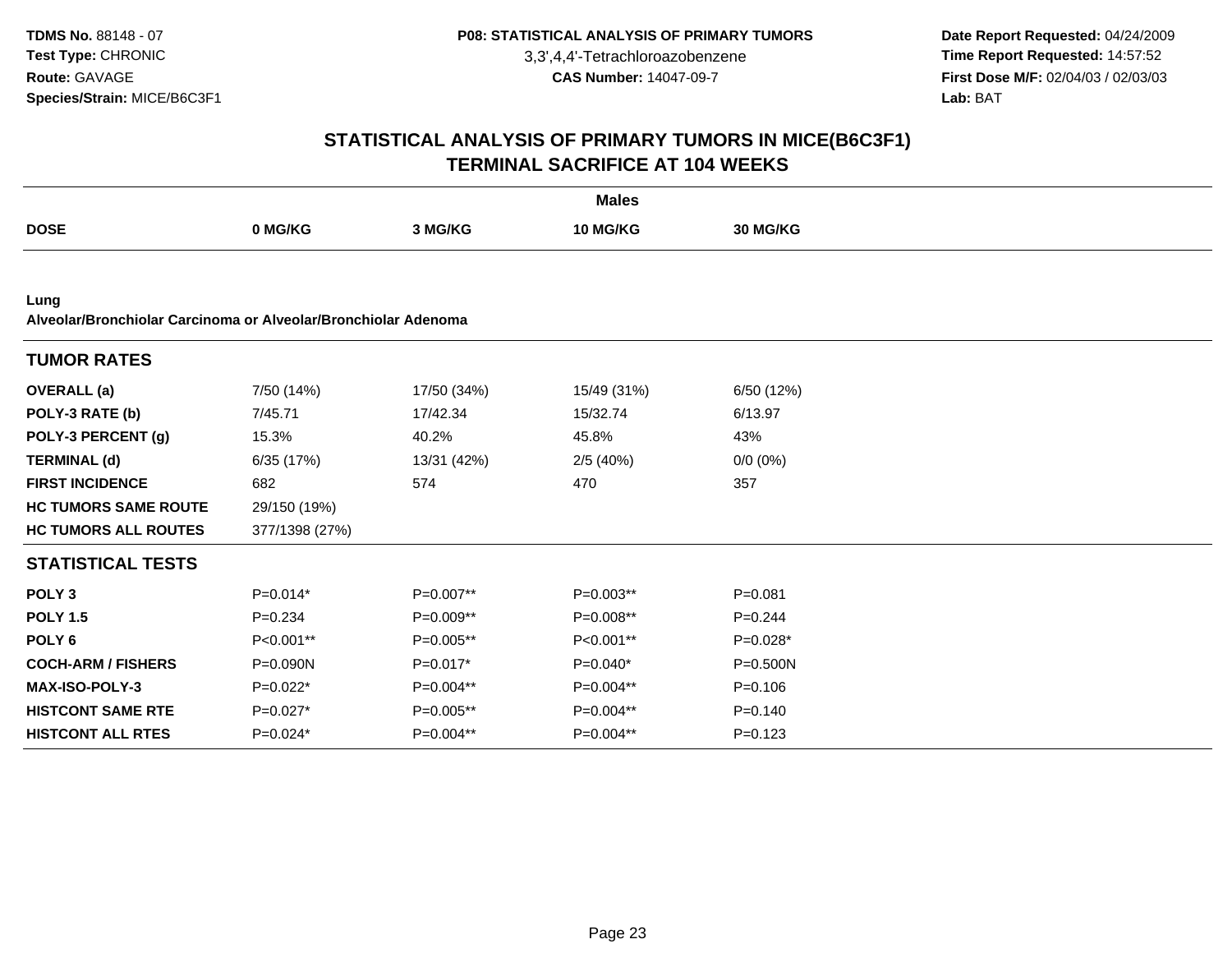**Date Report Requested:** 04/24/2009 **Time Report Requested:** 14:57:52 **First Dose M/F:** 02/04/03 / 02/03/03<br>Lab: BAT **Lab:** BAT

|                                                |            |          | <b>Males</b> |             |  |
|------------------------------------------------|------------|----------|--------------|-------------|--|
| <b>DOSE</b>                                    | 0 MG/KG    | 3 MG/KG  | 10 MG/KG     | 30 MG/KG    |  |
|                                                |            |          |              |             |  |
| Lung<br><b>Cystic Keratinizing Epithelioma</b> |            |          |              |             |  |
| <b>TUMOR RATES</b>                             |            |          |              |             |  |
| <b>OVERALL (a)</b>                             | 0/50(0%)   | 0/50(0%) | 0/49(0%)     | 0/50(0%)    |  |
| POLY-3 RATE (b)                                | 0/45.53    | 0/41.24  | 0/27.83      | 0/9.34      |  |
| POLY-3 PERCENT (g)                             | 0%         | 0%       | 0%           | 0%          |  |
| <b>TERMINAL (d)</b>                            | 0/35(0%)   | 0/31(0%) | 0/5(0%)      | $0/0 (0\%)$ |  |
| <b>FIRST INCIDENCE</b>                         | $--$       | ---      | ---          | ---         |  |
| <b>HC TUMORS SAME ROUTE</b>                    | 0/150(0%)  |          |              |             |  |
| <b>HC TUMORS ALL ROUTES</b>                    | 0/1398(0%) |          |              |             |  |
| <b>STATISTICAL TESTS</b>                       |            |          |              |             |  |
| POLY <sub>3</sub>                              | (e)        | (e)      | (e)          | (e)         |  |
| <b>POLY 1.5</b>                                | (e)        | (e)      | (e)          | (e)         |  |
| POLY <sub>6</sub>                              | (e)        | (e)      | (e)          | (e)         |  |
| <b>COCH-ARM / FISHERS</b>                      | (e)        | (e)      | (e)          | (e)         |  |
| MAX-ISO-POLY-3                                 | (e)        | (e)      | (e)          | (e)         |  |
| <b>HISTCONT SAME RTE</b>                       | (e)        | (e)      | (e)          | (e)         |  |
| <b>HISTCONT ALL RTES</b>                       | (e)        | (e)      | (e)          | (e)         |  |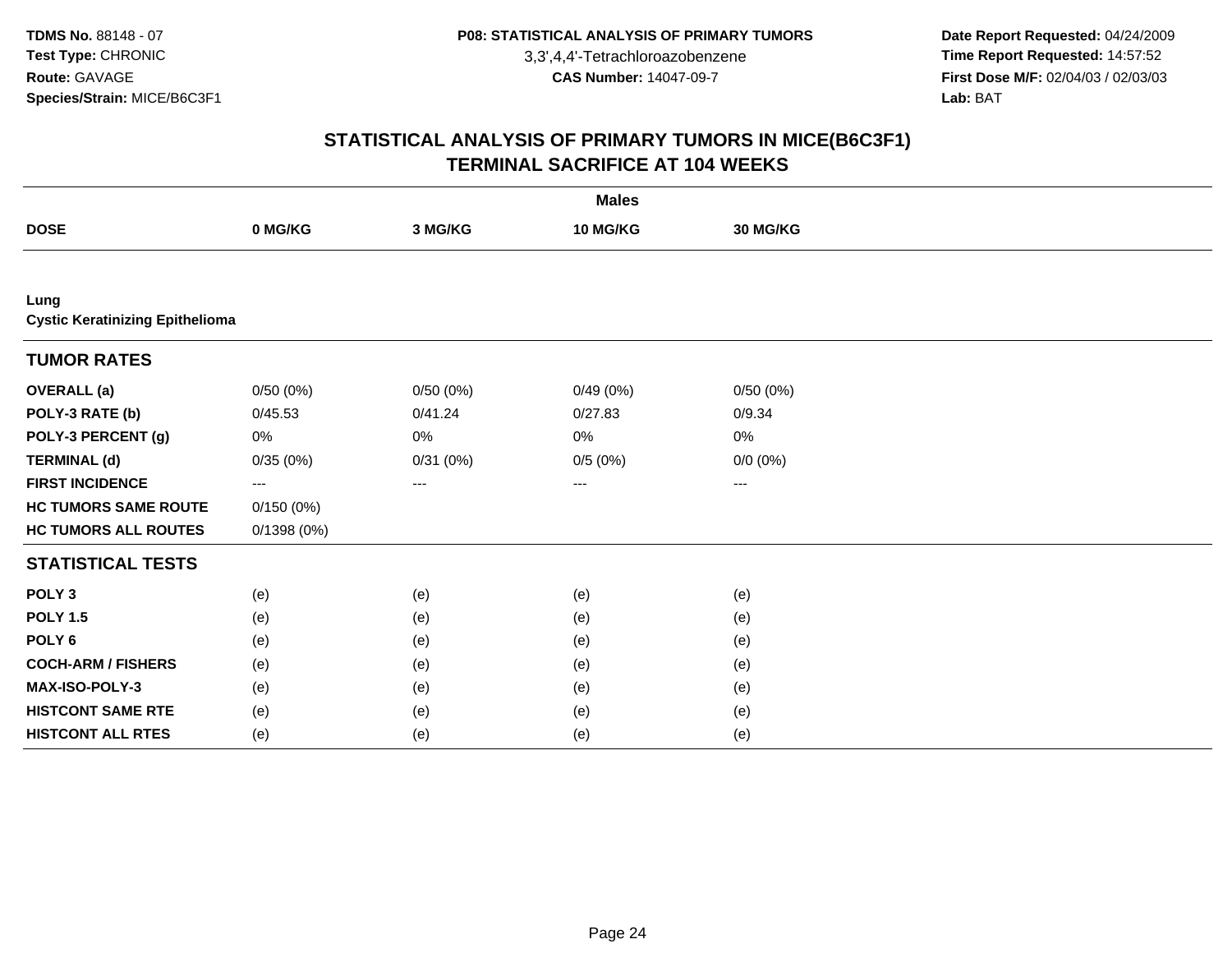**Date Report Requested:** 04/24/2009 **Time Report Requested:** 14:57:52 **First Dose M/F:** 02/04/03 / 02/03/03<br>Lab: BAT **Lab:** BAT

|                                                                      |            |          | <b>Males</b> |             |  |
|----------------------------------------------------------------------|------------|----------|--------------|-------------|--|
| <b>DOSE</b>                                                          | 0 MG/KG    | 3 MG/KG  | 10 MG/KG     | 30 MG/KG    |  |
|                                                                      |            |          |              |             |  |
| <b>Pituitary Gland: Pars Distalis or Unspecified Site</b><br>Adenoma |            |          |              |             |  |
| <b>TUMOR RATES</b>                                                   |            |          |              |             |  |
| <b>OVERALL</b> (a)                                                   | 0/49(0%)   | 0/50(0%) | 0/48(0%)     | 0/50(0%)    |  |
| POLY-3 RATE (b)                                                      | 0/44.60    | 0/41.24  | 0/26.83      | 0/9.34      |  |
| POLY-3 PERCENT (g)                                                   | 0%         | 0%       | 0%           | 0%          |  |
| <b>TERMINAL (d)</b>                                                  | 0/35(0%)   | 0/31(0%) | 0/4(0%)      | $0/0 (0\%)$ |  |
| <b>FIRST INCIDENCE</b>                                               | ---        | ---      | ---          | ---         |  |
| <b>HC TUMORS SAME ROUTE</b>                                          | 0/149(0%)  |          |              |             |  |
| <b>HC TUMORS ALL ROUTES</b>                                          | 6/1368(0%) |          |              |             |  |
| <b>STATISTICAL TESTS</b>                                             |            |          |              |             |  |
| POLY <sub>3</sub>                                                    | (e)        | (e)      | (e)          | (e)         |  |
| <b>POLY 1.5</b>                                                      | (e)        | (e)      | (e)          | (e)         |  |
| POLY <sub>6</sub>                                                    | (e)        | (e)      | (e)          | (e)         |  |
| <b>COCH-ARM / FISHERS</b>                                            | (e)        | (e)      | (e)          | (e)         |  |
| MAX-ISO-POLY-3                                                       | (e)        | (e)      | (e)          | (e)         |  |
| <b>HISTCONT SAME RTE</b>                                             | (e)        | (e)      | (e)          | (e)         |  |
| <b>HISTCONT ALL RTES</b>                                             | (e)        | (e)      | (e)          | (e)         |  |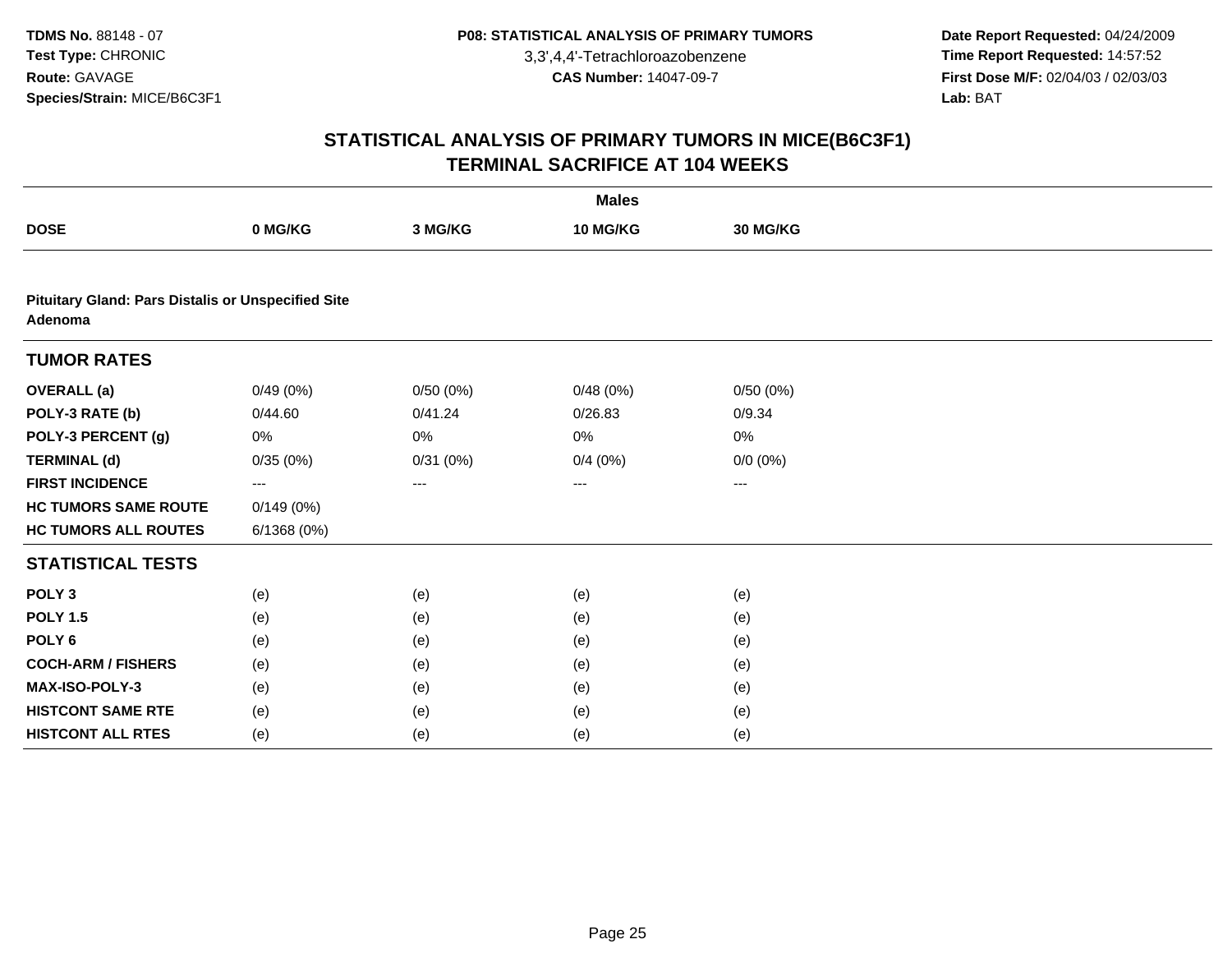**Date Report Requested:** 04/24/2009 **Time Report Requested:** 14:57:52 **First Dose M/F:** 02/04/03 / 02/03/03<br>Lab: BAT **Lab:** BAT

| <b>Males</b>                               |             |          |          |                   |  |  |
|--------------------------------------------|-------------|----------|----------|-------------------|--|--|
| <b>DOSE</b>                                | 0 MG/KG     | 3 MG/KG  | 10 MG/KG | 30 MG/KG          |  |  |
|                                            |             |          |          |                   |  |  |
| <b>Skeletal Muscle</b><br>Rhabdomyosarcoma |             |          |          |                   |  |  |
| <b>TUMOR RATES</b>                         | #           | #        | #        | #                 |  |  |
| <b>OVERALL (a)</b>                         | 0/50(0%)    | 0/50(0%) | 0/49(0%) | 0/50(0%)          |  |  |
| POLY-3 RATE (b)                            | 0/45.53     | 0/41.24  | 0/27.83  | 0/9.34            |  |  |
| POLY-3 PERCENT (g)                         | 0%          | $0\%$    | 0%       | 0%                |  |  |
| <b>TERMINAL (d)</b>                        | 0/35(0%)    | 0/31(0%) | 0/5(0%)  | $0/0 (0\%)$       |  |  |
| <b>FIRST INCIDENCE</b>                     | ---         | ---      | ---      | $\qquad \qquad -$ |  |  |
| <b>HC TUMORS SAME ROUTE</b>                | 1/150(1%)   |          |          |                   |  |  |
| <b>HC TUMORS ALL ROUTES</b>                | 2/1399 (0%) |          |          |                   |  |  |
| <b>STATISTICAL TESTS</b>                   |             |          |          |                   |  |  |
| POLY <sub>3</sub>                          | (e)         | (e)      | (e)      | (e)               |  |  |
| <b>POLY 1.5</b>                            | (e)         | (e)      | (e)      | (e)               |  |  |
| POLY <sub>6</sub>                          | (e)         | (e)      | (e)      | (e)               |  |  |
| <b>COCH-ARM / FISHERS</b>                  | (e)         | (e)      | (e)      | (e)               |  |  |
| MAX-ISO-POLY-3                             | (e)         | (e)      | (e)      | (e)               |  |  |
| <b>HISTCONT SAME RTE</b>                   | (e)         | (e)      | (e)      | (e)               |  |  |
| <b>HISTCONT ALL RTES</b>                   | (e)         | (e)      | (e)      | (e)               |  |  |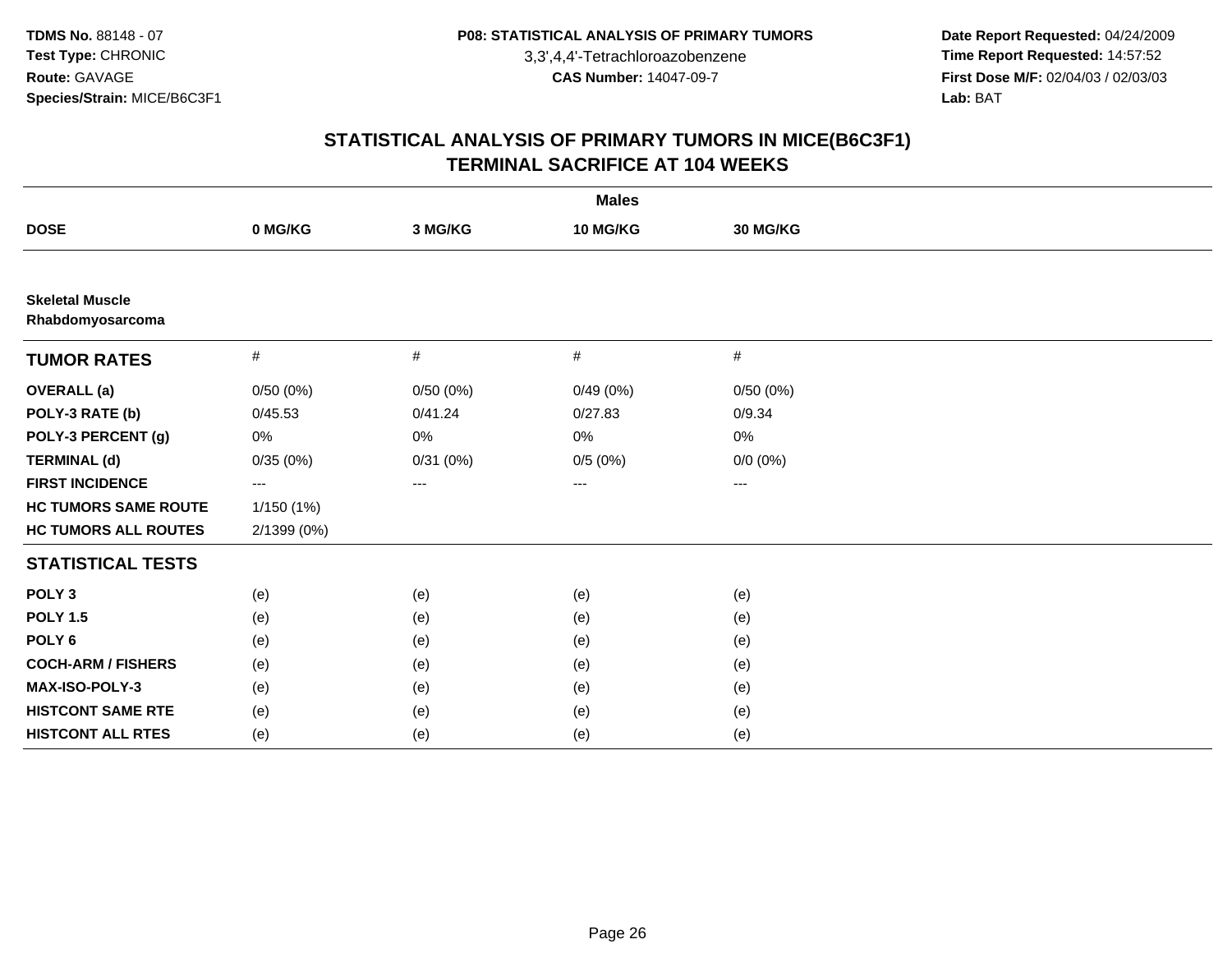**Date Report Requested:** 04/24/2009 **Time Report Requested:** 14:57:52 **First Dose M/F:** 02/04/03 / 02/03/03<br>**Lab:** BAT **Lab:** BAT

## **STATISTICAL ANALYSIS OF PRIMARY TUMORS IN MICE(B6C3F1)TERMINAL SACRIFICE AT 104 WEEKS**

|             |         |              | <b>Males</b> |                 |
|-------------|---------|--------------|--------------|-----------------|
| <b>DOSE</b> |         |              |              |                 |
|             | 0 MG/KG | <b>MG/KG</b> | <b>G/KG</b>  | <b>30 MG/KG</b> |
|             |         |              |              |                 |

**Skin**

**Fibroma, Fibrosarcoma, Sarcoma, Myxoma, Myxosarcoma, or Fibrous Histiocytoma**

| <b>TUMOR RATES</b>          | $\#$         | $\#$         | $\#$         | #            |
|-----------------------------|--------------|--------------|--------------|--------------|
| <b>OVERALL</b> (a)          | 1/50 (2%)    | 0/50(0%)     | 0/49(0%)     | 0/50(0%)     |
| POLY-3 RATE (b)             | 1/45.64      | 0/41.24      | 0/27.83      | 0/9.34       |
| POLY-3 PERCENT (g)          | 2.2%         | 0%           | 0%           | 0%           |
| <b>TERMINAL (d)</b>         | 0/35(0%)     | 0/31(0%)     | 0/5(0%)      | $0/0 (0\%)$  |
| <b>FIRST INCIDENCE</b>      | 700          | ---          | ---          | ---          |
| <b>HC TUMORS SAME ROUTE</b> | 1/150(1%)    |              |              |              |
| <b>HC TUMORS ALL ROUTES</b> | 20/1399 (1%) |              |              |              |
| <b>STATISTICAL TESTS</b>    |              |              |              |              |
| POLY <sub>3</sub>           | $P = 0.384N$ | P=0.520N     | P=0.593N     | P=0.709N     |
| <b>POLY 1.5</b>             | $P = 0.392N$ | $P = 0.514N$ | $P = 0.558N$ | $P = 0.644N$ |
| POLY 6                      | $P = 0.363N$ | $P = 0.527N$ | $P = 0.638N$ | P=0.748N     |
| <b>COCH-ARM / FISHERS</b>   | $P = 0.474N$ | P=0.500N     | $P = 0.505N$ | $P = 0.500N$ |
| <b>MAX-ISO-POLY-3</b>       | $P = 0.601N$ | P=0.183N     | P=0.270N     | P=0.417N     |
| <b>HISTCONT SAME RTE</b>    | (h)          | (h)          | (h)          | (h)          |
| <b>HISTCONT ALL RTES</b>    | (h)          | (h)          | (h)          | (h)          |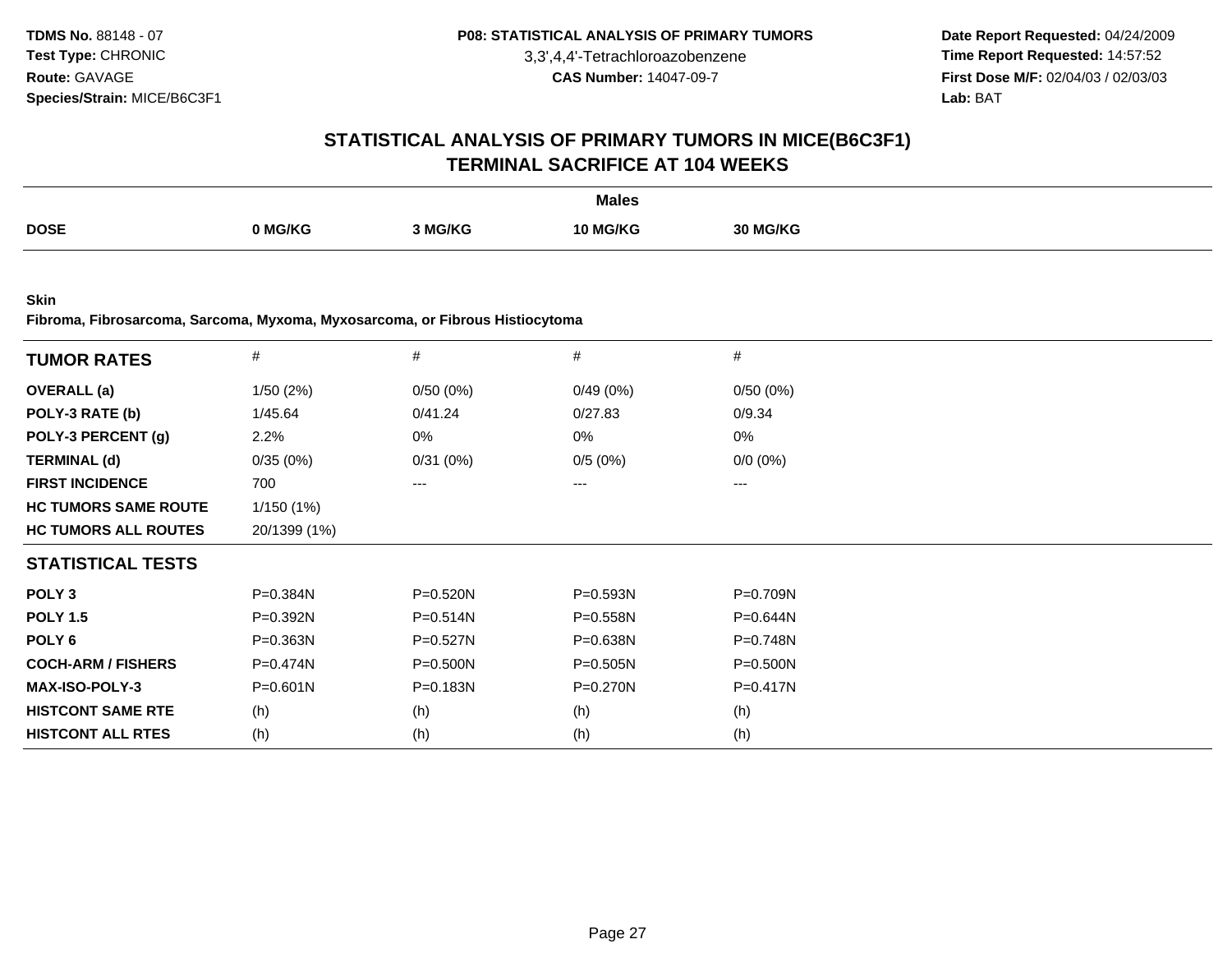**Date Report Requested:** 04/24/2009 **Time Report Requested:** 14:57:52 **First Dose M/F:** 02/04/03 / 02/03/03<br>Lab: BAT **Lab:** BAT

| <b>Males</b>                       |              |          |              |              |  |  |  |
|------------------------------------|--------------|----------|--------------|--------------|--|--|--|
| <b>DOSE</b>                        | 0 MG/KG      | 3 MG/KG  | 10 MG/KG     | 30 MG/KG     |  |  |  |
|                                    |              |          |              |              |  |  |  |
| <b>Skin</b><br><b>Fibrosarcoma</b> |              |          |              |              |  |  |  |
| <b>TUMOR RATES</b>                 | $\#$         | $\#$     | #            | $\#$         |  |  |  |
| <b>OVERALL</b> (a)                 | 1/50(2%)     | 0/50(0%) | 0/49(0%)     | 0/50(0%)     |  |  |  |
| POLY-3 RATE (b)                    | 1/45.64      | 0/41.24  | 0/27.83      | 0/9.34       |  |  |  |
| POLY-3 PERCENT (g)                 | 2.2%         | 0%       | 0%           | 0%           |  |  |  |
| <b>TERMINAL (d)</b>                | 0/35(0%)     | 0/31(0%) | 0/5(0%)      | $0/0 (0\%)$  |  |  |  |
| <b>FIRST INCIDENCE</b>             | 700          | $\cdots$ | ---          | $\cdots$     |  |  |  |
| <b>HC TUMORS SAME ROUTE</b>        | 0/150(0%)    |          |              |              |  |  |  |
| <b>HC TUMORS ALL ROUTES</b>        | 1/1399 (0%)  |          |              |              |  |  |  |
| <b>STATISTICAL TESTS</b>           |              |          |              |              |  |  |  |
| POLY <sub>3</sub>                  | P=0.384N     | P=0.520N | P=0.593N     | P=0.709N     |  |  |  |
| <b>POLY 1.5</b>                    | P=0.392N     | P=0.514N | P=0.558N     | P=0.644N     |  |  |  |
| POLY <sub>6</sub>                  | P=0.363N     | P=0.527N | P=0.638N     | P=0.748N     |  |  |  |
| <b>COCH-ARM / FISHERS</b>          | P=0.474N     | P=0.500N | $P = 0.505N$ | $P = 0.500N$ |  |  |  |
| <b>MAX-ISO-POLY-3</b>              | $P = 0.601N$ | P=0.183N | P=0.270N     | $P = 0.417N$ |  |  |  |
| <b>HISTCONT SAME RTE</b>           | (h)          | (h)      | (h)          | (h)          |  |  |  |
| <b>HISTCONT ALL RTES</b>           | (h)          | (h)      | (h)          | (h)          |  |  |  |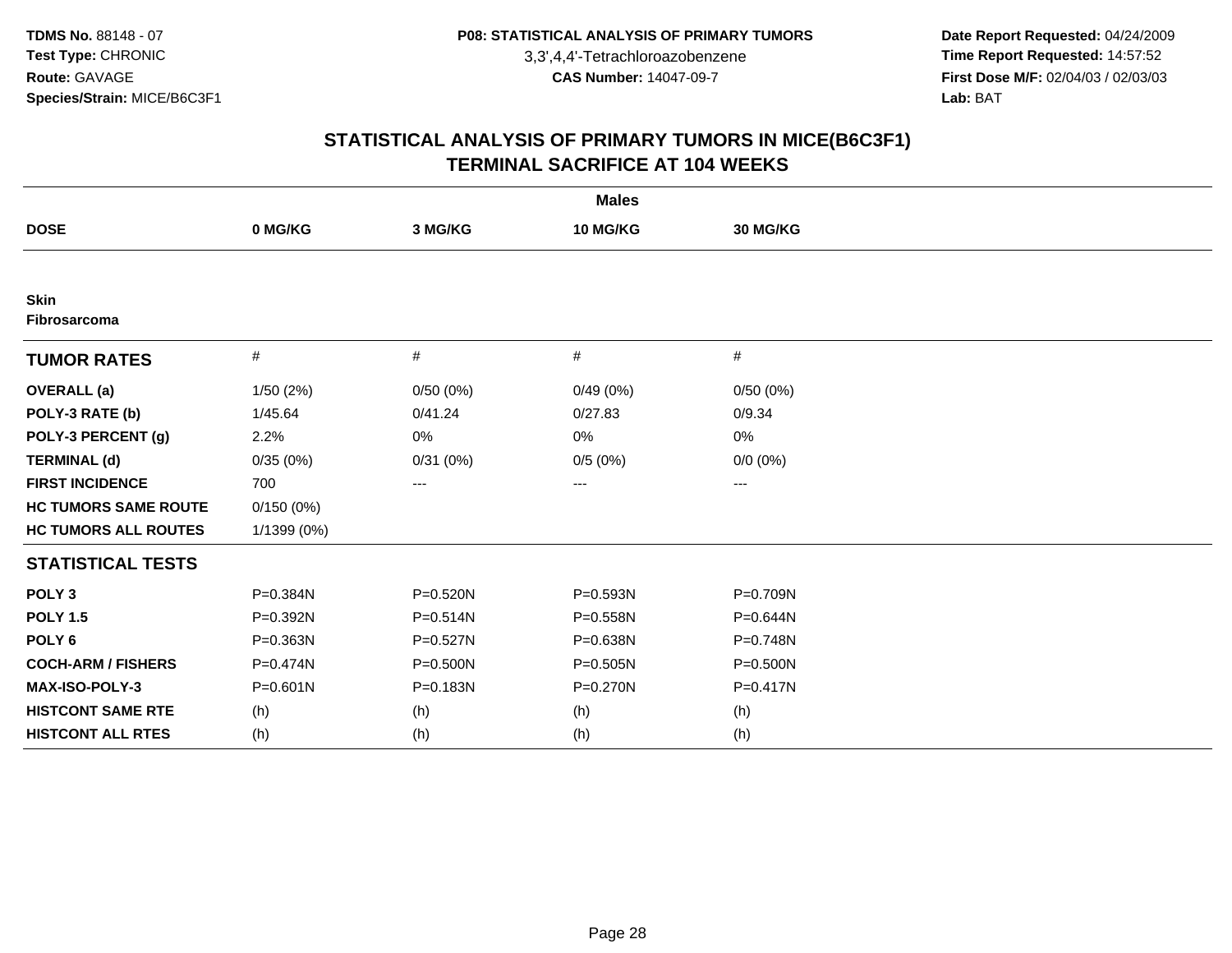**Date Report Requested:** 04/24/2009 **Time Report Requested:** 14:57:52 **First Dose M/F:** 02/04/03 / 02/03/03<br>Lab: BAT **Lab:** BAT

| <b>Males</b>                                                               |              |              |              |              |  |  |  |
|----------------------------------------------------------------------------|--------------|--------------|--------------|--------------|--|--|--|
| <b>DOSE</b>                                                                | 0 MG/KG      | 3 MG/KG      | 10 MG/KG     | 30 MG/KG     |  |  |  |
|                                                                            |              |              |              |              |  |  |  |
| <b>Skin</b><br>Fibrosarcoma, Sarcoma, Myxosarcoma, or Fibrous Histiocytoma |              |              |              |              |  |  |  |
| <b>TUMOR RATES</b>                                                         | $\#$         | #            | #            | $\#$         |  |  |  |
| <b>OVERALL</b> (a)                                                         | 1/50(2%)     | 0/50(0%)     | 0/49(0%)     | 0/50(0%)     |  |  |  |
| POLY-3 RATE (b)                                                            | 1/45.64      | 0/41.24      | 0/27.83      | 0/9.34       |  |  |  |
| POLY-3 PERCENT (g)                                                         | 2.2%         | 0%           | 0%           | 0%           |  |  |  |
| <b>TERMINAL (d)</b>                                                        | 0/35(0%)     | 0/31(0%)     | 0/5(0%)      | $0/0 (0\%)$  |  |  |  |
| <b>FIRST INCIDENCE</b>                                                     | 700          | ---          | ---          | ---          |  |  |  |
| <b>HC TUMORS SAME ROUTE</b>                                                | 1/150(1%)    |              |              |              |  |  |  |
| <b>HC TUMORS ALL ROUTES</b>                                                | 16/1399 (1%) |              |              |              |  |  |  |
| <b>STATISTICAL TESTS</b>                                                   |              |              |              |              |  |  |  |
| POLY <sub>3</sub>                                                          | P=0.384N     | P=0.520N     | P=0.593N     | P=0.709N     |  |  |  |
| <b>POLY 1.5</b>                                                            | P=0.392N     | $P = 0.514N$ | P=0.558N     | P=0.644N     |  |  |  |
| POLY <sub>6</sub>                                                          | P=0.363N     | P=0.527N     | P=0.638N     | P=0.748N     |  |  |  |
| <b>COCH-ARM / FISHERS</b>                                                  | $P = 0.474N$ | $P = 0.500N$ | $P = 0.505N$ | $P = 0.500N$ |  |  |  |
| MAX-ISO-POLY-3                                                             | $P = 0.601N$ | P=0.183N     | $P = 0.270N$ | $P = 0.417N$ |  |  |  |
| <b>HISTCONT SAME RTE</b>                                                   | (h)          | (h)          | (h)          | (h)          |  |  |  |
| <b>HISTCONT ALL RTES</b>                                                   | (h)          | (h)          | (h)          | (h)          |  |  |  |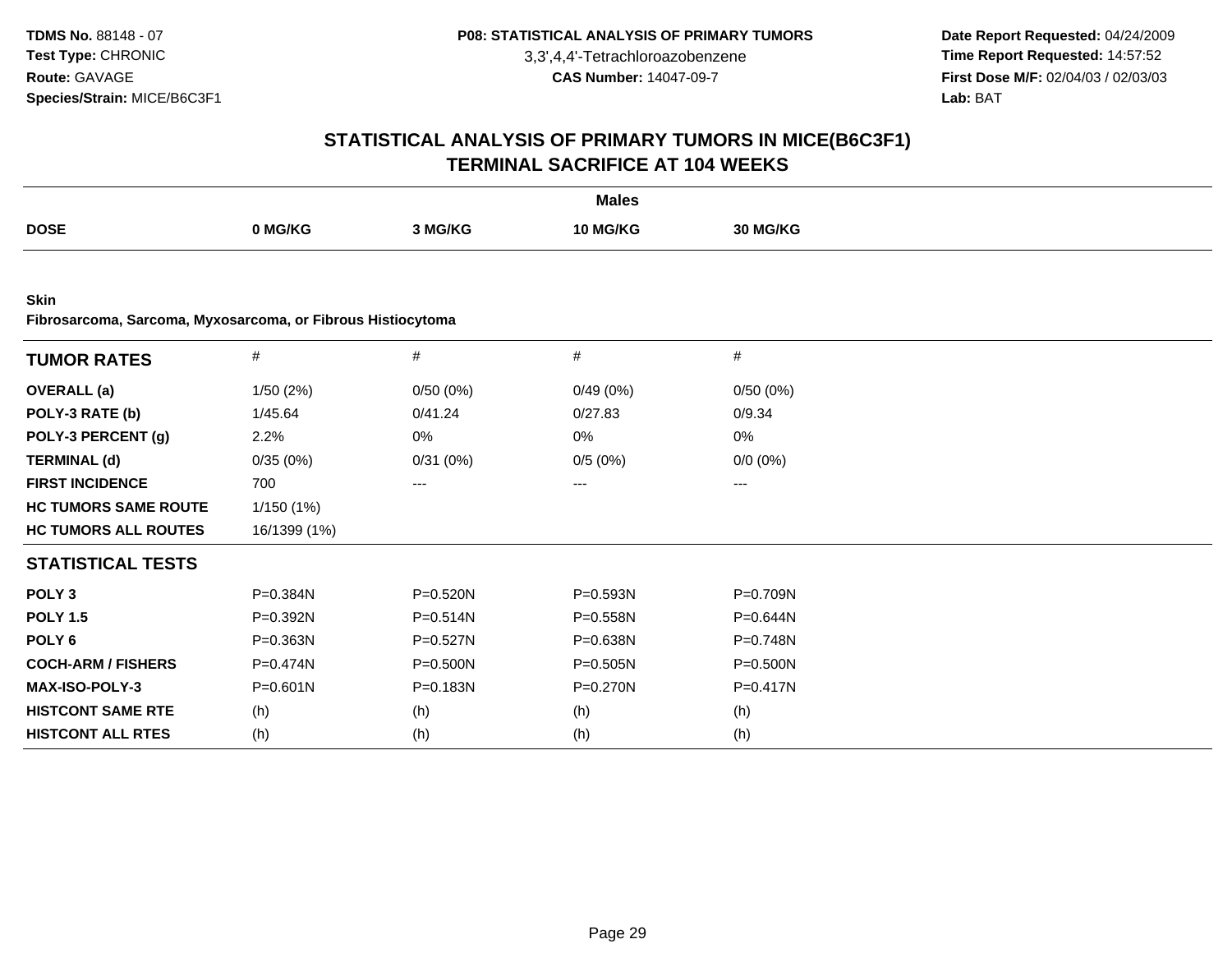**Date Report Requested:** 04/24/2009 **Time Report Requested:** 14:57:52 **First Dose M/F:** 02/04/03 / 02/03/03<br>Lab: BAT **Lab:** BAT

| <b>Males</b>                               |                   |          |          |             |  |  |  |
|--------------------------------------------|-------------------|----------|----------|-------------|--|--|--|
| <b>DOSE</b>                                | 0 MG/KG           | 3 MG/KG  | 10 MG/KG | 30 MG/KG    |  |  |  |
|                                            |                   |          |          |             |  |  |  |
| <b>Skin</b><br><b>Schwannoma Malignant</b> |                   |          |          |             |  |  |  |
| <b>TUMOR RATES</b>                         | $\#$              | $\#$     | $\#$     | #           |  |  |  |
| <b>OVERALL</b> (a)                         | 0/50(0%)          | 0/50(0%) | 0/49(0%) | 0/50(0%)    |  |  |  |
| POLY-3 RATE (b)                            | 0/45.53           | 0/41.24  | 0/27.83  | 0/9.34      |  |  |  |
| POLY-3 PERCENT (g)                         | 0%                | $0\%$    | 0%       | 0%          |  |  |  |
| <b>TERMINAL (d)</b>                        | 0/35(0%)          | 0/31(0%) | 0/5(0%)  | $0/0 (0\%)$ |  |  |  |
| <b>FIRST INCIDENCE</b>                     | $\qquad \qquad -$ | $\cdots$ | ---      | $\cdots$    |  |  |  |
| <b>HC TUMORS SAME ROUTE</b>                | 0/150(0%)         |          |          |             |  |  |  |
| <b>HC TUMORS ALL ROUTES</b>                | 2/1399 (0%)       |          |          |             |  |  |  |
| <b>STATISTICAL TESTS</b>                   |                   |          |          |             |  |  |  |
| POLY <sub>3</sub>                          | (e)               | (e)      | (e)      | (e)         |  |  |  |
| <b>POLY 1.5</b>                            | (e)               | (e)      | (e)      | (e)         |  |  |  |
| POLY <sub>6</sub>                          | (e)               | (e)      | (e)      | (e)         |  |  |  |
| <b>COCH-ARM / FISHERS</b>                  | (e)               | (e)      | (e)      | (e)         |  |  |  |
| MAX-ISO-POLY-3                             | (e)               | (e)      | (e)      | (e)         |  |  |  |
| <b>HISTCONT SAME RTE</b>                   | (e)               | (e)      | (e)      | (e)         |  |  |  |
| <b>HISTCONT ALL RTES</b>                   | (e)               | (e)      | (e)      | (e)         |  |  |  |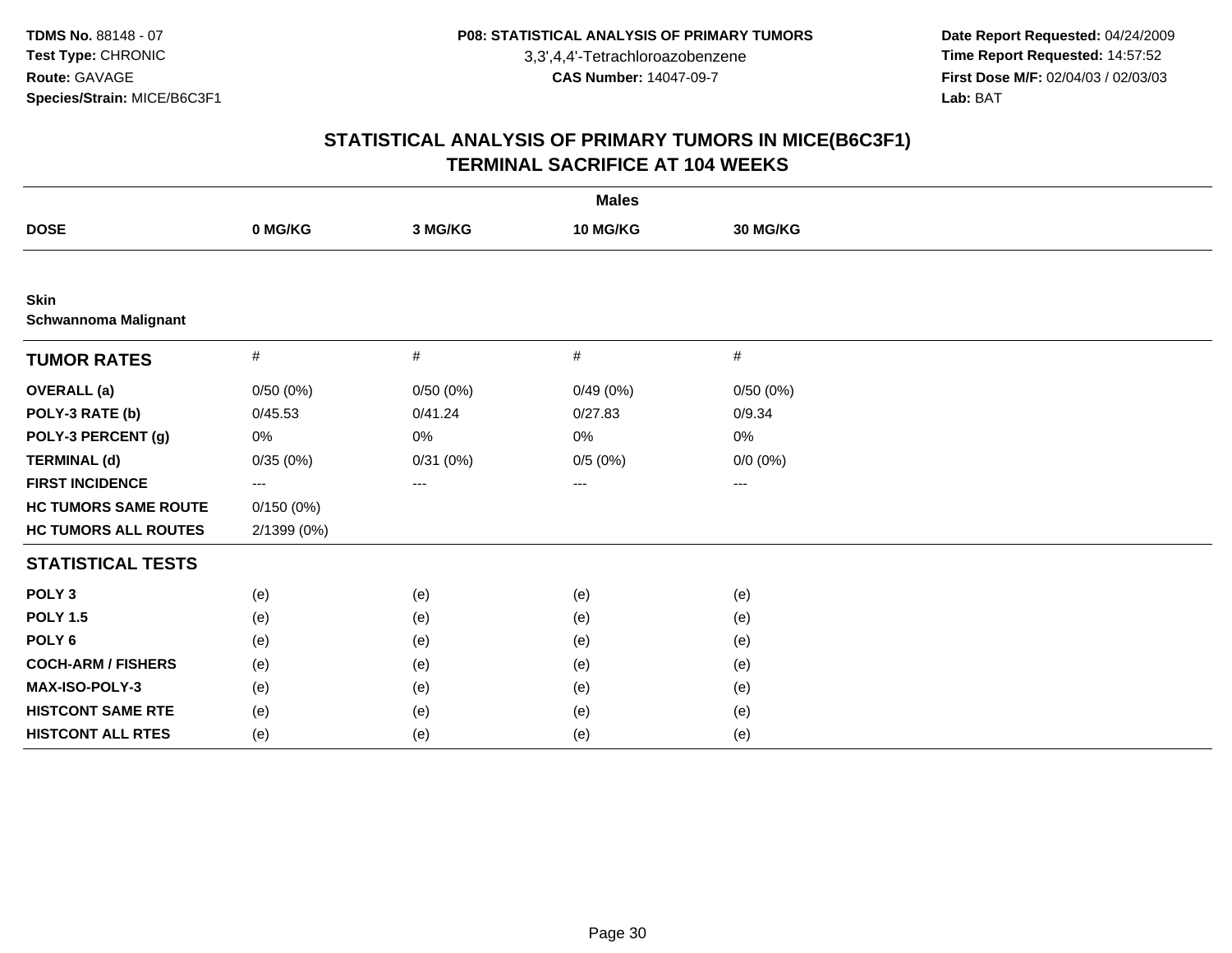**Date Report Requested:** 04/24/2009 **Time Report Requested:** 14:57:52 **First Dose M/F:** 02/04/03 / 02/03/03<br>Lab: BAT **Lab:** BAT

|                             |              |              | <b>Males</b> |             |  |
|-----------------------------|--------------|--------------|--------------|-------------|--|
| <b>DOSE</b>                 | 0 MG/KG      | 3 MG/KG      | 10 MG/KG     | 30 MG/KG    |  |
|                             |              |              |              |             |  |
| Spleen<br>Hemangiosarcoma   |              |              |              |             |  |
| <b>TUMOR RATES</b>          |              |              |              |             |  |
| <b>OVERALL (a)</b>          | 2/50(4%)     | 0/50(0%)     | 0/49(0%)     | 0/49(0%)    |  |
| POLY-3 RATE (b)             | 2/45.53      | 0/41.24      | 0/27.83      | 0/9.10      |  |
| POLY-3 PERCENT (g)          | 4.4%         | 0%           | 0%           | 0%          |  |
| <b>TERMINAL (d)</b>         | 2/35(6%)     | 0/31(0%)     | 0/5(0%)      | $0/0 (0\%)$ |  |
| <b>FIRST INCIDENCE</b>      | 728 (T)      | $\cdots$     | $---$        | ---         |  |
| <b>HC TUMORS SAME ROUTE</b> | 3/149(2%)    |              |              |             |  |
| <b>HC TUMORS ALL ROUTES</b> | 34/1387 (3%) |              |              |             |  |
| <b>STATISTICAL TESTS</b>    |              |              |              |             |  |
| POLY <sub>3</sub>           | $P = 0.201N$ | $P = 0.260N$ | P=0.359N     | P=0.579N    |  |
| <b>POLY 1.5</b>             | $P = 0.215N$ | $P = 0.252N$ | P=0.309N     | $P=0.451N$  |  |
| POLY <sub>6</sub>           | P=0.167N     | P=0.268N     | P=0.432N     | P=0.666N    |  |
| <b>COCH-ARM / FISHERS</b>   | $P = 0.245N$ | $P = 0.247N$ | P=0.253N     | P=0.253N    |  |
| <b>MAX-ISO-POLY-3</b>       | P=0.327N     | P=0.097N     | $P = 0.190N$ | P=0.385N    |  |
| <b>HISTCONT SAME RTE</b>    | (h)          | (h)          | (h)          | (h)         |  |
| <b>HISTCONT ALL RTES</b>    | (h)          | (h)          | (h)          | (h)         |  |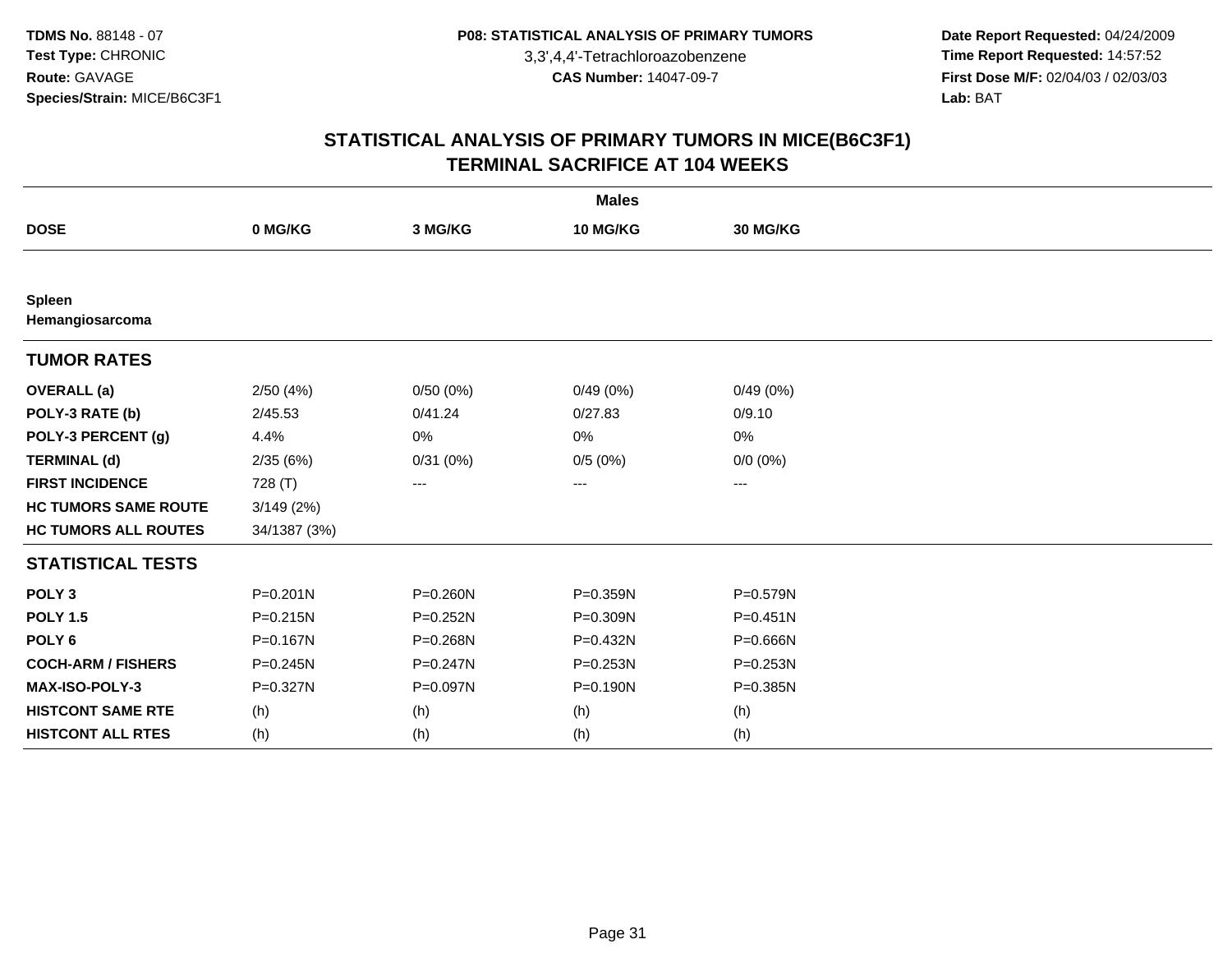**Date Report Requested:** 04/24/2009 **Time Report Requested:** 14:57:52 **First Dose M/F:** 02/04/03 / 02/03/03<br>Lab: BAT **Lab:** BAT

| <b>Males</b>                                           |             |             |             |             |  |  |
|--------------------------------------------------------|-------------|-------------|-------------|-------------|--|--|
| <b>DOSE</b>                                            | 0 MG/KG     | 3 MG/KG     | 10 MG/KG    | 30 MG/KG    |  |  |
|                                                        |             |             |             |             |  |  |
| Stomach, Forestomach<br><b>Squamous Cell Carcinoma</b> |             |             |             |             |  |  |
| <b>TUMOR RATES</b>                                     | #           | #           | #           | #           |  |  |
| <b>OVERALL</b> (a)                                     | 0/50(0%)    | 1/50(2%)    | 1/49(2%)    | 3/50(6%)    |  |  |
| POLY-3 RATE (b)                                        | 0/45.53     | 1/42.06     | 1/28.32     | 3/11.67     |  |  |
| POLY-3 PERCENT (g)                                     | 0%          | 2.4%        | 3.5%        | 25.7%       |  |  |
| <b>TERMINAL (d)</b>                                    | 0/35(0%)    | 0/31(0%)    | 0/5(0%)     | $0/0 (0\%)$ |  |  |
| <b>FIRST INCIDENCE</b>                                 | ---         | 416         | 584         | 376         |  |  |
| <b>HC TUMORS SAME ROUTE</b>                            | 1/150(1%)   |             |             |             |  |  |
| <b>HC TUMORS ALL ROUTES</b>                            | 6/1399(0%)  |             |             |             |  |  |
| <b>STATISTICAL TESTS</b>                               |             |             |             |             |  |  |
| POLY <sub>3</sub>                                      | $P=0.012*$  | $P=0.484$   | $P = 0.410$ | $P=0.023*$  |  |  |
| <b>POLY 1.5</b>                                        | P=0.016*    | $P=0.489$   | $P=0.443$   | $P=0.039*$  |  |  |
| POLY <sub>6</sub>                                      | $P=0.018*$  | $P=0.479$   | $P = 0.367$ | $P=0.016*$  |  |  |
| <b>COCH-ARM / FISHERS</b>                              | $P = 0.065$ | $P = 0.500$ | $P=0.495$   | $P=0.121$   |  |  |
| MAX-ISO-POLY-3                                         | $P=0.019*$  | $P = 0.158$ | $P = 0.156$ | $P=0.032*$  |  |  |
| <b>HISTCONT SAME RTE</b>                               | $P=0.022*$  | $P = 0.211$ | $P = 0.208$ | $P=0.039*$  |  |  |
| <b>HISTCONT ALL RTES</b>                               | $P=0.013*$  | $P = 0.157$ | $P = 0.138$ | $P=0.034*$  |  |  |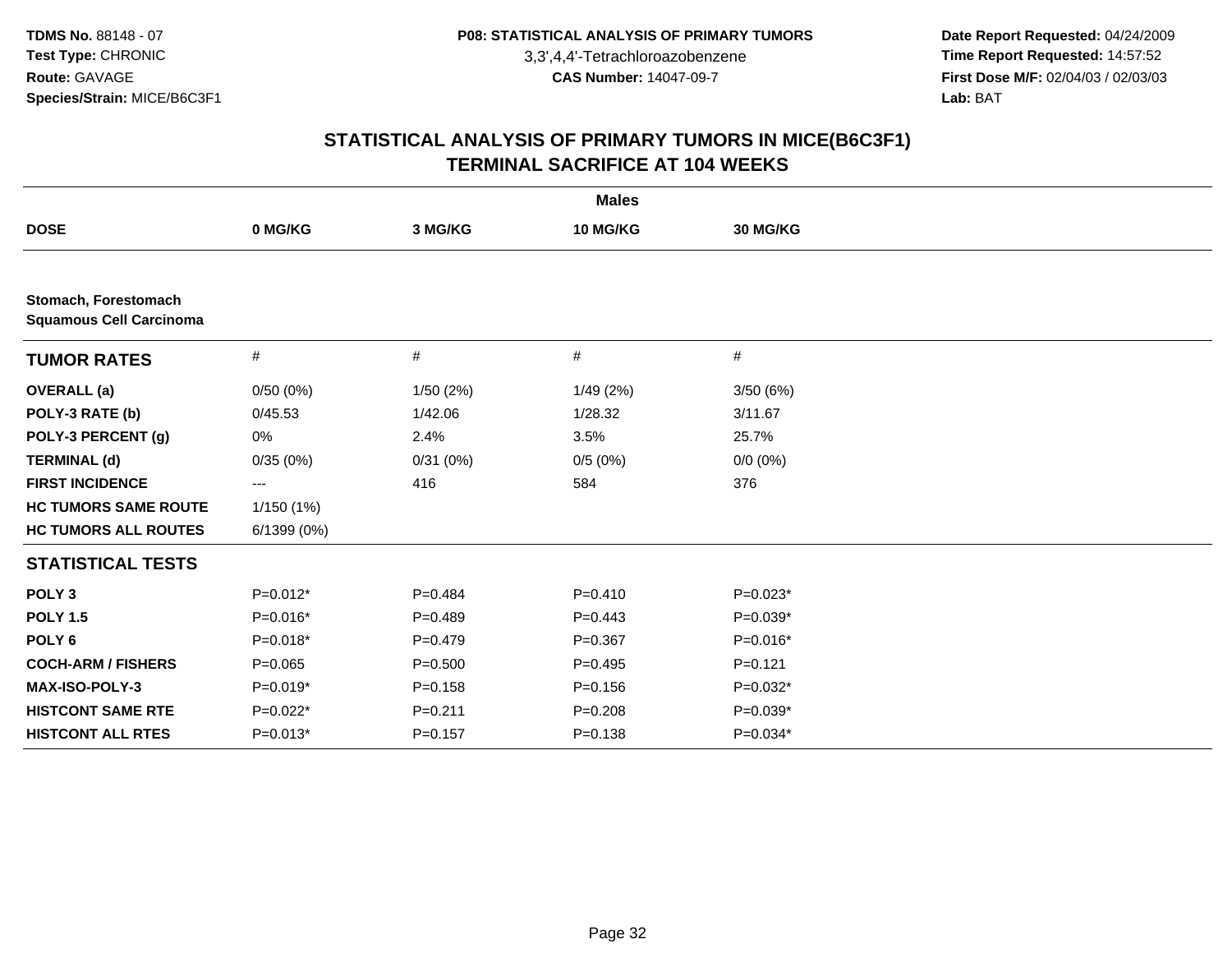**Date Report Requested:** 04/24/2009 **Time Report Requested:** 14:57:52 **First Dose M/F:** 02/04/03 / 02/03/03<br>Lab: BAT **Lab:** BAT

| <b>Males</b>                                                          |              |             |             |                 |  |  |  |
|-----------------------------------------------------------------------|--------------|-------------|-------------|-----------------|--|--|--|
| <b>DOSE</b>                                                           | 0 MG/KG      | 3 MG/KG     | 10 MG/KG    | <b>30 MG/KG</b> |  |  |  |
|                                                                       |              |             |             |                 |  |  |  |
| Stomach, Forestomach<br>Squamous Cell Carcinoma or Papilloma Squamous |              |             |             |                 |  |  |  |
| <b>TUMOR RATES</b>                                                    | $\#$         | #           | $\#$        | $\#$            |  |  |  |
| <b>OVERALL</b> (a)                                                    | 1/50(2%)     | 1/50(2%)    | 1/49 (2%)   | 3/50(6%)        |  |  |  |
| POLY-3 RATE (b)                                                       | 1/45.53      | 1/42.06     | 1/28.32     | 3/11.67         |  |  |  |
| POLY-3 PERCENT (g)                                                    | 2.2%         | 2.4%        | 3.5%        | 25.7%           |  |  |  |
| <b>TERMINAL (d)</b>                                                   | 1/35(3%)     | 0/31(0%)    | 0/5(0%)     | $0/0 (0\%)$     |  |  |  |
| <b>FIRST INCIDENCE</b>                                                | 728 (T)      | 416         | 584         | 376             |  |  |  |
| <b>HC TUMORS SAME ROUTE</b>                                           | 1/150(1%)    |             |             |                 |  |  |  |
| <b>HC TUMORS ALL ROUTES</b>                                           | 18/1399 (1%) |             |             |                 |  |  |  |
| <b>STATISTICAL TESTS</b>                                              |              |             |             |                 |  |  |  |
| POLY <sub>3</sub>                                                     | $P=0.043*$   | $P=0.743$   | $P = 0.645$ | $P=0.062$       |  |  |  |
| <b>POLY 1.5</b>                                                       | $P=0.055$    | $P=0.748$   | $P = 0.692$ | $P = 0.115$     |  |  |  |
| POLY <sub>6</sub>                                                     | $P=0.064$    | $P=0.737$   | $P = 0.577$ | $P=0.040*$      |  |  |  |
| <b>COCH-ARM / FISHERS</b>                                             | $P = 0.157$  | P=0.753N    | $P = 0.747$ | $P = 0.309$     |  |  |  |
| <b>MAX-ISO-POLY-3</b>                                                 | $P=0.070$    | $P=0.477$   | $P = 0.391$ | $P=0.072$       |  |  |  |
| <b>HISTCONT SAME RTE</b>                                              | $P = 0.087$  | $P = 0.260$ | $P = 0.240$ | $P = 0.094$     |  |  |  |
| <b>HISTCONT ALL RTES</b>                                              | $P=0.042*$   | $P=0.444$   | $P = 0.357$ | $P = 0.059$     |  |  |  |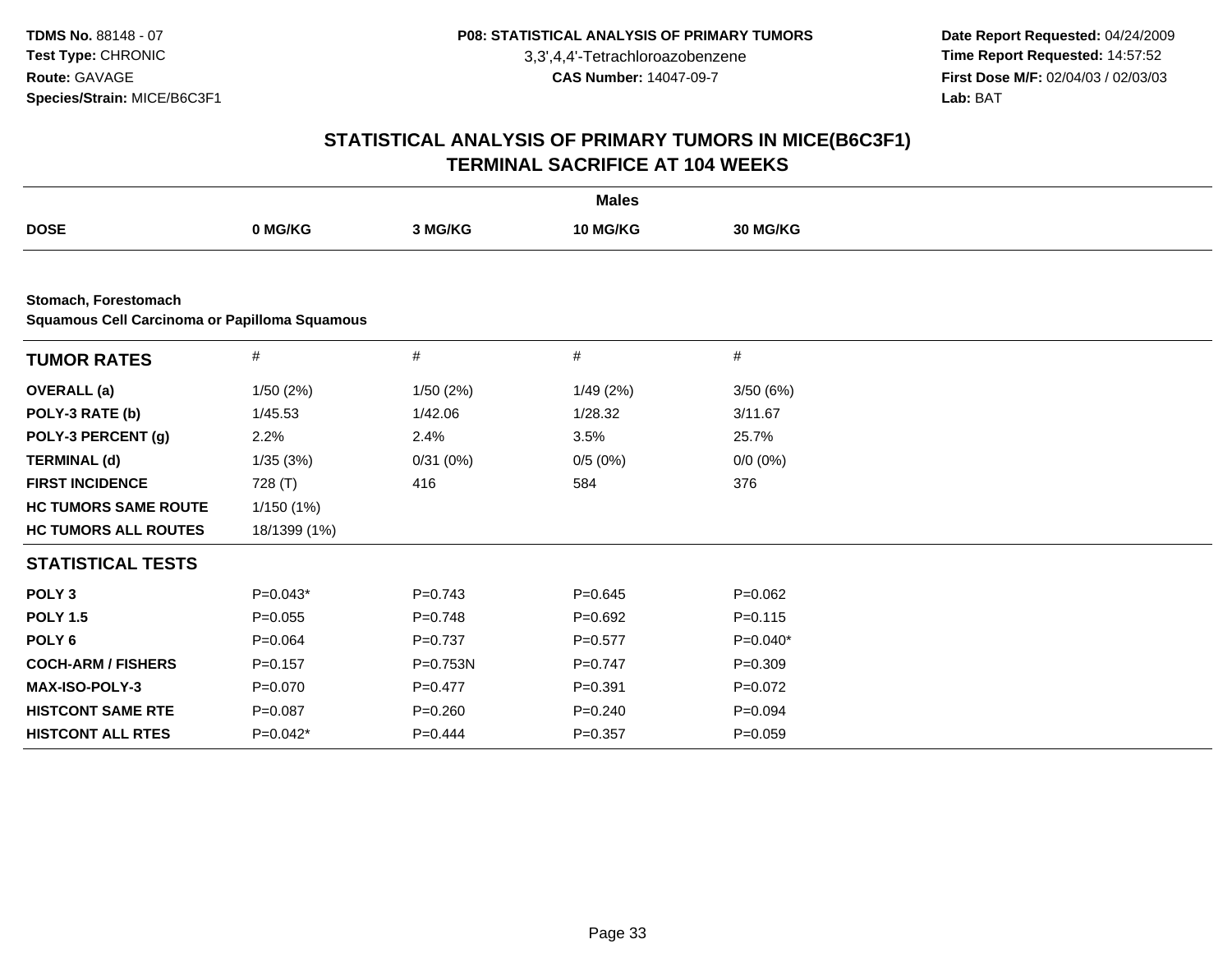**Date Report Requested:** 04/24/2009 **Time Report Requested:** 14:57:52 **First Dose M/F:** 02/04/03 / 02/03/03<br>Lab: BAT **Lab:** BAT

| <b>Males</b>                                           |              |              |                   |             |  |  |
|--------------------------------------------------------|--------------|--------------|-------------------|-------------|--|--|
| <b>DOSE</b>                                            | 0 MG/KG      | 3 MG/KG      | 10 MG/KG          | 30 MG/KG    |  |  |
|                                                        |              |              |                   |             |  |  |
| Stomach, Forestomach<br><b>Squamous Cell Papilloma</b> |              |              |                   |             |  |  |
| <b>TUMOR RATES</b>                                     | $\#$         | #            | #                 | #           |  |  |
| <b>OVERALL</b> (a)                                     | 1/50(2%)     | 0/50(0%)     | 0/49(0%)          | 1/50(2%)    |  |  |
| POLY-3 RATE (b)                                        | 1/45.53      | 0/41.24      | 0/27.83           | 1/10.20     |  |  |
| POLY-3 PERCENT (g)                                     | 2.2%         | 0%           | 0%                | 9.8%        |  |  |
| <b>TERMINAL (d)</b>                                    | 1/35(3%)     | 0/31(0%)     | 0/5(0%)           | $0/0 (0\%)$ |  |  |
| <b>FIRST INCIDENCE</b>                                 | 728 (T)      | ---          | $\qquad \qquad -$ | 376         |  |  |
| <b>HC TUMORS SAME ROUTE</b>                            | 0/150(0%)    |              |                   |             |  |  |
| <b>HC TUMORS ALL ROUTES</b>                            | 13/1399 (1%) |              |                   |             |  |  |
| <b>STATISTICAL TESTS</b>                               |              |              |                   |             |  |  |
| POLY <sub>3</sub>                                      | $P = 0.483$  | P=0.520N     | P=0.593N          | $P=0.435$   |  |  |
| <b>POLY 1.5</b>                                        | $P=0.420$    | $P = 0.513N$ | P=0.558N          | $P = 0.561$ |  |  |
| POLY <sub>6</sub>                                      | P=0.652N     | P=0.526N     | P=0.637N          | $P = 0.348$ |  |  |
| <b>COCH-ARM / FISHERS</b>                              | $P = 0.536$  | $P = 0.500N$ | $P = 0.505N$      | P=0.753N    |  |  |
| MAX-ISO-POLY-3                                         | $P = 0.293$  | P=0.182N     | P=0.270N          | $P = 0.289$ |  |  |
| <b>HISTCONT SAME RTE</b>                               | (e)          | (e)          | (e)               | (e)         |  |  |
| <b>HISTCONT ALL RTES</b>                               | (e)          | (e)          | (e)               | (e)         |  |  |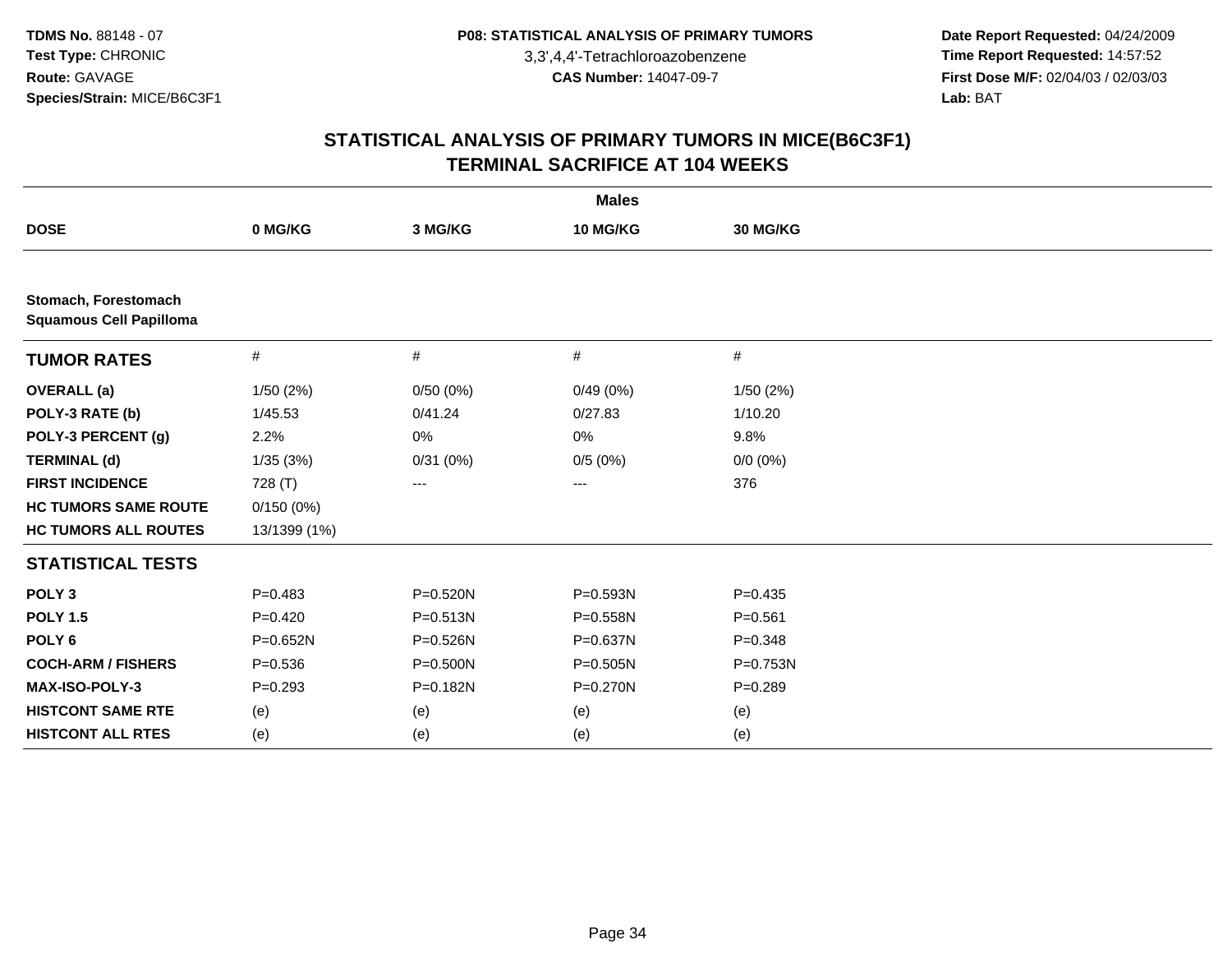**Date Report Requested:** 04/24/2009 **Time Report Requested:** 14:57:52 **First Dose M/F:** 02/04/03 / 02/03/03<br>Lab: BAT **Lab:** BAT

|                                                  |              |          | <b>Males</b> |             |  |
|--------------------------------------------------|--------------|----------|--------------|-------------|--|
| <b>DOSE</b>                                      | 0 MG/KG      | 3 MG/KG  | 10 MG/KG     | 30 MG/KG    |  |
|                                                  |              |          |              |             |  |
| <b>Thyroid Gland: Follicular Cell</b><br>Adenoma |              |          |              |             |  |
| <b>TUMOR RATES</b>                               |              |          |              |             |  |
| <b>OVERALL</b> (a)                               | 0/50(0%)     | 0/50(0%) | 0/49(0%)     | 0/50(0%)    |  |
| POLY-3 RATE (b)                                  | 0/45.53      | 0/41.24  | 0/27.83      | 0/9.34      |  |
| POLY-3 PERCENT (g)                               | 0%           | 0%       | 0%           | 0%          |  |
| <b>TERMINAL (d)</b>                              | 0/35(0%)     | 0/31(0%) | 0/5(0%)      | $0/0 (0\%)$ |  |
| <b>FIRST INCIDENCE</b>                           | ---          | $\cdots$ | ---          | ---         |  |
| <b>HC TUMORS SAME ROUTE</b>                      | 0/150(0%)    |          |              |             |  |
| <b>HC TUMORS ALL ROUTES</b>                      | 19/1391 (1%) |          |              |             |  |
| <b>STATISTICAL TESTS</b>                         |              |          |              |             |  |
| POLY <sub>3</sub>                                | (e)          | (e)      | (e)          | (e)         |  |
| <b>POLY 1.5</b>                                  | (e)          | (e)      | (e)          | (e)         |  |
| POLY <sub>6</sub>                                | (e)          | (e)      | (e)          | (e)         |  |
| <b>COCH-ARM / FISHERS</b>                        | (e)          | (e)      | (e)          | (e)         |  |
| <b>MAX-ISO-POLY-3</b>                            | (e)          | (e)      | (e)          | (e)         |  |
| <b>HISTCONT SAME RTE</b>                         | (e)          | (e)      | (e)          | (e)         |  |
| <b>HISTCONT ALL RTES</b>                         | (e)          | (e)      | (e)          | (e)         |  |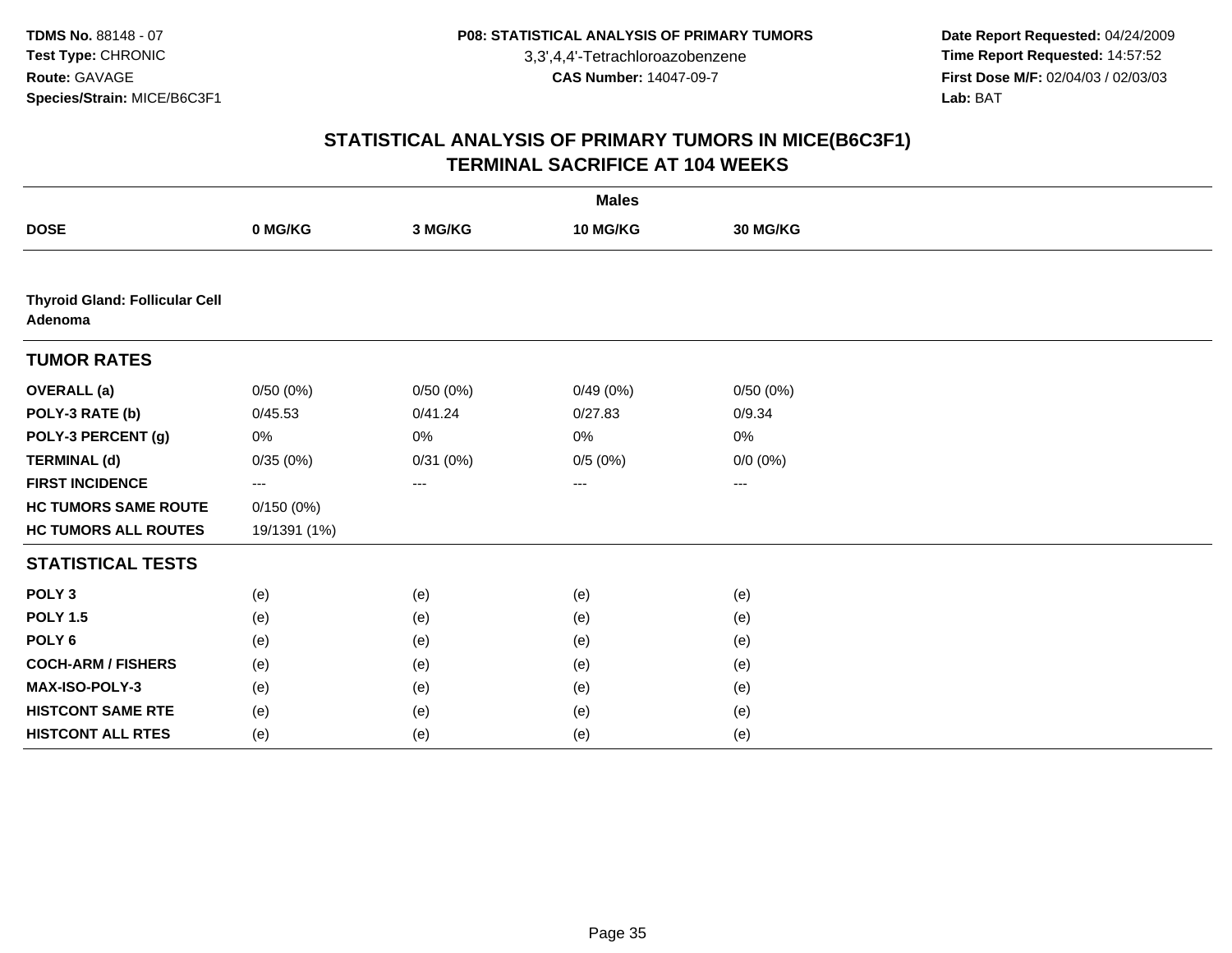**Date Report Requested:** 04/24/2009 **Time Report Requested:** 14:57:52 **First Dose M/F:** 02/04/03 / 02/03/03<br>Lab: BAT **Lab:** BAT

|                                                    |             |             | <b>Males</b> |             |  |
|----------------------------------------------------|-------------|-------------|--------------|-------------|--|
| <b>DOSE</b>                                        | 0 MG/KG     | 3 MG/KG     | 10 MG/KG     | 30 MG/KG    |  |
|                                                    |             |             |              |             |  |
| <b>Thyroid Gland: Follicular Cell</b><br>Carcinoma |             |             |              |             |  |
| <b>TUMOR RATES</b>                                 |             |             |              |             |  |
| <b>OVERALL</b> (a)                                 | 0/50(0%)    | 1/50(2%)    | 0/49(0%)     | 0/50(0%)    |  |
| POLY-3 RATE (b)                                    | 0/45.53     | 1/41.24     | 0/27.83      | 0/9.34      |  |
| POLY-3 PERCENT (g)                                 | 0%          | 2.4%        | 0%           | 0%          |  |
| <b>TERMINAL (d)</b>                                | 0/35(0%)    | 1/31(3%)    | 0/5(0%)      | $0/0 (0\%)$ |  |
| <b>FIRST INCIDENCE</b>                             | ---         | 728 (T)     | ---          | ---         |  |
| <b>HC TUMORS SAME ROUTE</b>                        | 2/150 (1%)  |             |              |             |  |
| <b>HC TUMORS ALL ROUTES</b>                        | 4/1391 (0%) |             |              |             |  |
| <b>STATISTICAL TESTS</b>                           |             |             |              |             |  |
| POLY <sub>3</sub>                                  | P=0.692N    | $P = 0.480$ | (e)          | (e)         |  |
| <b>POLY 1.5</b>                                    | P=0.589N    | $P=0.487$   | (e)          | (e)         |  |
| POLY <sub>6</sub>                                  | $P = 0.647$ | $P=0.474$   | (e)          | (e)         |  |
| <b>COCH-ARM / FISHERS</b>                          | P=0.576N    | $P = 0.500$ | (e)          | (e)         |  |
| MAX-ISO-POLY-3                                     | $P=0.667$   | $P = 0.158$ | (e)          | (e)         |  |
| <b>HISTCONT SAME RTE</b>                           | (h)         | (h)         | (e)          | (e)         |  |
| <b>HISTCONT ALL RTES</b>                           | (h)         | (h)         | (e)          | (e)         |  |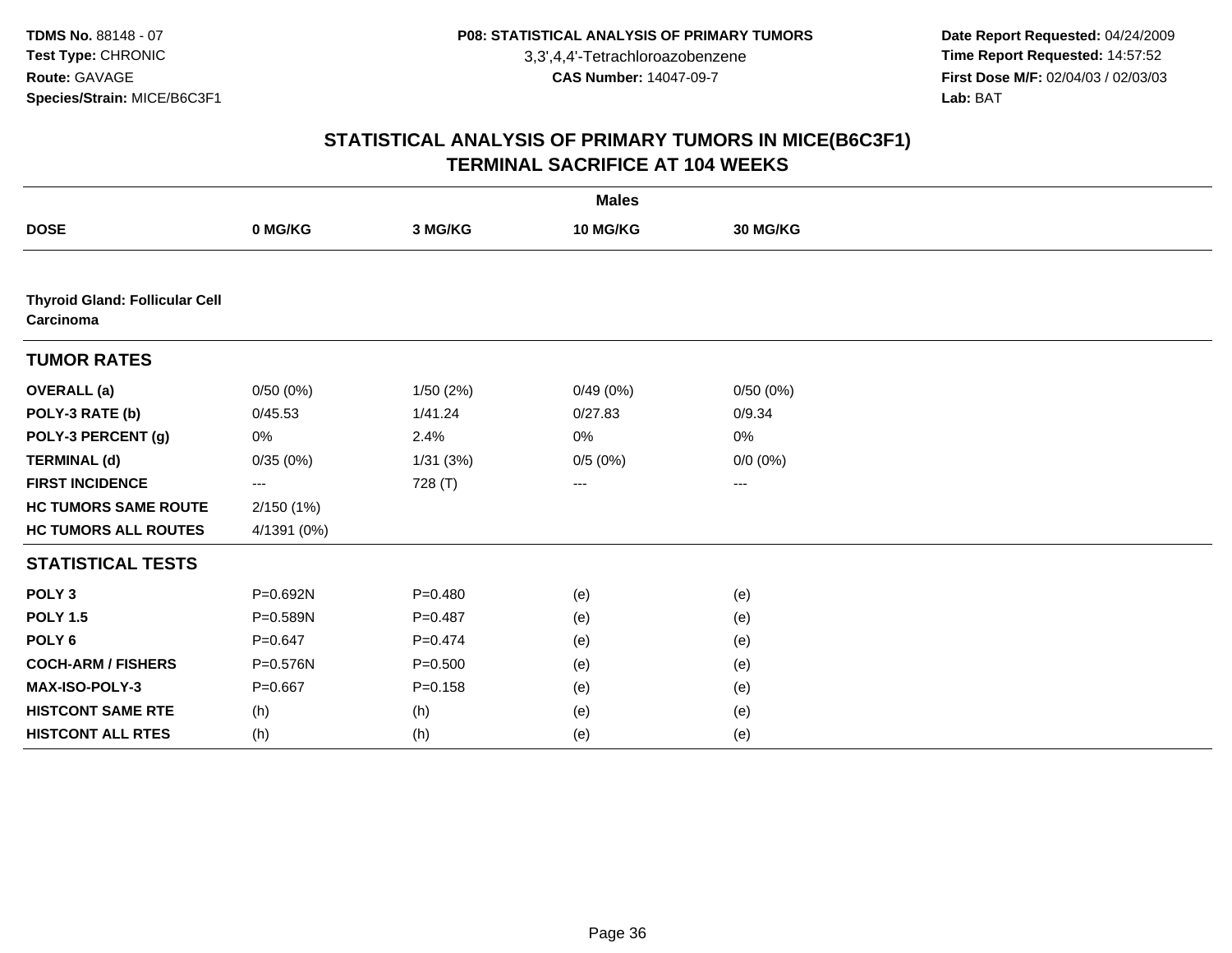**Date Report Requested:** 04/24/2009 **Time Report Requested:** 14:57:52 **First Dose M/F:** 02/04/03 / 02/03/03<br>Lab: BAT **Lab:** BAT

|                                                               |              |             | <b>Males</b>      |                   |  |
|---------------------------------------------------------------|--------------|-------------|-------------------|-------------------|--|
| <b>DOSE</b>                                                   | 0 MG/KG      | 3 MG/KG     | 10 MG/KG          | 30 MG/KG          |  |
|                                                               |              |             |                   |                   |  |
| <b>Thyroid Gland: Follicular Cell</b><br>Carcinoma or Adenoma |              |             |                   |                   |  |
| <b>TUMOR RATES</b>                                            |              |             |                   |                   |  |
| <b>OVERALL</b> (a)                                            | 0/50(0%)     | 1/50(2%)    | 0/49(0%)          | 0/50(0%)          |  |
| POLY-3 RATE (b)                                               | 0/45.53      | 1/41.24     | 0/27.83           | 0/9.34            |  |
| POLY-3 PERCENT (g)                                            | 0%           | 2.4%        | 0%                | 0%                |  |
| <b>TERMINAL (d)</b>                                           | 0/35(0%)     | 1/31(3%)    | 0/5(0%)           | $0/0 (0\%)$       |  |
| <b>FIRST INCIDENCE</b>                                        | ---          | 728 (T)     | $\qquad \qquad -$ | $\qquad \qquad -$ |  |
| <b>HC TUMORS SAME ROUTE</b>                                   | 2/150(1%)    |             |                   |                   |  |
| <b>HC TUMORS ALL ROUTES</b>                                   | 23/1391 (2%) |             |                   |                   |  |
| <b>STATISTICAL TESTS</b>                                      |              |             |                   |                   |  |
| POLY <sub>3</sub>                                             | P=0.692N     | $P=0.480$   | (e)               | (e)               |  |
| <b>POLY 1.5</b>                                               | P=0.589N     | $P=0.487$   | (e)               | (e)               |  |
| POLY <sub>6</sub>                                             | $P = 0.647$  | $P=0.474$   | (e)               | (e)               |  |
| <b>COCH-ARM / FISHERS</b>                                     | P=0.576N     | $P = 0.500$ | (e)               | (e)               |  |
| MAX-ISO-POLY-3                                                | $P = 0.667$  | $P = 0.158$ | (e)               | (e)               |  |
| <b>HISTCONT SAME RTE</b>                                      | (h)          | (h)         | (e)               | (e)               |  |
| <b>HISTCONT ALL RTES</b>                                      | (h)          | (h)         | (e)               | (e)               |  |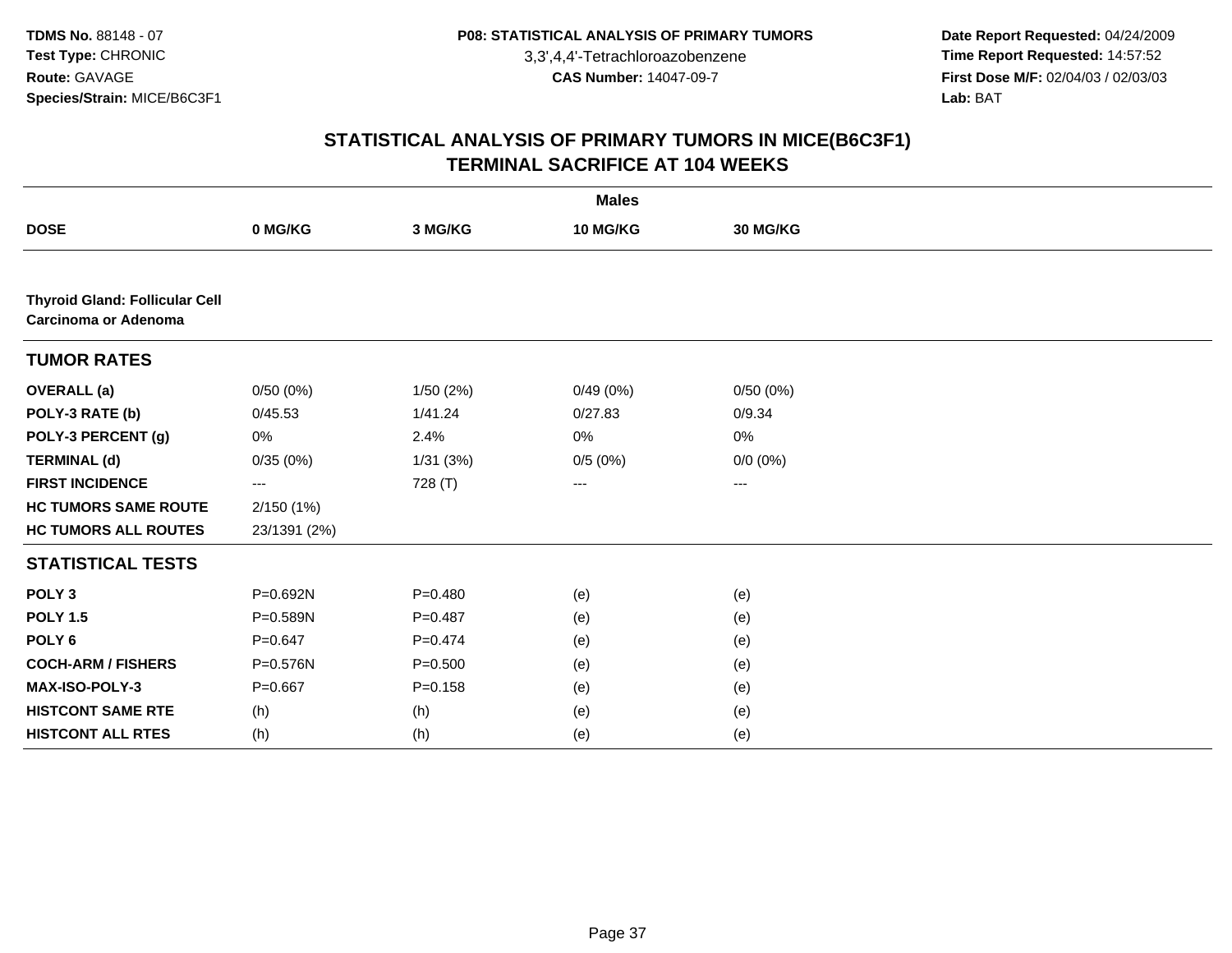**Date Report Requested:** 04/24/2009 **Time Report Requested:** 14:57:52 **First Dose M/F:** 02/04/03 / 02/03/03<br>Lab: BAT **Lab:** BAT

|                             |            |             | <b>Males</b> |             |  |
|-----------------------------|------------|-------------|--------------|-------------|--|
| <b>DOSE</b>                 | 0 MG/KG    | 3 MG/KG     | 10 MG/KG     | 30 MG/KG    |  |
|                             |            |             |              |             |  |
| <b>Urethra</b><br>Carcinoma |            |             |              |             |  |
| <b>TUMOR RATES</b>          | $\#$       | #           | #            | #           |  |
| <b>OVERALL</b> (a)          | 0/50(0%)   | 32/50 (64%) | 46/49 (94%)  | 49/50 (98%) |  |
| POLY-3 RATE (b)             | 0/45.53    | 32/45.27    | 46/46.14     | 49/49.04    |  |
| POLY-3 PERCENT (g)          | 0%         | 70.7%       | 99.7%        | 99.9%       |  |
| <b>TERMINAL (d)</b>         | 0/35(0%)   | 21/31 (68%) | 5/5 (100%)   | $0/0 (0\%)$ |  |
| <b>FIRST INCIDENCE</b>      | ---        | 380         | 358          | 206         |  |
| <b>HC TUMORS SAME ROUTE</b> | 0/150(0%)  |             |              |             |  |
| <b>HC TUMORS ALL ROUTES</b> | 0/1399(0%) |             |              |             |  |
| <b>STATISTICAL TESTS</b>    |            |             |              |             |  |
| POLY <sub>3</sub>           | P<0.001**  | P<0.001**   | P<0.001**    | P<0.001**   |  |
| <b>POLY 1.5</b>             | P<0.001**  | P<0.001**   | P<0.001**    | P<0.001**   |  |
| POLY <sub>6</sub>           | P<0.001**  | P<0.001**   | P<0.001**    | P<0.001**   |  |
| <b>COCH-ARM / FISHERS</b>   | P<0.001**  | P<0.001**   | P<0.001**    | P<0.001**   |  |
| <b>MAX-ISO-POLY-3</b>       | P<0.001**  | P<0.001**   | P<0.001**    | P<0.001**   |  |
| <b>HISTCONT SAME RTE</b>    | P<0.001**  | P<0.001**   | P<0.001**    | P<0.001**   |  |
| <b>HISTCONT ALL RTES</b>    | P<0.001**  | P<0.001**   | P<0.001**    | P<0.001**   |  |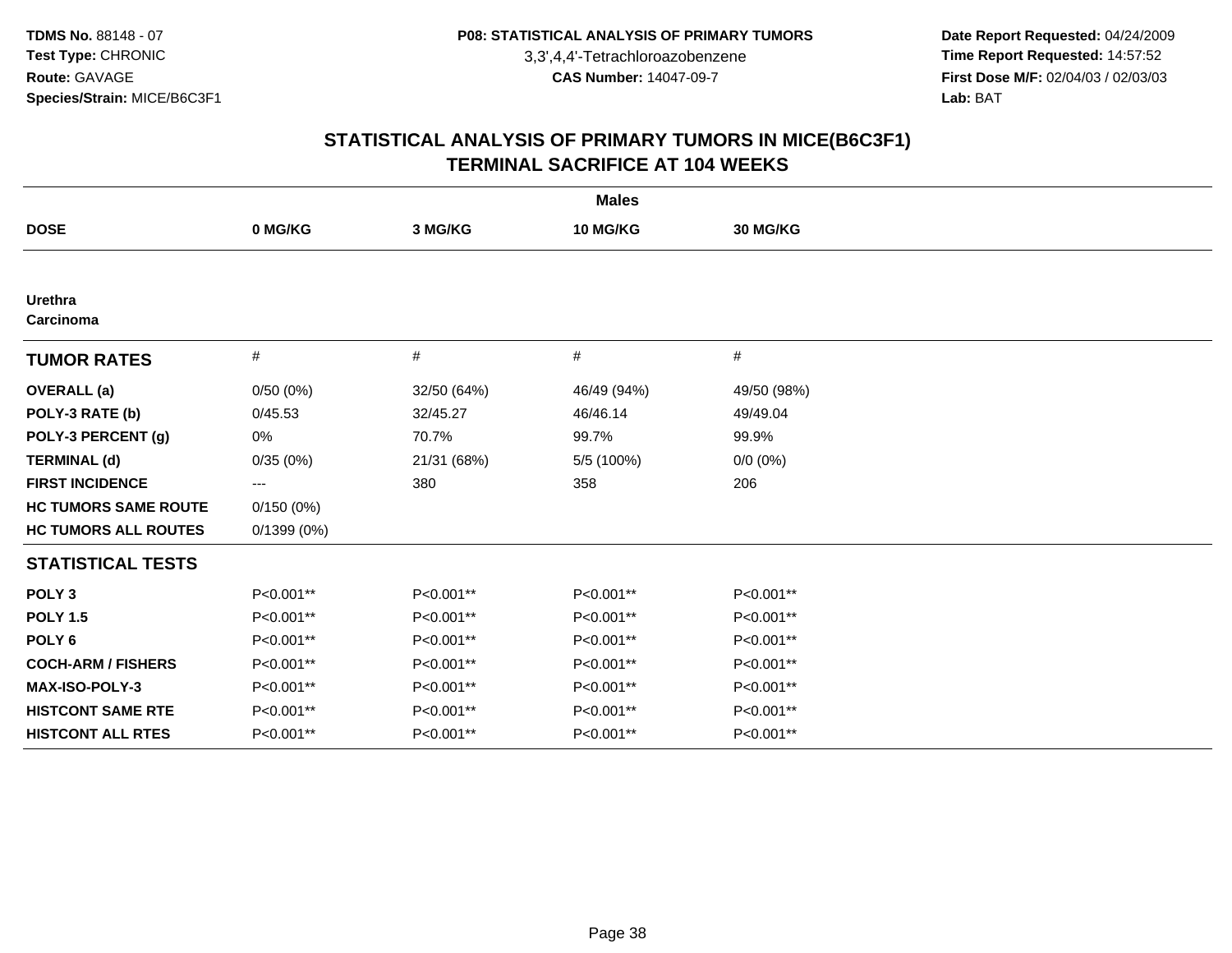**Date Report Requested:** 04/24/2009 **Time Report Requested:** 14:57:52 **First Dose M/F:** 02/04/03 / 02/03/03<br>Lab: BAT **Lab:** BAT

|                                      |              |              | <b>Males</b>           |                        |  |
|--------------------------------------|--------------|--------------|------------------------|------------------------|--|
| <b>DOSE</b>                          | 0 MG/KG      | 3 MG/KG      | 10 MG/KG               | 30 MG/KG               |  |
|                                      |              |              |                        |                        |  |
| <b>All Organs</b><br>Hemangiosarcoma |              |              |                        |                        |  |
| <b>TUMOR RATES</b>                   | #            | #            | #                      | $\#$                   |  |
| <b>OVERALL</b> (a)                   | 3/50(6%)     | 2/50(4%)     | 0/49(0%)               | 0/50(0%)               |  |
| POLY-3 RATE (b)                      | 3/45.94      | 2/41.50      | 0/27.83                | 0/9.34                 |  |
| POLY-3 PERCENT (g)                   | 6.5%         | 4.8%         | 0%                     | 0%                     |  |
| <b>TERMINAL (d)</b>                  | 2/35(6%)     | 1/31(3%)     | 0/5(0%)                | $0/0(0\%)$             |  |
| <b>FIRST INCIDENCE</b>               | 612          | 659          | $\qquad \qquad \cdots$ | $\qquad \qquad \cdots$ |  |
| <b>HC TUMORS SAME ROUTE</b>          | 13/150 (9%)  |              |                        |                        |  |
| <b>HC TUMORS ALL ROUTES</b>          | 95/1399 (7%) |              |                        |                        |  |
| <b>STATISTICAL TESTS</b>             |              |              |                        |                        |  |
| POLY <sub>3</sub>                    | P=0.157N     | P=0.546N     | P=0.234N               | P=0.497N               |  |
| <b>POLY 1.5</b>                      | P=0.117N     | P=0.531N     | P=0.183N               | P=0.330N               |  |
| POLY <sub>6</sub>                    | P=0.208N     | $P = 0.561N$ | P=0.316N               | P=0.620N               |  |
| <b>COCH-ARM / FISHERS</b>            | P=0.072N     | P=0.500N     | $P = 0.125N$           | $P = 0.121N$           |  |
| <b>MAX-ISO-POLY-3</b>                | $P = 0.255N$ | P=0.371N     | $P = 0.140N$           | P=0.358N               |  |
| <b>HISTCONT SAME RTE</b>             | (h)          | (h)          | (h)                    | (h)                    |  |
| <b>HISTCONT ALL RTES</b>             | (h)          | (h)          | (h)                    | (h)                    |  |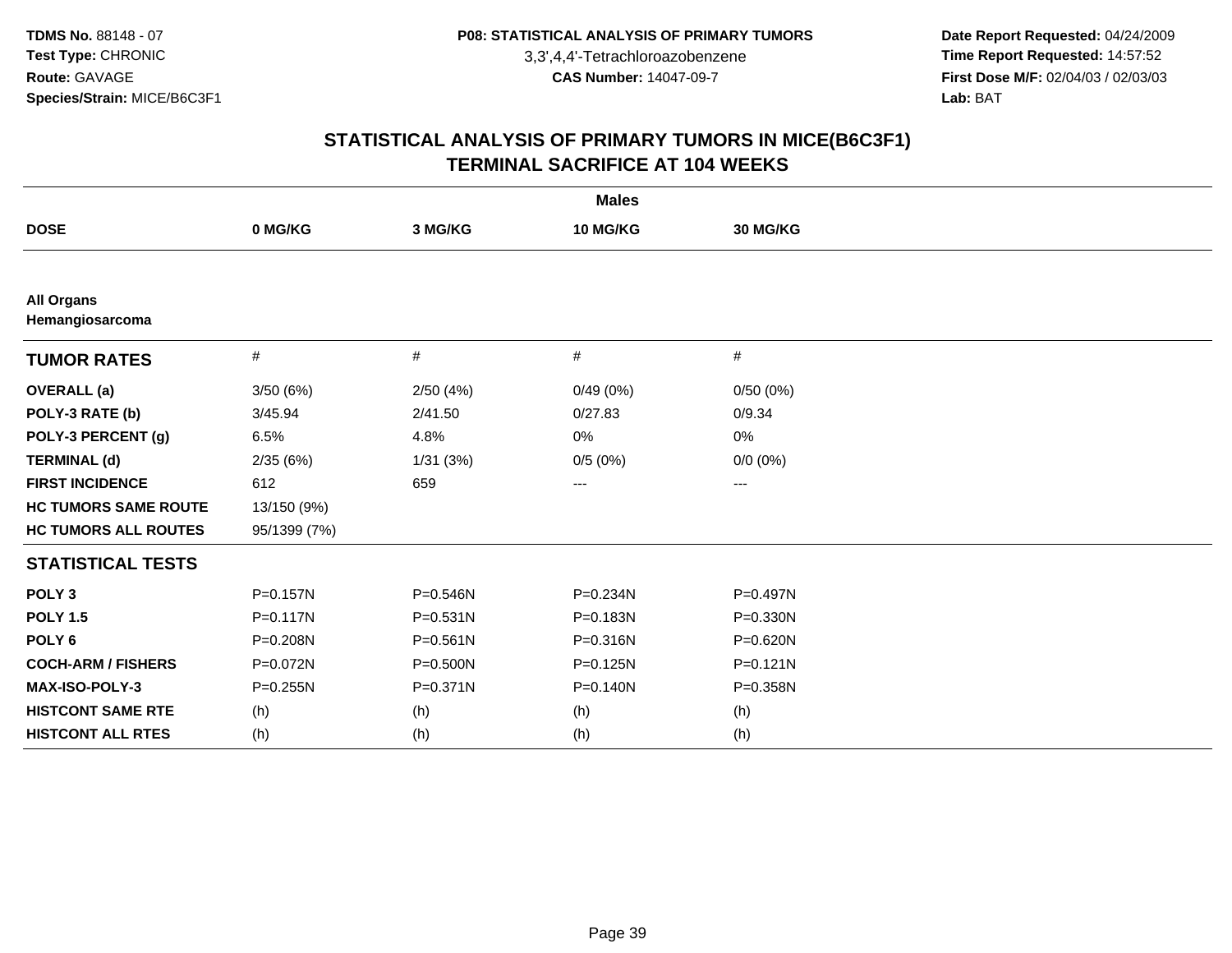**Date Report Requested:** 04/24/2009 **Time Report Requested:** 14:57:52 **First Dose M/F:** 02/04/03 / 02/03/03<br>Lab: BAT **Lab:** BAT

|                                                    |               |              | <b>Males</b> |                   |  |  |  |  |
|----------------------------------------------------|---------------|--------------|--------------|-------------------|--|--|--|--|
| <b>DOSE</b>                                        | 0 MG/KG       | 3 MG/KG      | 10 MG/KG     | 30 MG/KG          |  |  |  |  |
|                                                    |               |              |              |                   |  |  |  |  |
| <b>All Organs</b><br>Hemangiosarcoma or Hemangioma |               |              |              |                   |  |  |  |  |
| <b>TUMOR RATES</b>                                 | $\#$          | #            | #            | #                 |  |  |  |  |
| <b>OVERALL</b> (a)                                 | 3/50(6%)      | 2/50(4%)     | 0/49(0%)     | 0/50(0%)          |  |  |  |  |
| POLY-3 RATE (b)                                    | 3/45.94       | 2/41.50      | 0/27.83      | 0/9.34            |  |  |  |  |
| POLY-3 PERCENT (g)                                 | 6.5%          | 4.8%         | 0%           | 0%                |  |  |  |  |
| <b>TERMINAL (d)</b>                                | 2/35(6%)      | 1/31(3%)     | 0/5(0%)      | $0/0 (0\%)$       |  |  |  |  |
| <b>FIRST INCIDENCE</b>                             | 612           | 659          | ---          | $\qquad \qquad -$ |  |  |  |  |
| <b>HC TUMORS SAME ROUTE</b>                        | 13/150 (9%)   |              |              |                   |  |  |  |  |
| <b>HC TUMORS ALL ROUTES</b>                        | 107/1399 (8%) |              |              |                   |  |  |  |  |
| <b>STATISTICAL TESTS</b>                           |               |              |              |                   |  |  |  |  |
| POLY <sub>3</sub>                                  | $P = 0.157N$  | $P = 0.546N$ | $P = 0.234N$ | P=0.497N          |  |  |  |  |
| <b>POLY 1.5</b>                                    | $P = 0.117N$  | $P = 0.531N$ | P=0.183N     | P=0.330N          |  |  |  |  |
| POLY <sub>6</sub>                                  | P=0.208N      | $P = 0.561N$ | P=0.316N     | P=0.620N          |  |  |  |  |
| <b>COCH-ARM / FISHERS</b>                          | P=0.072N      | P=0.500N     | $P = 0.125N$ | $P = 0.121N$      |  |  |  |  |
| <b>MAX-ISO-POLY-3</b>                              | $P = 0.255N$  | P=0.371N     | $P = 0.140N$ | P=0.358N          |  |  |  |  |
| <b>HISTCONT SAME RTE</b>                           | (h)           | (h)          | (h)          | (h)               |  |  |  |  |
| <b>HISTCONT ALL RTES</b>                           | (h)           | (h)          | (h)          | (h)               |  |  |  |  |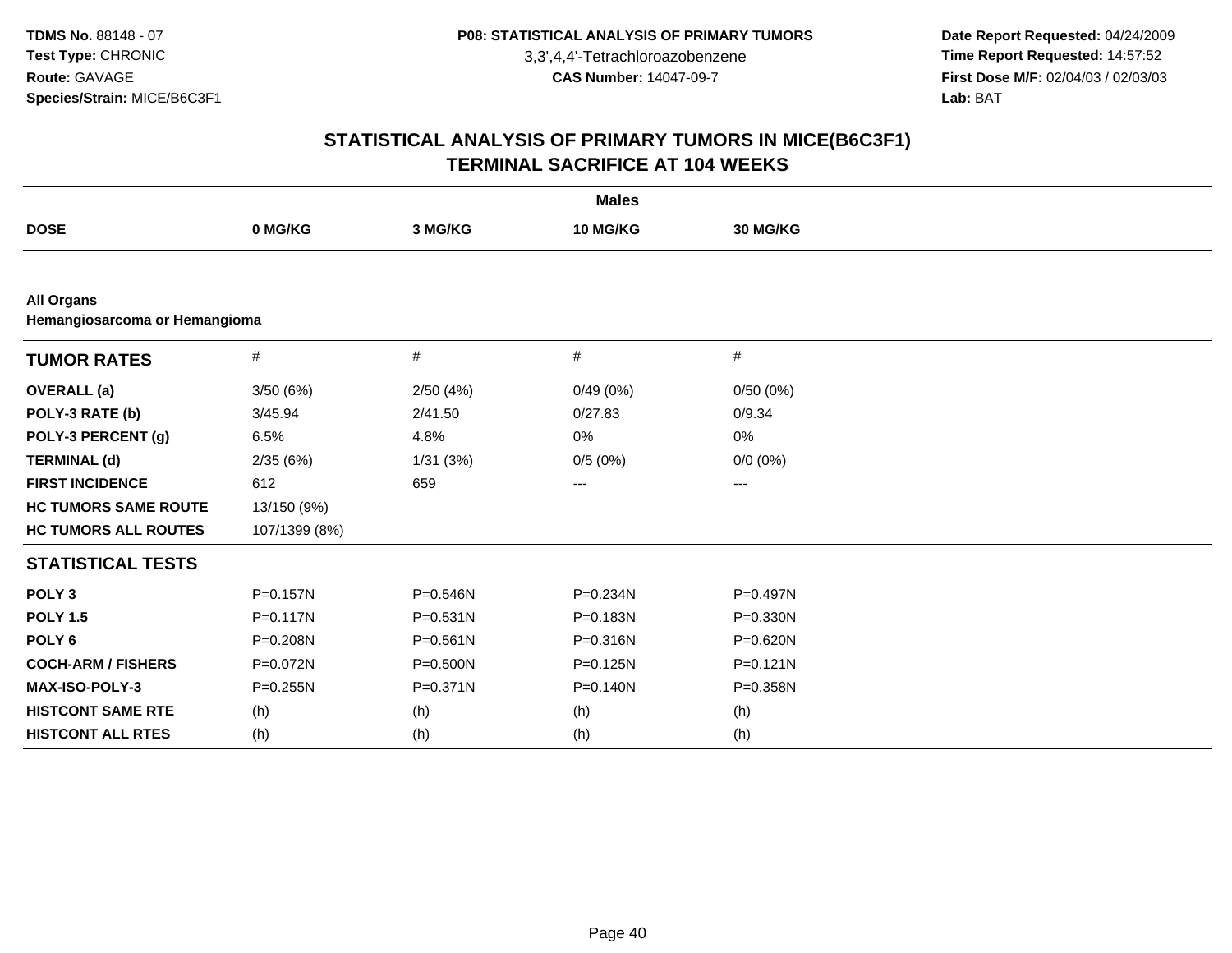**Date Report Requested:** 04/24/2009 **Time Report Requested:** 14:57:52 **First Dose M/F:** 02/04/03 / 02/03/03<br>Lab: BAT **Lab:** BAT

|                                                 |             |             | <b>Males</b> |             |  |
|-------------------------------------------------|-------------|-------------|--------------|-------------|--|
| <b>DOSE</b>                                     | 0 MG/KG     | 3 MG/KG     | 10 MG/KG     | 30 MG/KG    |  |
|                                                 |             |             |              |             |  |
| <b>All Organs</b><br><b>Histiocytic Sarcoma</b> |             |             |              |             |  |
| <b>TUMOR RATES</b>                              | $\#$        | #           | #            | $\#$        |  |
| <b>OVERALL (a)</b>                              | 0/50(0%)    | 1/50(2%)    | 0/49(0%)     | 0/50(0%)    |  |
| POLY-3 RATE (b)                                 | 0/45.53     | 1/41.75     | 0/27.83      | 0/9.34      |  |
| POLY-3 PERCENT (g)                              | 0%          | 2.4%        | 0%           | 0%          |  |
| <b>TERMINAL (d)</b>                             | 0/35(0%)    | 0/31(0%)    | 0/5(0%)      | $0/0 (0\%)$ |  |
| <b>FIRST INCIDENCE</b>                          | ---         | 574         | $\cdots$     | $\cdots$    |  |
| <b>HC TUMORS SAME ROUTE</b>                     | 0/150(0%)   |             |              |             |  |
| <b>HC TUMORS ALL ROUTES</b>                     | 8/1399 (1%) |             |              |             |  |
| <b>STATISTICAL TESTS</b>                        |             |             |              |             |  |
| POLY <sub>3</sub>                               | P=0.692N    | $P=0.483$   | (e)          | (e)         |  |
| <b>POLY 1.5</b>                                 | P=0.588N    | $P = 0.488$ | (e)          | (e)         |  |
| POLY <sub>6</sub>                               | $P = 0.646$ | $P = 0.478$ | (e)          | (e)         |  |
| <b>COCH-ARM / FISHERS</b>                       | P=0.576N    | $P = 0.500$ | (e)          | (e)         |  |
| MAX-ISO-POLY-3                                  | $P = 0.668$ | $P = 0.158$ | (e)          | (e)         |  |
| <b>HISTCONT SAME RTE</b>                        | (h)         | (h)         | (e)          | (e)         |  |
| <b>HISTCONT ALL RTES</b>                        | (h)         | (h)         | (e)          | (e)         |  |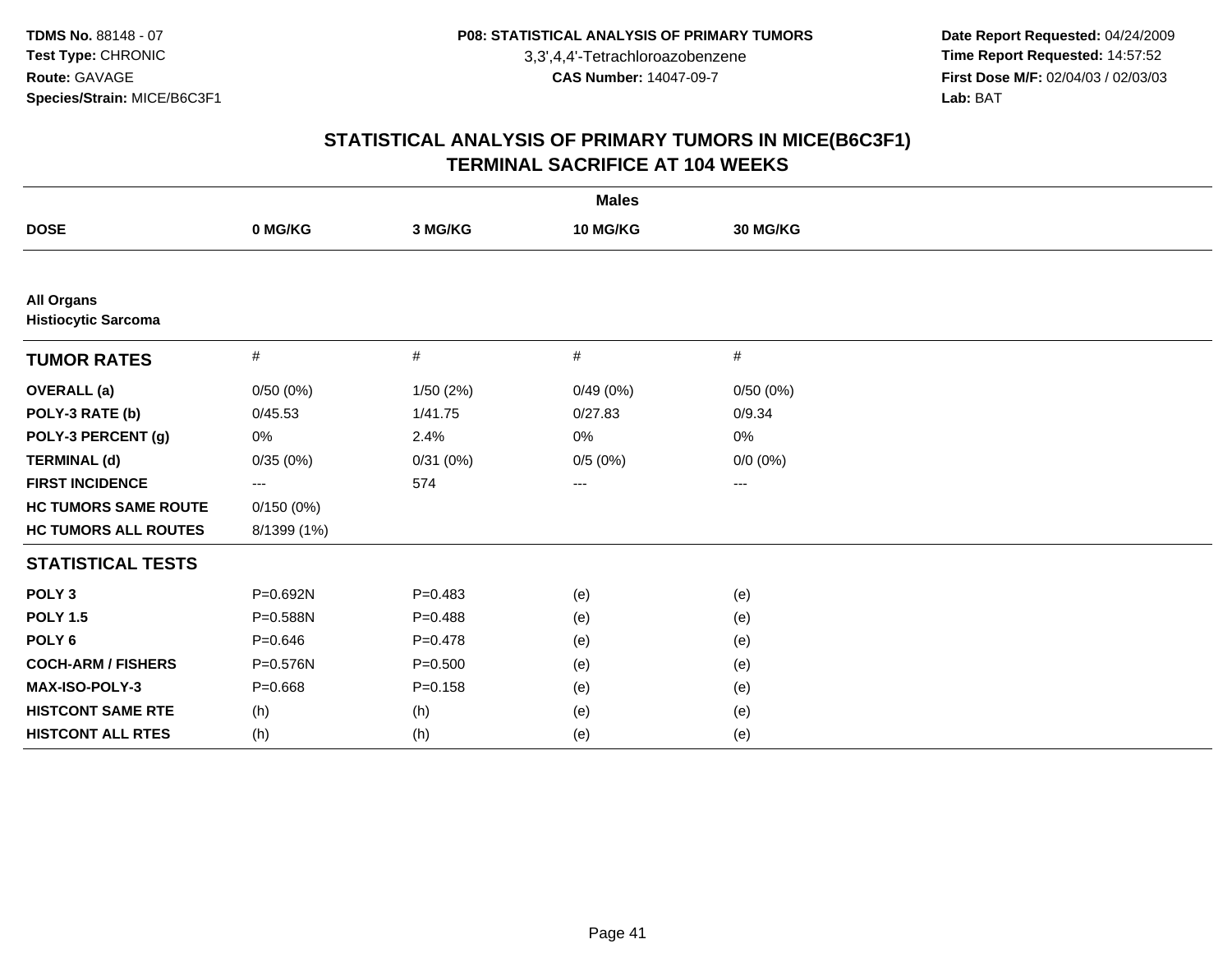**Date Report Requested:** 04/24/2009 **Time Report Requested:** 14:57:52 **First Dose M/F:** 02/04/03 / 02/03/03<br>**Lab:** BAT **Lab:** BAT

# **STATISTICAL ANALYSIS OF PRIMARY TUMORS IN MICE(B6C3F1)TERMINAL SACRIFICE AT 104 WEEKS**

|             |         |         | <b>Males</b>    |              |
|-------------|---------|---------|-----------------|--------------|
| <b>DOSE</b> | NG/KG ∖ | , MG/KG | <b>10 MG/KG</b> | <b>MG/KG</b> |
|             |         |         |                 |              |

**All Organs**

**Malignant Lymphoma: Histiocytic, Lymphocytic, Mixed, NOS, or Undifferentiated Cell Type**

| <b>TUMOR RATES</b>          | #            | #           | #            | $\#$         |  |
|-----------------------------|--------------|-------------|--------------|--------------|--|
| <b>OVERALL</b> (a)          | 1/50(2%)     | 1/50 (2%)   | 0/49(0%)     | 0/50(0%)     |  |
| POLY-3 RATE (b)             | 1/45.95      | 1/41.24     | 0/27.83      | 0/9.34       |  |
| POLY-3 PERCENT (g)          | 2.2%         | 2.4%        | 0%           | 0%           |  |
| <b>TERMINAL (d)</b>         | 0/35(0%)     | 1/31(3%)    | 0/5(0%)      | $0/0 (0\%)$  |  |
| <b>FIRST INCIDENCE</b>      | 609          | 728 (T)     | $--$         | ---          |  |
| <b>HC TUMORS SAME ROUTE</b> | 2/150(1%)    |             |              |              |  |
| <b>HC TUMORS ALL ROUTES</b> | 48/1399 (3%) |             |              |              |  |
| <b>STATISTICAL TESTS</b>    |              |             |              |              |  |
| POLY <sub>3</sub>           | $P = 0.395N$ | $P = 0.736$ | $P = 0.595N$ | P=0.710N     |  |
| <b>POLY 1.5</b>             | $P = 0.333N$ | $P=0.744$   | $P = 0.559N$ | $P = 0.645N$ |  |
| POLY 6                      | P=0.482N     | $P=0.727$   | P=0.639N     | P=0.748N     |  |
| <b>COCH-ARM / FISHERS</b>   | P=0.303N     | P=0.753N    | P=0.505N     | P=0.500N     |  |
| <b>MAX-ISO-POLY-3</b>       | P=0.617N     | $P = 0.470$ | $P = 0.271N$ | $P = 0.417N$ |  |
| <b>HISTCONT SAME RTE</b>    | (h)          | (h)         | (h)          | (h)          |  |
| <b>HISTCONT ALL RTES</b>    | (h)          | (h)         | (h)          | (h)          |  |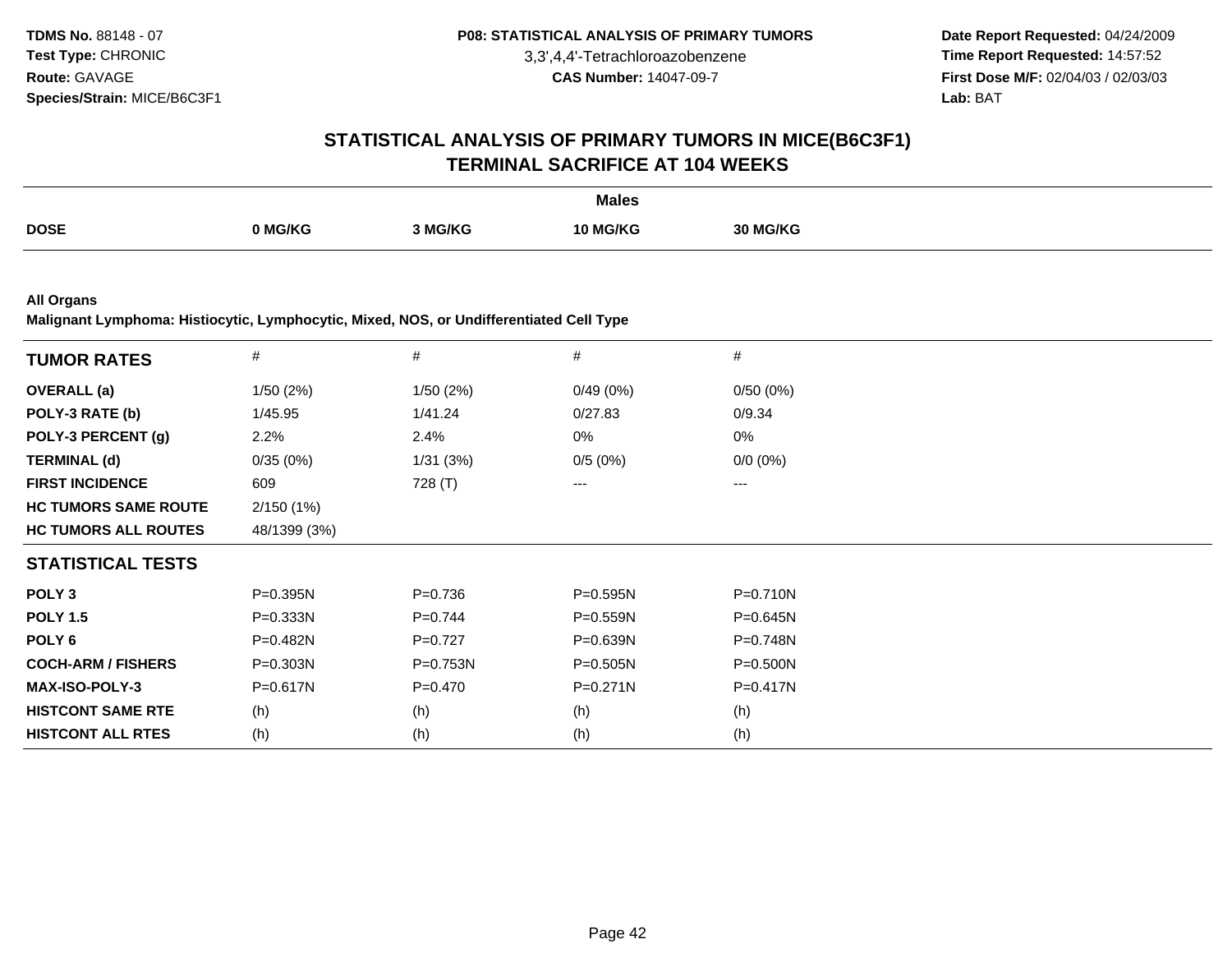**Date Report Requested:** 04/24/2009 **Time Report Requested:** 14:57:52 **First Dose M/F:** 02/04/03 / 02/03/03<br>Lab: BAT **Lab:** BAT

|                                           |                |             | <b>Males</b> |              |
|-------------------------------------------|----------------|-------------|--------------|--------------|
| <b>DOSE</b>                               | 0 MG/KG        | 3 MG/KG     | 10 MG/KG     | 30 MG/KG     |
|                                           |                |             |              |              |
| <b>All Organs</b><br><b>Benign Tumors</b> |                |             |              |              |
| <b>TUMOR RATES</b>                        | $\#$           | #           | #            | $\#$         |
| <b>OVERALL (a)</b>                        | 30/50 (60%)    | 32/50 (64%) | 24/49 (49%)  | 10/50 (20%)  |
| POLY-3 RATE (b)                           | 30/48.04       | 32/43.68    | 24/37.06     | 10/17.06     |
| POLY-3 PERCENT (g)                        | 62.4%          | 73.3%       | 64.8%        | 58.6%        |
| <b>TERMINAL (d)</b>                       | 22/35 (63%)    | 24/31 (77%) | 3/5(60%)     | $0/0 (0\%)$  |
| <b>FIRST INCIDENCE</b>                    | 486            | 552         | 437          | 357          |
| <b>HC TUMORS SAME ROUTE</b>               | 96/150 (64%)   |             |              |              |
| <b>HC TUMORS ALL ROUTES</b>               | 941/1399 (67%) |             |              |              |
| <b>STATISTICAL TESTS</b>                  |                |             |              |              |
| POLY <sub>3</sub>                         | $P = 0.402N$   | $P = 0.181$ | $P = 0.503$  | $P = 0.504N$ |
| <b>POLY 1.5</b>                           | P=0.024N*      | $P = 0.248$ | P=0.490N     | P=0.054N     |
| POLY <sub>6</sub>                         | $P=0.162$      | $P = 0.131$ | $P=0.295$    | $P=0.224$    |
| <b>COCH-ARM / FISHERS</b>                 | P<0.001N**     | $P = 0.418$ | P=0.184N     | P<0.001N**   |
| MAX-ISO-POLY-3                            | $P = 0.540N$   | $P = 0.137$ | $P = 0.417$  | P=0.427N     |
| <b>HISTCONT SAME RTE</b>                  | (h)            | (h)         | (h)          | (h)          |
| <b>HISTCONT ALL RTES</b>                  | (h)            | (h)         | (h)          | (h)          |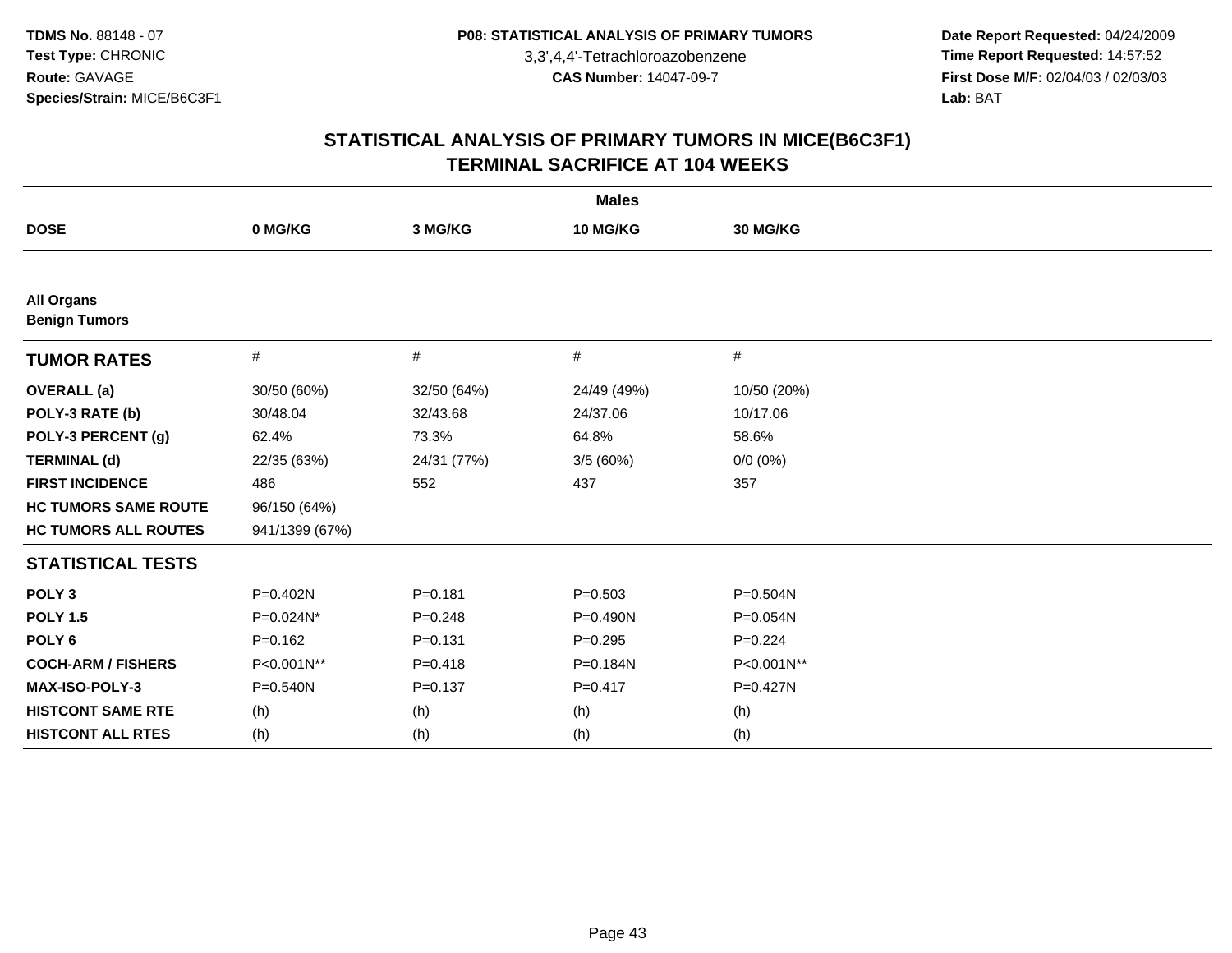**Date Report Requested:** 04/24/2009 **Time Report Requested:** 14:57:52 **First Dose M/F:** 02/04/03 / 02/03/03<br>Lab: BAT **Lab:** BAT

|                                              |                |             | <b>Males</b> |             |
|----------------------------------------------|----------------|-------------|--------------|-------------|
| <b>DOSE</b>                                  | 0 MG/KG        | 3 MG/KG     | 10 MG/KG     | 30 MG/KG    |
|                                              |                |             |              |             |
| <b>All Organs</b><br><b>Malignant Tumors</b> |                |             |              |             |
| <b>TUMOR RATES</b>                           | $\#$           | #           | #            | $\#$        |
| <b>OVERALL</b> (a)                           | 28/50 (56%)    | 42/50 (84%) | 46/49 (94%)  | 49/50 (98%) |
| POLY-3 RATE (b)                              | 28/49.07       | 42/47.15    | 46/46.14     | 49/49.04    |
| POLY-3 PERCENT (g)                           | 57.1%          | 89.1%       | 99.7%        | 99.9%       |
| <b>TERMINAL (d)</b>                          | 16/35 (46%)    | 27/31 (87%) | 5/5 (100%)   | $0/0 (0\%)$ |
| <b>FIRST INCIDENCE</b>                       | 563            | 380         | 358          | 206         |
| <b>HC TUMORS SAME ROUTE</b>                  | 69/150 (46%)   |             |              |             |
| <b>HC TUMORS ALL ROUTES</b>                  | 731/1399 (52%) |             |              |             |
| <b>STATISTICAL TESTS</b>                     |                |             |              |             |
| POLY <sub>3</sub>                            | P<0.001**      | P<0.001**   | P<0.001**    | P<0.001**   |
| <b>POLY 1.5</b>                              | P<0.001**      | P<0.001**   | P<0.001**    | P<0.001**   |
| POLY <sub>6</sub>                            | P<0.001**      | P<0.001**   | P<0.001**    | P<0.001**   |
| <b>COCH-ARM / FISHERS</b>                    | P<0.001**      | P=0.002**   | P<0.001**    | P<0.001**   |
| MAX-ISO-POLY-3                               | P<0.001**      | P<0.001**   | P<0.001**    | P<0.001**   |
| <b>HISTCONT SAME RTE</b>                     | P<0.001**      | P<0.001**   | P<0.001**    | P<0.001**   |
| <b>HISTCONT ALL RTES</b>                     | P<0.001**      | P<0.001**   | P<0.001**    | P<0.001**   |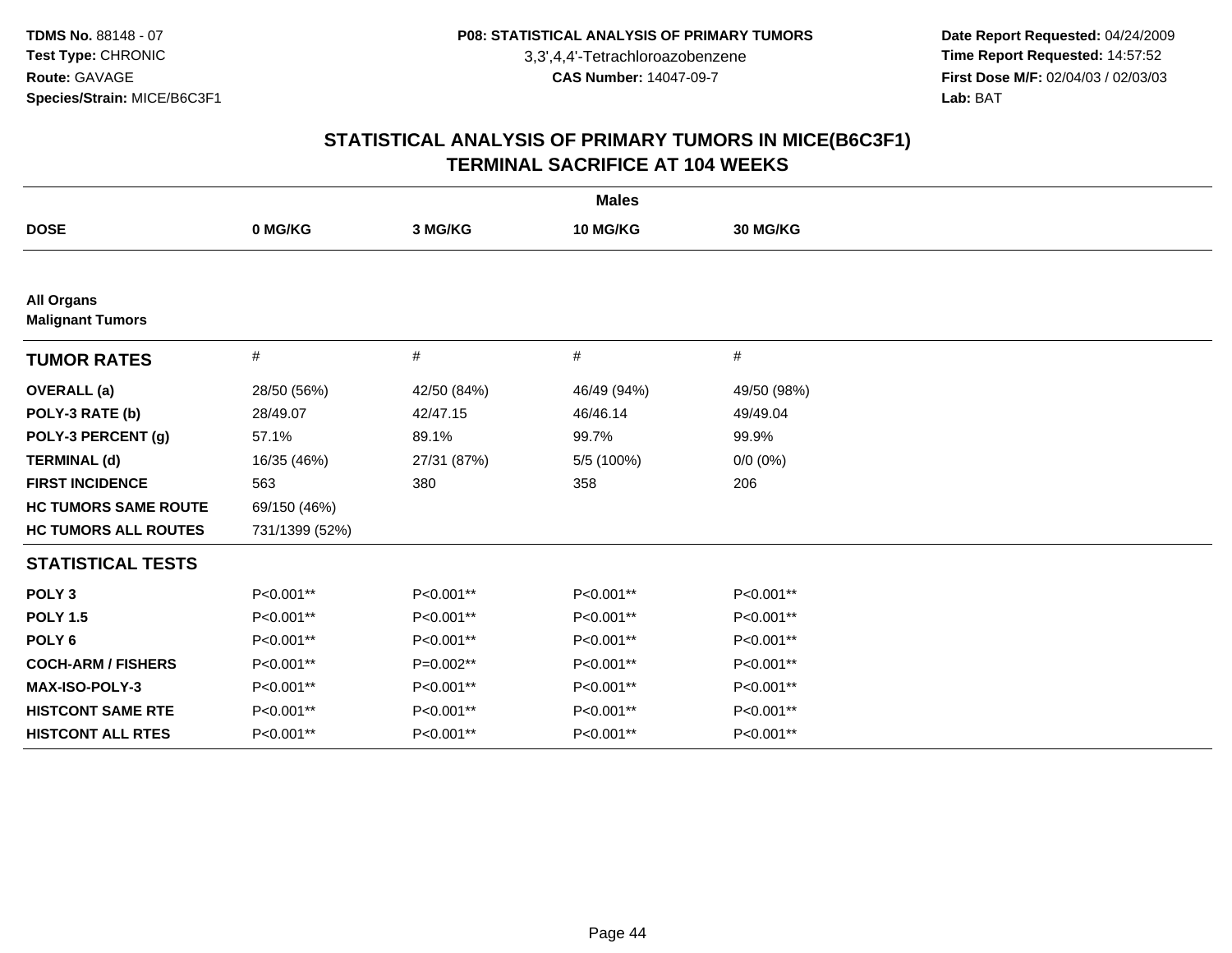**Date Report Requested:** 04/24/2009 **Time Report Requested:** 14:57:52 **First Dose M/F:** 02/04/03 / 02/03/03<br>Lab: BAT **Lab:** BAT

|                                                         |                 |             | <b>Males</b> |             |  |
|---------------------------------------------------------|-----------------|-------------|--------------|-------------|--|
| <b>DOSE</b>                                             | 0 MG/KG         | 3 MG/KG     | 10 MG/KG     | 30 MG/KG    |  |
|                                                         |                 |             |              |             |  |
| <b>All Organs</b><br><b>Malignant and Benign Tumors</b> |                 |             |              |             |  |
| <b>TUMOR RATES</b>                                      | #               | #           | #            | #           |  |
| <b>OVERALL</b> (a)                                      | 41/50 (82%)     | 45/50 (90%) | 46/49 (94%)  | 49/50 (98%) |  |
| POLY-3 RATE (b)                                         | 41/49.96        | 45/47.71    | 46/46.14     | 49/49.04    |  |
| POLY-3 PERCENT (g)                                      | 82.1%           | 94.3%       | 99.7%        | 99.9%       |  |
| <b>TERMINAL (d)</b>                                     | 27/35 (77%)     | 29/31 (94%) | 5/5 (100%)   | $0/0 (0\%)$ |  |
| <b>FIRST INCIDENCE</b>                                  | 486             | 380         | 358          | 206         |  |
| <b>HC TUMORS SAME ROUTE</b>                             | 124/150 (83%)   |             |              |             |  |
| <b>HC TUMORS ALL ROUTES</b>                             | 1210/1399 (87%) |             |              |             |  |
| <b>STATISTICAL TESTS</b>                                |                 |             |              |             |  |
| POLY <sub>3</sub>                                       | $P=0.002**$     | $P=0.055$   | $P=0.003**$  | P=0.002**   |  |
| <b>POLY 1.5</b>                                         | P=0.002**       | $P = 0.080$ | P=0.005**    | $P=0.003**$ |  |
| POLY <sub>6</sub>                                       | P=0.002**       | $P=0.041*$  | $P=0.003**$  | P=0.002**   |  |
| <b>COCH-ARM / FISHERS</b>                               | P=0.011*        | $P=0.194$   | $P=0.065$    | P=0.008**   |  |
| <b>MAX-ISO-POLY-3</b>                                   | P<0.001**       | $P=0.030*$  | P<0.001**    | P<0.001**   |  |
| <b>HISTCONT SAME RTE</b>                                | P<0.001**       | $P=0.036*$  | P=0.002**    | P<0.001**   |  |
| <b>HISTCONT ALL RTES</b>                                | P<0.001**       | $P=0.031*$  | P=0.002**    | P<0.001**   |  |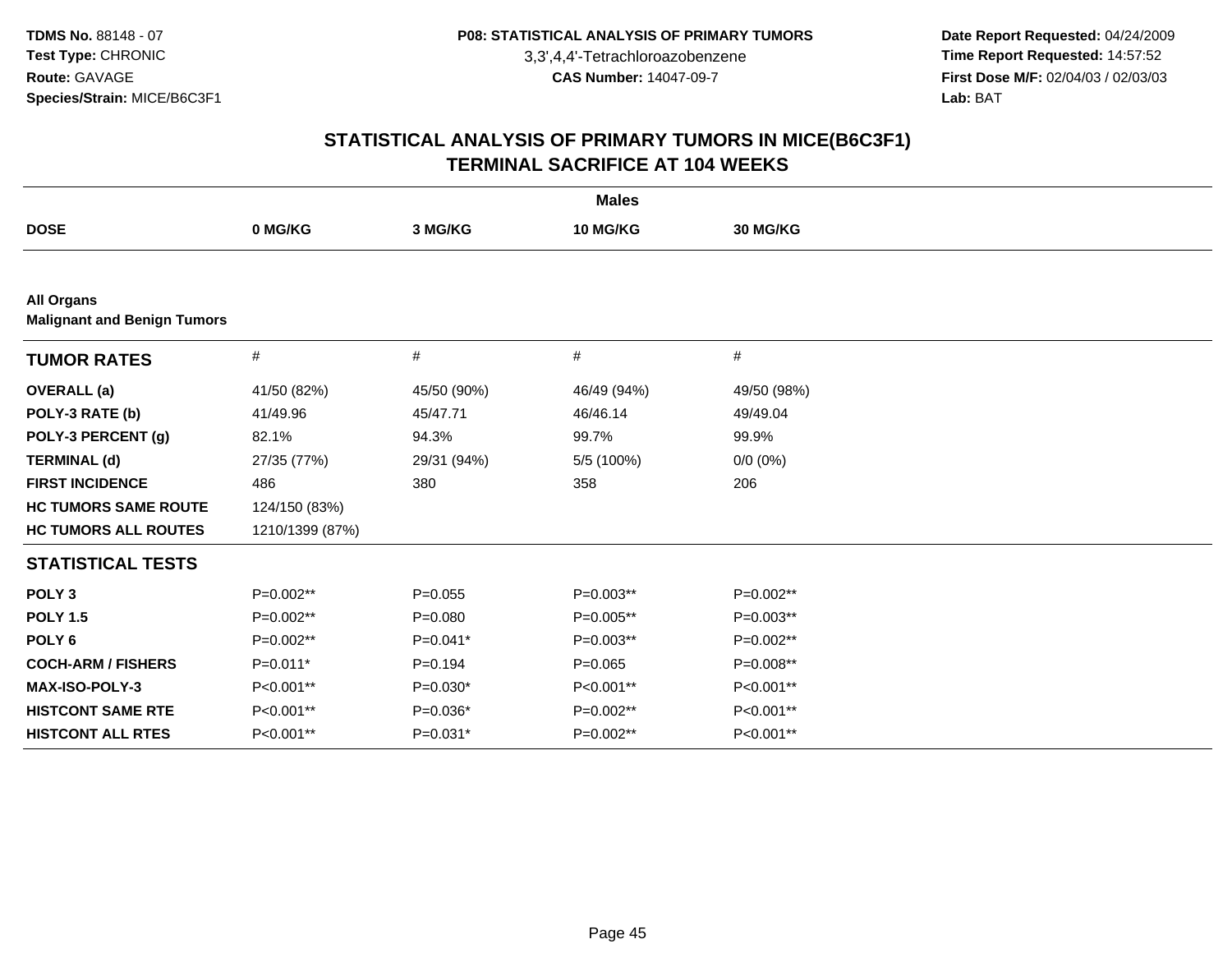**Date Report Requested:** 04/24/2009 **Time Report Requested:** 14:57:52 **First Dose M/F:** 02/04/03 / 02/03/03<br>Lab: BAT **Lab:** BAT

|                                  |            |          | <b>Females</b> |                   |  |
|----------------------------------|------------|----------|----------------|-------------------|--|
| <b>DOSE</b>                      | 0 MG/KG    | 3 MG/KG  | 10 MG/KG       | 30 MG/KG          |  |
|                                  |            |          |                |                   |  |
| <b>Adrenal Cortex</b><br>Adenoma |            |          |                |                   |  |
| <b>TUMOR RATES</b>               |            |          |                |                   |  |
| <b>OVERALL</b> (a)               | 0/49(0%)   | 0/50(0%) | 0/50(0%)       | 0/50(0%)          |  |
| POLY-3 RATE (b)                  | 0/42.19    | 0/44.36  | 0/42.76        | 0/35.46           |  |
| POLY-3 PERCENT (g)               | 0%         | $0\%$    | $0\%$          | 0%                |  |
| <b>TERMINAL (d)</b>              | 0/35(0%)   | 0/30(0%) | 0/32(0%)       | 0/19(0%)          |  |
| <b>FIRST INCIDENCE</b>           | ---        | ---      | $\cdots$       | $\qquad \qquad -$ |  |
| <b>HC TUMORS SAME ROUTE</b>      | 2/147(1%)  |          |                |                   |  |
| <b>HC TUMORS ALL ROUTES</b>      | 5/1443(0%) |          |                |                   |  |
| <b>STATISTICAL TESTS</b>         |            |          |                |                   |  |
| POLY <sub>3</sub>                | (e)        | (e)      | (e)            | (e)               |  |
| <b>POLY 1.5</b>                  | (e)        | (e)      | (e)            | (e)               |  |
| POLY <sub>6</sub>                | (e)        | (e)      | (e)            | (e)               |  |
| <b>COCH-ARM / FISHERS</b>        | (e)        | (e)      | (e)            | (e)               |  |
| MAX-ISO-POLY-3                   | (e)        | (e)      | (e)            | (e)               |  |
| <b>HISTCONT SAME RTE</b>         | (e)        | (e)      | (e)            | (e)               |  |
| <b>HISTCONT ALL RTES</b>         | (e)        | (e)      | (e)            | (e)               |  |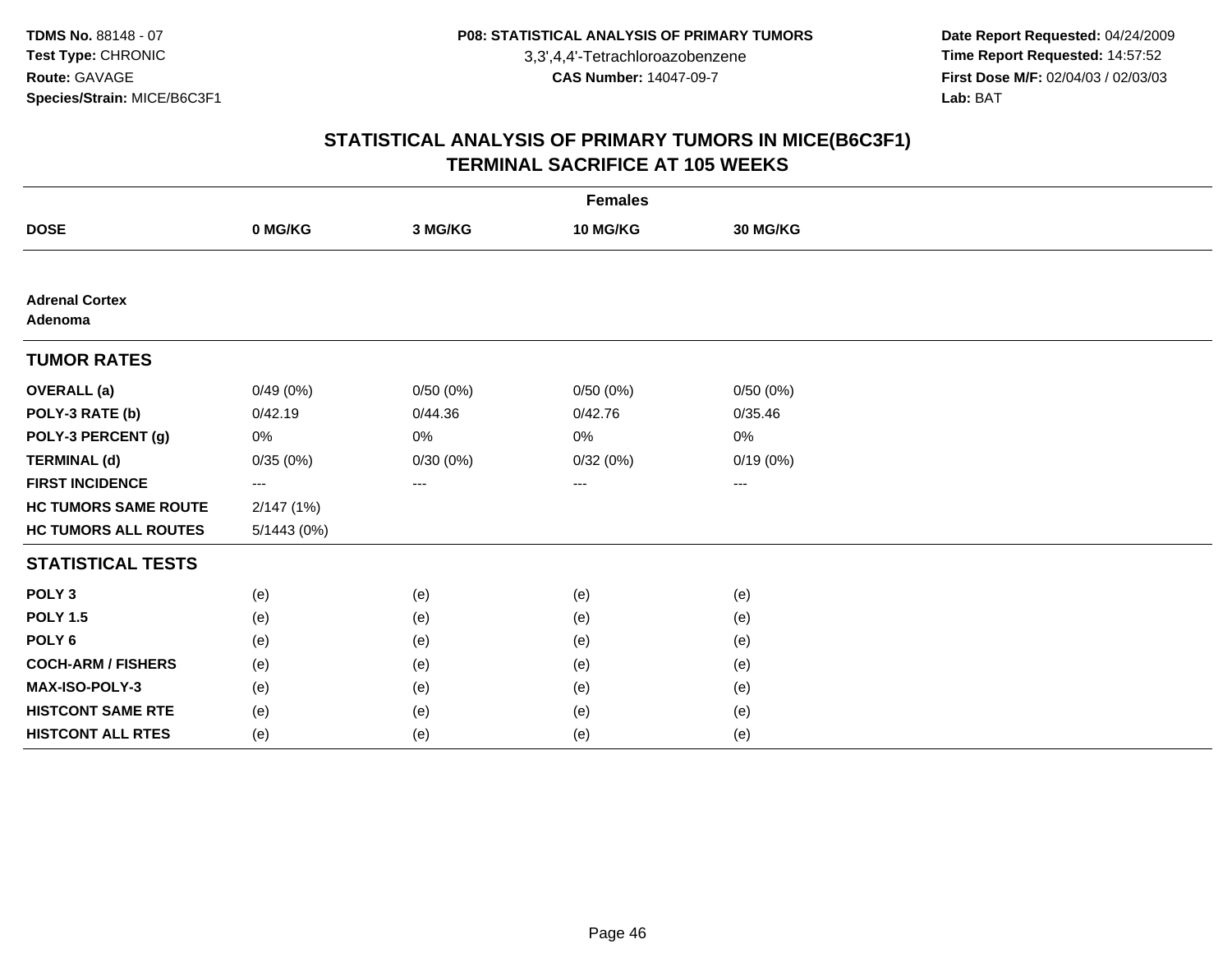**Date Report Requested:** 04/24/2009 **Time Report Requested:** 14:57:52 **First Dose M/F:** 02/04/03 / 02/03/03<br>Lab: BAT **Lab:** BAT

|                                   |                |            | <b>Females</b> |              |
|-----------------------------------|----------------|------------|----------------|--------------|
| <b>DOSE</b>                       | 0 MG/KG        | 3 MG/KG    | 10 MG/KG       | 30 MG/KG     |
|                                   |                |            |                |              |
| <b>Harderian Gland</b><br>Adenoma |                |            |                |              |
| <b>TUMOR RATES</b>                | $\#$           | $\#$       | #              | #            |
| <b>OVERALL</b> (a)                | 14/50 (28%)    | 6/50 (12%) | 9/50 (18%)     | 5/50 (10%)   |
| POLY-3 RATE (b)                   | 14/43.72       | 6/45.04    | 9/43.66        | 5/36.22      |
| POLY-3 PERCENT (g)                | 32%            | 13.3%      | 20.6%          | 13.8%        |
| <b>TERMINAL (d)</b>               | 12/35 (34%)    | 4/30 (13%) | 7/32 (22%)     | 3/19 (16%)   |
| <b>FIRST INCIDENCE</b>            | 569            | 596        | 477            | 541          |
| <b>HC TUMORS SAME ROUTE</b>       | 14/148 (10%)   |            |                |              |
| <b>HC TUMORS ALL ROUTES</b>       | 146/1448 (10%) |            |                |              |
| <b>STATISTICAL TESTS</b>          |                |            |                |              |
| POLY <sub>3</sub>                 | $P = 0.131N$   | P=0.029N*  | P=0.165N       | P=0.048N*    |
| <b>POLY 1.5</b>                   | P=0.103N       | P=0.030N*  | P=0.163N       | P=0.035N*    |
| POLY <sub>6</sub>                 | P=0.164N       | P=0.030N*  | P=0.172N       | $P = 0.071N$ |
| <b>COCH-ARM / FISHERS</b>         | P=0.058N       | P=0.039N*  | $P = 0.171N$   | P=0.020N*    |
| <b>MAX-ISO-POLY-3</b>             | P=0.055N       | P=0.017N*  | $P = 0.111N$   | P=0.038N*    |
| <b>HISTCONT SAME RTE</b>          | (h)            | (h)        | (h)            | (h)          |
| <b>HISTCONT ALL RTES</b>          | (h)            | (h)        | (h)            | (h)          |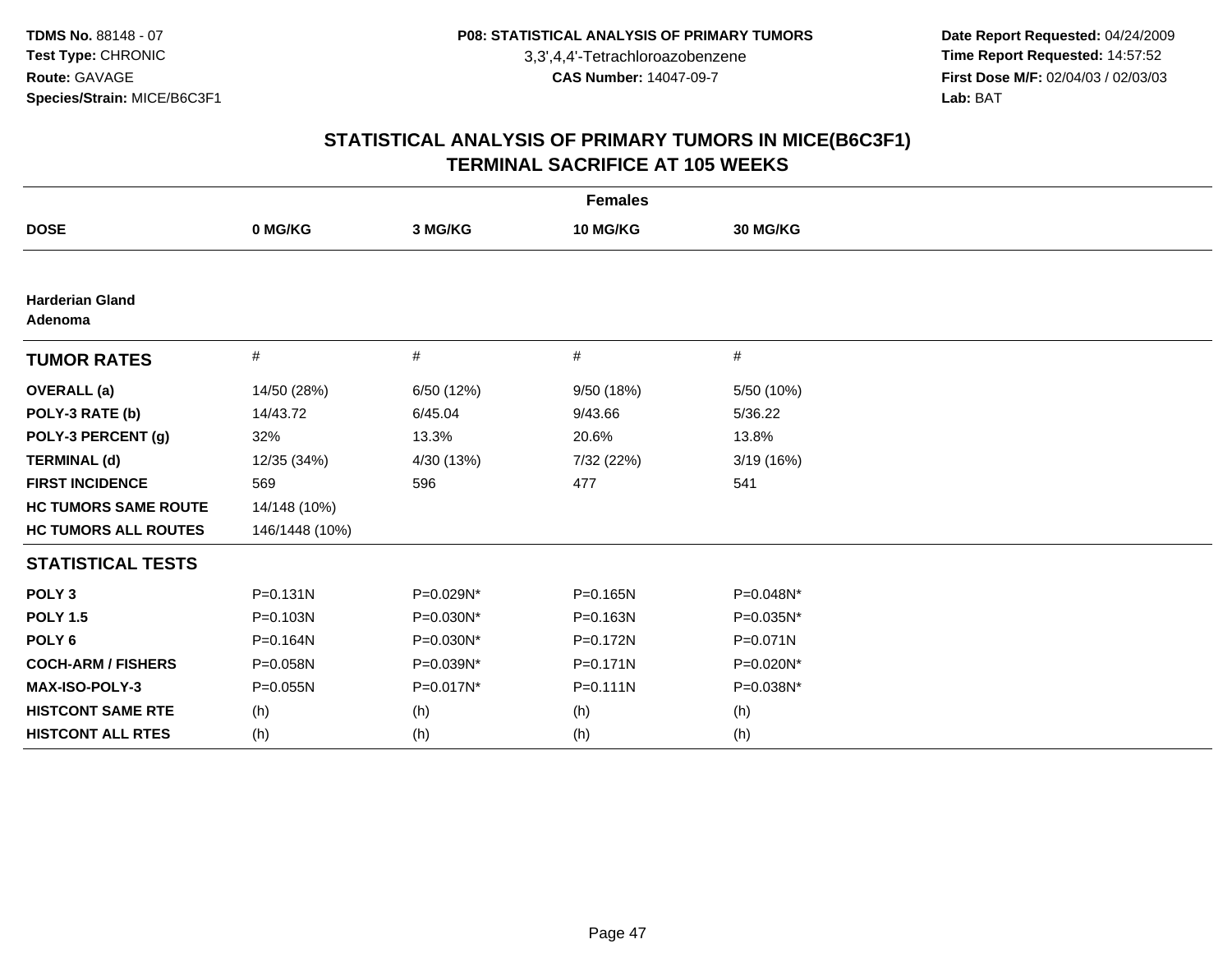**Date Report Requested:** 04/24/2009 **Time Report Requested:** 14:57:52 **First Dose M/F:** 02/04/03 / 02/03/03<br>Lab: BAT **Lab:** BAT

| <b>Females</b>                               |             |          |          |             |  |  |
|----------------------------------------------|-------------|----------|----------|-------------|--|--|
| <b>DOSE</b>                                  | 0 MG/KG     | 3 MG/KG  | 10 MG/KG | 30 MG/KG    |  |  |
|                                              |             |          |          |             |  |  |
| <b>Intestine Small: Jejunum</b><br>Carcinoma |             |          |          |             |  |  |
| <b>TUMOR RATES</b>                           | #           | #        | #        | #           |  |  |
| <b>OVERALL</b> (a)                           | 0/50(0%)    | 0/50(0%) | 0/50(0%) | 1/50(2%)    |  |  |
| POLY-3 RATE (b)                              | 0/42.78     | 0/44.36  | 0/42.76  | 1/35.63     |  |  |
| POLY-3 PERCENT (g)                           | 0%          | 0%       | 0%       | 2.8%        |  |  |
| <b>TERMINAL (d)</b>                          | 0/35(0%)    | 0/30(0%) | 0/32(0%) | 0/19(0%)    |  |  |
| <b>FIRST INCIDENCE</b>                       | ---         | $---$    | ---      | 688         |  |  |
| <b>HC TUMORS SAME ROUTE</b>                  | 1/148(1%)   |          |          |             |  |  |
| <b>HC TUMORS ALL ROUTES</b>                  | 4/1448 (0%) |          |          |             |  |  |
| <b>STATISTICAL TESTS</b>                     |             |          |          |             |  |  |
| POLY <sub>3</sub>                            | $P = 0.186$ | (e)      | (e)      | $P = 0.464$ |  |  |
| <b>POLY 1.5</b>                              | $P = 0.194$ | (e)      | (e)      | $P = 0.477$ |  |  |
| POLY <sub>6</sub>                            | $P = 0.177$ | (e)      | (e)      | $P=0.449$   |  |  |
| <b>COCH-ARM / FISHERS</b>                    | $P = 0.214$ | (e)      | (e)      | $P = 0.500$ |  |  |
| <b>MAX-ISO-POLY-3</b>                        | $P = 0.126$ | (e)      | (e)      | $P = 0.158$ |  |  |
| <b>HISTCONT SAME RTE</b>                     | (e)         | (e)      | (e)      | (e)         |  |  |
| <b>HISTCONT ALL RTES</b>                     | (e)         | (e)      | (e)      | (e)         |  |  |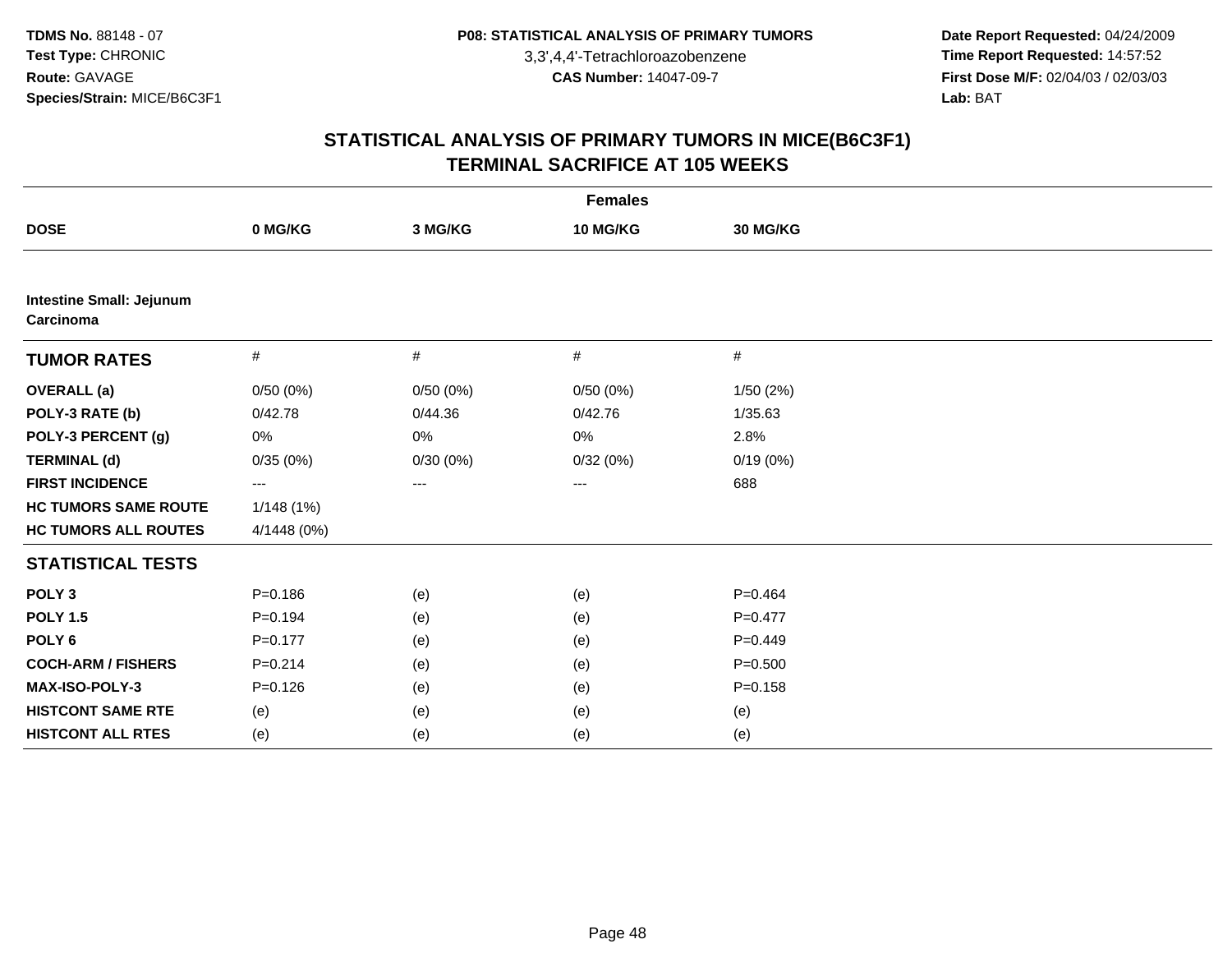**Date Report Requested:** 04/24/2009 **Time Report Requested:** 14:57:52 **First Dose M/F:** 02/04/03 / 02/03/03<br>Lab: BAT **Lab:** BAT

|                                                       | <b>Females</b> |          |          |             |  |  |  |
|-------------------------------------------------------|----------------|----------|----------|-------------|--|--|--|
| <b>DOSE</b>                                           | 0 MG/KG        | 3 MG/KG  | 10 MG/KG | 30 MG/KG    |  |  |  |
|                                                       |                |          |          |             |  |  |  |
| <b>Intestine Small: Site Unspecified</b><br>Carcinoma |                |          |          |             |  |  |  |
| <b>TUMOR RATES</b>                                    | #              | $\#$     | #        | $\#$        |  |  |  |
| <b>OVERALL</b> (a)                                    | 0/50(0%)       | 0/50(0%) | 0/50(0%) | 2/50(4%)    |  |  |  |
| POLY-3 RATE (b)                                       | 0/42.78        | 0/44.36  | 0/42.76  | 2/35.63     |  |  |  |
| POLY-3 PERCENT (g)                                    | 0%             | 0%       | 0%       | 5.6%        |  |  |  |
| <b>TERMINAL (d)</b>                                   | 0/35(0%)       | 0/30(0%) | 0/32(0%) | 1/19(5%)    |  |  |  |
| <b>FIRST INCIDENCE</b>                                | ---            | ---      | ---      | 688         |  |  |  |
| <b>HC TUMORS SAME ROUTE</b>                           | 1/148(1%)      |          |          |             |  |  |  |
| <b>HC TUMORS ALL ROUTES</b>                           | 5/1448(0%)     |          |          |             |  |  |  |
| <b>STATISTICAL TESTS</b>                              |                |          |          |             |  |  |  |
| POLY <sub>3</sub>                                     | $P=0.032*$     | (e)      | (e)      | $P = 0.199$ |  |  |  |
| <b>POLY 1.5</b>                                       | $P=0.034*$     | (e)      | (e)      | $P=0.212$   |  |  |  |
| POLY <sub>6</sub>                                     | $P=0.030*$     | (e)      | (e)      | $P=0.184$   |  |  |  |
| <b>COCH-ARM / FISHERS</b>                             | $P=0.042*$     | (e)      | (e)      | $P=0.247$   |  |  |  |
| <b>MAX-ISO-POLY-3</b>                                 | $P=0.034*$     | (e)      | (e)      | $P=0.075$   |  |  |  |
| <b>HISTCONT SAME RTE</b>                              | $P=0.042*$     | (e)      | (e)      | $P=0.097$   |  |  |  |
| <b>HISTCONT ALL RTES</b>                              | P=0.007**      | (e)      | (e)      | P=0.006**   |  |  |  |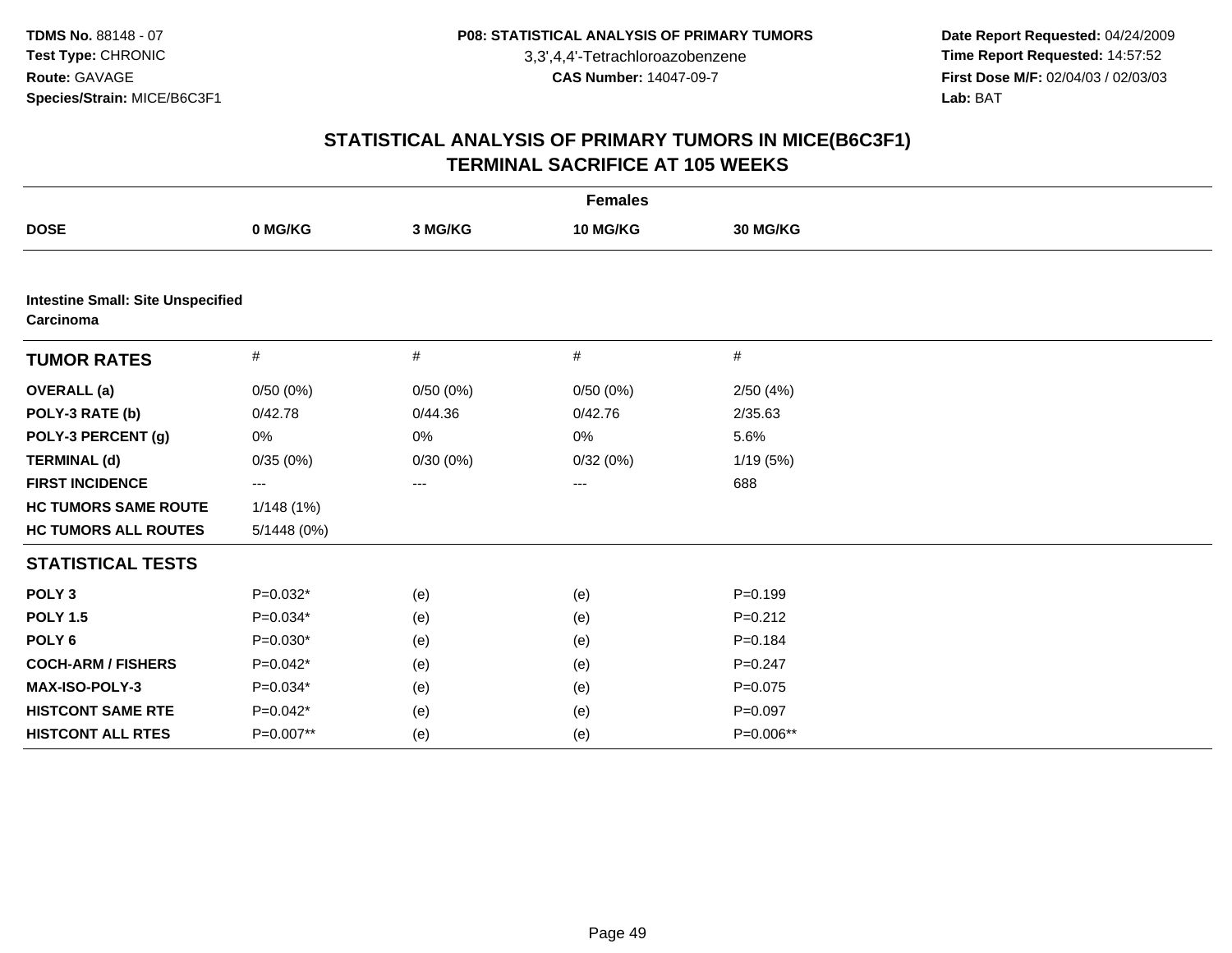**Date Report Requested:** 04/24/2009 **Time Report Requested:** 14:57:52 **First Dose M/F:** 02/04/03 / 02/03/03<br>Lab: BAT **Lab:** BAT

|                                                                         | <b>Females</b> |          |          |             |  |  |  |
|-------------------------------------------------------------------------|----------------|----------|----------|-------------|--|--|--|
| <b>DOSE</b>                                                             | 0 MG/KG        | 3 MG/KG  | 10 MG/KG | 30 MG/KG    |  |  |  |
|                                                                         |                |          |          |             |  |  |  |
| <b>Intestine Small: Site Unspecified</b><br><b>Carcinoma or Adenoma</b> |                |          |          |             |  |  |  |
| <b>TUMOR RATES</b>                                                      | #              | $\#$     | $\#$     | $\#$        |  |  |  |
| <b>OVERALL</b> (a)                                                      | 0/50(0%)       | 0/50(0%) | 0/50(0%) | 2/50(4%)    |  |  |  |
| POLY-3 RATE (b)                                                         | 0/42.78        | 0/44.36  | 0/42.76  | 2/35.63     |  |  |  |
| POLY-3 PERCENT (g)                                                      | 0%             | 0%       | 0%       | 5.6%        |  |  |  |
| <b>TERMINAL (d)</b>                                                     | 0/35(0%)       | 0/30(0%) | 0/32(0%) | 1/19(5%)    |  |  |  |
| <b>FIRST INCIDENCE</b>                                                  | ---            | ---      | ---      | 688         |  |  |  |
| <b>HC TUMORS SAME ROUTE</b>                                             | 1/148(1%)      |          |          |             |  |  |  |
| <b>HC TUMORS ALL ROUTES</b>                                             | 8/1448 (1%)    |          |          |             |  |  |  |
| <b>STATISTICAL TESTS</b>                                                |                |          |          |             |  |  |  |
| POLY <sub>3</sub>                                                       | $P=0.032*$     | (e)      | (e)      | $P = 0.199$ |  |  |  |
| <b>POLY 1.5</b>                                                         | $P=0.034*$     | (e)      | (e)      | $P = 0.212$ |  |  |  |
| POLY <sub>6</sub>                                                       | $P=0.030*$     | (e)      | (e)      | $P = 0.184$ |  |  |  |
| <b>COCH-ARM / FISHERS</b>                                               | $P=0.042*$     | (e)      | (e)      | $P = 0.247$ |  |  |  |
| <b>MAX-ISO-POLY-3</b>                                                   | $P=0.034*$     | (e)      | (e)      | $P = 0.075$ |  |  |  |
| <b>HISTCONT SAME RTE</b>                                                | $P=0.042*$     | (e)      | (e)      | $P=0.097$   |  |  |  |
| <b>HISTCONT ALL RTES</b>                                                | $P=0.032*$     | (e)      | (e)      | P=0.021*    |  |  |  |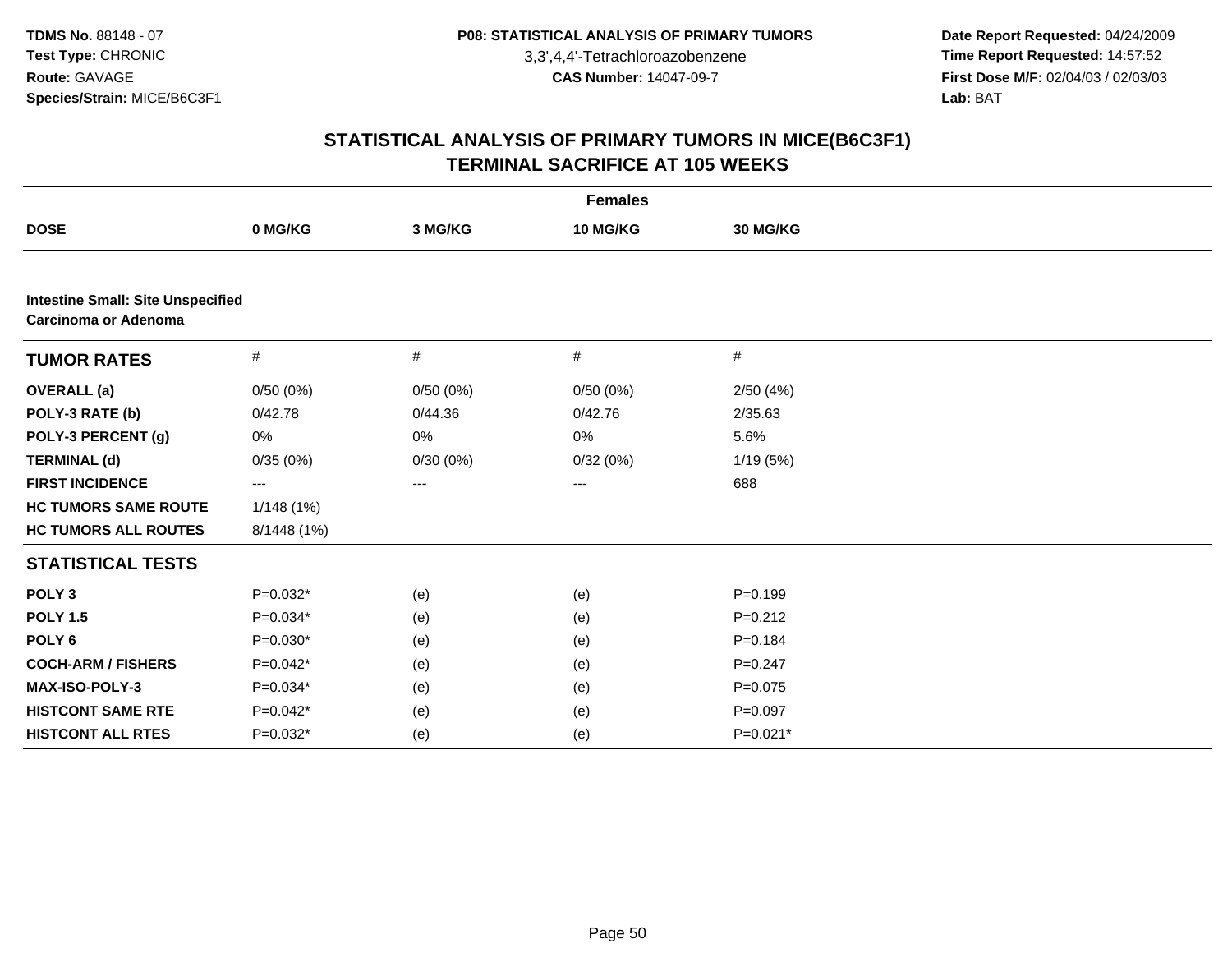**Date Report Requested:** 04/24/2009 **Time Report Requested:** 14:57:52 **First Dose M/F:** 02/04/03 / 02/03/03<br>Lab: BAT **Lab:** BAT

| <b>Females</b>                  |              |              |              |              |  |  |
|---------------------------------|--------------|--------------|--------------|--------------|--|--|
| <b>DOSE</b>                     | 0 MG/KG      | 3 MG/KG      | 10 MG/KG     | 30 MG/KG     |  |  |
|                                 |              |              |              |              |  |  |
| Islets, Pancreatic<br>Carcinoma |              |              |              |              |  |  |
| <b>TUMOR RATES</b>              |              |              |              |              |  |  |
| <b>OVERALL (a)</b>              | 1/49(2%)     | 0/50(0%)     | 0/50(0%)     | 0/50(0%)     |  |  |
| POLY-3 RATE (b)                 | 1/42.26      | 0/44.36      | 0/42.76      | 0/35.46      |  |  |
| POLY-3 PERCENT (g)              | 2.4%         | 0%           | 0%           | 0%           |  |  |
| <b>TERMINAL (d)</b>             | 0/35(0%)     | 0/30(0%)     | 0/32(0%)     | 0/19(0%)     |  |  |
| <b>FIRST INCIDENCE</b>          | 716          | $\cdots$     | ---          | ---          |  |  |
| <b>HC TUMORS SAME ROUTE</b>     | 0/146(0%)    |              |              |              |  |  |
| <b>HC TUMORS ALL ROUTES</b>     | 4/1429 (0%)  |              |              |              |  |  |
| <b>STATISTICAL TESTS</b>        |              |              |              |              |  |  |
| POLY <sub>3</sub>               | P=0.466N     | $P = 0.490N$ | P=0.498N     | P=0.535N     |  |  |
| <b>POLY 1.5</b>                 | P=0.472N     | $P = 0.490N$ | P=0.496N     | $P = 0.521N$ |  |  |
| POLY <sub>6</sub>               | P=0.456N     | P=0.494N     | $P = 0.501N$ | P=0.552N     |  |  |
| <b>COCH-ARM / FISHERS</b>       | $P = 0.473N$ | P=0.495N     | P=0.495N     | P=0.495N     |  |  |
| MAX-ISO-POLY-3                  | $P = 0.191N$ | P=0.157N     | P=0.157N     | P=0.202N     |  |  |
| <b>HISTCONT SAME RTE</b>        | (h)          | (h)          | (h)          | (h)          |  |  |
| <b>HISTCONT ALL RTES</b>        | (h)          | (h)          | (h)          | (h)          |  |  |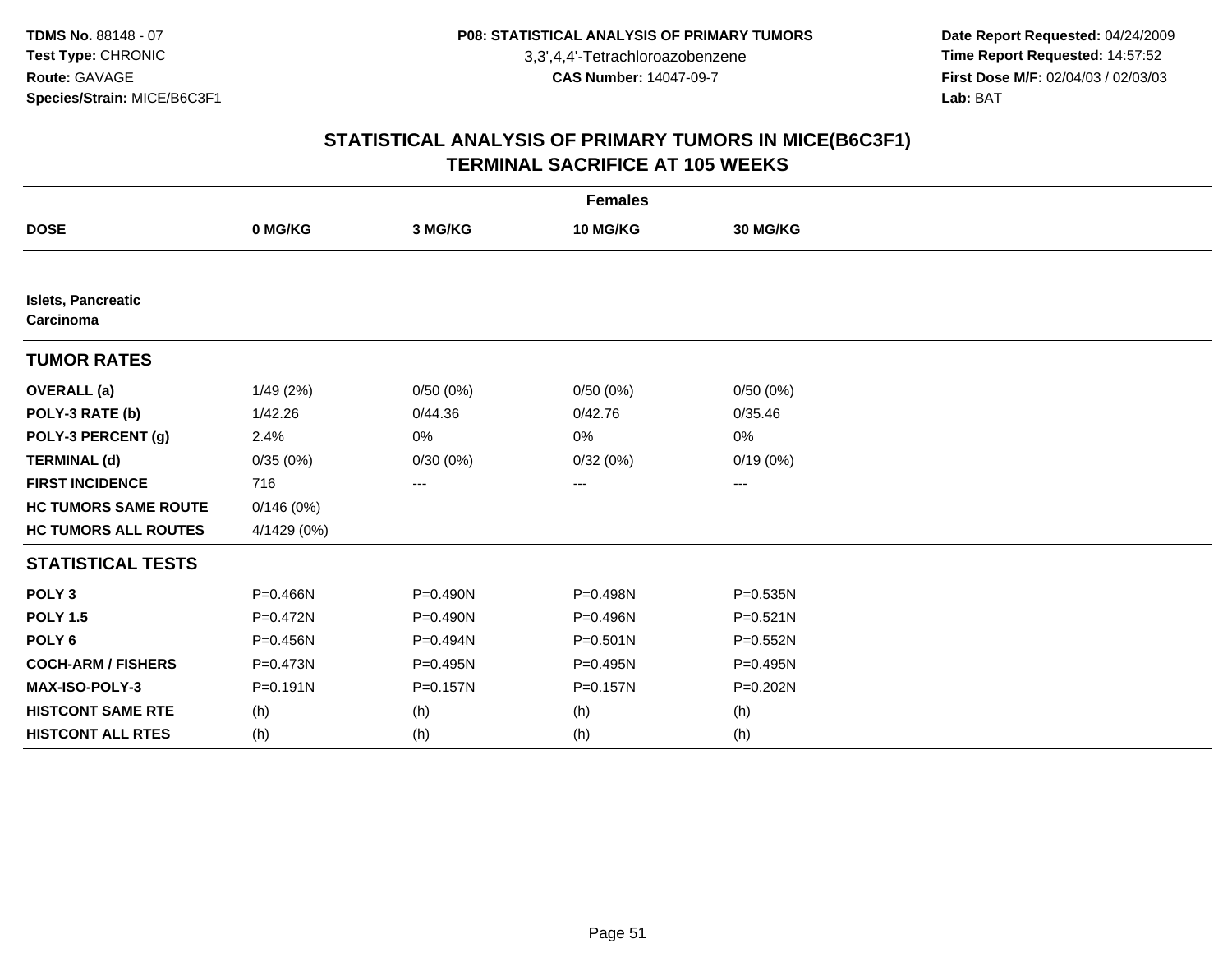**Date Report Requested:** 04/24/2009 **Time Report Requested:** 14:57:52 **First Dose M/F:** 02/04/03 / 02/03/03<br>Lab: BAT **Lab:** BAT

| <b>Females</b>                                    |              |              |                 |                 |  |  |
|---------------------------------------------------|--------------|--------------|-----------------|-----------------|--|--|
| <b>DOSE</b>                                       | 0 MG/KG      | 3 MG/KG      | <b>10 MG/KG</b> | <b>30 MG/KG</b> |  |  |
|                                                   |              |              |                 |                 |  |  |
| <b>Islets, Pancreatic</b><br>Carcinoma or Adenoma |              |              |                 |                 |  |  |
| <b>TUMOR RATES</b>                                |              |              |                 |                 |  |  |
| <b>OVERALL</b> (a)                                | 2/49(4%)     | 0/50(0%)     | 0/50(0%)        | 0/50(0%)        |  |  |
| POLY-3 RATE (b)                                   | 2/42.36      | 0/44.36      | 0/42.76         | 0/35.46         |  |  |
| POLY-3 PERCENT (g)                                | 4.7%         | 0%           | 0%              | 0%              |  |  |
| <b>TERMINAL (d)</b>                               | 0/35(0%)     | 0/30(0%)     | 0/32(0%)        | 0/19(0%)        |  |  |
| <b>FIRST INCIDENCE</b>                            | 705          | ---          | ---             | ---             |  |  |
| <b>HC TUMORS SAME ROUTE</b>                       | 0/146(0%)    |              |                 |                 |  |  |
| <b>HC TUMORS ALL ROUTES</b>                       | 14/1429 (1%) |              |                 |                 |  |  |
| <b>STATISTICAL TESTS</b>                          |              |              |                 |                 |  |  |
| POLY <sub>3</sub>                                 | $P = 0.245N$ | P=0.227N     | P=0.235N        | P=0.279N        |  |  |
| <b>POLY 1.5</b>                                   | $P = 0.246N$ | P=0.226N     | $P = 0.233N$    | $P = 0.261N$    |  |  |
| POLY <sub>6</sub>                                 | P=0.239N     | $P = 0.231N$ | P=0.239N        | P=0.302N        |  |  |
| <b>COCH-ARM / FISHERS</b>                         | $P = 0.240N$ | P=0.242N     | P=0.242N        | P=0.242N        |  |  |
| <b>MAX-ISO-POLY-3</b>                             | P=0.073N     | P=0.075N     | P=0.075N        | P=0.116N        |  |  |
| <b>HISTCONT SAME RTE</b>                          | (h)          | (h)          | (h)             | (h)             |  |  |
| <b>HISTCONT ALL RTES</b>                          | (h)          | (h)          | (h)             | (h)             |  |  |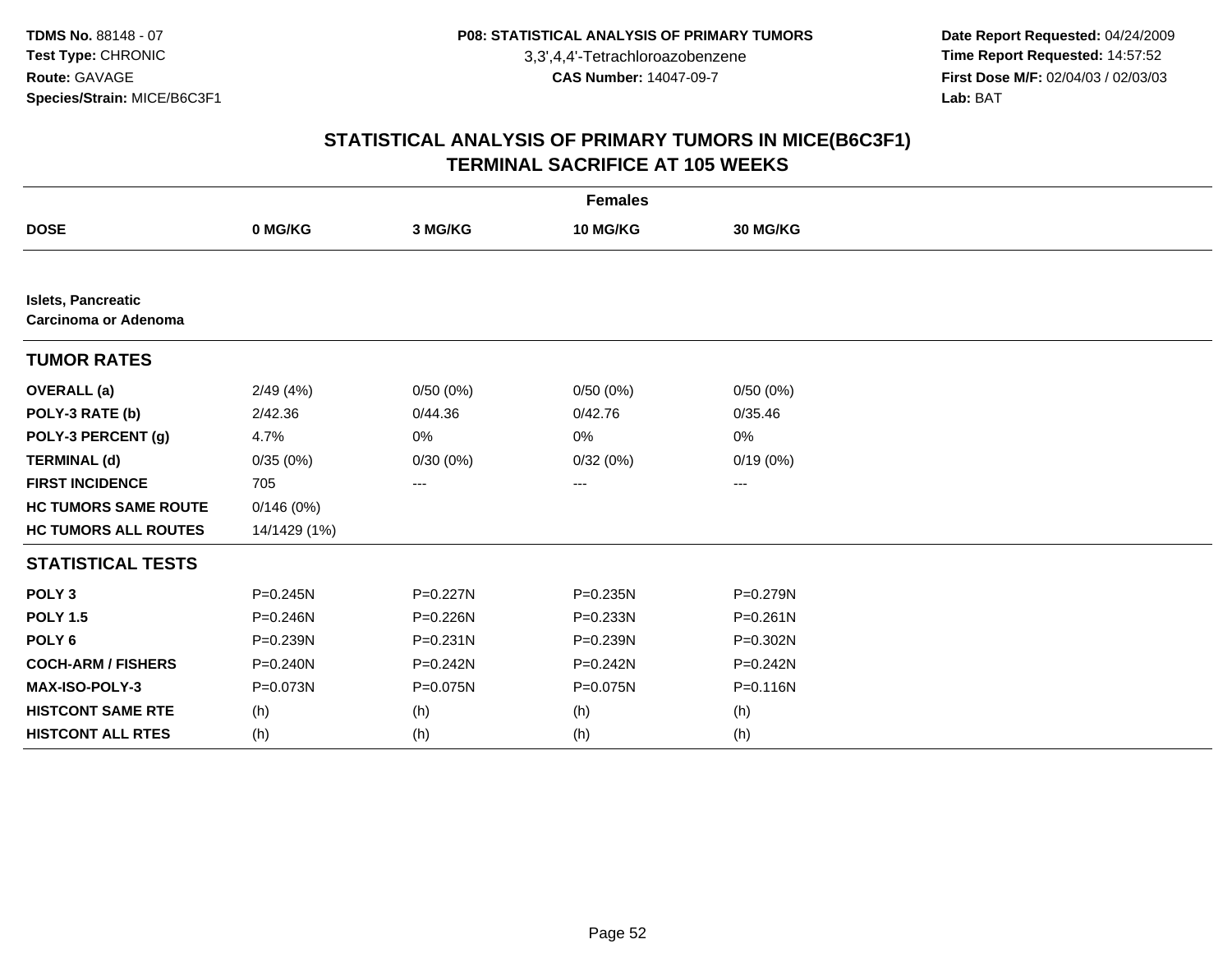**Date Report Requested:** 04/24/2009 **Time Report Requested:** 14:57:52 **First Dose M/F:** 02/04/03 / 02/03/03<br>Lab: BAT **Lab:** BAT

| <b>Females</b>              |              |          |          |          |  |  |
|-----------------------------|--------------|----------|----------|----------|--|--|
| <b>DOSE</b>                 | 0 MG/KG      | 3 MG/KG  | 10 MG/KG | 30 MG/KG |  |  |
|                             |              |          |          |          |  |  |
| Liver<br>Hemangiosarcoma    |              |          |          |          |  |  |
| <b>TUMOR RATES</b>          |              |          |          |          |  |  |
| <b>OVERALL</b> (a)          | 0/49(0%)     | 0/50(0%) | 0/50(0%) | 0/50(0%) |  |  |
| POLY-3 RATE (b)             | 0/42.19      | 0/44.36  | 0/42.76  | 0/35.46  |  |  |
| POLY-3 PERCENT (g)          | 0%           | 0%       | 0%       | 0%       |  |  |
| <b>TERMINAL (d)</b>         | 0/35(0%)     | 0/30(0%) | 0/32(0%) | 0/19(0%) |  |  |
| <b>FIRST INCIDENCE</b>      | ---          | $---$    | $---$    | ---      |  |  |
| <b>HC TUMORS SAME ROUTE</b> | 0/148(0%)    |          |          |          |  |  |
| <b>HC TUMORS ALL ROUTES</b> | 13/1445 (1%) |          |          |          |  |  |
| <b>STATISTICAL TESTS</b>    |              |          |          |          |  |  |
| POLY <sub>3</sub>           | (e)          | (e)      | (e)      | (e)      |  |  |
| <b>POLY 1.5</b>             | (e)          | (e)      | (e)      | (e)      |  |  |
| POLY <sub>6</sub>           | (e)          | (e)      | (e)      | (e)      |  |  |
| <b>COCH-ARM / FISHERS</b>   | (e)          | (e)      | (e)      | (e)      |  |  |
| MAX-ISO-POLY-3              | (e)          | (e)      | (e)      | (e)      |  |  |
| <b>HISTCONT SAME RTE</b>    | (e)          | (e)      | (e)      | (e)      |  |  |
| <b>HISTCONT ALL RTES</b>    | (e)          | (e)      | (e)      | (e)      |  |  |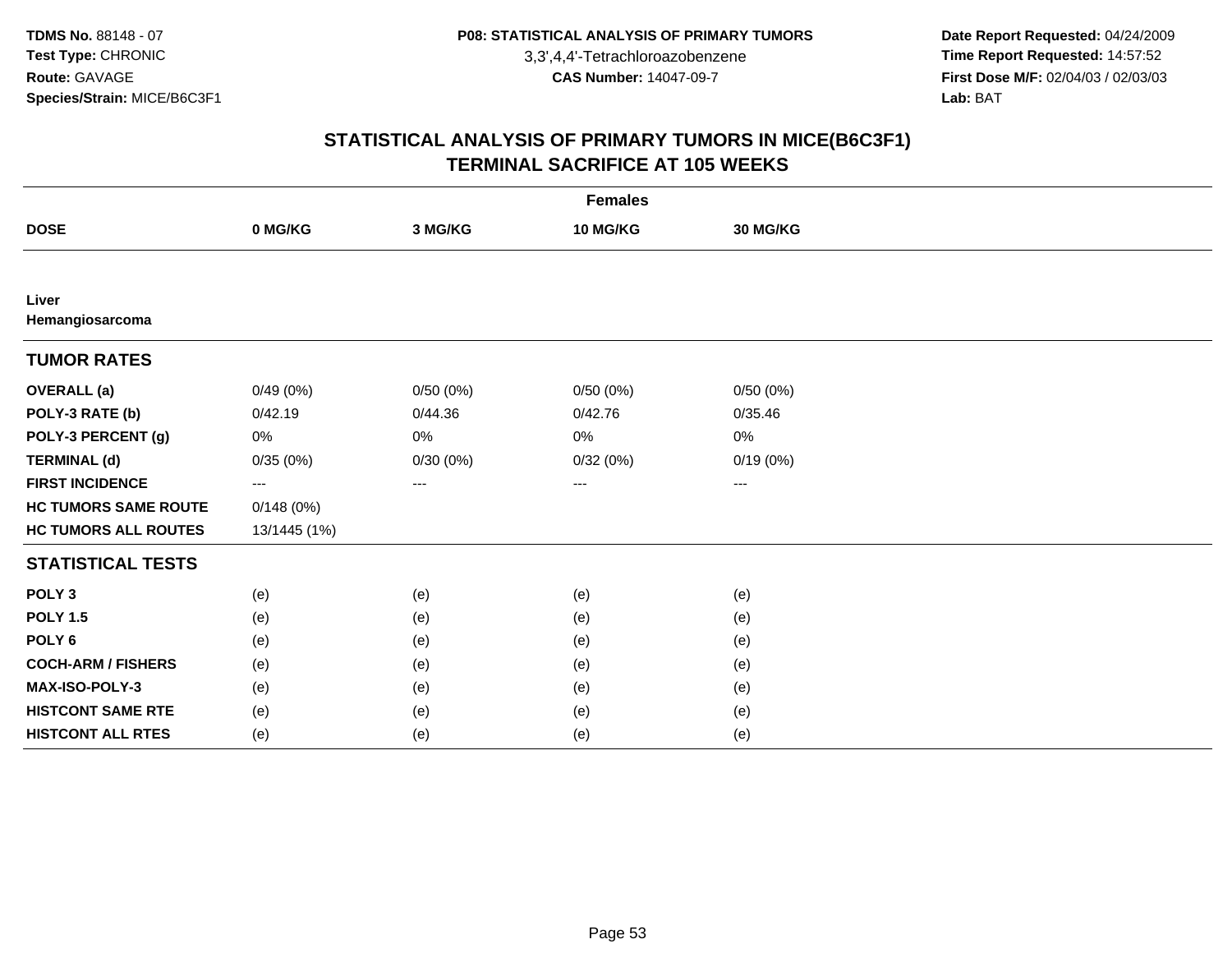**Date Report Requested:** 04/24/2009 **Time Report Requested:** 14:57:52 **First Dose M/F:** 02/04/03 / 02/03/03<br>Lab: BAT **Lab:** BAT

|                             | <b>Females</b> |          |                   |          |  |  |  |
|-----------------------------|----------------|----------|-------------------|----------|--|--|--|
| <b>DOSE</b>                 | 0 MG/KG        | 3 MG/KG  | 10 MG/KG          | 30 MG/KG |  |  |  |
|                             |                |          |                   |          |  |  |  |
| Liver<br>Hepatoblastoma     |                |          |                   |          |  |  |  |
| <b>TUMOR RATES</b>          |                |          |                   |          |  |  |  |
| <b>OVERALL</b> (a)          | 0/49(0%)       | 0/50(0%) | 0/50(0%)          | 0/50(0%) |  |  |  |
| POLY-3 RATE (b)             | 0/42.19        | 0/44.36  | 0/42.76           | 0/35.46  |  |  |  |
| POLY-3 PERCENT (g)          | 0%             | $0\%$    | 0%                | 0%       |  |  |  |
| <b>TERMINAL (d)</b>         | 0/35(0%)       | 0/30(0%) | 0/32(0%)          | 0/19(0%) |  |  |  |
| <b>FIRST INCIDENCE</b>      | ---            | $\cdots$ | $\qquad \qquad -$ | ---      |  |  |  |
| <b>HC TUMORS SAME ROUTE</b> | 0/148(0%)      |          |                   |          |  |  |  |
| <b>HC TUMORS ALL ROUTES</b> | 4/1445 (0%)    |          |                   |          |  |  |  |
| <b>STATISTICAL TESTS</b>    |                |          |                   |          |  |  |  |
| POLY <sub>3</sub>           | (e)            | (e)      | (e)               | (e)      |  |  |  |
| <b>POLY 1.5</b>             | (e)            | (e)      | (e)               | (e)      |  |  |  |
| POLY <sub>6</sub>           | (e)            | (e)      | (e)               | (e)      |  |  |  |
| <b>COCH-ARM / FISHERS</b>   | (e)            | (e)      | (e)               | (e)      |  |  |  |
| MAX-ISO-POLY-3              | (e)            | (e)      | (e)               | (e)      |  |  |  |
| <b>HISTCONT SAME RTE</b>    | (e)            | (e)      | (e)               | (e)      |  |  |  |
| <b>HISTCONT ALL RTES</b>    | (e)            | (e)      | (e)               | (e)      |  |  |  |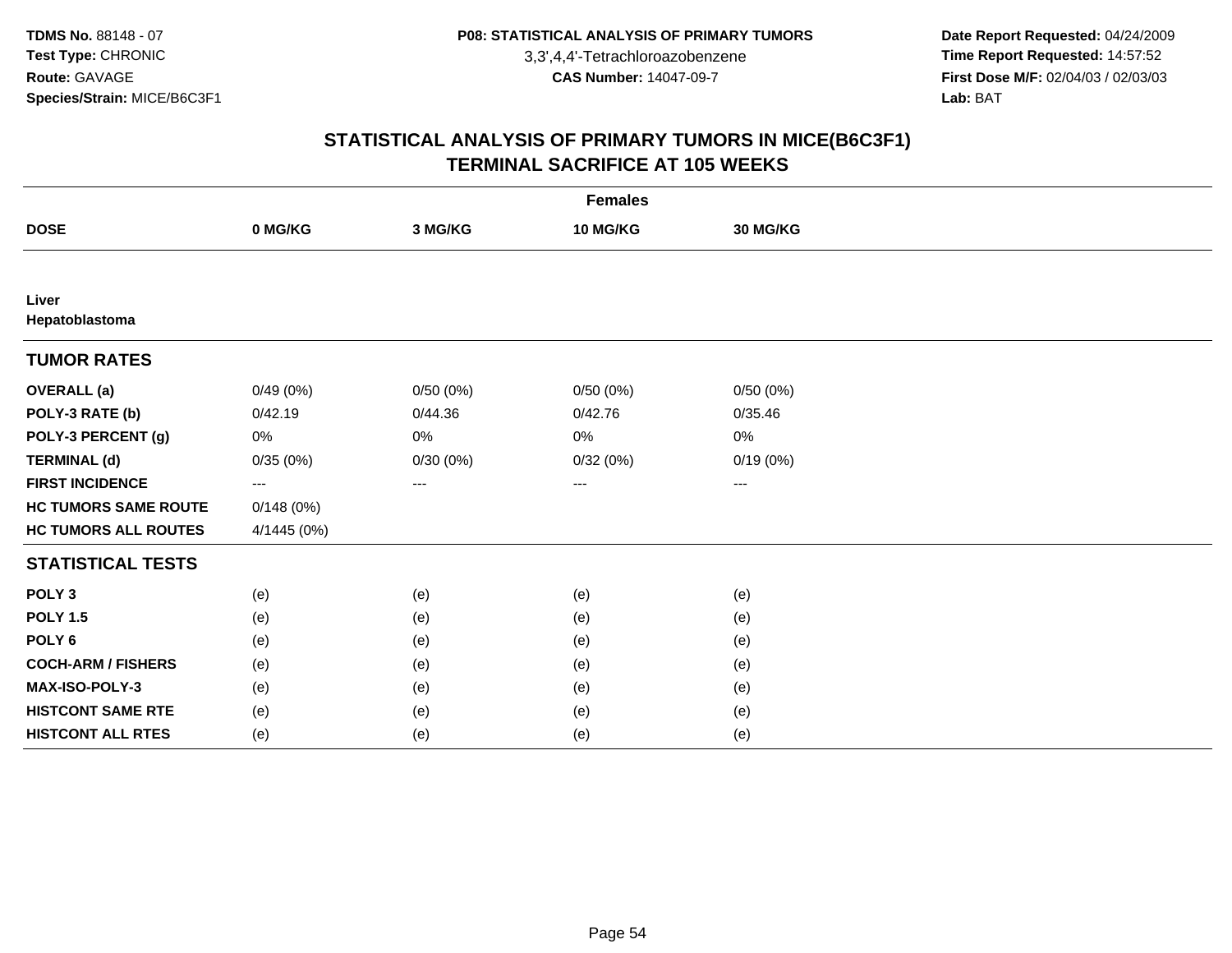**Date Report Requested:** 04/24/2009 **Time Report Requested:** 14:57:52 **First Dose M/F:** 02/04/03 / 02/03/03<br>Lab: BAT **Lab:** BAT

|                                 | <b>Females</b> |             |              |              |  |  |  |
|---------------------------------|----------------|-------------|--------------|--------------|--|--|--|
| <b>DOSE</b>                     | 0 MG/KG        | 3 MG/KG     | 10 MG/KG     | 30 MG/KG     |  |  |  |
|                                 |                |             |              |              |  |  |  |
| Liver<br>Hepatocellular Adenoma |                |             |              |              |  |  |  |
| <b>TUMOR RATES</b>              |                |             |              |              |  |  |  |
| <b>OVERALL (a)</b>              | 3/49(6%)       | 9/50 (18%)  | 3/50(6%)     | 3/50(6%)     |  |  |  |
| POLY-3 RATE (b)                 | 3/42.44        | 9/44.84     | 3/43.14      | 3/35.75      |  |  |  |
| POLY-3 PERCENT (g)              | 7.1%           | 20.1%       | 7%           | 8.4%         |  |  |  |
| <b>TERMINAL (d)</b>             | 2/35(6%)       | 7/30 (23%)  | 2/32(6%)     | 2/19(11%)    |  |  |  |
| <b>FIRST INCIDENCE</b>          | 667            | 661         | 623          | 652          |  |  |  |
| <b>HC TUMORS SAME ROUTE</b>     | 30/148 (20%)   |             |              |              |  |  |  |
| <b>HC TUMORS ALL ROUTES</b>     | 393/1445 (27%) |             |              |              |  |  |  |
| <b>STATISTICAL TESTS</b>        |                |             |              |              |  |  |  |
| POLY <sub>3</sub>               | $P = 0.312N$   | $P = 0.071$ | P=0.655N     | $P = 0.581$  |  |  |  |
| <b>POLY 1.5</b>                 | P=0.276N       | $P=0.072$   | $P = 0.652N$ | $P = 0.615$  |  |  |  |
| POLY <sub>6</sub>               | P=0.356N       | $P = 0.067$ | P=0.663N     | $P = 0.539$  |  |  |  |
| <b>COCH-ARM / FISHERS</b>       | $P = 0.214N$   | $P = 0.065$ | $P = 0.651N$ | $P = 0.651N$ |  |  |  |
| MAX-ISO-POLY-3                  | P=0.354N       | $P=0.040*$  | $P = 0.491N$ | $P = 0.419$  |  |  |  |
| <b>HISTCONT SAME RTE</b>        | (h)            | (h)         | (h)          | (h)          |  |  |  |
| <b>HISTCONT ALL RTES</b>        | (h)            | (h)         | (h)          | (h)          |  |  |  |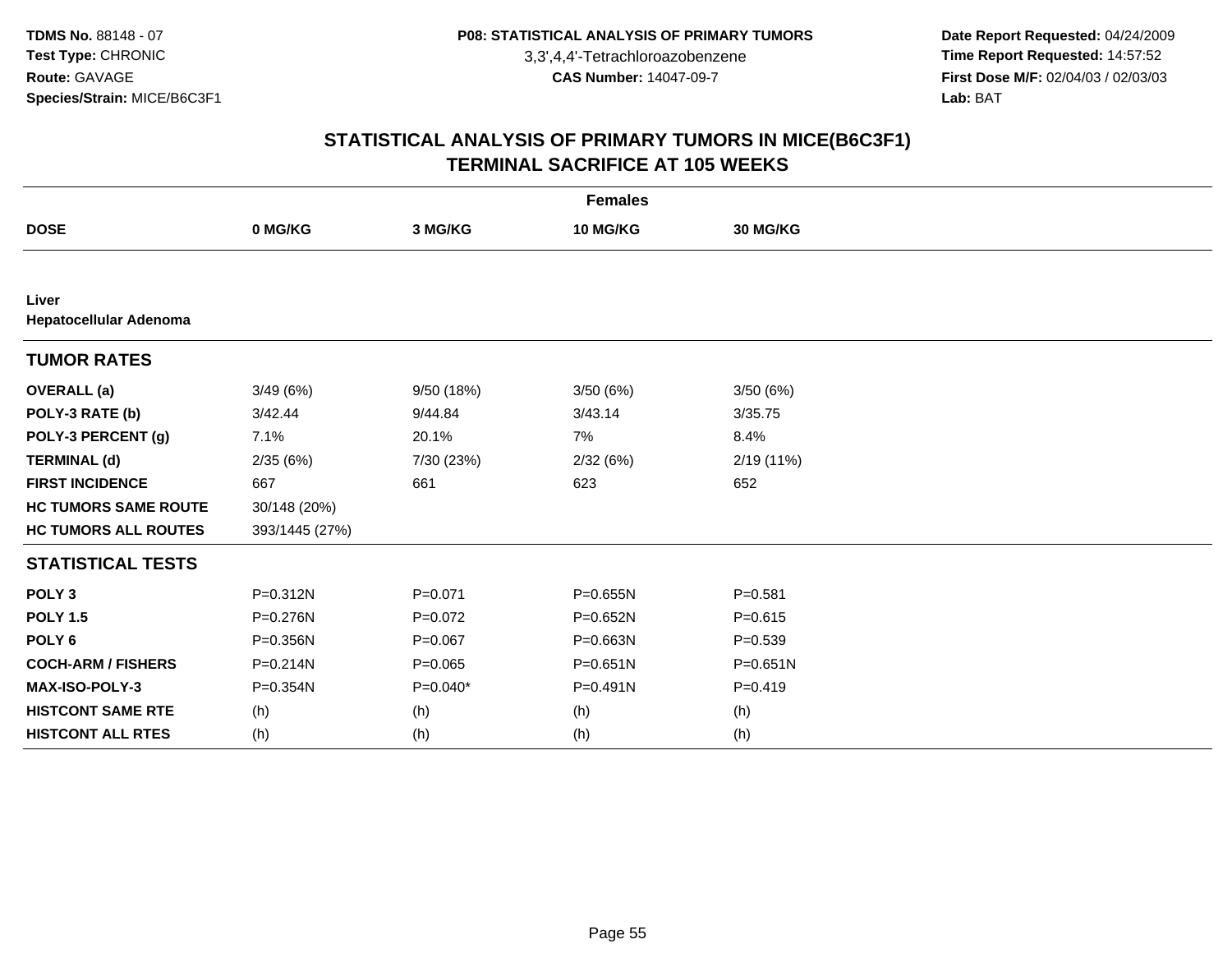**Date Report Requested:** 04/24/2009 **Time Report Requested:** 14:57:52 **First Dose M/F:** 02/04/03 / 02/03/03<br>Lab: BAT **Lab:** BAT

| <b>Females</b>                           |               |             |              |             |  |  |
|------------------------------------------|---------------|-------------|--------------|-------------|--|--|
| <b>DOSE</b>                              | 0 MG/KG       | 3 MG/KG     | 10 MG/KG     | 30 MG/KG    |  |  |
|                                          |               |             |              |             |  |  |
| Liver<br><b>Hepatocellular Carcinoma</b> |               |             |              |             |  |  |
| <b>TUMOR RATES</b>                       |               |             |              |             |  |  |
| <b>OVERALL</b> (a)                       | 2/49(4%)      | 2/50(4%)    | 1/50(2%)     | 2/50(4%)    |  |  |
| POLY-3 RATE (b)                          | 2/42.26       | 2/44.57     | 1/42.76      | 2/35.46     |  |  |
| POLY-3 PERCENT (g)                       | 4.7%          | 4.5%        | 2.3%         | 5.6%        |  |  |
| <b>TERMINAL (d)</b>                      | 1/35(3%)      | 1/30(3%)    | 1/32(3%)     | 2/19 (11%)  |  |  |
| <b>FIRST INCIDENCE</b>                   | 716           | 677         | 731 (T)      | 731 (T)     |  |  |
| <b>HC TUMORS SAME ROUTE</b>              | 9/148(6%)     |             |              |             |  |  |
| <b>HC TUMORS ALL ROUTES</b>              | 135/1445 (9%) |             |              |             |  |  |
| <b>STATISTICAL TESTS</b>                 |               |             |              |             |  |  |
| POLY <sub>3</sub>                        | $P = 0.544$   | P=0.675N    | P=0.496N     | $P=0.629$   |  |  |
| <b>POLY 1.5</b>                          | $P = 0.570$   | P=0.674N    | P=0.493N     | $P = 0.656$ |  |  |
| POLY <sub>6</sub>                        | $P = 0.514$   | P=0.680N    | $P = 0.502N$ | $P = 0.595$ |  |  |
| <b>COCH-ARM / FISHERS</b>                | $P=0.624$     | P=0.684N    | P=0.492N     | P=0.684N    |  |  |
| MAX-ISO-POLY-3                           | $P = 0.577$   | P=0.478N    | $P = 0.277N$ | $P = 0.433$ |  |  |
| <b>HISTCONT SAME RTE</b>                 | $P = 0.703$   | $P = 1.000$ | $P = 1.000$  | $P = 0.574$ |  |  |
| <b>HISTCONT ALL RTES</b>                 | $P = 0.679$   | $P = 1.000$ | $P = 1.000$  | $P = 0.551$ |  |  |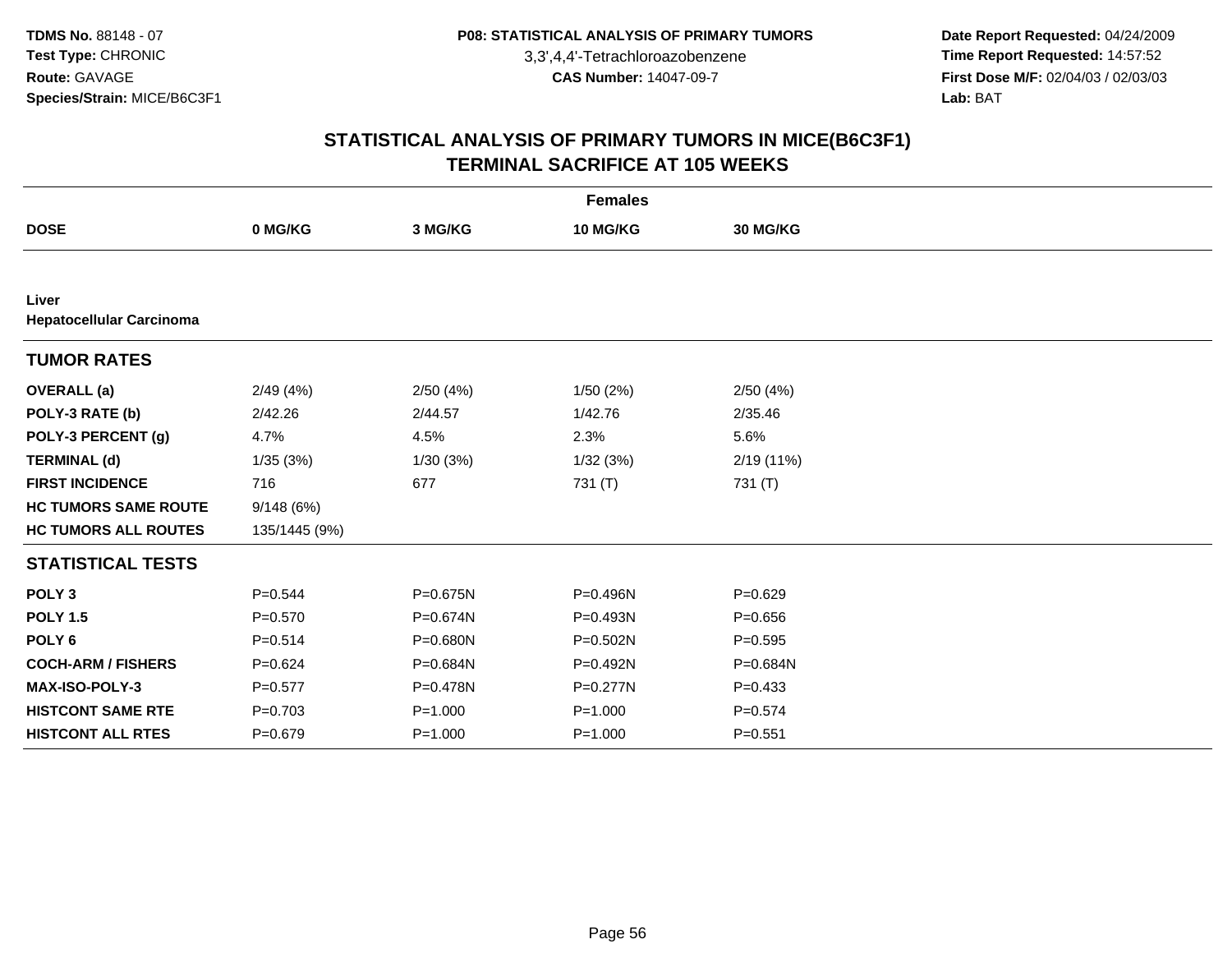**Date Report Requested:** 04/24/2009 **Time Report Requested:** 14:57:52 **First Dose M/F:** 02/04/03 / 02/03/03<br>Lab: BAT **Lab:** BAT

| <b>Females</b>                                      |                |             |              |                 |  |  |  |  |
|-----------------------------------------------------|----------------|-------------|--------------|-----------------|--|--|--|--|
| <b>DOSE</b>                                         | 0 MG/KG        | 3 MG/KG     | 10 MG/KG     | <b>30 MG/KG</b> |  |  |  |  |
|                                                     |                |             |              |                 |  |  |  |  |
| Liver<br>Hepatocellular Carcinoma or Hepatoblastoma |                |             |              |                 |  |  |  |  |
| <b>TUMOR RATES</b>                                  |                |             |              |                 |  |  |  |  |
| <b>OVERALL (a)</b>                                  | 2/49(4%)       | 2/50(4%)    | 1/50(2%)     | 2/50(4%)        |  |  |  |  |
| POLY-3 RATE (b)                                     | 2/42.26        | 2/44.57     | 1/42.76      | 2/35.46         |  |  |  |  |
| POLY-3 PERCENT (g)                                  | 4.7%           | 4.5%        | 2.3%         | 5.6%            |  |  |  |  |
| <b>TERMINAL (d)</b>                                 | 1/35(3%)       | 1/30(3%)    | 1/32(3%)     | 2/19 (11%)      |  |  |  |  |
| <b>FIRST INCIDENCE</b>                              | 716            | 677         | 731 (T)      | 731 (T)         |  |  |  |  |
| <b>HC TUMORS SAME ROUTE</b>                         | 9/148 (6%)     |             |              |                 |  |  |  |  |
| <b>HC TUMORS ALL ROUTES</b>                         | 138/1445 (10%) |             |              |                 |  |  |  |  |
| <b>STATISTICAL TESTS</b>                            |                |             |              |                 |  |  |  |  |
| POLY <sub>3</sub>                                   | $P = 0.544$    | P=0.675N    | P=0.496N     | $P = 0.629$     |  |  |  |  |
| <b>POLY 1.5</b>                                     | $P = 0.570$    | P=0.674N    | $P = 0.493N$ | $P = 0.656$     |  |  |  |  |
| POLY <sub>6</sub>                                   | $P = 0.514$    | P=0.680N    | $P = 0.502N$ | $P = 0.595$     |  |  |  |  |
| <b>COCH-ARM / FISHERS</b>                           | $P = 0.624$    | P=0.684N    | P=0.492N     | P=0.684N        |  |  |  |  |
| MAX-ISO-POLY-3                                      | $P=0.577$      | P=0.478N    | P=0.277N     | $P = 0.433$     |  |  |  |  |
| <b>HISTCONT SAME RTE</b>                            | $P=0.703$      | $P = 1.000$ | $P = 1.000$  | $P = 0.574$     |  |  |  |  |
| <b>HISTCONT ALL RTES</b>                            | $P = 0.679$    | $P = 1.000$ | $P = 1.000$  | $P = 0.551$     |  |  |  |  |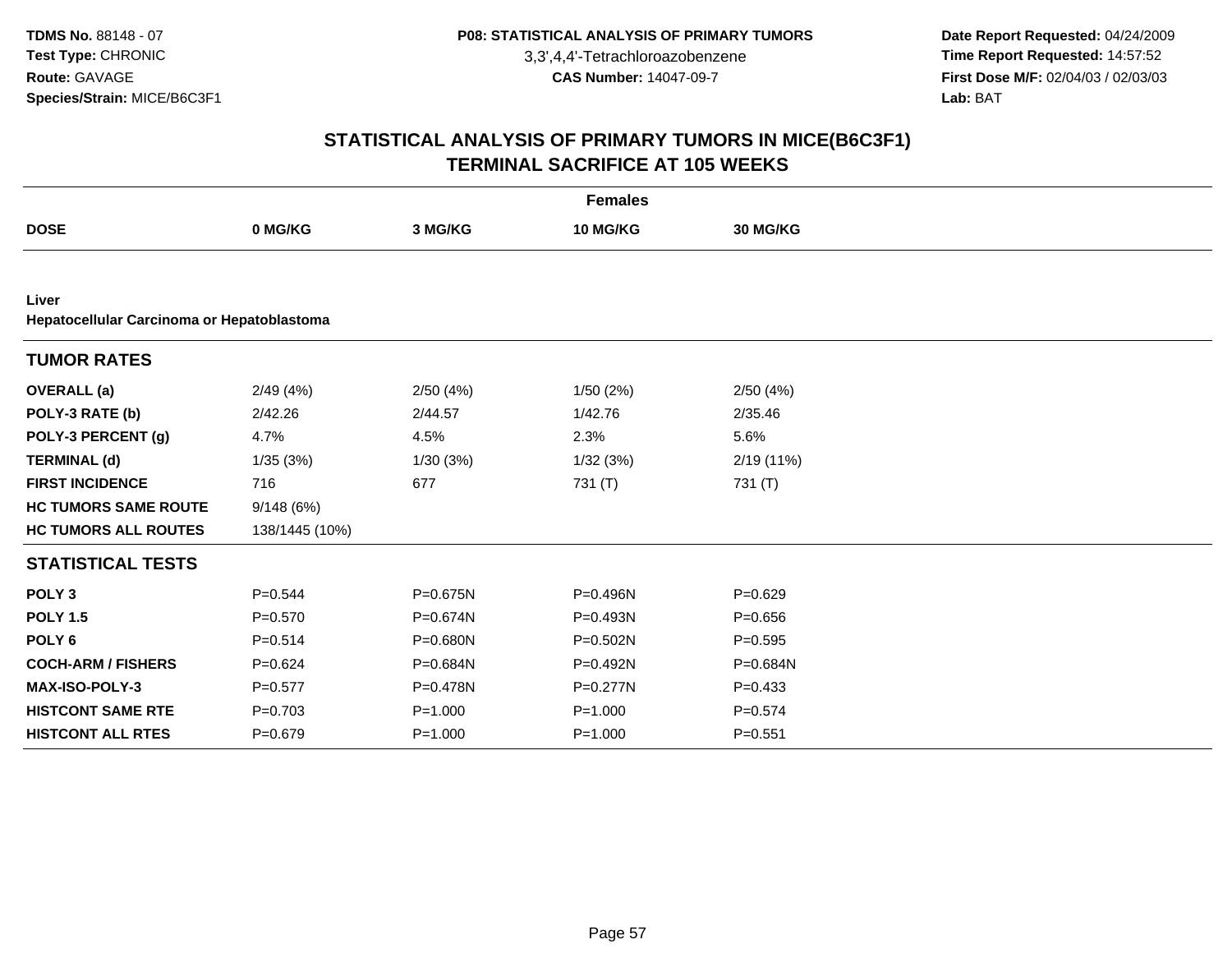**Date Report Requested:** 04/24/2009 **Time Report Requested:** 14:57:52 **First Dose M/F:** 02/04/03 / 02/03/03<br>Lab: BAT **Lab:** BAT

| <b>Females</b>                                              |                |             |                 |                 |  |  |  |  |
|-------------------------------------------------------------|----------------|-------------|-----------------|-----------------|--|--|--|--|
| <b>DOSE</b>                                                 | 0 MG/KG        | 3 MG/KG     | <b>10 MG/KG</b> | <b>30 MG/KG</b> |  |  |  |  |
|                                                             |                |             |                 |                 |  |  |  |  |
| Liver<br>Hepatocellular Carcinoma or Hepatocellular Adenoma |                |             |                 |                 |  |  |  |  |
| <b>TUMOR RATES</b>                                          |                |             |                 |                 |  |  |  |  |
| <b>OVERALL</b> (a)                                          | 4/49 (8%)      | 11/50 (22%) | 4/50 (8%)       | 4/50 (8%)       |  |  |  |  |
| POLY-3 RATE (b)                                             | 4/42.50        | 11/45.05    | 4/43.14         | 4/35.75         |  |  |  |  |
| POLY-3 PERCENT (g)                                          | 9.4%           | 24.4%       | 9.3%            | 11.2%           |  |  |  |  |
| <b>TERMINAL (d)</b>                                         | 2/35(6%)       | 8/30 (27%)  | 3/32(9%)        | 3/19 (16%)      |  |  |  |  |
| <b>FIRST INCIDENCE</b>                                      | 667            | 661         | 623             | 652             |  |  |  |  |
| <b>HC TUMORS SAME ROUTE</b>                                 | 37/148 (25%)   |             |                 |                 |  |  |  |  |
| <b>HC TUMORS ALL ROUTES</b>                                 | 477/1445 (33%) |             |                 |                 |  |  |  |  |
| <b>STATISTICAL TESTS</b>                                    |                |             |                 |                 |  |  |  |  |
| POLY <sub>3</sub>                                           | P=0.305N       | $P = 0.055$ | P=0.636N        | $P = 0.546$     |  |  |  |  |
| <b>POLY 1.5</b>                                             | P=0.263N       | $P = 0.056$ | $P = 0.631N$    | $P = 0.586$     |  |  |  |  |
| POLY <sub>6</sub>                                           | P=0.358N       | $P = 0.051$ | $P = 0.643$     | $P=0.495$       |  |  |  |  |
| <b>COCH-ARM / FISHERS</b>                                   | P=0.194N       | $P=0.049*$  | $P = 0.631N$    | $P = 0.631N$    |  |  |  |  |
| <b>MAX-ISO-POLY-3</b>                                       | P=0.344N       | $P=0.033*$  | P=0.490N        | $P=0.405$       |  |  |  |  |
| <b>HISTCONT SAME RTE</b>                                    | (h)            | (h)         | (h)             | (h)             |  |  |  |  |
| <b>HISTCONT ALL RTES</b>                                    | (h)            | (h)         | (h)             | (h)             |  |  |  |  |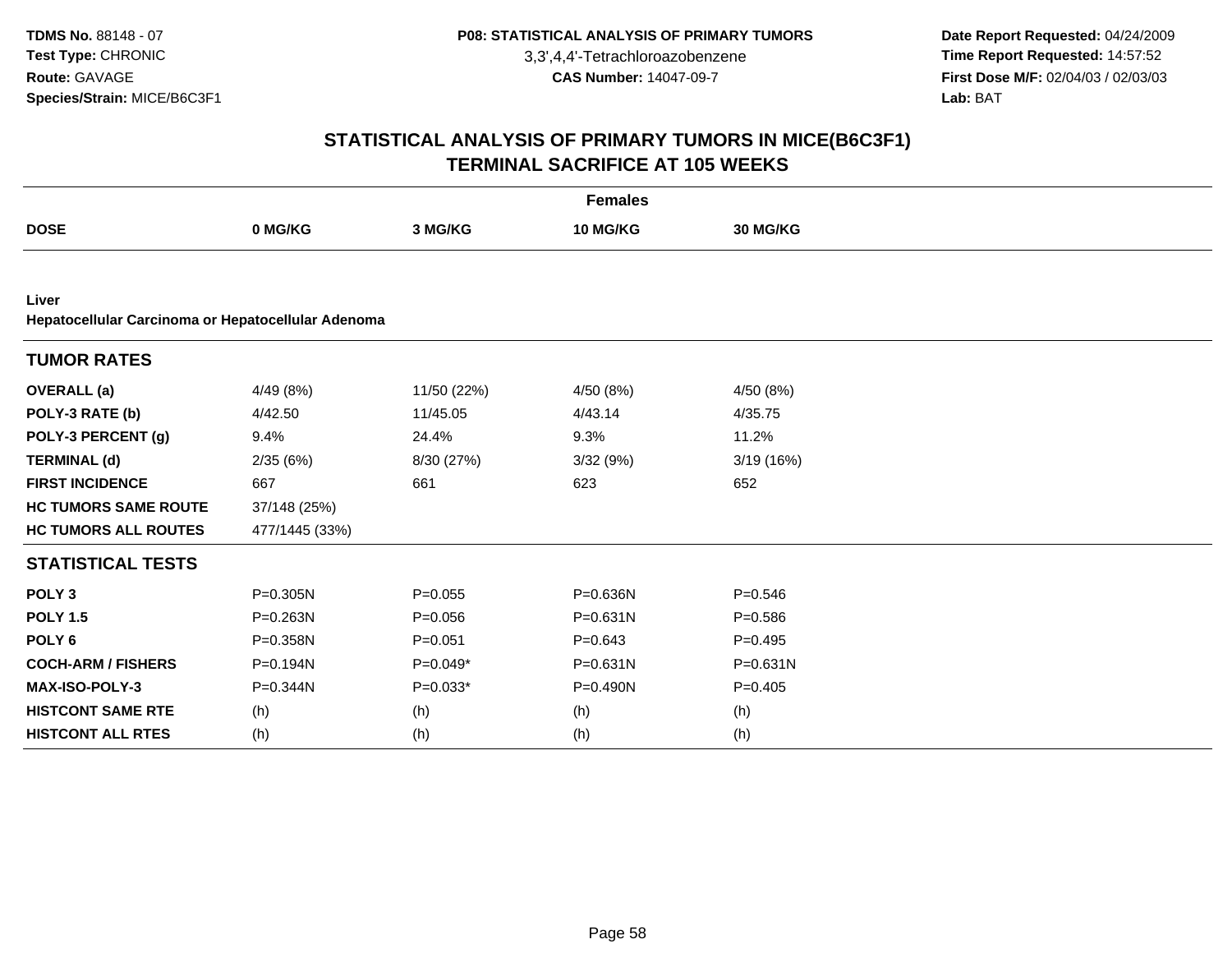**Date Report Requested:** 04/24/2009 **Time Report Requested:** 14:57:52 **First Dose M/F:** 02/04/03 / 02/03/03<br>Lab: BAT **Lab:** BAT

|                                                                              | <b>Females</b> |             |              |              |  |  |  |  |
|------------------------------------------------------------------------------|----------------|-------------|--------------|--------------|--|--|--|--|
| <b>DOSE</b>                                                                  | 0 MG/KG        | 3 MG/KG     | 10 MG/KG     | 30 MG/KG     |  |  |  |  |
|                                                                              |                |             |              |              |  |  |  |  |
| Liver<br>Hepatocellular Carcinoma, Hepatocellular Adenoma, or Hepatoblastoma |                |             |              |              |  |  |  |  |
| <b>TUMOR RATES</b>                                                           |                |             |              |              |  |  |  |  |
| <b>OVERALL</b> (a)                                                           | 4/49(8%)       | 11/50 (22%) | 4/50 (8%)    | 4/50 (8%)    |  |  |  |  |
| POLY-3 RATE (b)                                                              | 4/42.50        | 11/45.05    | 4/43.14      | 4/35.75      |  |  |  |  |
| POLY-3 PERCENT (g)                                                           | 9.4%           | 24.4%       | 9.3%         | 11.2%        |  |  |  |  |
| <b>TERMINAL (d)</b>                                                          | 2/35(6%)       | 8/30 (27%)  | 3/32(9%)     | 3/19(16%)    |  |  |  |  |
| <b>FIRST INCIDENCE</b>                                                       | 667            | 661         | 623          | 652          |  |  |  |  |
| <b>HC TUMORS SAME ROUTE</b>                                                  | 37/148 (25%)   |             |              |              |  |  |  |  |
| <b>HC TUMORS ALL ROUTES</b>                                                  | 478/1445 (33%) |             |              |              |  |  |  |  |
| <b>STATISTICAL TESTS</b>                                                     |                |             |              |              |  |  |  |  |
| POLY <sub>3</sub>                                                            | P=0.305N       | $P = 0.055$ | P=0.636N     | $P = 0.546$  |  |  |  |  |
| <b>POLY 1.5</b>                                                              | $P = 0.263N$   | $P = 0.056$ | $P = 0.631N$ | $P = 0.586$  |  |  |  |  |
| POLY <sub>6</sub>                                                            | P=0.358N       | $P = 0.051$ | $P = 0.643$  | $P=0.495$    |  |  |  |  |
| <b>COCH-ARM / FISHERS</b>                                                    | P=0.194N       | $P=0.049*$  | $P = 0.631N$ | $P = 0.631N$ |  |  |  |  |
| MAX-ISO-POLY-3                                                               | P=0.344N       | $P=0.033*$  | P=0.490N     | $P=0.405$    |  |  |  |  |
| <b>HISTCONT SAME RTE</b>                                                     | (h)            | (h)         | (h)          | (h)          |  |  |  |  |
| <b>HISTCONT ALL RTES</b>                                                     | (h)            | (h)         | (h)          | (h)          |  |  |  |  |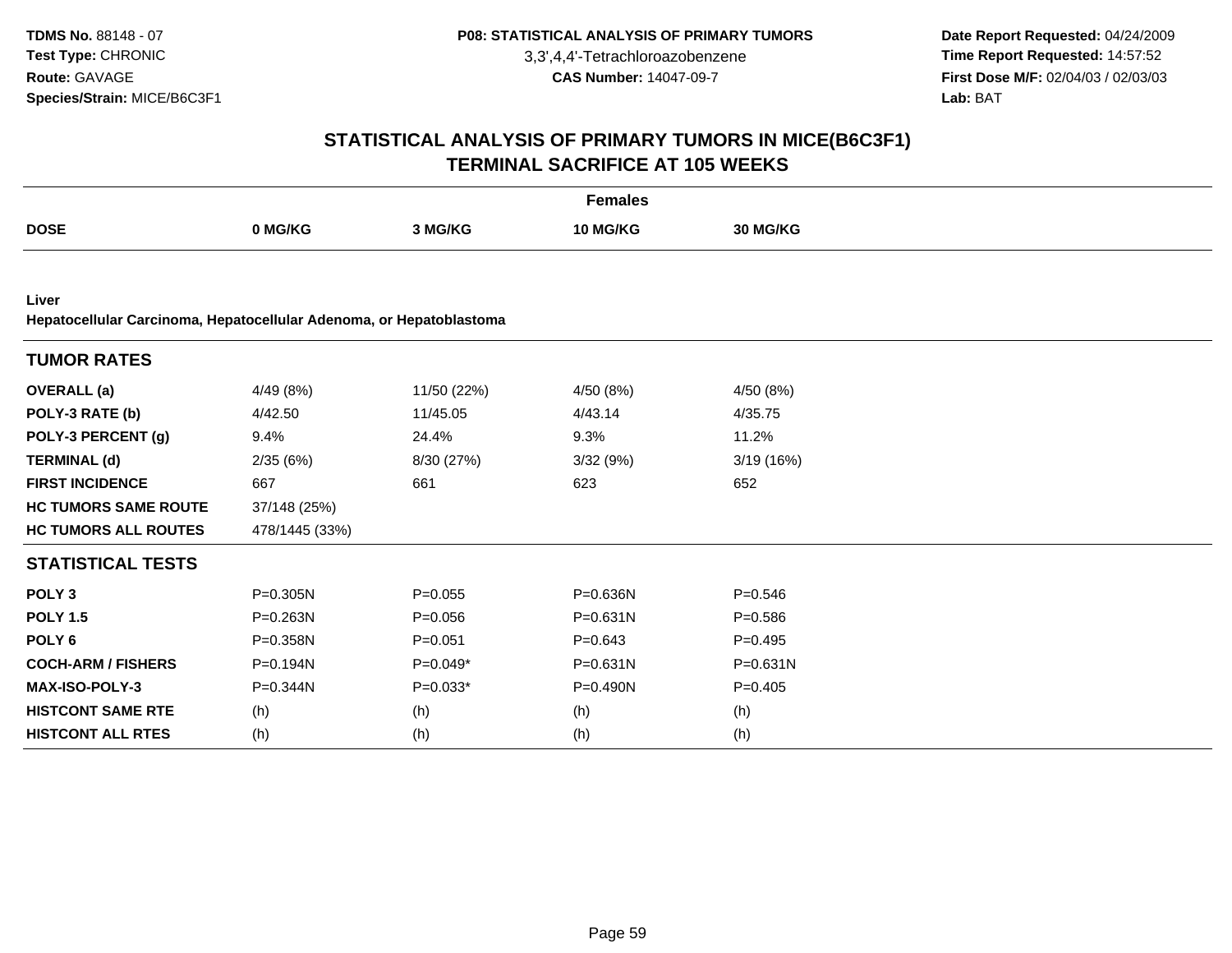**Date Report Requested:** 04/24/2009 **Time Report Requested:** 14:57:52 **First Dose M/F:** 02/04/03 / 02/03/03<br>Lab: BAT **Lab:** BAT

|                                      |              |             | <b>Females</b> |             |  |
|--------------------------------------|--------------|-------------|----------------|-------------|--|
| <b>DOSE</b>                          | 0 MG/KG      | 3 MG/KG     | 10 MG/KG       | 30 MG/KG    |  |
|                                      |              |             |                |             |  |
| Lung<br>Alveolar/Bronchiolar Adenoma |              |             |                |             |  |
| <b>TUMOR RATES</b>                   |              |             |                |             |  |
| <b>OVERALL</b> (a)                   | 3/49(6%)     | 6/50 (12%)  | 4/50 (8%)      | 7/50 (14%)  |  |
| POLY-3 RATE (b)                      | 3/42.44      | 6/44.47     | 4/43.54        | 7/36.36     |  |
| POLY-3 PERCENT (g)                   | 7.1%         | 13.5%       | 9.2%           | 19.3%       |  |
| <b>TERMINAL (d)</b>                  | 2/35(6%)     | 5/30 (17%)  | 2/32(6%)       | 4/19 (21%)  |  |
| <b>FIRST INCIDENCE</b>               | 667          | 703         | 536            | 603         |  |
| <b>HC TUMORS SAME ROUTE</b>          | 9/147(6%)    |             |                |             |  |
| <b>HC TUMORS ALL ROUTES</b>          | 69/1447 (5%) |             |                |             |  |
| <b>STATISTICAL TESTS</b>             |              |             |                |             |  |
| POLY <sub>3</sub>                    | $P = 0.117$  | $P=0.265$   | $P = 0.514$    | $P = 0.100$ |  |
| <b>POLY 1.5</b>                      | $P = 0.140$  | $P = 0.268$ | $P = 0.516$    | $P=0.120$   |  |
| POLY <sub>6</sub>                    | $P = 0.096$  | $P=0.254$   | $P = 0.508$    | $P=0.079$   |  |
| <b>COCH-ARM / FISHERS</b>            | $P = 0.199$  | $P = 0.254$ | $P = 0.511$    | $P=0.167$   |  |
| MAX-ISO-POLY-3                       | $P = 0.109$  | $P = 0.168$ | $P = 0.361$    | $P = 0.066$ |  |
| <b>HISTCONT SAME RTE</b>             | $P = 0.121$  | $P = 0.163$ | $P = 0.387$    | $P = 0.085$ |  |
| <b>HISTCONT ALL RTES</b>             | P=0.009**    | $P=0.092$   | $P = 0.305$    | P=0.037*    |  |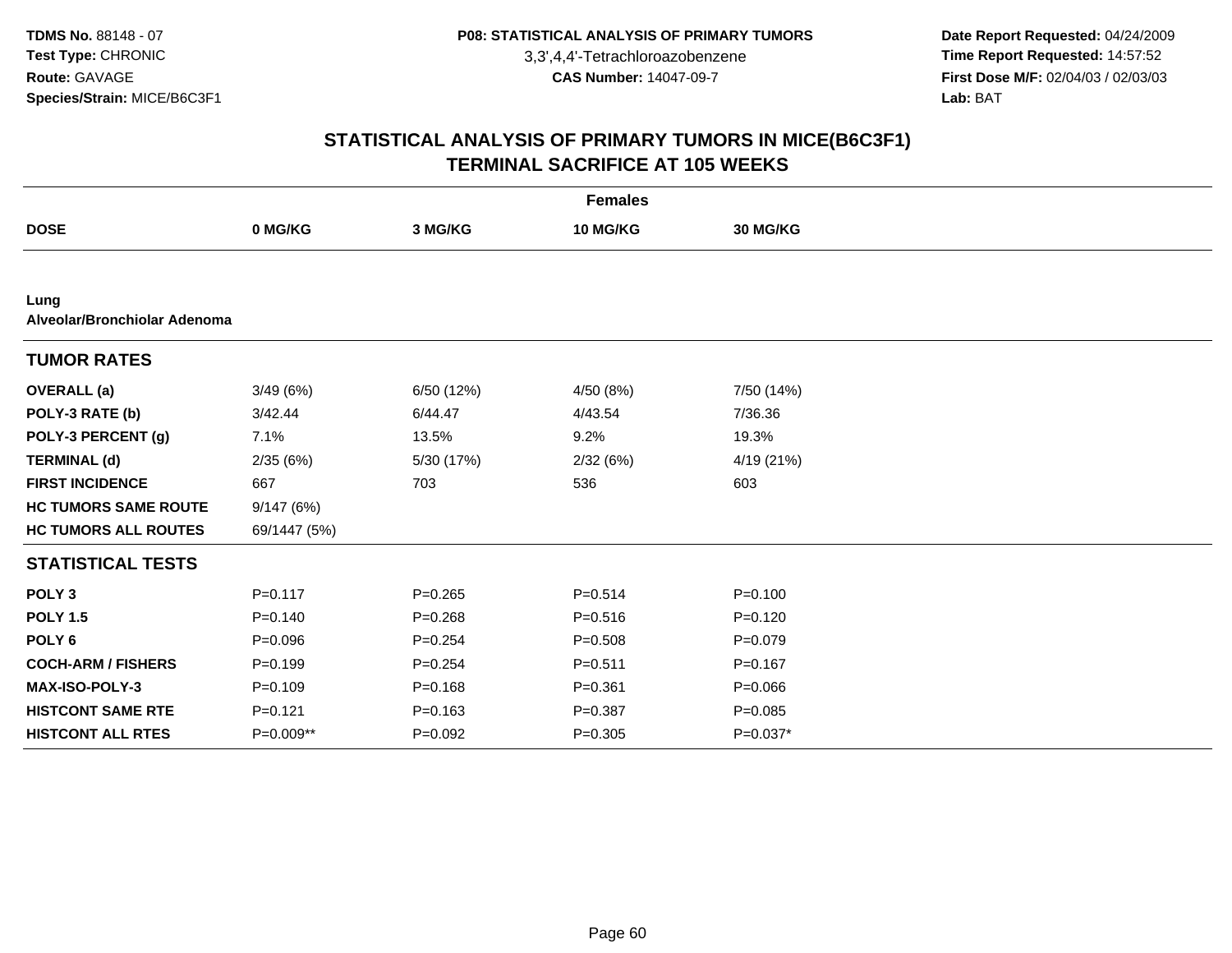**Date Report Requested:** 04/24/2009 **Time Report Requested:** 14:57:52 **First Dose M/F:** 02/04/03 / 02/03/03<br>Lab: BAT **Lab:** BAT

|                                        |              |             | <b>Females</b> |             |  |
|----------------------------------------|--------------|-------------|----------------|-------------|--|
| <b>DOSE</b>                            | 0 MG/KG      | 3 MG/KG     | 10 MG/KG       | 30 MG/KG    |  |
|                                        |              |             |                |             |  |
| Lung<br>Alveolar/Bronchiolar Carcinoma |              |             |                |             |  |
| <b>TUMOR RATES</b>                     |              |             |                |             |  |
| <b>OVERALL</b> (a)                     | 0/49(0%)     | 2/50(4%)    | 1/50(2%)       | 4/50 (8%)   |  |
| POLY-3 RATE (b)                        | 0/42.19      | 2/44.36     | 1/42.76        | 4/35.94     |  |
| POLY-3 PERCENT (g)                     | 0%           | 4.5%        | 2.3%           | 11.1%       |  |
| <b>TERMINAL (d)</b>                    | 0/35(0%)     | 2/30(7%)    | 1/32(3%)       | 1/19 (5%)   |  |
| <b>FIRST INCIDENCE</b>                 | ---          | 731 (T)     | 731 (T)        | 648         |  |
| <b>HC TUMORS SAME ROUTE</b>            | 4/147 (3%)   |             |                |             |  |
| <b>HC TUMORS ALL ROUTES</b>            | 59/1447 (4%) |             |                |             |  |
| <b>STATISTICAL TESTS</b>               |              |             |                |             |  |
| POLY <sub>3</sub>                      | $P=0.031*$   | $P = 0.248$ | $P = 0.503$    | $P=0.042*$  |  |
| <b>POLY 1.5</b>                        | $P=0.036*$   | $P=0.249$   | $P=0.504$      | $P=0.049*$  |  |
| POLY <sub>6</sub>                      | $P=0.026*$   | $P=0.244$   | $P=0.499$      | $P=0.035*$  |  |
| <b>COCH-ARM / FISHERS</b>              | P=0.049*     | $P = 0.253$ | $P=0.505$      | $P = 0.061$ |  |
| MAX-ISO-POLY-3                         | $P=0.022*$   | $P = 0.086$ | $P = 0.161$    | $P=0.019*$  |  |
| <b>HISTCONT SAME RTE</b>               | $P=0.028*$   | $P = 0.112$ | $P = 0.214$    | $P=0.022*$  |  |
| <b>HISTCONT ALL RTES</b>               | P=0.025*     | $P = 0.098$ | $P = 0.191$    | $P=0.019*$  |  |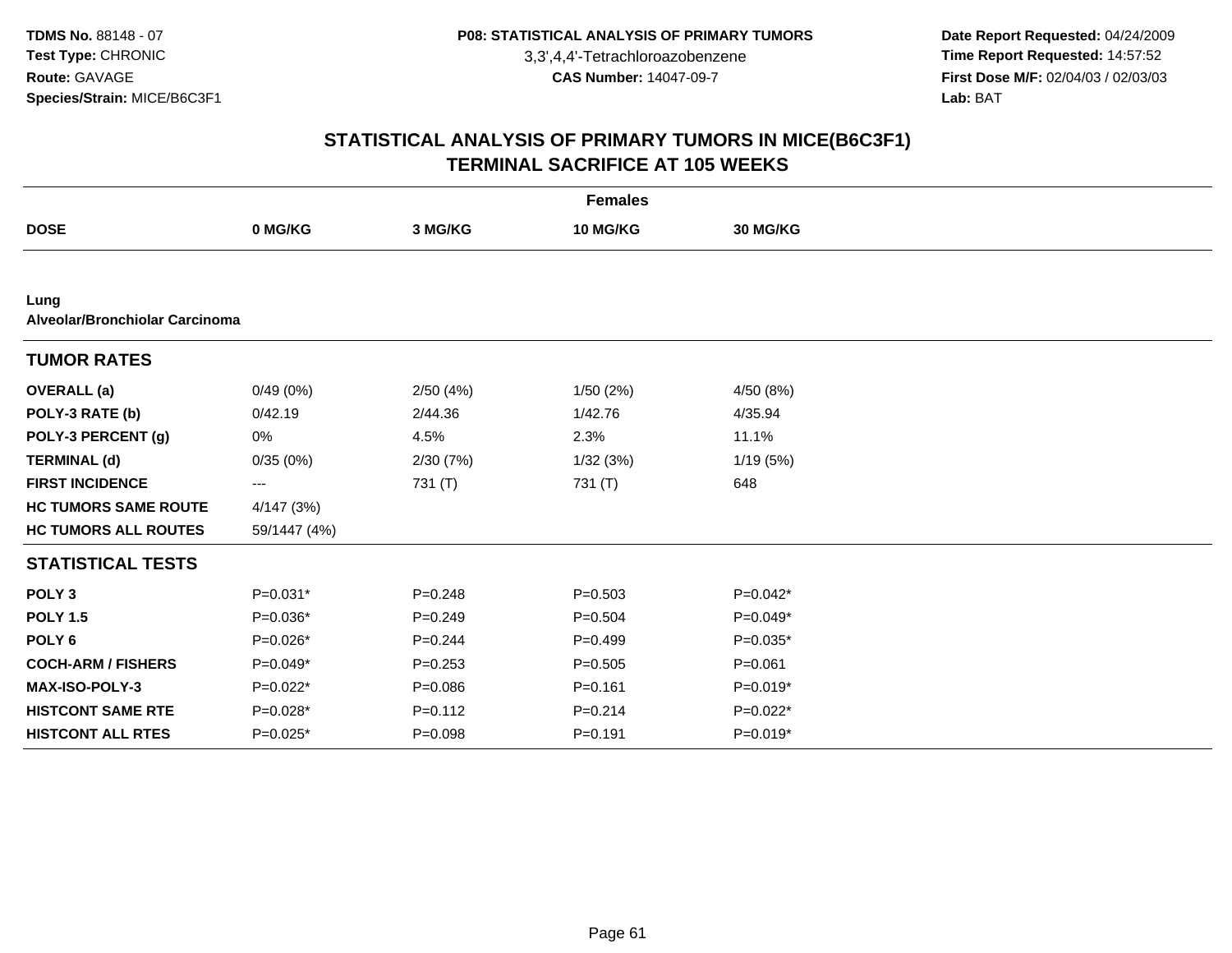**Date Report Requested:** 04/24/2009 **Time Report Requested:** 14:57:52 **First Dose M/F:** 02/04/03 / 02/03/03<br>Lab: BAT **Lab:** BAT

|                                                                        |               |             | <b>Females</b> |                 |  |
|------------------------------------------------------------------------|---------------|-------------|----------------|-----------------|--|
| <b>DOSE</b>                                                            | 0 MG/KG       | 3 MG/KG     | 10 MG/KG       | <b>30 MG/KG</b> |  |
|                                                                        |               |             |                |                 |  |
| Lung<br>Alveolar/Bronchiolar Carcinoma or Alveolar/Bronchiolar Adenoma |               |             |                |                 |  |
| <b>TUMOR RATES</b>                                                     |               |             |                |                 |  |
| <b>OVERALL</b> (a)                                                     | 3/49(6%)      | 8/50 (16%)  | 5/50 (10%)     | 10/50 (20%)     |  |
| POLY-3 RATE (b)                                                        | 3/42.44       | 8/44.47     | 5/43.54        | 10/36.67        |  |
| POLY-3 PERCENT (g)                                                     | 7.1%          | 18%         | 11.5%          | 27.3%           |  |
| <b>TERMINAL (d)</b>                                                    | 2/35(6%)      | 7/30 (23%)  | 3/32 (9%)      | 5/19 (26%)      |  |
| <b>FIRST INCIDENCE</b>                                                 | 667           | 703         | 536            | 603             |  |
| <b>HC TUMORS SAME ROUTE</b>                                            | 13/147 (9%)   |             |                |                 |  |
| <b>HC TUMORS ALL ROUTES</b>                                            | 124/1447 (9%) |             |                |                 |  |
| <b>STATISTICAL TESTS</b>                                               |               |             |                |                 |  |
| POLY <sub>3</sub>                                                      | $P=0.028*$    | $P = 0.112$ | $P = 0.370$    | $P=0.015*$      |  |
| <b>POLY 1.5</b>                                                        | $P=0.038*$    | $P = 0.115$ | $P=0.372$      | $P=0.021*$      |  |
| POLY <sub>6</sub>                                                      | $P=0.021*$    | $P = 0.104$ | $P=0.364$      | P=0.010**       |  |
| <b>COCH-ARM / FISHERS</b>                                              | $P = 0.068$   | $P = 0.106$ | $P = 0.369$    | $P=0.039*$      |  |
| <b>MAX-ISO-POLY-3</b>                                                  | $P=0.019*$    | $P = 0.065$ | $P=0.244$      | $P=0.011*$      |  |
| <b>HISTCONT SAME RTE</b>                                               | $P=0.023*$    | $P = 0.085$ | $P=0.328$      | $P=0.012*$      |  |
| <b>HISTCONT ALL RTES</b>                                               | P=0.006**     | $P = 0.074$ | $P = 0.300$    | $P=0.011*$      |  |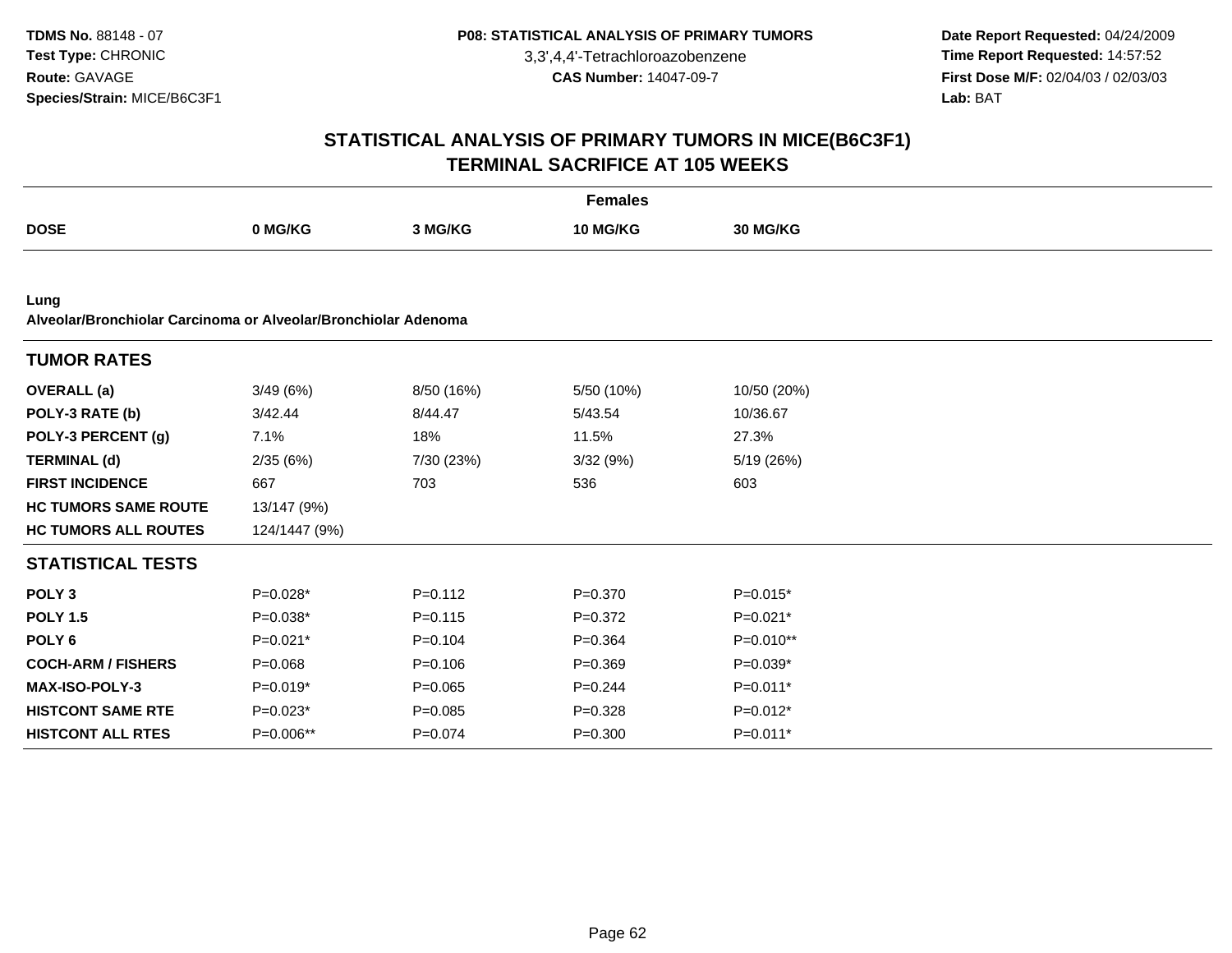**Date Report Requested:** 04/24/2009 **Time Report Requested:** 14:57:52 **First Dose M/F:** 02/04/03 / 02/03/03<br>Lab: BAT **Lab:** BAT

|                                                |            |          | <b>Females</b> |             |  |
|------------------------------------------------|------------|----------|----------------|-------------|--|
| <b>DOSE</b>                                    | 0 MG/KG    | 3 MG/KG  | 10 MG/KG       | 30 MG/KG    |  |
|                                                |            |          |                |             |  |
| Lung<br><b>Cystic Keratinizing Epithelioma</b> |            |          |                |             |  |
| <b>TUMOR RATES</b>                             |            |          |                |             |  |
| <b>OVERALL</b> (a)                             | 0/49(0%)   | 0/50(0%) | 0/50(0%)       | 2/50(4%)    |  |
| POLY-3 RATE (b)                                | 0/42.19    | 0/44.36  | 0/42.76        | 2/35.63     |  |
| POLY-3 PERCENT (g)                             | 0%         | $0\%$    | 0%             | 5.6%        |  |
| <b>TERMINAL (d)</b>                            | 0/35(0%)   | 0/30(0%) | 0/32(0%)       | 1/19(5%)    |  |
| <b>FIRST INCIDENCE</b>                         | ---        | ---      | $\cdots$       | 688         |  |
| <b>HC TUMORS SAME ROUTE</b>                    | 0/147(0%)  |          |                |             |  |
| <b>HC TUMORS ALL ROUTES</b>                    | 0/1447(0%) |          |                |             |  |
| <b>STATISTICAL TESTS</b>                       |            |          |                |             |  |
| POLY <sub>3</sub>                              | $P=0.032*$ | (e)      | (e)            | $P=0.201$   |  |
| <b>POLY 1.5</b>                                | $P=0.035*$ | (e)      | (e)            | $P = 0.215$ |  |
| POLY <sub>6</sub>                              | $P=0.030*$ | (e)      | (e)            | $P = 0.186$ |  |
| <b>COCH-ARM / FISHERS</b>                      | $P=0.042*$ | (e)      | (e)            | $P = 0.253$ |  |
| MAX-ISO-POLY-3                                 | $P=0.035*$ | (e)      | (e)            | $P = 0.076$ |  |
| <b>HISTCONT SAME RTE</b>                       | $P=0.043*$ | (e)      | (e)            | $P = 0.099$ |  |
| <b>HISTCONT ALL RTES</b>                       | P<0.001**  | (e)      | (e)            | P<0.001**   |  |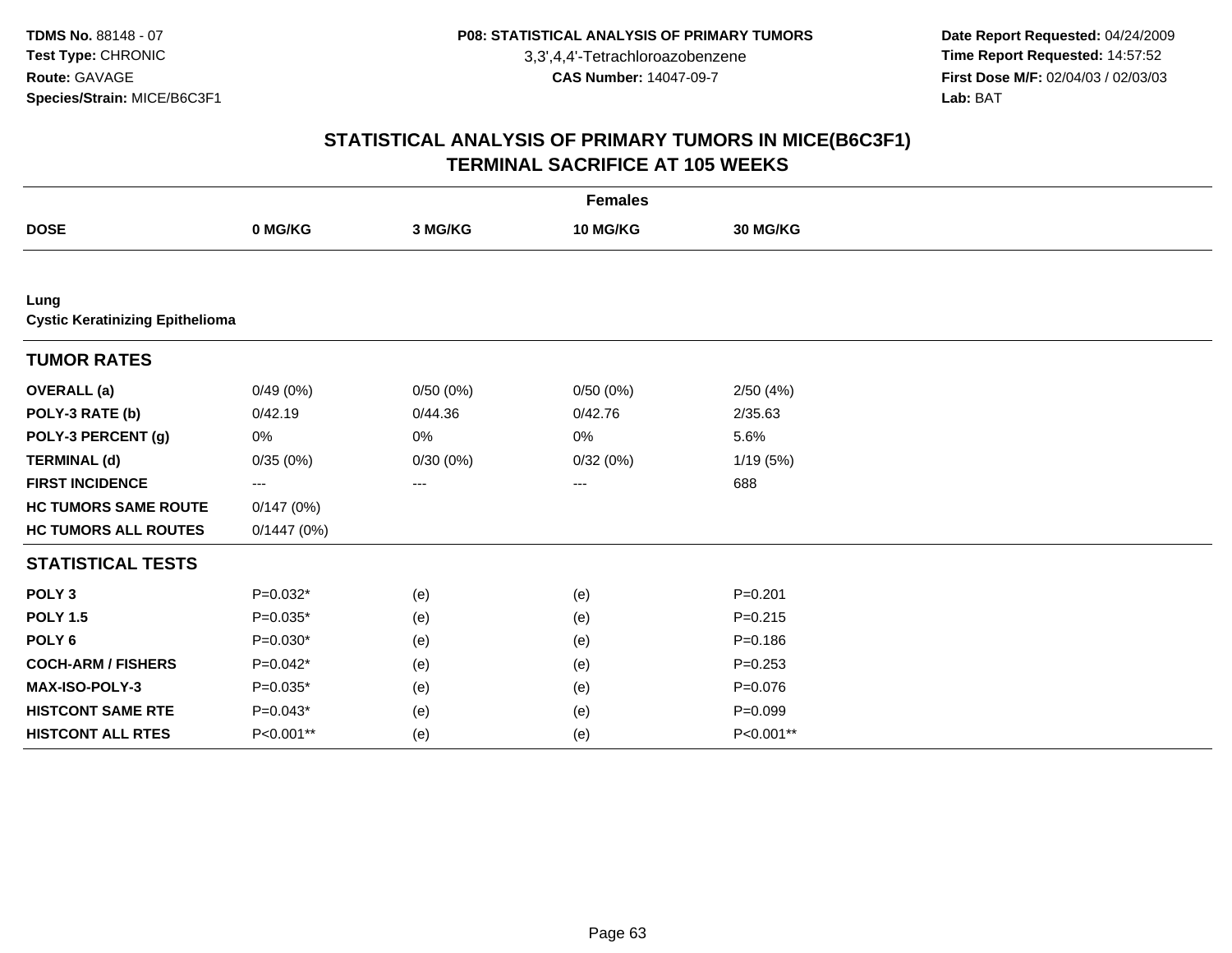**Date Report Requested:** 04/24/2009 **Time Report Requested:** 14:57:52 **First Dose M/F:** 02/04/03 / 02/03/03<br>Lab: BAT **Lab:** BAT

| <b>Females</b>              |              |              |              |              |  |  |
|-----------------------------|--------------|--------------|--------------|--------------|--|--|
| <b>DOSE</b>                 | 0 MG/KG      | 3 MG/KG      | 10 MG/KG     | 30 MG/KG     |  |  |
|                             |              |              |              |              |  |  |
| Ovary<br>Cystadenoma        |              |              |              |              |  |  |
| <b>TUMOR RATES</b>          |              |              |              |              |  |  |
| <b>OVERALL (a)</b>          | 2/49(4%)     | 0/50(0%)     | 0/50(0%)     | 0/50(0%)     |  |  |
| POLY-3 RATE (b)             | 2/42.19      | 0/44.36      | 0/42.76      | 0/35.46      |  |  |
| POLY-3 PERCENT (g)          | 4.7%         | 0%           | 0%           | 0%           |  |  |
| <b>TERMINAL (d)</b>         | 2/35(6%)     | 0/30(0%)     | 0/32(0%)     | 0/19(0%)     |  |  |
| <b>FIRST INCIDENCE</b>      | 731 (T)      | $\cdots$     | $---$        | ---          |  |  |
| <b>HC TUMORS SAME ROUTE</b> | 6/147(4%)    |              |              |              |  |  |
| <b>HC TUMORS ALL ROUTES</b> | 65/1419 (5%) |              |              |              |  |  |
| <b>STATISTICAL TESTS</b>    |              |              |              |              |  |  |
| POLY <sub>3</sub>           | $P = 0.245N$ | P=0.226N     | P=0.234N     | P=0.278N     |  |  |
| <b>POLY 1.5</b>             | $P = 0.247N$ | $P = 0.225N$ | P=0.232N     | $P = 0.261N$ |  |  |
| POLY <sub>6</sub>           | $P = 0.240N$ | P=0.229N     | P=0.238N     | $P = 0.300N$ |  |  |
| <b>COCH-ARM / FISHERS</b>   | P=0.240N     | $P = 0.242N$ | $P = 0.242N$ | $P = 0.242N$ |  |  |
| <b>MAX-ISO-POLY-3</b>       | P=0.072N     | P=0.074N     | P=0.075N     | $P = 0.115N$ |  |  |
| <b>HISTCONT SAME RTE</b>    | (h)          | (h)          | (h)          | (h)          |  |  |
| <b>HISTCONT ALL RTES</b>    | (h)          | (h)          | (h)          | (h)          |  |  |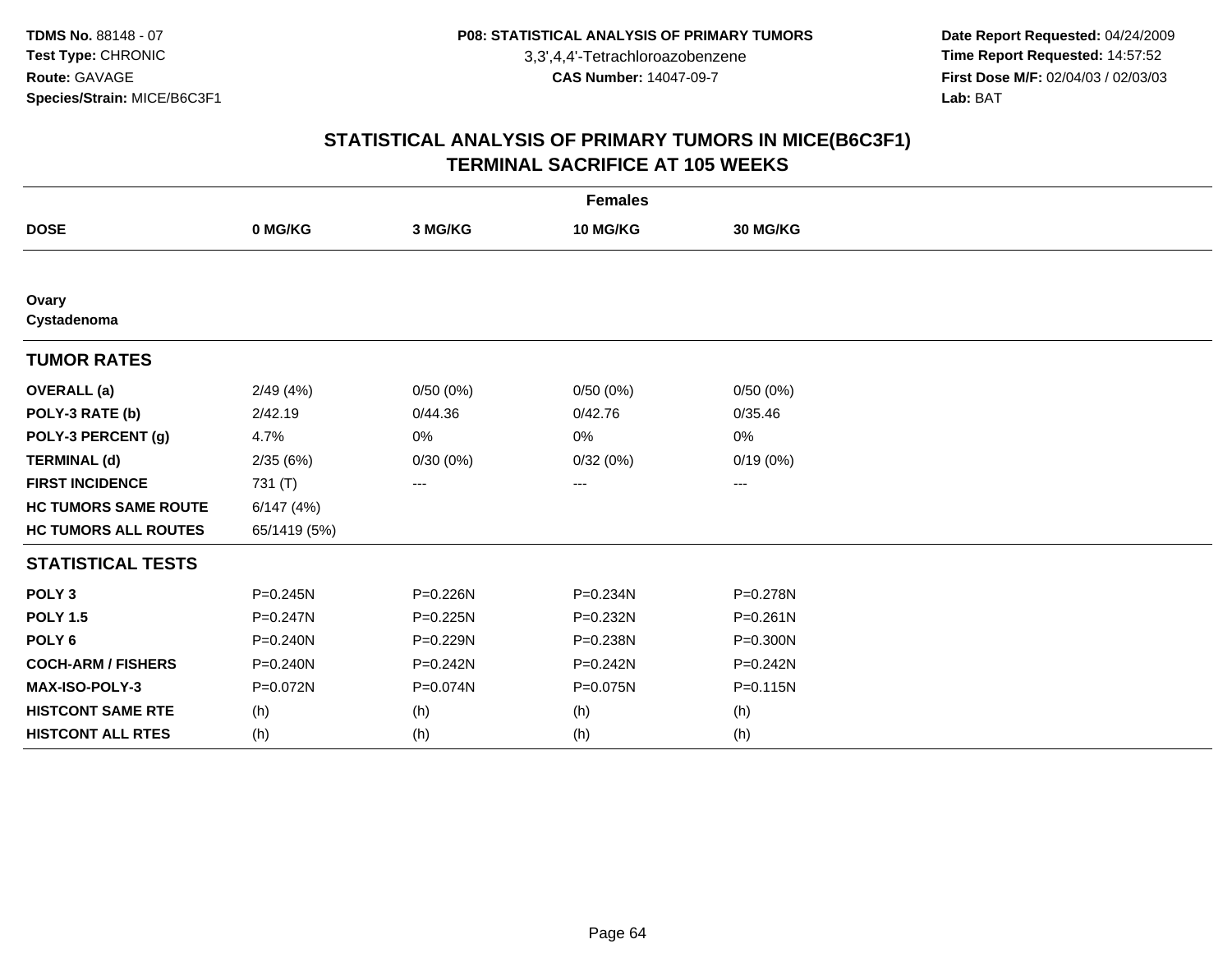**Date Report Requested:** 04/24/2009 **Time Report Requested:** 14:57:52 **First Dose M/F:** 02/04/03 / 02/03/03<br>Lab: BAT **Lab:** BAT

|                                                                      |               |             | <b>Females</b> |              |  |  |  |  |  |
|----------------------------------------------------------------------|---------------|-------------|----------------|--------------|--|--|--|--|--|
| <b>DOSE</b>                                                          | 0 MG/KG       | 3 MG/KG     | 10 MG/KG       | 30 MG/KG     |  |  |  |  |  |
|                                                                      |               |             |                |              |  |  |  |  |  |
| <b>Pituitary Gland: Pars Distalis or Unspecified Site</b><br>Adenoma |               |             |                |              |  |  |  |  |  |
| <b>TUMOR RATES</b>                                                   |               |             |                |              |  |  |  |  |  |
| <b>OVERALL</b> (a)                                                   | 1/49(2%)      | 1/49(2%)    | 3/50(6%)       | 0/50(0%)     |  |  |  |  |  |
| POLY-3 RATE (b)                                                      | 1/42.43       | 1/43.36     | 3/42.76        | 0/35.46      |  |  |  |  |  |
| POLY-3 PERCENT (g)                                                   | 2.4%          | 2.3%        | 7%             | 0%           |  |  |  |  |  |
| <b>TERMINAL (d)</b>                                                  | 0/35(0%)      | 1/29(3%)    | 3/32(9%)       | 0/19(0%)     |  |  |  |  |  |
| <b>FIRST INCIDENCE</b>                                               | 669           | 731 (T)     | 731 (T)        | ---          |  |  |  |  |  |
| <b>HC TUMORS SAME ROUTE</b>                                          | 7/146 (5%)    |             |                |              |  |  |  |  |  |
| <b>HC TUMORS ALL ROUTES</b>                                          | 103/1415 (7%) |             |                |              |  |  |  |  |  |
| <b>STATISTICAL TESTS</b>                                             |               |             |                |              |  |  |  |  |  |
| POLY <sub>3</sub>                                                    | P=0.426N      | P=0.756N    | $P = 0.308$    | P=0.536N     |  |  |  |  |  |
| <b>POLY 1.5</b>                                                      | P=0.394N      | P=0.754N    | $P = 0.312$    | $P = 0.521N$ |  |  |  |  |  |
| POLY <sub>6</sub>                                                    | P=0.464N      | $P = 0.760$ | $P = 0.300$    | P=0.553N     |  |  |  |  |  |
| <b>COCH-ARM / FISHERS</b>                                            | P=0.332N      | P=0.753N    | $P = 0.316$    | P=0.495N     |  |  |  |  |  |
| MAX-ISO-POLY-3                                                       | P=0.307N      | P=0.493N    | $P = 0.156$    | P=0.203N     |  |  |  |  |  |
| <b>HISTCONT SAME RTE</b>                                             | (h)           | (h)         | (h)            | (h)          |  |  |  |  |  |
| <b>HISTCONT ALL RTES</b>                                             | (h)           | (h)         | (h)            | (h)          |  |  |  |  |  |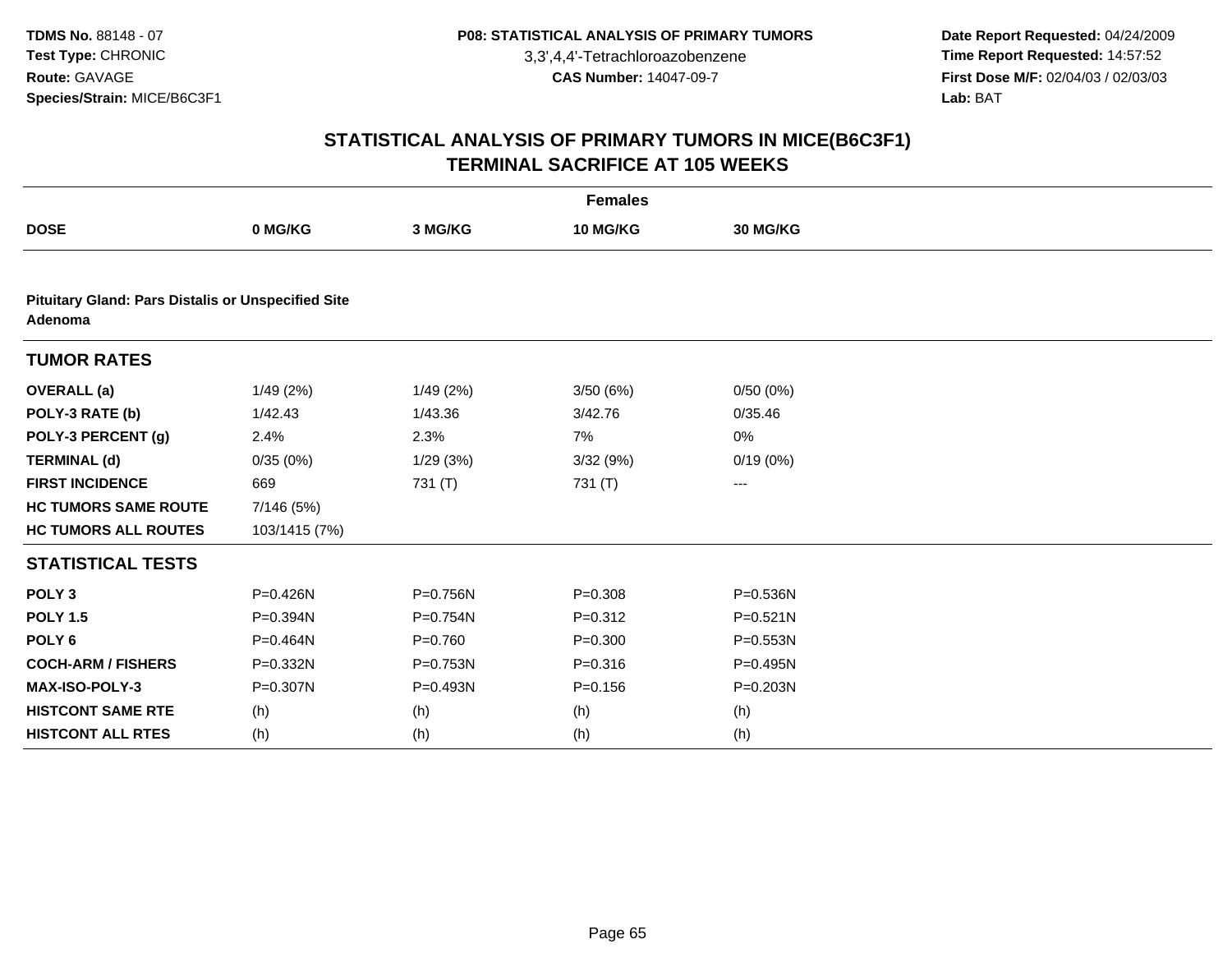**Date Report Requested:** 04/24/2009 **Time Report Requested:** 14:57:52 **First Dose M/F:** 02/04/03 / 02/03/03<br>Lab: BAT **Lab:** BAT

| <b>Females</b>                             |              |              |              |              |  |  |
|--------------------------------------------|--------------|--------------|--------------|--------------|--|--|
| <b>DOSE</b>                                | 0 MG/KG      | 3 MG/KG      | 10 MG/KG     | 30 MG/KG     |  |  |
|                                            |              |              |              |              |  |  |
| <b>Skeletal Muscle</b><br>Rhabdomyosarcoma |              |              |              |              |  |  |
| <b>TUMOR RATES</b>                         | #            | #            | #            | $\#$         |  |  |
| <b>OVERALL (a)</b>                         | 2/50(4%)     | 0/50(0%)     | 0/50(0%)     | 0/50(0%)     |  |  |
| POLY-3 RATE (b)                            | 2/43.33      | 0/44.36      | 0/42.76      | 0/35.46      |  |  |
| POLY-3 PERCENT (g)                         | 4.6%         | 0%           | 0%           | 0%           |  |  |
| <b>TERMINAL (d)</b>                        | 1/35(3%)     | 0/30(0%)     | 0/32(0%)     | 0/19(0%)     |  |  |
| <b>FIRST INCIDENCE</b>                     | 558          | $---$        | ---          | $\cdots$     |  |  |
| <b>HC TUMORS SAME ROUTE</b>                | 0/148(0%)    |              |              |              |  |  |
| <b>HC TUMORS ALL ROUTES</b>                | 1/1448(0%)   |              |              |              |  |  |
| <b>STATISTICAL TESTS</b>                   |              |              |              |              |  |  |
| POLY <sub>3</sub>                          | P=0.246N     | P=0.232N     | $P = 0.240N$ | P=0.284N     |  |  |
| <b>POLY 1.5</b>                            | P=0.248N     | $P = 0.231N$ | P=0.238N     | $P = 0.267N$ |  |  |
| POLY <sub>6</sub>                          | $P = 0.241N$ | P=0.236N     | $P = 0.244N$ | P=0.307N     |  |  |
| <b>COCH-ARM / FISHERS</b>                  | $P = 0.242N$ | P=0.247N     | P=0.247N     | $P = 0.247N$ |  |  |
| MAX-ISO-POLY-3                             | P=0.079N     | P=0.076N     | P=0.079N     | $P = 0.121N$ |  |  |
| <b>HISTCONT SAME RTE</b>                   | (h)          | (h)          | (h)          | (h)          |  |  |
| <b>HISTCONT ALL RTES</b>                   | (h)          | (h)          | (h)          | (h)          |  |  |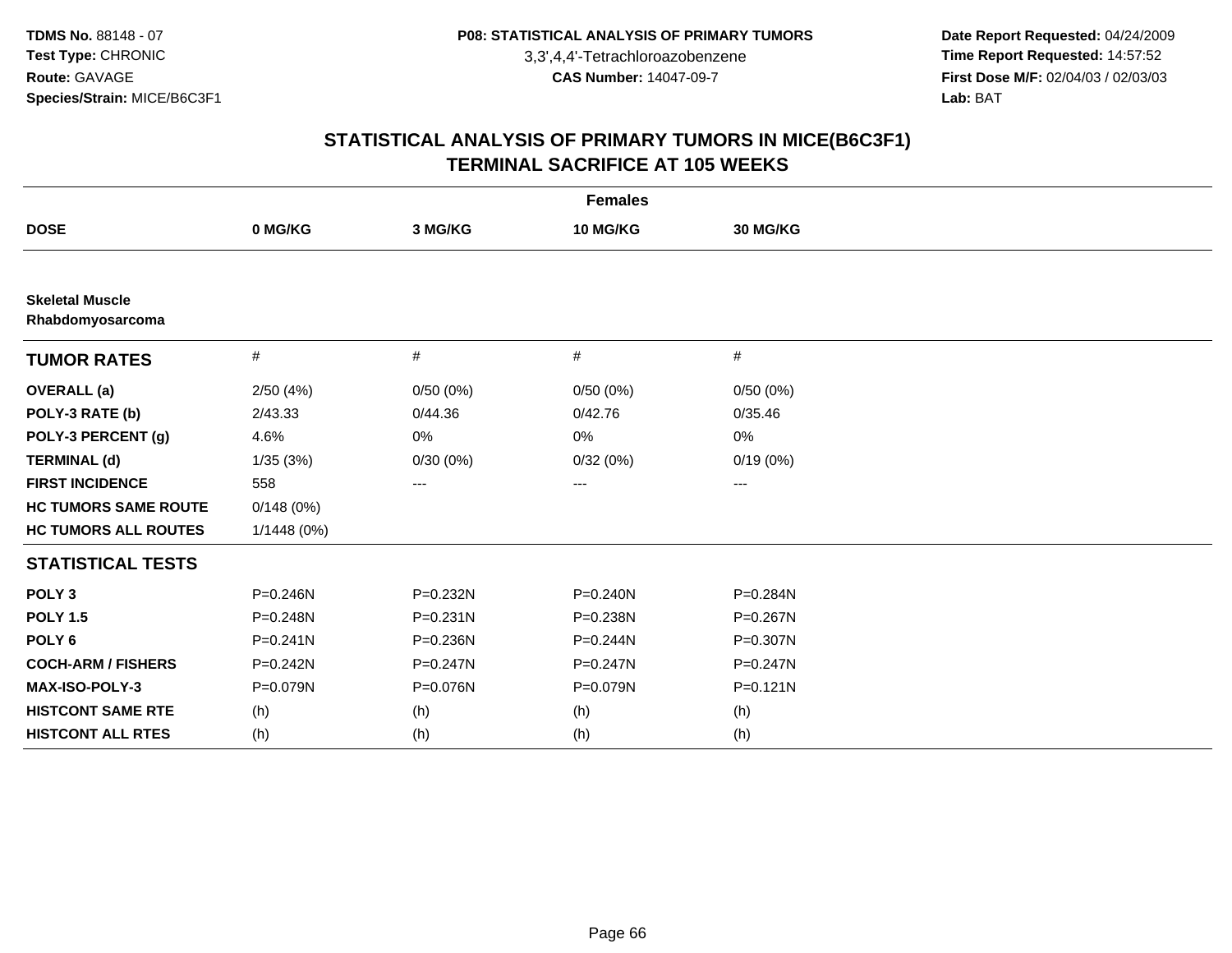**Date Report Requested:** 04/24/2009 **Time Report Requested:** 14:57:52 **First Dose M/F:** 02/04/03 / 02/03/03<br>**Lab:** BAT **Lab:** BAT

# **STATISTICAL ANALYSIS OF PRIMARY TUMORS IN MICE(B6C3F1)TERMINAL SACRIFICE AT 105 WEEKS**

|             |         |         | Females<br>. |              |
|-------------|---------|---------|--------------|--------------|
| <b>DOSE</b> |         |         |              |              |
|             | 0 MG/KG | 3 MG/KG | 10 MG/KG     | <b>MG/KG</b> |

**Skin**

**Fibroma, Fibrosarcoma, Sarcoma, Myxoma, Myxosarcoma, or Fibrous Histiocytoma**

| <b>TUMOR RATES</b>          | $\#$         | $\#$       | $\#$        | #           |
|-----------------------------|--------------|------------|-------------|-------------|
| <b>OVERALL</b> (a)          | 1/50(2%)     | 7/50 (14%) | 6/50 (12%)  | 8/50 (16%)  |
| POLY-3 RATE (b)             | 1/43.21      | 7/45.14    | 6/44.04     | 8/37.79     |
| POLY-3 PERCENT (g)          | 2.3%         | 15.5%      | 13.6%       | 21.2%       |
| <b>TERMINAL (d)</b>         | 0/35(0%)     | 3/30 (10%) | 3/32(9%)    | 2/19(11%)   |
| <b>FIRST INCIDENCE</b>      | 606          | 661        | 477         | 477         |
| <b>HC TUMORS SAME ROUTE</b> | 7/148 (5%)   |            |             |             |
| <b>HC TUMORS ALL ROUTES</b> | 76/1448 (5%) |            |             |             |
| <b>STATISTICAL TESTS</b>    |              |            |             |             |
| POLY <sub>3</sub>           | $P=0.037*$   | $P=0.034*$ | $P = 0.058$ | $P=0.008**$ |
| <b>POLY 1.5</b>             | $P=0.046*$   | $P=0.034*$ | $P = 0.058$ | $P=0.010**$ |
| POLY 6                      | $P=0.028*$   | $P=0.034*$ | $P=0.057$   | P=0.006**   |
| <b>COCH-ARM / FISHERS</b>   | $P=0.075$    | $P=0.030*$ | $P = 0.056$ | $P=0.015*$  |
| <b>MAX-ISO-POLY-3</b>       | P=0.016*     | P=0.016*   | P=0.026*    | P=0.004**   |
| <b>HISTCONT SAME RTE</b>    | $P=0.019*$   | $P=0.019*$ | $P=0.031*$  | $P=0.005**$ |
| <b>HISTCONT ALL RTES</b>    | $P=0.003**$  | $P=0.016*$ | $P=0.026*$  | P=0.004**   |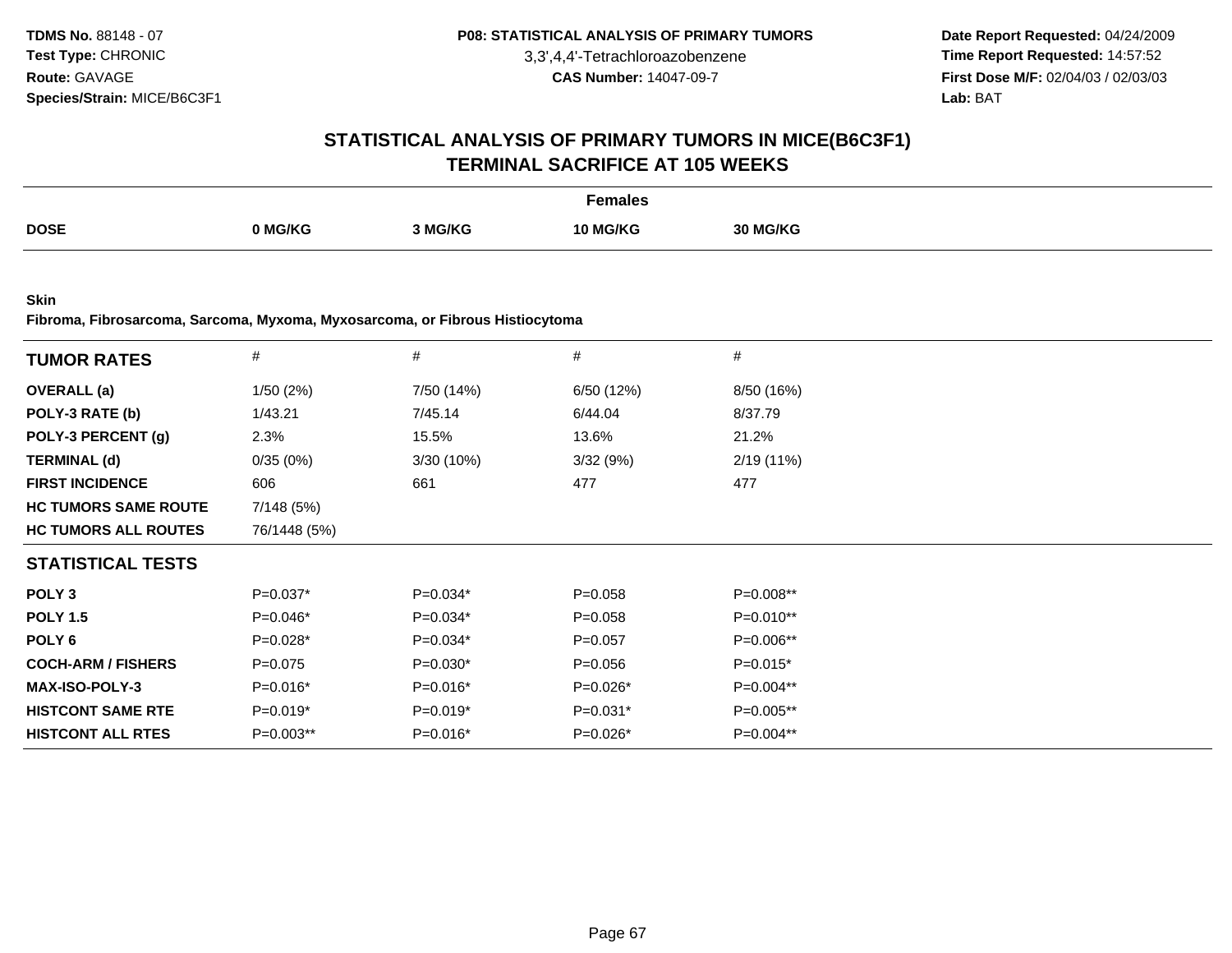**Date Report Requested:** 04/24/2009 **Time Report Requested:** 14:57:52 **First Dose M/F:** 02/04/03 / 02/03/03<br>Lab: BAT **Lab:** BAT

|                             | <b>Females</b> |             |             |             |  |  |  |
|-----------------------------|----------------|-------------|-------------|-------------|--|--|--|
| <b>DOSE</b>                 | 0 MG/KG        | 3 MG/KG     | 10 MG/KG    | 30 MG/KG    |  |  |  |
|                             |                |             |             |             |  |  |  |
| <b>Skin</b><br>Fibrosarcoma |                |             |             |             |  |  |  |
| <b>TUMOR RATES</b>          | #              | #           | #           | #           |  |  |  |
| <b>OVERALL</b> (a)          | 1/50(2%)       | 6/50 (12%)  | 5/50 (10%)  | 8/50 (16%)  |  |  |  |
| POLY-3 RATE (b)             | 1/43.21        | 6/45.05     | 5/44.04     | 8/37.79     |  |  |  |
| POLY-3 PERCENT (g)          | 2.3%           | 13.3%       | 11.4%       | 21.2%       |  |  |  |
| <b>TERMINAL (d)</b>         | 0/35(0%)       | 3/30 (10%)  | 2/32(6%)    | 2/19(11%)   |  |  |  |
| <b>FIRST INCIDENCE</b>      | 606            | 661         | 477         | 477         |  |  |  |
| <b>HC TUMORS SAME ROUTE</b> | 2/148(1%)      |             |             |             |  |  |  |
| <b>HC TUMORS ALL ROUTES</b> | 29/1448 (2%)   |             |             |             |  |  |  |
| <b>STATISTICAL TESTS</b>    |                |             |             |             |  |  |  |
| POLY <sub>3</sub>           | $P=0.023*$     | $P=0.062$   | $P=0.105$   | P=0.008**   |  |  |  |
| <b>POLY 1.5</b>             | $P=0.028*$     | $P=0.062$   | $P=0.105$   | $P=0.010**$ |  |  |  |
| POLY <sub>6</sub>           | $P=0.018*$     | $P = 0.061$ | $P=0.104$   | P=0.006**   |  |  |  |
| <b>COCH-ARM / FISHERS</b>   | $P=0.047*$     | $P = 0.056$ | $P=0.102$   | $P=0.015*$  |  |  |  |
| MAX-ISO-POLY-3              | $P=0.012*$     | $P=0.029*$  | $P=0.048*$  | P=0.004**   |  |  |  |
| <b>HISTCONT SAME RTE</b>    | $P=0.014*$     | $P=0.035*$  | $P = 0.060$ | P=0.005**   |  |  |  |
| <b>HISTCONT ALL RTES</b>    | P<0.001**      | P=0.009**   | $P=0.023*$  | $P=0.003**$ |  |  |  |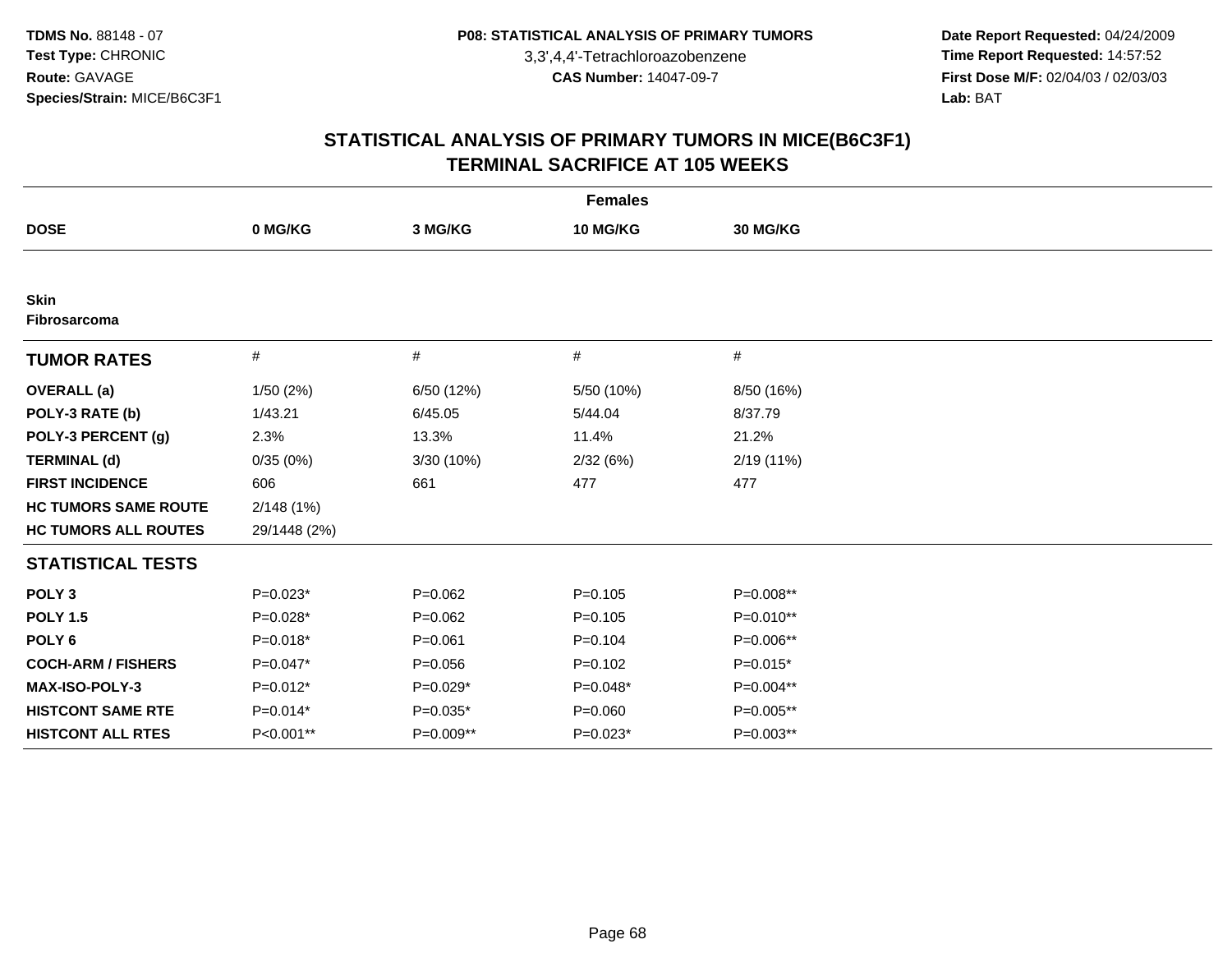**Date Report Requested:** 04/24/2009 **Time Report Requested:** 14:57:52 **First Dose M/F:** 02/04/03 / 02/03/03<br>Lab: BAT **Lab:** BAT

|                                                                            |              |            | <b>Females</b> |            |  |
|----------------------------------------------------------------------------|--------------|------------|----------------|------------|--|
| <b>DOSE</b>                                                                | 0 MG/KG      | 3 MG/KG    | 10 MG/KG       | 30 MG/KG   |  |
|                                                                            |              |            |                |            |  |
| <b>Skin</b><br>Fibrosarcoma, Sarcoma, Myxosarcoma, or Fibrous Histiocytoma |              |            |                |            |  |
| <b>TUMOR RATES</b>                                                         | $\#$         | $\#$       | $\#$           | $\#$       |  |
| <b>OVERALL</b> (a)                                                         | 1/50(2%)     | 7/50 (14%) | 5/50 (10%)     | 8/50 (16%) |  |
| POLY-3 RATE (b)                                                            | 1/43.21      | 7/45.14    | 5/44.04        | 8/37.79    |  |
| POLY-3 PERCENT (g)                                                         | 2.3%         | 15.5%      | 11.4%          | 21.2%      |  |
| <b>TERMINAL (d)</b>                                                        | 0/35(0%)     | 3/30 (10%) | 2/32(6%)       | 2/19 (11%) |  |
| <b>FIRST INCIDENCE</b>                                                     | 606          | 661        | 477            | 477        |  |
| <b>HC TUMORS SAME ROUTE</b>                                                | 7/148 (5%)   |            |                |            |  |
| <b>HC TUMORS ALL ROUTES</b>                                                | 76/1448 (5%) |            |                |            |  |
| <b>STATISTICAL TESTS</b>                                                   |              |            |                |            |  |
| POLY <sub>3</sub>                                                          | $P=0.035*$   | $P=0.034*$ | $P = 0.105$    | P=0.008**  |  |
| <b>POLY 1.5</b>                                                            | $P=0.043*$   | $P=0.034*$ | $P=0.105$      | P=0.010**  |  |
| POLY <sub>6</sub>                                                          | $P=0.027*$   | $P=0.034*$ | $P=0.104$      | P=0.006**  |  |
| <b>COCH-ARM / FISHERS</b>                                                  | $P = 0.069$  | $P=0.030*$ | $P = 0.102$    | $P=0.015*$ |  |
| MAX-ISO-POLY-3                                                             | $P=0.014*$   | $P=0.016*$ | $P=0.048*$     | P=0.004**  |  |
| <b>HISTCONT SAME RTE</b>                                                   | $P=0.016*$   | $P=0.019*$ | $P = 0.060$    | P=0.005**  |  |
| <b>HISTCONT ALL RTES</b>                                                   | P=0.005**    | $P=0.016*$ | $P=0.052$      | P=0.004**  |  |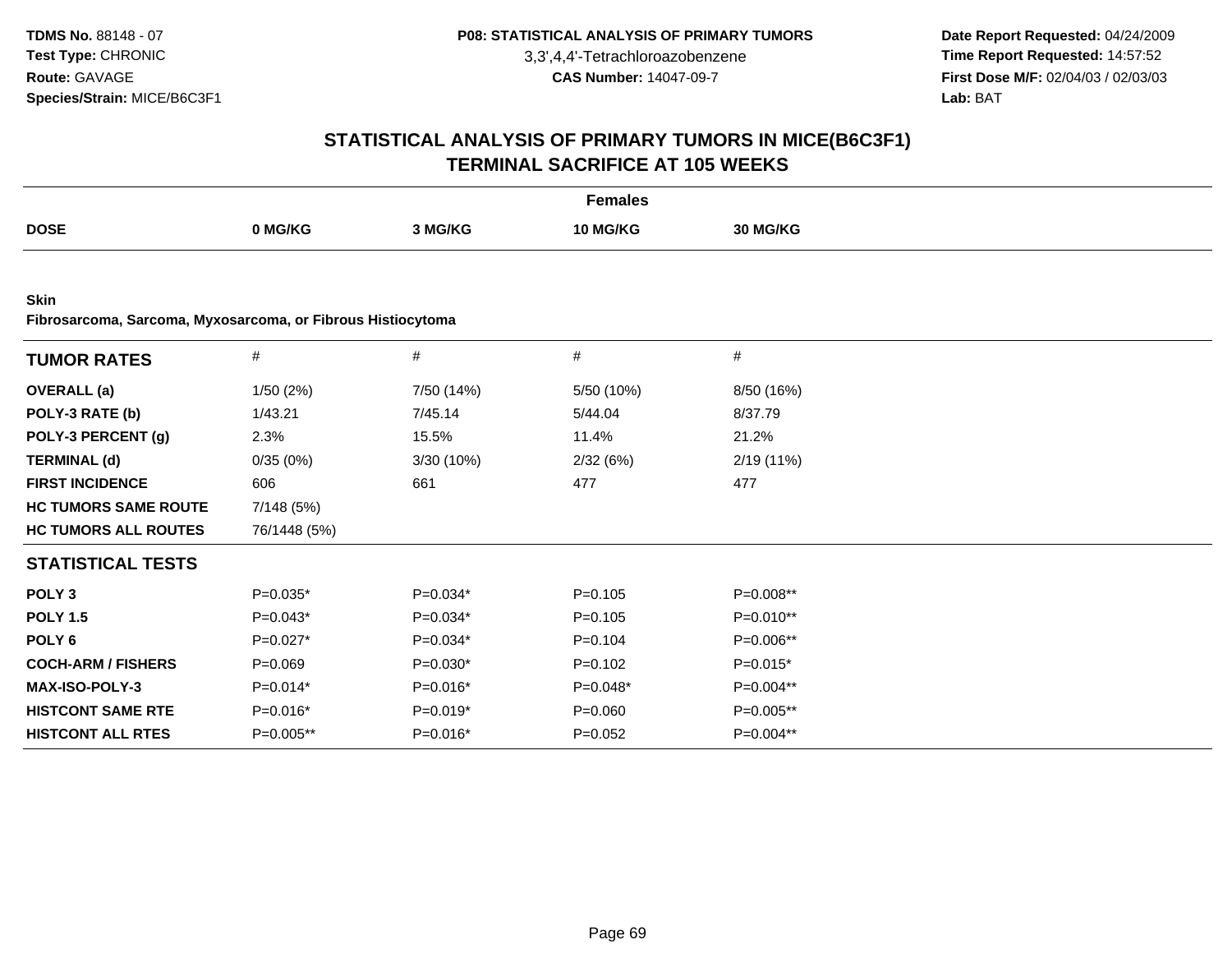**Date Report Requested:** 04/24/2009 **Time Report Requested:** 14:57:52 **First Dose M/F:** 02/04/03 / 02/03/03<br>Lab: BAT **Lab:** BAT

|                                            |             |             | <b>Females</b> |             |
|--------------------------------------------|-------------|-------------|----------------|-------------|
| <b>DOSE</b>                                | 0 MG/KG     | 3 MG/KG     | 10 MG/KG       | 30 MG/KG    |
|                                            |             |             |                |             |
| <b>Skin</b><br><b>Schwannoma Malignant</b> |             |             |                |             |
| <b>TUMOR RATES</b>                         | $\#$        | #           | #              | #           |
| <b>OVERALL</b> (a)                         | 1/50(2%)    | 2/50(4%)    | 2/50(4%)       | 4/50 (8%)   |
| POLY-3 RATE (b)                            | 1/43.36     | 2/44.69     | 2/43.53        | 4/37.44     |
| POLY-3 PERCENT (g)                         | 2.3%        | 4.5%        | 4.6%           | 10.7%       |
| <b>TERMINAL (d)</b>                        | 0/35(0%)    | 0/30(0%)    | 0/32(0%)       | 0/19(0%)    |
| <b>FIRST INCIDENCE</b>                     | 546         | 673         | 517            | 522         |
| <b>HC TUMORS SAME ROUTE</b>                | 2/148(1%)   |             |                |             |
| <b>HC TUMORS ALL ROUTES</b>                | 9/1448(1%)  |             |                |             |
| <b>STATISTICAL TESTS</b>                   |             |             |                |             |
| POLY <sub>3</sub>                          | $P=0.089$   | $P = 0.511$ | $P = 0.501$    | $P = 0.137$ |
| <b>POLY 1.5</b>                            | $P = 0.099$ | $P = 0.511$ | $P=0.502$      | $P = 0.150$ |
| POLY <sub>6</sub>                          | $P = 0.079$ | $P = 0.506$ | $P=0.498$      | $P = 0.123$ |
| <b>COCH-ARM / FISHERS</b>                  | $P = 0.126$ | $P = 0.500$ | $P = 0.500$    | $P = 0.181$ |
| MAX-ISO-POLY-3                             | $P = 0.103$ | $P=0.292$   | $P = 0.282$    | $P=0.072$   |
| <b>HISTCONT SAME RTE</b>                   | $P = 0.075$ | $P=0.229$   | $P = 0.226$    | $P = 0.094$ |
| <b>HISTCONT ALL RTES</b>                   | P<0.001**   | $P=0.047*$  | $P=0.047*$     | P=0.003**   |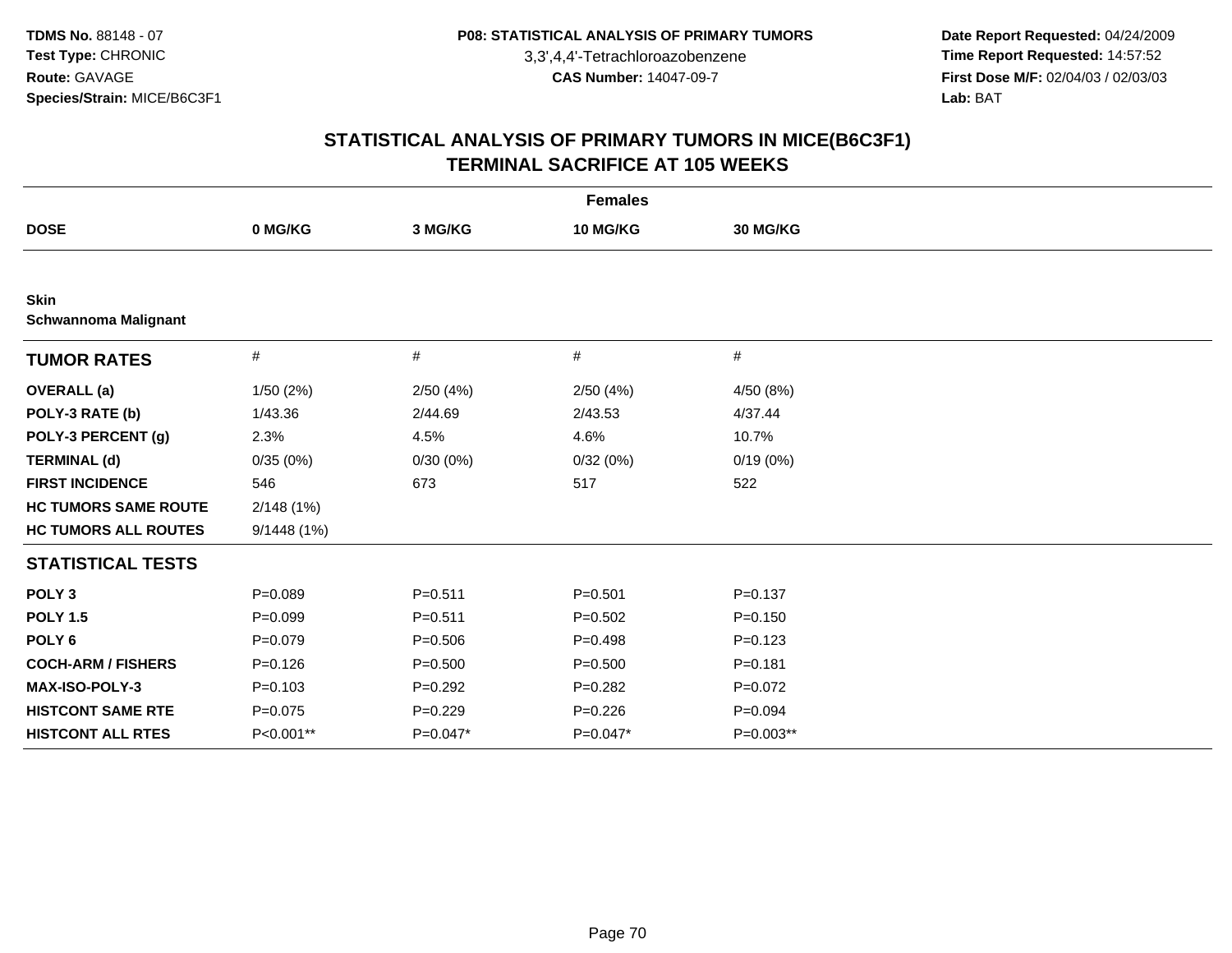**Date Report Requested:** 04/24/2009 **Time Report Requested:** 14:57:52 **First Dose M/F:** 02/04/03 / 02/03/03<br>Lab: BAT **Lab:** BAT

| <b>Females</b>                   |              |             |          |          |  |  |  |  |
|----------------------------------|--------------|-------------|----------|----------|--|--|--|--|
| <b>DOSE</b>                      | 0 MG/KG      | 3 MG/KG     | 10 MG/KG | 30 MG/KG |  |  |  |  |
|                                  |              |             |          |          |  |  |  |  |
| <b>Spleen</b><br>Hemangiosarcoma |              |             |          |          |  |  |  |  |
| <b>TUMOR RATES</b>               |              |             |          |          |  |  |  |  |
| <b>OVERALL</b> (a)               | 0/49(0%)     | 1/50(2%)    | 0/50(0%) | 0/50(0%) |  |  |  |  |
| POLY-3 RATE (b)                  | 0/42.19      | 1/44.36     | 0/42.76  | 0/35.46  |  |  |  |  |
| POLY-3 PERCENT (g)               | 0%           | 2.3%        | 0%       | 0%       |  |  |  |  |
| <b>TERMINAL (d)</b>              | 0/35(0%)     | 1/30(3%)    | 0/32(0%) | 0/19(0%) |  |  |  |  |
| <b>FIRST INCIDENCE</b>           | ---          | 731 (T)     | ---      | ---      |  |  |  |  |
| <b>HC TUMORS SAME ROUTE</b>      | 2/146(1%)    |             |          |          |  |  |  |  |
| <b>HC TUMORS ALL ROUTES</b>      | 27/1429 (2%) |             |          |          |  |  |  |  |
| <b>STATISTICAL TESTS</b>         |              |             |          |          |  |  |  |  |
| POLY <sub>3</sub>                | P=0.576N     | $P = 0.510$ | (e)      | (e)      |  |  |  |  |
| <b>POLY 1.5</b>                  | $P = 0.575N$ | $P = 0.511$ | (e)      | (e)      |  |  |  |  |
| POLY <sub>6</sub>                | P=0.578N     | $P = 0.507$ | (e)      | (e)      |  |  |  |  |
| <b>COCH-ARM / FISHERS</b>        | $P = 0.575N$ | $P = 0.505$ | (e)      | (e)      |  |  |  |  |
| MAX-ISO-POLY-3                   | P=0.453N     | $P = 0.170$ | (e)      | (e)      |  |  |  |  |
| <b>HISTCONT SAME RTE</b>         | (h)          | (h)         | (e)      | (e)      |  |  |  |  |
| <b>HISTCONT ALL RTES</b>         | (h)          | (h)         | (e)      | (e)      |  |  |  |  |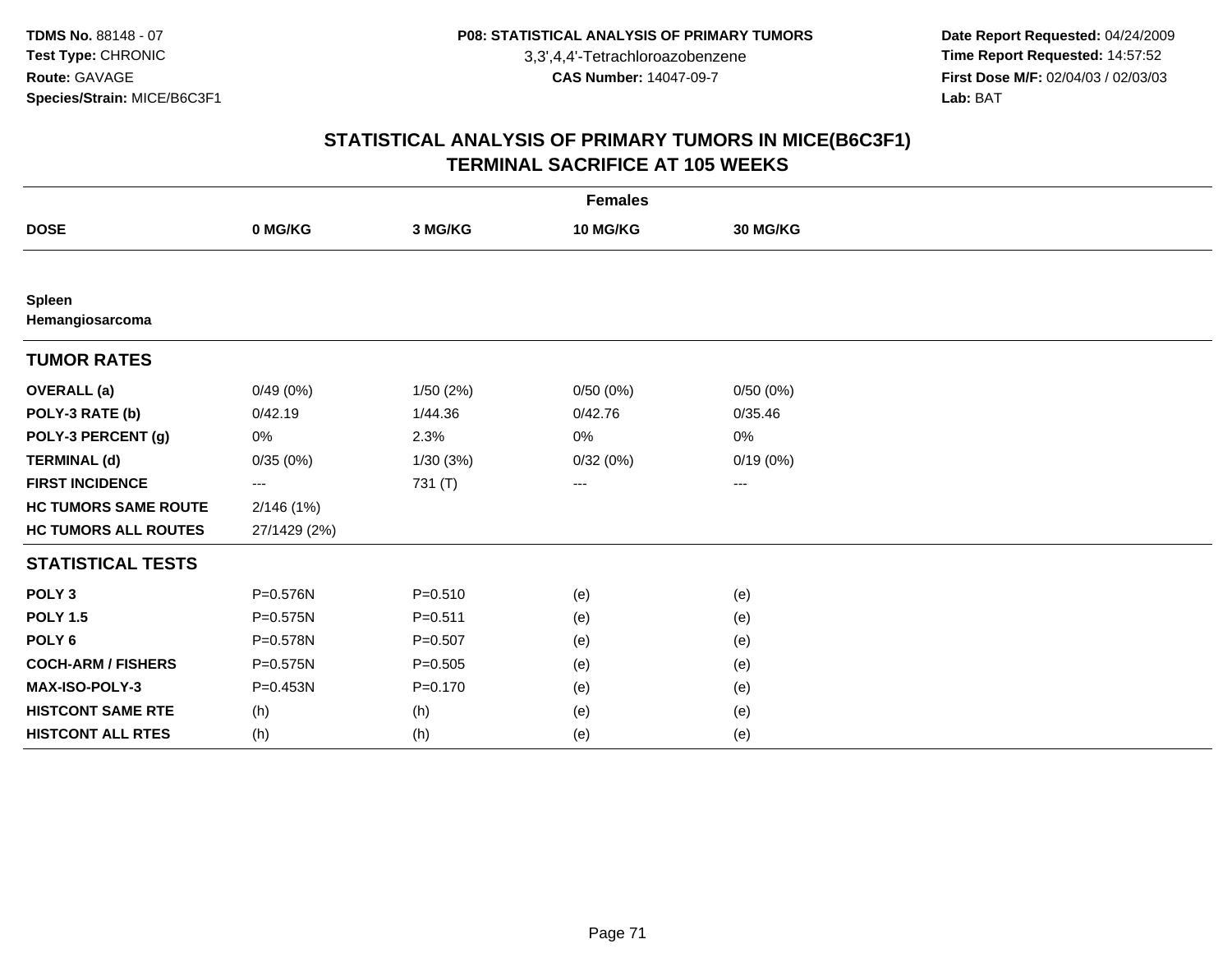**Date Report Requested:** 04/24/2009 **Time Report Requested:** 14:57:52 **First Dose M/F:** 02/04/03 / 02/03/03<br>Lab: BAT **Lab:** BAT

| <b>Females</b>                                         |             |             |             |             |  |  |  |  |
|--------------------------------------------------------|-------------|-------------|-------------|-------------|--|--|--|--|
| <b>DOSE</b>                                            | 0 MG/KG     | 3 MG/KG     | 10 MG/KG    | 30 MG/KG    |  |  |  |  |
|                                                        |             |             |             |             |  |  |  |  |
| Stomach, Forestomach<br><b>Squamous Cell Carcinoma</b> |             |             |             |             |  |  |  |  |
| <b>TUMOR RATES</b>                                     | #           | #           | #           | $\#$        |  |  |  |  |
| <b>OVERALL</b> (a)                                     | 0/50(0%)    | 1/50(2%)    | 1/50(2%)    | 4/50 (8%)   |  |  |  |  |
| POLY-3 RATE (b)                                        | 0/42.78     | 1/44.40     | 1/42.96     | 4/35.82     |  |  |  |  |
| POLY-3 PERCENT (g)                                     | 0%          | 2.3%        | 2.3%        | 11.2%       |  |  |  |  |
| <b>TERMINAL (d)</b>                                    | 0/35(0%)    | 0/30(0%)    | 0/32(0%)    | 2/19(11%)   |  |  |  |  |
| <b>FIRST INCIDENCE</b>                                 | ---         | 722         | 677         | 680         |  |  |  |  |
| <b>HC TUMORS SAME ROUTE</b>                            | 0/148(0%)   |             |             |             |  |  |  |  |
| <b>HC TUMORS ALL ROUTES</b>                            | 3/1448 (0%) |             |             |             |  |  |  |  |
| <b>STATISTICAL TESTS</b>                               |             |             |             |             |  |  |  |  |
| POLY <sub>3</sub>                                      | $P=0.011*$  | $P = 0.507$ | $P = 0.501$ | $P=0.040*$  |  |  |  |  |
| <b>POLY 1.5</b>                                        | $P=0.013*$  | $P=0.507$   | $P = 0.501$ | $P=0.047*$  |  |  |  |  |
| POLY <sub>6</sub>                                      | P=0.009**   | $P = 0.505$ | $P=0.499$   | P=0.034*    |  |  |  |  |
| <b>COCH-ARM / FISHERS</b>                              | $P=0.019*$  | $P = 0.500$ | $P = 0.500$ | $P = 0.059$ |  |  |  |  |
| <b>MAX-ISO-POLY-3</b>                                  | $P=0.014*$  | $P = 0.168$ | $P = 0.160$ | $P=0.018*$  |  |  |  |  |
| <b>HISTCONT SAME RTE</b>                               | $P=0.017*$  | $P=0.074$   | $P = 0.078$ | $P=0.022*$  |  |  |  |  |
| <b>HISTCONT ALL RTES</b>                               | P<0.001**   | $P=0.031*$  | $P=0.032*$  | P<0.001**   |  |  |  |  |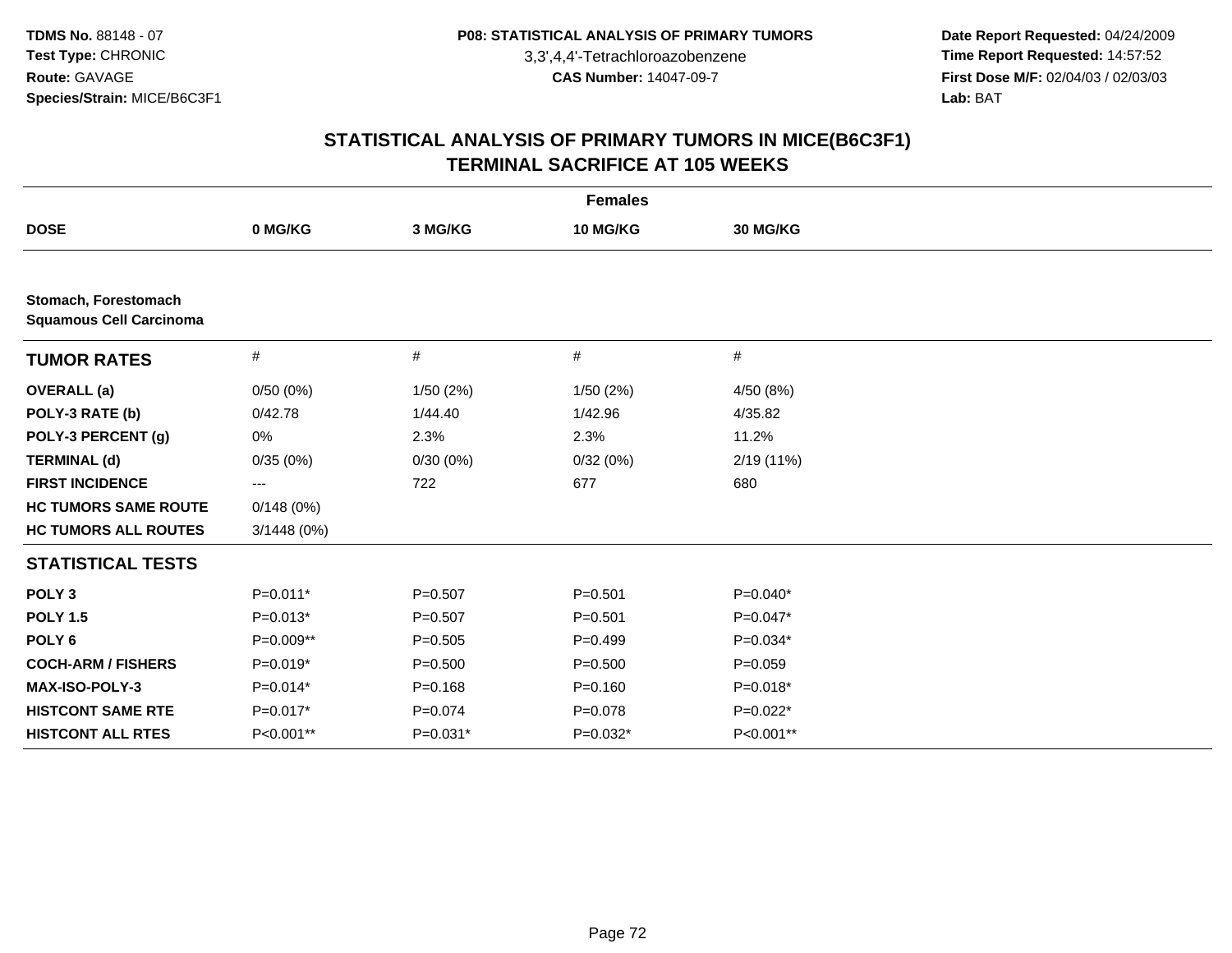**Date Report Requested:** 04/24/2009 **Time Report Requested:** 14:57:52 **First Dose M/F:** 02/04/03 / 02/03/03<br>Lab: BAT **Lab:** BAT

|                                                                              |              |              | <b>Females</b> |                 |  |  |  |  |  |
|------------------------------------------------------------------------------|--------------|--------------|----------------|-----------------|--|--|--|--|--|
| <b>DOSE</b>                                                                  | 0 MG/KG      | 3 MG/KG      | 10 MG/KG       | <b>30 MG/KG</b> |  |  |  |  |  |
|                                                                              |              |              |                |                 |  |  |  |  |  |
| Stomach, Forestomach<br><b>Squamous Cell Carcinoma or Papilloma Squamous</b> |              |              |                |                 |  |  |  |  |  |
| <b>TUMOR RATES</b>                                                           | $\#$         | $\#$         | #              | $\#$            |  |  |  |  |  |
| <b>OVERALL</b> (a)                                                           | 2/50(4%)     | 2/50(4%)     | 2/50(4%)       | 4/50 (8%)       |  |  |  |  |  |
| POLY-3 RATE (b)                                                              | 2/43.01      | 2/44.40      | 2/43.34        | 4/35.82         |  |  |  |  |  |
| POLY-3 PERCENT (g)                                                           | 4.7%         | 4.5%         | 4.6%           | 11.2%           |  |  |  |  |  |
| <b>TERMINAL (d)</b>                                                          | 1/35(3%)     | 1/30(3%)     | 0/32(0%)       | 2/19 (11%)      |  |  |  |  |  |
| <b>FIRST INCIDENCE</b>                                                       | 669          | 722          | 623            | 680             |  |  |  |  |  |
| <b>HC TUMORS SAME ROUTE</b>                                                  | 4/148 (3%)   |              |                |                 |  |  |  |  |  |
| <b>HC TUMORS ALL ROUTES</b>                                                  | 25/1448 (2%) |              |                |                 |  |  |  |  |  |
| <b>STATISTICAL TESTS</b>                                                     |              |              |                |                 |  |  |  |  |  |
| POLY <sub>3</sub>                                                            | $P = 0.150$  | P=0.683N     | P=0.691N       | $P = 0.257$     |  |  |  |  |  |
| <b>POLY 1.5</b>                                                              | $P=0.169$    | P=0.682N     | $P = 0.691N$   | $P = 0.284$     |  |  |  |  |  |
| POLY <sub>6</sub>                                                            | $P = 0.132$  | P=0.689N     | P=0.694N       | $P=0.226$       |  |  |  |  |  |
| <b>COCH-ARM / FISHERS</b>                                                    | $P=0.215$    | $P = 0.691N$ | $P = 0.691N$   | $P = 0.339$     |  |  |  |  |  |
| <b>MAX-ISO-POLY-3</b>                                                        | $P=0.225$    | P=0.487N     | P=0.496N       | $P = 0.161$     |  |  |  |  |  |
| <b>HISTCONT SAME RTE</b>                                                     | $P = 0.061$  | $P = 0.274$  | $P = 0.263$    | $P = 0.101$     |  |  |  |  |  |
| <b>HISTCONT ALL RTES</b>                                                     | P<0.001**    | $P = 0.135$  | $P = 0.130$    | P=0.005**       |  |  |  |  |  |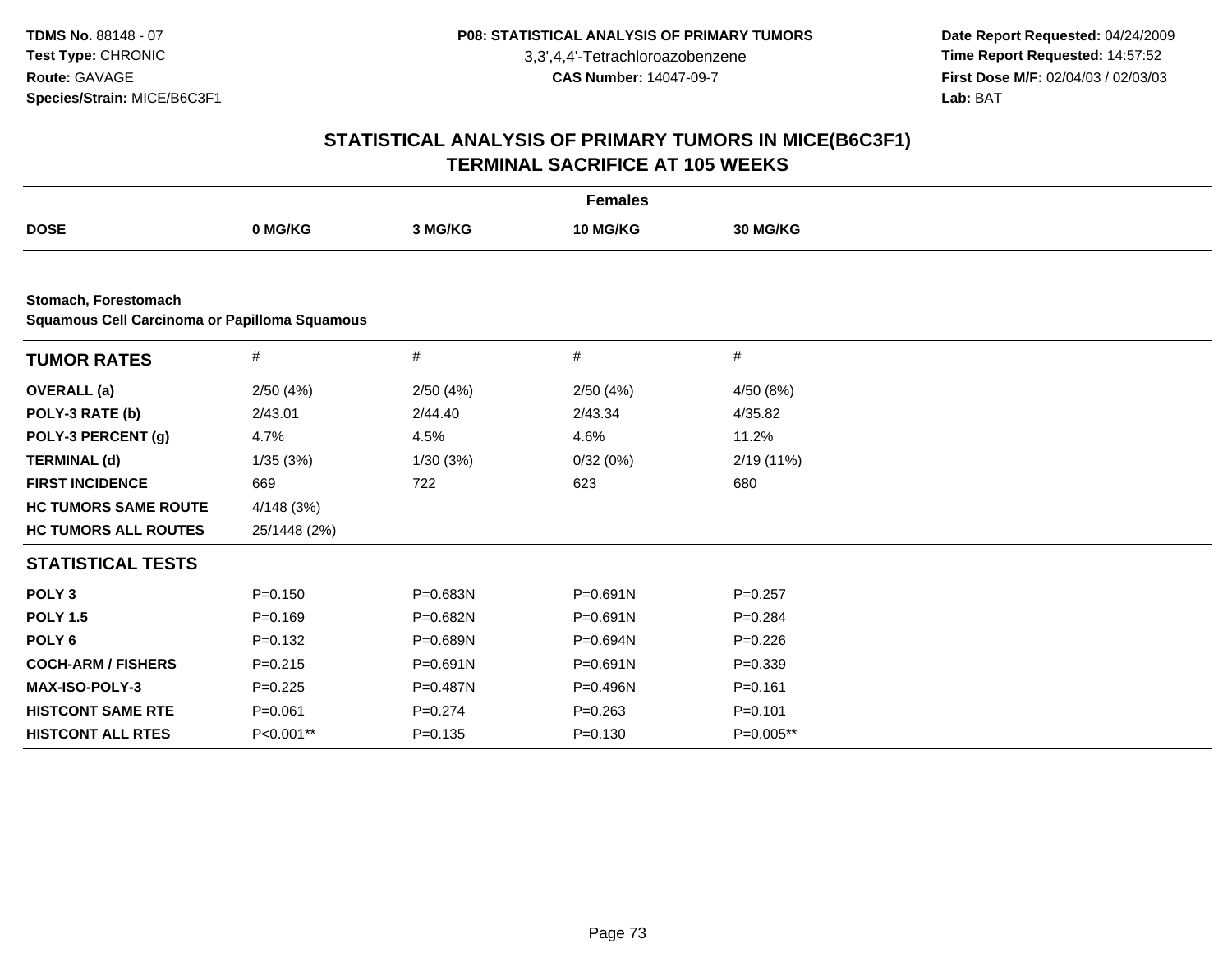**Date Report Requested:** 04/24/2009 **Time Report Requested:** 14:57:52 **First Dose M/F:** 02/04/03 / 02/03/03<br>Lab: BAT **Lab:** BAT

| <b>Females</b>                                         |              |              |              |              |  |  |
|--------------------------------------------------------|--------------|--------------|--------------|--------------|--|--|
| <b>DOSE</b>                                            | 0 MG/KG      | 3 MG/KG      | 10 MG/KG     | 30 MG/KG     |  |  |
|                                                        |              |              |              |              |  |  |
| Stomach, Forestomach<br><b>Squamous Cell Papilloma</b> |              |              |              |              |  |  |
| <b>TUMOR RATES</b>                                     | $\#$         | #            | #            | $\#$         |  |  |
| <b>OVERALL</b> (a)                                     | 2/50(4%)     | 1/50(2%)     | 1/50(2%)     | 0/50(0%)     |  |  |
| POLY-3 RATE (b)                                        | 2/43.01      | 1/44.36      | 1/43.14      | 0/35.46      |  |  |
| POLY-3 PERCENT (g)                                     | 4.7%         | 2.3%         | 2.3%         | 0%           |  |  |
| <b>TERMINAL (d)</b>                                    | 1/35(3%)     | 1/30(3%)     | 0/32(0%)     | 0/19(0%)     |  |  |
| <b>FIRST INCIDENCE</b>                                 | 669          | 731 (T)      | 623          | ---          |  |  |
| <b>HC TUMORS SAME ROUTE</b>                            | 4/148(3%)    |              |              |              |  |  |
| <b>HC TUMORS ALL ROUTES</b>                            | 22/1448 (2%) |              |              |              |  |  |
| <b>STATISTICAL TESTS</b>                               |              |              |              |              |  |  |
| POLY <sub>3</sub>                                      | P=0.232N     | P=0.489N     | P=0.499N     | P=0.282N     |  |  |
| <b>POLY 1.5</b>                                        | $P = 0.220N$ | $P = 0.488N$ | $P=0.498N$   | $P = 0.265N$ |  |  |
| POLY <sub>6</sub>                                      | $P = 0.243N$ | $P = 0.495N$ | $P = 0.502N$ | P=0.304N     |  |  |
| <b>COCH-ARM / FISHERS</b>                              | P=0.194N     | P=0.500N     | P=0.500N     | $P = 0.247N$ |  |  |
| <b>MAX-ISO-POLY-3</b>                                  | $P = 0.195N$ | $P = 0.274N$ | $P = 0.280N$ | $P = 0.119N$ |  |  |
| <b>HISTCONT SAME RTE</b>                               | (h)          | (h)          | (h)          | (h)          |  |  |
| <b>HISTCONT ALL RTES</b>                               | (h)          | (h)          | (h)          | (h)          |  |  |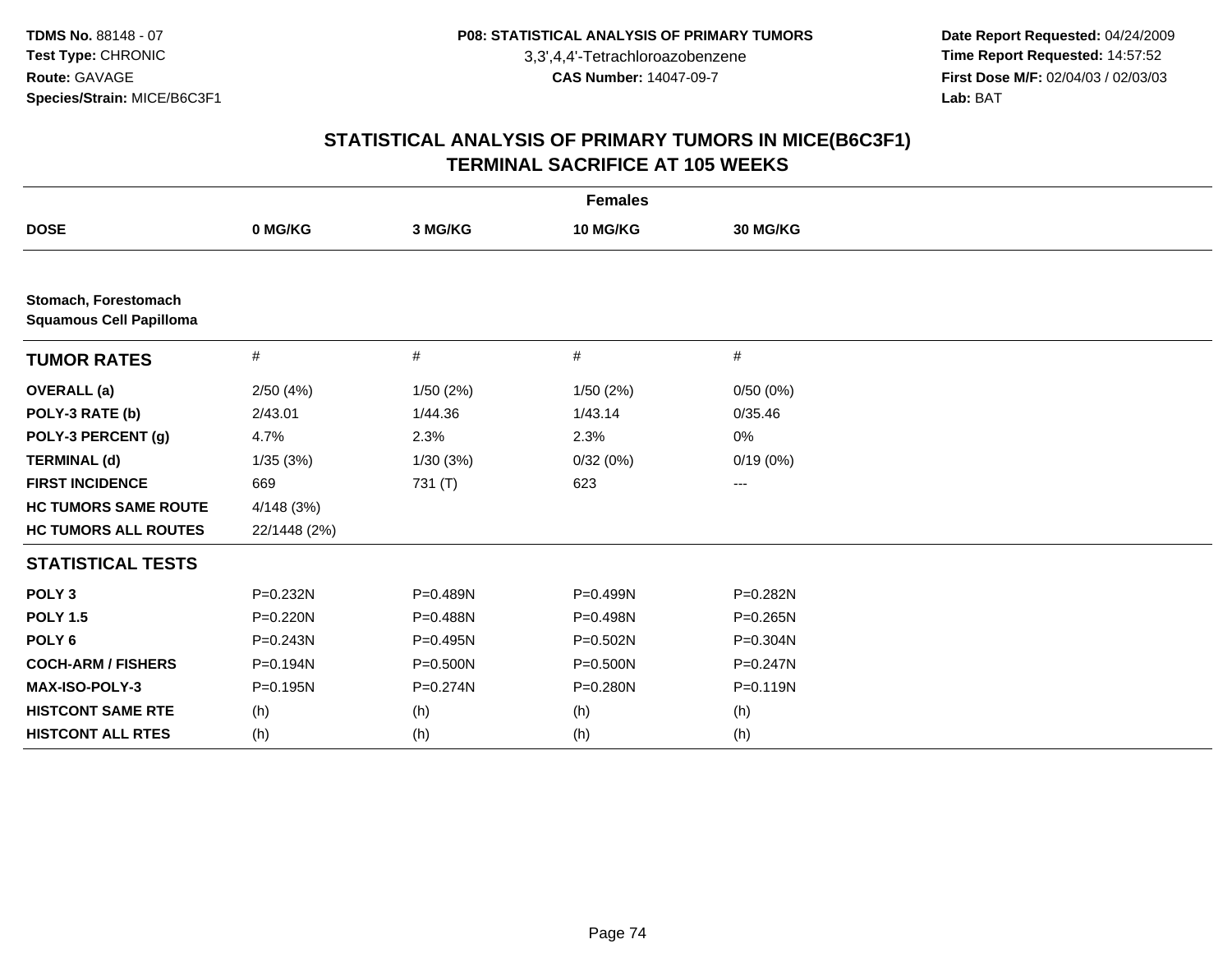**Date Report Requested:** 04/24/2009 **Time Report Requested:** 14:57:52 **First Dose M/F:** 02/04/03 / 02/03/03<br>Lab: BAT **Lab:** BAT

|                                                  |              |             | <b>Females</b>    |          |  |
|--------------------------------------------------|--------------|-------------|-------------------|----------|--|
| <b>DOSE</b>                                      | 0 MG/KG      | 3 MG/KG     | 10 MG/KG          | 30 MG/KG |  |
|                                                  |              |             |                   |          |  |
| <b>Thyroid Gland: Follicular Cell</b><br>Adenoma |              |             |                   |          |  |
| <b>TUMOR RATES</b>                               |              |             |                   |          |  |
| <b>OVERALL</b> (a)                               | 0/49(0%)     | 2/50(4%)    | 0/50(0%)          | 0/50(0%) |  |
| POLY-3 RATE (b)                                  | 0/42.19      | 2/44.79     | 0/42.76           | 0/35.46  |  |
| POLY-3 PERCENT (g)                               | 0%           | 4.5%        | 0%                | 0%       |  |
| <b>TERMINAL (d)</b>                              | 0/35(0%)     | 0/30(0%)    | 0/32(0%)          | 0/19(0%) |  |
| <b>FIRST INCIDENCE</b>                           | ---          | 673         | $\qquad \qquad -$ | ---      |  |
| <b>HC TUMORS SAME ROUTE</b>                      | 2/147(1%)    |             |                   |          |  |
| <b>HC TUMORS ALL ROUTES</b>                      | 25/1434 (2%) |             |                   |          |  |
| <b>STATISTICAL TESTS</b>                         |              |             |                   |          |  |
| POLY <sub>3</sub>                                | P=0.382N     | $P = 0.251$ | (e)               | (e)      |  |
| <b>POLY 1.5</b>                                  | $P = 0.375N$ | $P = 0.250$ | (e)               | (e)      |  |
| POLY <sub>6</sub>                                | P=0.392N     | $P = 0.248$ | (e)               | (e)      |  |
| <b>COCH-ARM / FISHERS</b>                        | P=0.367N     | $P = 0.253$ | (e)               | (e)      |  |
| MAX-ISO-POLY-3                                   | P=0.334N     | $P = 0.088$ | (e)               | (e)      |  |
| <b>HISTCONT SAME RTE</b>                         | (h)          | (h)         | (e)               | (e)      |  |
| <b>HISTCONT ALL RTES</b>                         | (h)          | (h)         | (e)               | (e)      |  |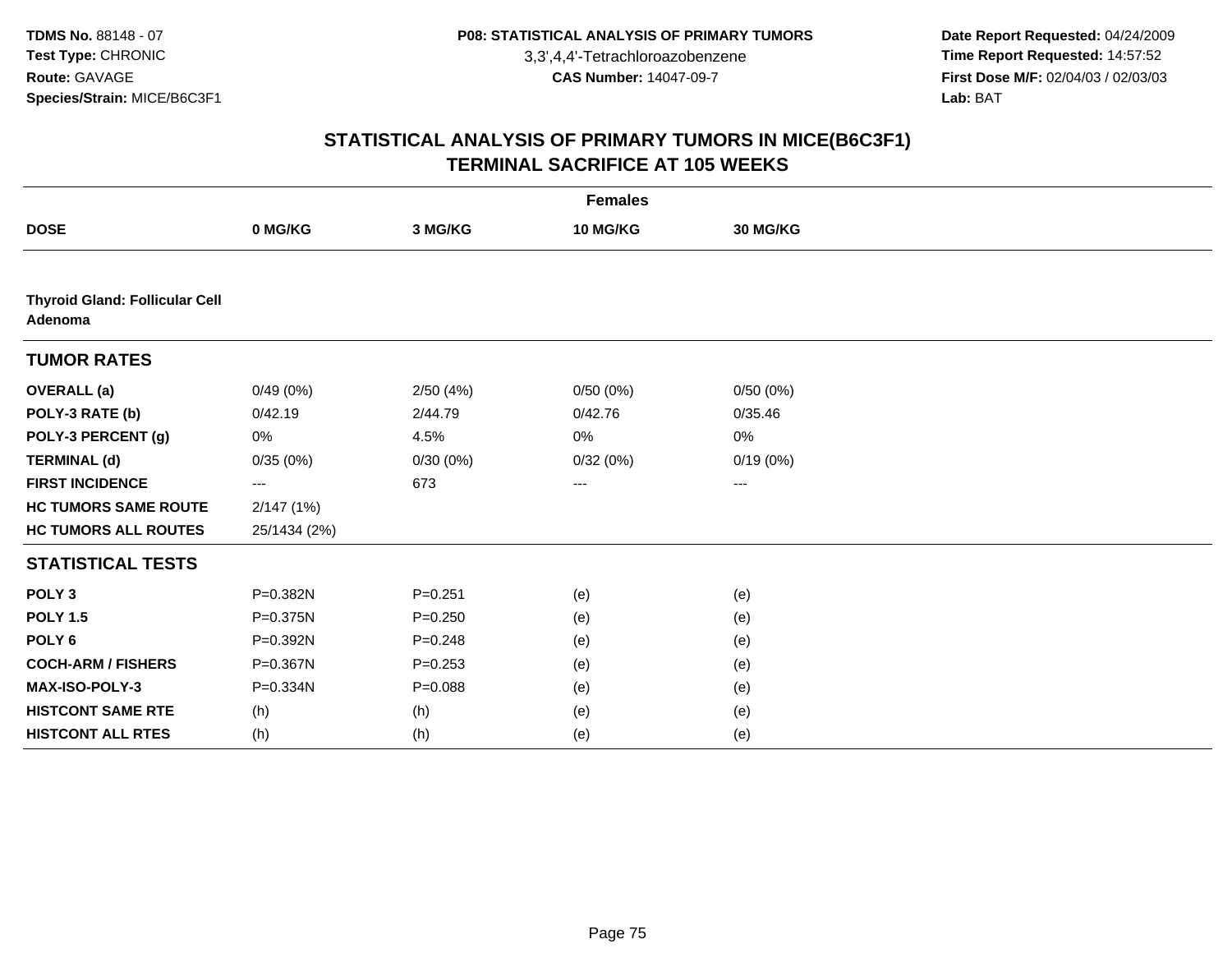**Date Report Requested:** 04/24/2009 **Time Report Requested:** 14:57:52 **First Dose M/F:** 02/04/03 / 02/03/03<br>Lab: BAT **Lab:** BAT

|                                                    |              |          | <b>Females</b> |                 |  |
|----------------------------------------------------|--------------|----------|----------------|-----------------|--|
| <b>DOSE</b>                                        | 0 MG/KG      | 3 MG/KG  | 10 MG/KG       | <b>30 MG/KG</b> |  |
|                                                    |              |          |                |                 |  |
| <b>Thyroid Gland: Follicular Cell</b><br>Carcinoma |              |          |                |                 |  |
| <b>TUMOR RATES</b>                                 |              |          |                |                 |  |
| <b>OVERALL</b> (a)                                 | 2/49(4%)     | 0/50(0%) | 0/50(0%)       | 1/50(2%)        |  |
| POLY-3 RATE (b)                                    | 2/42.43      | 0/44.36  | 0/42.76        | 1/35.46         |  |
| POLY-3 PERCENT (g)                                 | 4.7%         | 0%       | 0%             | 2.8%            |  |
| <b>TERMINAL (d)</b>                                | 1/35(3%)     | 0/30(0%) | 0/32(0%)       | 1/19(5%)        |  |
| <b>FIRST INCIDENCE</b>                             | 669          | ---      | ---            | 731 (T)         |  |
| <b>HC TUMORS SAME ROUTE</b>                        | 1/147(1%)    |          |                |                 |  |
| <b>HC TUMORS ALL ROUTES</b>                        | 5/1434 (0%)  |          |                |                 |  |
| <b>STATISTICAL TESTS</b>                           |              |          |                |                 |  |
| POLY <sub>3</sub>                                  | P=0.663N     | P=0.227N | P=0.235N       | $P = 0.562N$    |  |
| <b>POLY 1.5</b>                                    | $P = 0.662N$ | P=0.226N | $P = 0.233N$   | P=0.537N        |  |
| POLY <sub>6</sub>                                  | P=0.660N     | P=0.232N | $P = 0.240N$   | P=0.593N        |  |
| <b>COCH-ARM / FISHERS</b>                          | P=0.647N     | P=0.242N | $P = 0.242N$   | P=0.492N        |  |
| <b>MAX-ISO-POLY-3</b>                              | P=0.208N     | P=0.075N | P=0.075N       | P=0.347N        |  |
| <b>HISTCONT SAME RTE</b>                           | (h)          | (h)      | (h)            | (h)             |  |
| <b>HISTCONT ALL RTES</b>                           | (h)          | (h)      | (h)            | (h)             |  |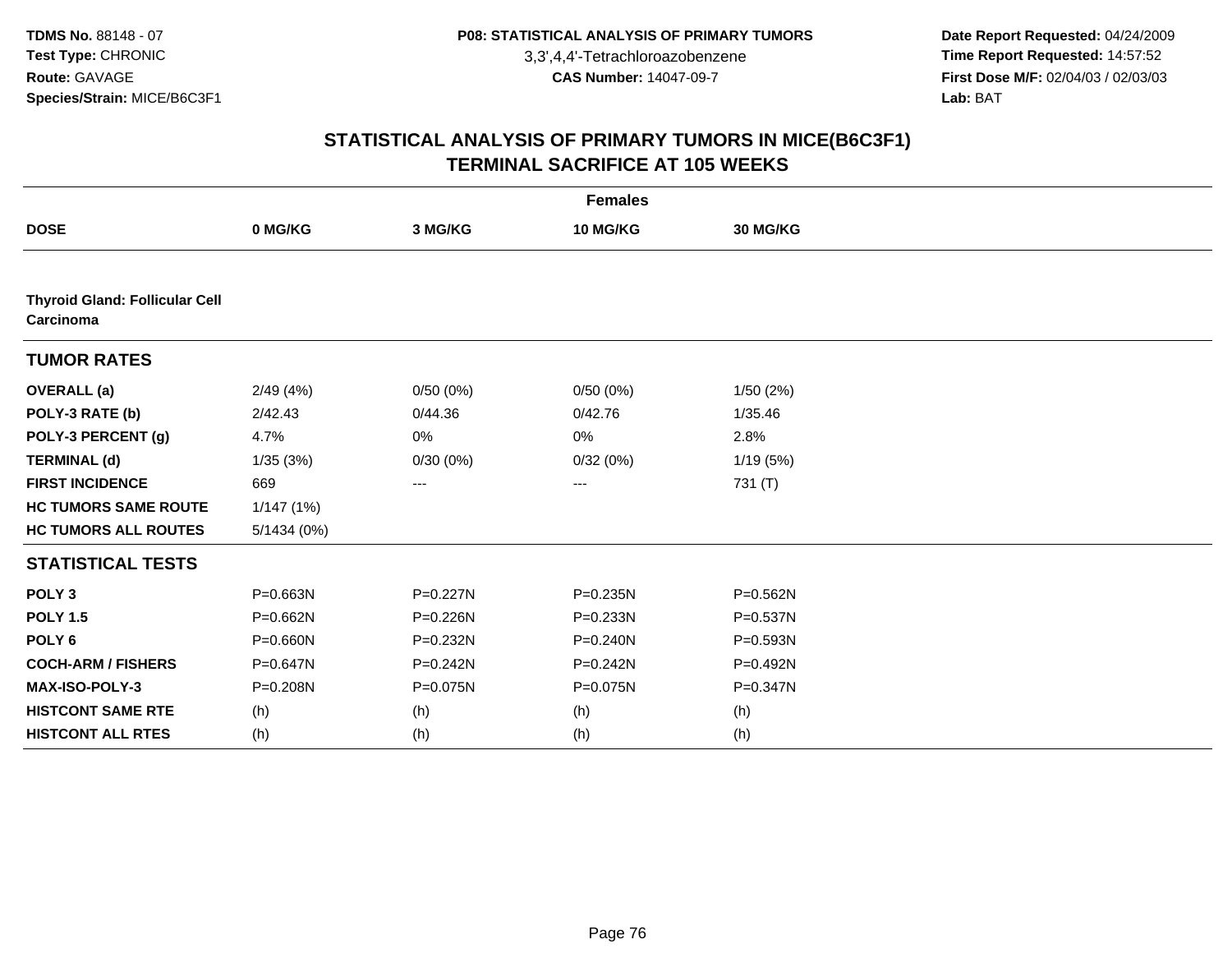**Date Report Requested:** 04/24/2009 **Time Report Requested:** 14:57:52 **First Dose M/F:** 02/04/03 / 02/03/03<br>Lab: BAT **Lab:** BAT

|                                                               |              |          | <b>Females</b> |              |  |
|---------------------------------------------------------------|--------------|----------|----------------|--------------|--|
| <b>DOSE</b>                                                   | 0 MG/KG      | 3 MG/KG  | 10 MG/KG       | 30 MG/KG     |  |
|                                                               |              |          |                |              |  |
| <b>Thyroid Gland: Follicular Cell</b><br>Carcinoma or Adenoma |              |          |                |              |  |
| <b>TUMOR RATES</b>                                            |              |          |                |              |  |
| <b>OVERALL</b> (a)                                            | 2/49(4%)     | 2/50(4%) | 0/50(0%)       | 1/50(2%)     |  |
| POLY-3 RATE (b)                                               | 2/42.43      | 2/44.79  | 0/42.76        | 1/35.46      |  |
| POLY-3 PERCENT (g)                                            | 4.7%         | 4.5%     | 0%             | 2.8%         |  |
| <b>TERMINAL (d)</b>                                           | 1/35(3%)     | 0/30(0%) | 0/32(0%)       | 1/19(5%)     |  |
| <b>FIRST INCIDENCE</b>                                        | 669          | 673      | ---            | 731 (T)      |  |
| <b>HC TUMORS SAME ROUTE</b>                                   | 3/147(2%)    |          |                |              |  |
| <b>HC TUMORS ALL ROUTES</b>                                   | 30/1434 (2%) |          |                |              |  |
| <b>STATISTICAL TESTS</b>                                      |              |          |                |              |  |
| POLY <sub>3</sub>                                             | $P = 0.414N$ | P=0.675N | P=0.235N       | P=0.562N     |  |
| <b>POLY 1.5</b>                                               | P=0.404N     | P=0.674N | P=0.233N       | P=0.537N     |  |
| POLY <sub>6</sub>                                             | $P = 0.425N$ | P=0.680N | $P = 0.240N$   | P=0.593N     |  |
| <b>COCH-ARM / FISHERS</b>                                     | P=0.378N     | P=0.684N | P=0.242N       | P=0.492N     |  |
| MAX-ISO-POLY-3                                                | $P = 0.355N$ | P=0.477N | P=0.075N       | $P = 0.347N$ |  |
| <b>HISTCONT SAME RTE</b>                                      | (h)          | (h)      | (h)            | (h)          |  |
| <b>HISTCONT ALL RTES</b>                                      | (h)          | (h)      | (h)            | (h)          |  |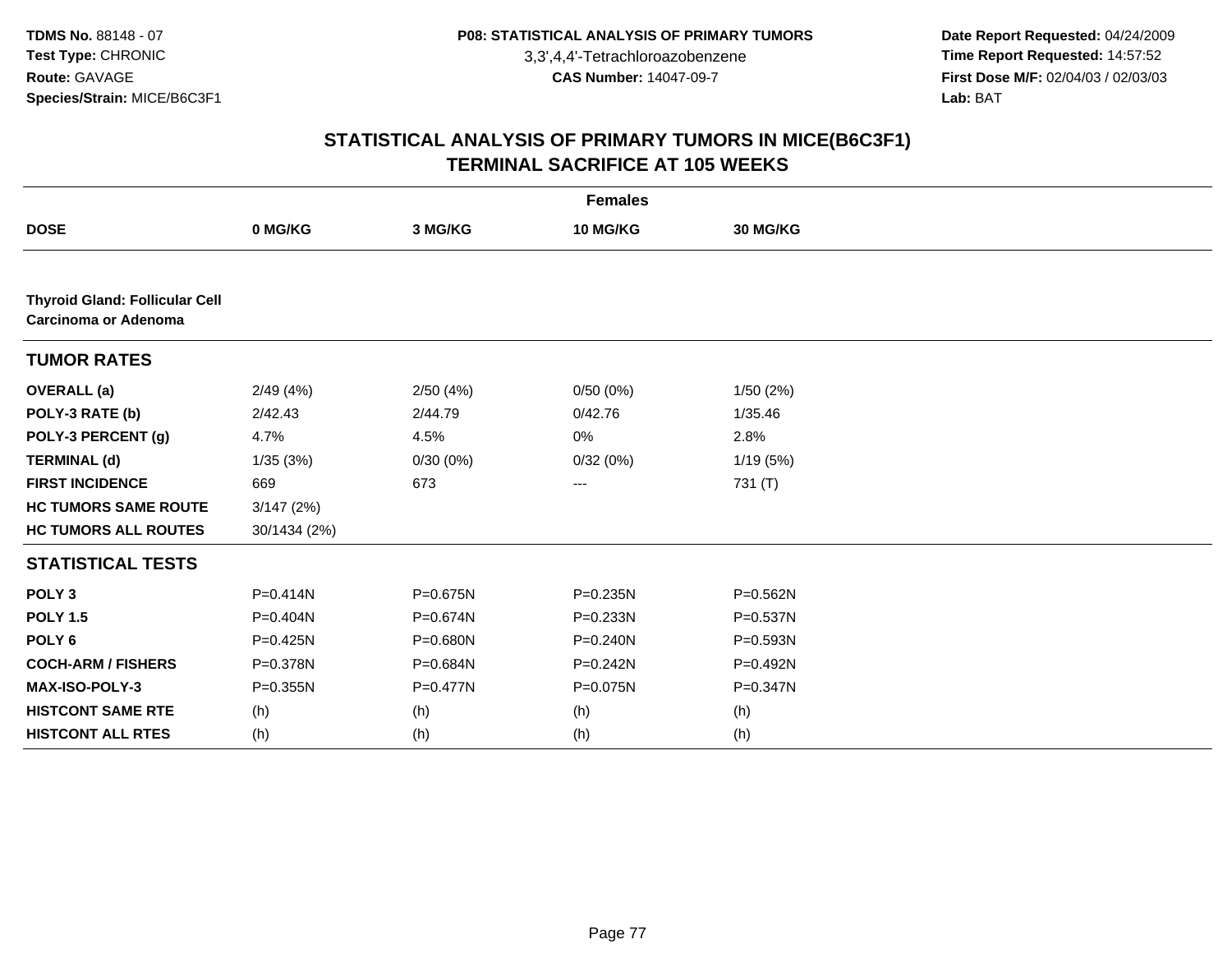**Date Report Requested:** 04/24/2009 **Time Report Requested:** 14:57:52 **First Dose M/F:** 02/04/03 / 02/03/03<br>Lab: BAT **Lab:** BAT

|                             |            |          | <b>Females</b>  |             |  |
|-----------------------------|------------|----------|-----------------|-------------|--|
| <b>DOSE</b>                 | 0 MG/KG    | 3 MG/KG  | <b>10 MG/KG</b> | 30 MG/KG    |  |
|                             |            |          |                 |             |  |
| <b>Urethra</b><br>Carcinoma |            |          |                 |             |  |
| <b>TUMOR RATES</b>          | $\#$       | #        | #               | #           |  |
| <b>OVERALL</b> (a)          | 0/50(0%)   | 0/50(0%) | 0/50(0%)        | 2/50(4%)    |  |
| POLY-3 RATE (b)             | 0/42.78    | 0/44.36  | 0/42.76         | 2/35.64     |  |
| POLY-3 PERCENT (g)          | 0%         | 0%       | 0%              | 5.6%        |  |
| <b>TERMINAL (d)</b>         | 0/35(0%)   | 0/30(0%) | 0/32(0%)        | 0/19(0%)    |  |
| <b>FIRST INCIDENCE</b>      | ---        | ---      | ---             | 688         |  |
| <b>HC TUMORS SAME ROUTE</b> | 0/148(0%)  |          |                 |             |  |
| <b>HC TUMORS ALL ROUTES</b> | 0/1448(0%) |          |                 |             |  |
| <b>STATISTICAL TESTS</b>    |            |          |                 |             |  |
| POLY <sub>3</sub>           | $P=0.032*$ | (e)      | (e)             | $P=0.199$   |  |
| <b>POLY 1.5</b>             | $P=0.034*$ | (e)      | (e)             | $P = 0.212$ |  |
| POLY <sub>6</sub>           | $P=0.030*$ | (e)      | (e)             | $P = 0.184$ |  |
| <b>COCH-ARM / FISHERS</b>   | $P=0.042*$ | (e)      | (e)             | $P = 0.247$ |  |
| <b>MAX-ISO-POLY-3</b>       | $P=0.034*$ | (e)      | (e)             | $P=0.075$   |  |
| <b>HISTCONT SAME RTE</b>    | $P=0.042*$ | (e)      | (e)             | $P = 0.097$ |  |
| <b>HISTCONT ALL RTES</b>    | P<0.001**  | (e)      | (e)             | P<0.001**   |  |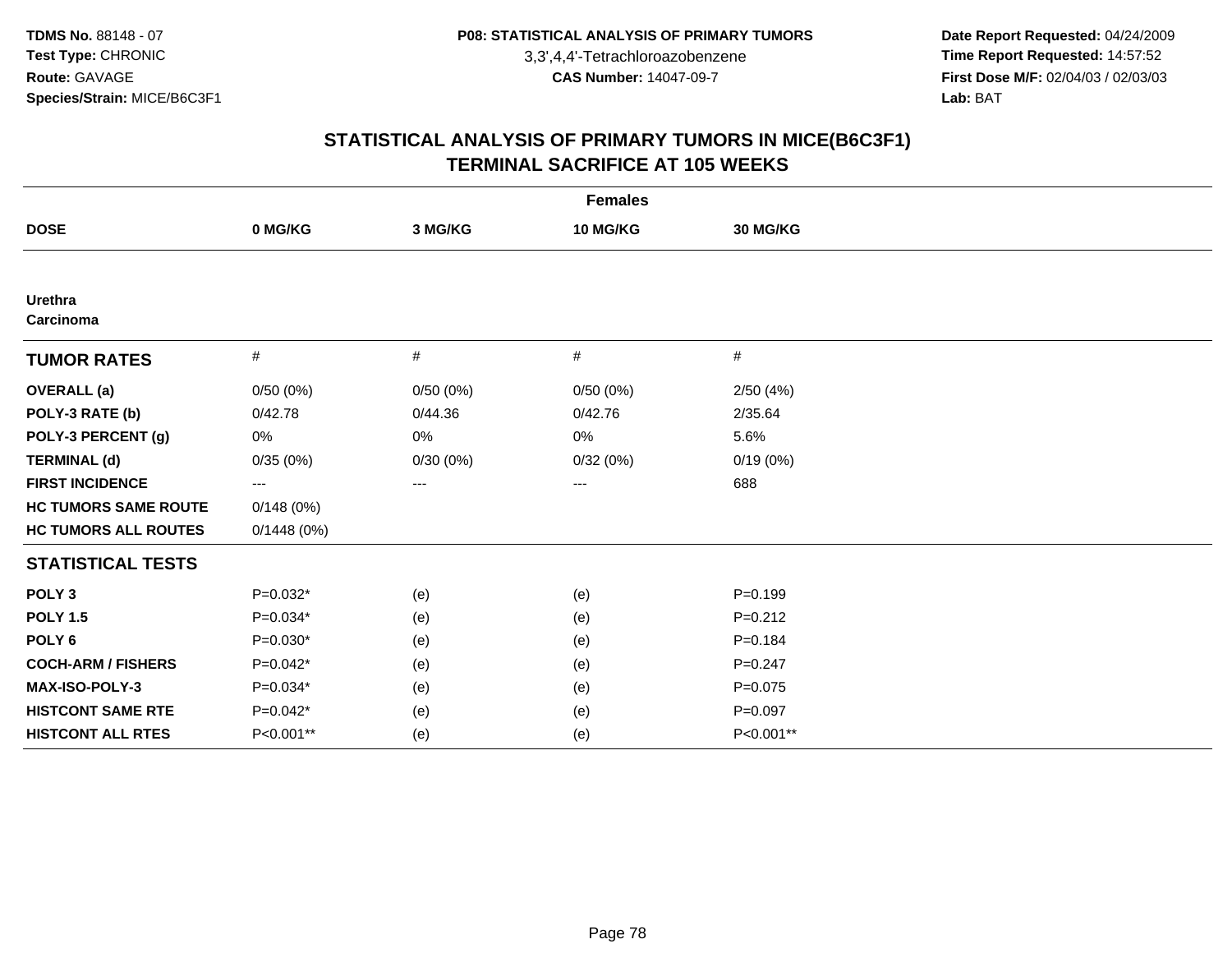**Date Report Requested:** 04/24/2009 **Time Report Requested:** 14:57:52 **First Dose M/F:** 02/04/03 / 02/03/03<br>Lab: BAT **Lab:** BAT

| <b>Females</b>                          |              |             |             |          |  |  |
|-----------------------------------------|--------------|-------------|-------------|----------|--|--|
| <b>DOSE</b>                             | 0 MG/KG      | 3 MG/KG     | 10 MG/KG    | 30 MG/KG |  |  |
|                                         |              |             |             |          |  |  |
| <b>Uterus</b><br><b>Sarcoma Stromal</b> |              |             |             |          |  |  |
| <b>TUMOR RATES</b>                      | #            | #           | #           | $\#$     |  |  |
| <b>OVERALL (a)</b>                      | 0/50(0%)     | 2/50(4%)    | 1/50(2%)    | 0/50(0%) |  |  |
| POLY-3 RATE (b)                         | 0/42.78      | 2/44.96     | 1/43.48     | 0/35.46  |  |  |
| POLY-3 PERCENT (g)                      | 0%           | 4.5%        | 2.3%        | 0%       |  |  |
| <b>TERMINAL (d)</b>                     | 0/35(0%)     | 1/30(3%)    | 0/32(0%)    | 0/19(0%) |  |  |
| <b>FIRST INCIDENCE</b>                  | ---          | 542         | 477         | $--$     |  |  |
| <b>HC TUMORS SAME ROUTE</b>             | 1/148(1%)    |             |             |          |  |  |
| <b>HC TUMORS ALL ROUTES</b>             | 3/1448(0%)   |             |             |          |  |  |
| <b>STATISTICAL TESTS</b>                |              |             |             |          |  |  |
| POLY <sub>3</sub>                       | $P = 0.427N$ | $P = 0.248$ | $P = 0.503$ | (e)      |  |  |
| <b>POLY 1.5</b>                         | P=0.409N     | $P = 0.247$ | $P = 0.503$ | (e)      |  |  |
| POLY <sub>6</sub>                       | P=0.448N     | $P = 0.247$ | $P = 0.502$ | (e)      |  |  |
| <b>COCH-ARM / FISHERS</b>               | P=0.378N     | $P=0.247$   | $P = 0.500$ | (e)      |  |  |
| MAX-ISO-POLY-3                          | $P = 0.389$  | $P = 0.087$ | $P = 0.163$ | (e)      |  |  |
| <b>HISTCONT SAME RTE</b>                | (h)          | (h)         | (h)         | (e)      |  |  |
| <b>HISTCONT ALL RTES</b>                | (h)          | (h)         | (h)         | (e)      |  |  |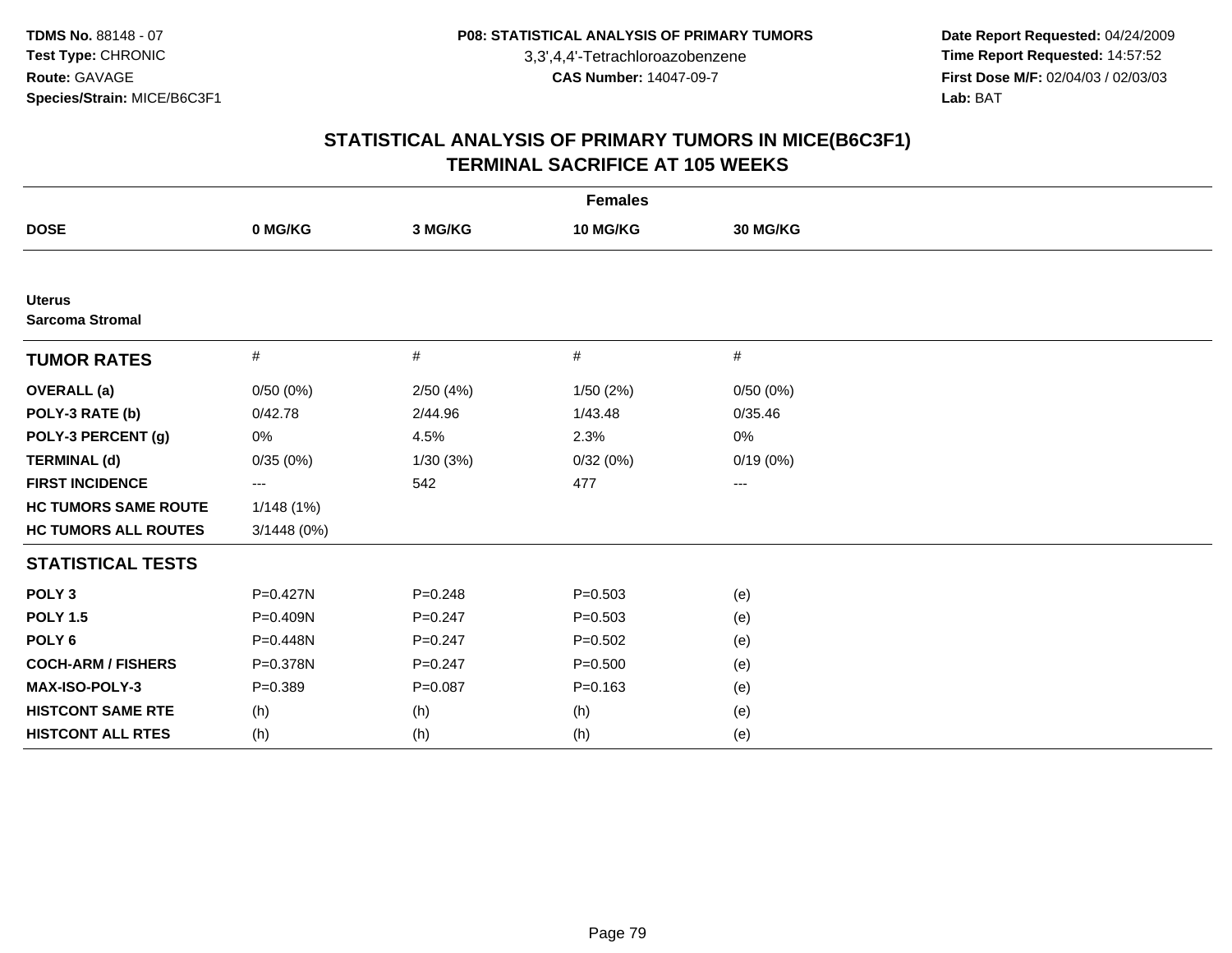**Date Report Requested:** 04/24/2009 **Time Report Requested:** 14:57:52 **First Dose M/F:** 02/04/03 / 02/03/03<br>Lab: BAT **Lab:** BAT

| <b>Females</b>                       |              |             |                 |          |  |  |
|--------------------------------------|--------------|-------------|-----------------|----------|--|--|
| <b>DOSE</b>                          | 0 MG/KG      | 3 MG/KG     | <b>10 MG/KG</b> | 30 MG/KG |  |  |
|                                      |              |             |                 |          |  |  |
| <b>All Organs</b><br>Hemangiosarcoma |              |             |                 |          |  |  |
| <b>TUMOR RATES</b>                   | $\#$         | $\#$        | #               | #        |  |  |
| <b>OVERALL (a)</b>                   | 0/50(0%)     | 1/50(2%)    | 0/50(0%)        | 0/50(0%) |  |  |
| POLY-3 RATE (b)                      | 0/42.78      | 1/44.36     | 0/42.76         | 0/35.46  |  |  |
| POLY-3 PERCENT (g)                   | 0%           | 2.3%        | 0%              | 0%       |  |  |
| <b>TERMINAL (d)</b>                  | 0/35(0%)     | 1/30(3%)    | 0/32(0%)        | 0/19(0%) |  |  |
| <b>FIRST INCIDENCE</b>               | ---          | 731 (T)     | $--$            | $\cdots$ |  |  |
| <b>HC TUMORS SAME ROUTE</b>          | 5/148(3%)    |             |                 |          |  |  |
| <b>HC TUMORS ALL ROUTES</b>          | 68/1448 (5%) |             |                 |          |  |  |
| <b>STATISTICAL TESTS</b>             |              |             |                 |          |  |  |
| POLY <sub>3</sub>                    | P=0.577N     | $P = 0.507$ | (e)             | (e)      |  |  |
| <b>POLY 1.5</b>                      | P=0.576N     | $P = 0.507$ | (e)             | (e)      |  |  |
| POLY <sub>6</sub>                    | P=0.578N     | $P = 0.505$ | (e)             | (e)      |  |  |
| <b>COCH-ARM / FISHERS</b>            | P=0.576N     | $P = 0.500$ | (e)             | (e)      |  |  |
| MAX-ISO-POLY-3                       | P=0.454N     | $P = 0.168$ | (e)             | (e)      |  |  |
| <b>HISTCONT SAME RTE</b>             | (h)          | (h)         | (e)             | (e)      |  |  |
| <b>HISTCONT ALL RTES</b>             | (h)          | (h)         | (e)             | (e)      |  |  |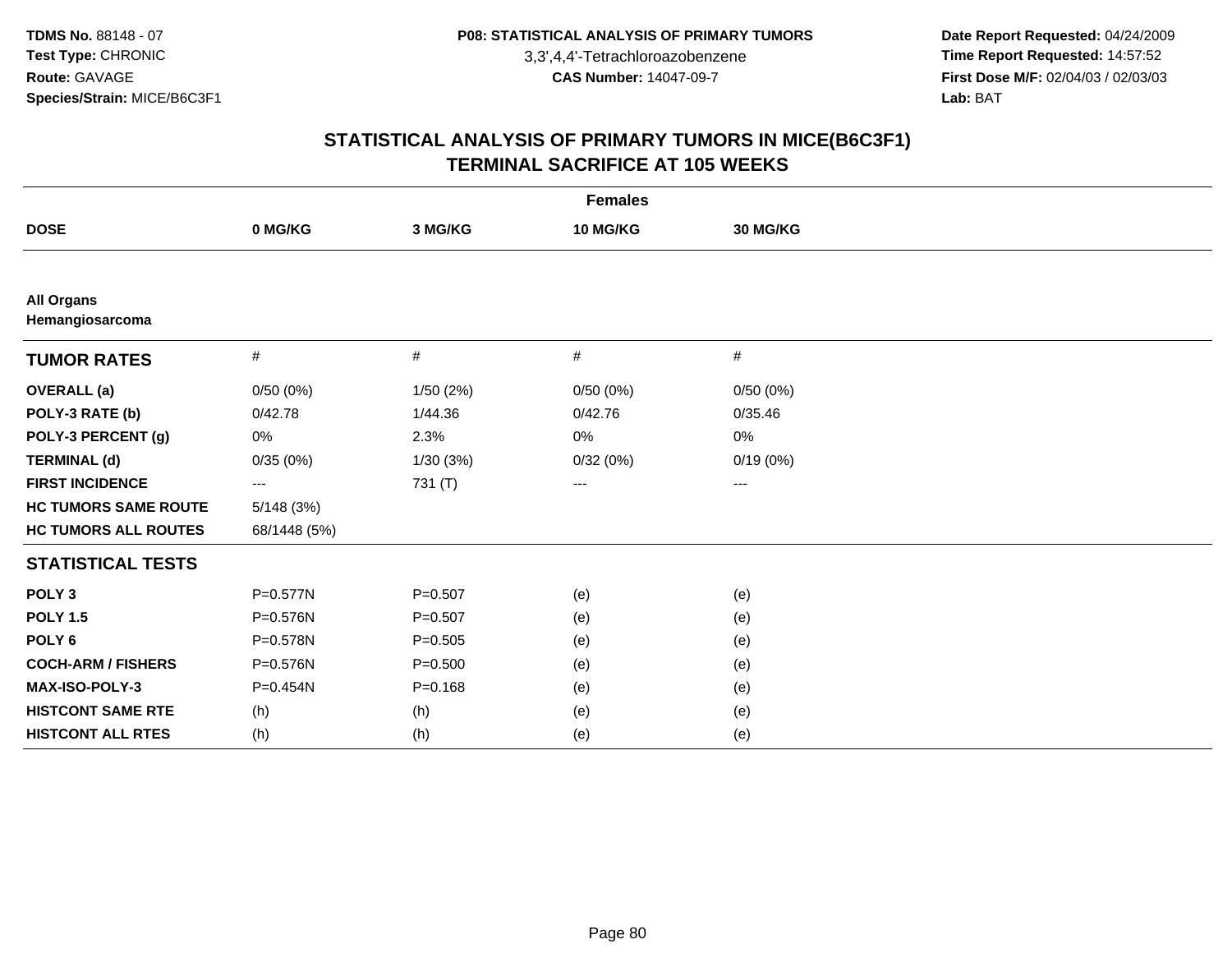**Date Report Requested:** 04/24/2009 **Time Report Requested:** 14:57:52 **First Dose M/F:** 02/04/03 / 02/03/03<br>Lab: BAT **Lab:** BAT

| <b>Females</b>                                     |              |          |              |              |  |  |  |  |  |
|----------------------------------------------------|--------------|----------|--------------|--------------|--|--|--|--|--|
| <b>DOSE</b>                                        | 0 MG/KG      | 3 MG/KG  | 10 MG/KG     | 30 MG/KG     |  |  |  |  |  |
|                                                    |              |          |              |              |  |  |  |  |  |
| <b>All Organs</b><br>Hemangiosarcoma or Hemangioma |              |          |              |              |  |  |  |  |  |
| <b>TUMOR RATES</b>                                 | $\#$         | #        | $\#$         | $\#$         |  |  |  |  |  |
| <b>OVERALL</b> (a)                                 | 1/50(2%)     | 1/50(2%) | 0/50(0%)     | 0/50(0%)     |  |  |  |  |  |
| POLY-3 RATE (b)                                    | 1/42.78      | 1/44.36  | 0/42.76      | 0/35.46      |  |  |  |  |  |
| POLY-3 PERCENT (g)                                 | 2.3%         | 2.3%     | 0%           | 0%           |  |  |  |  |  |
| <b>TERMINAL (d)</b>                                | 1/35(3%)     | 1/30(3%) | 0/32(0%)     | 0/19(0%)     |  |  |  |  |  |
| <b>FIRST INCIDENCE</b>                             | 731 (T)      | 731 (T)  | ---          | ---          |  |  |  |  |  |
| <b>HC TUMORS SAME ROUTE</b>                        | 8/148 (5%)   |          |              |              |  |  |  |  |  |
| <b>HC TUMORS ALL ROUTES</b>                        | 88/1448 (6%) |          |              |              |  |  |  |  |  |
| <b>STATISTICAL TESTS</b>                           |              |          |              |              |  |  |  |  |  |
| POLY <sub>3</sub>                                  | $P = 0.315N$ | P=0.753N | $P = 0.500N$ | P=0.537N     |  |  |  |  |  |
| <b>POLY 1.5</b>                                    | P=0.312N     | P=0.753N | P=0.499N     | P=0.524N     |  |  |  |  |  |
| POLY <sub>6</sub>                                  | $P = 0.317N$ | P=0.756N | $P = 0.502N$ | $P = 0.553N$ |  |  |  |  |  |
| <b>COCH-ARM / FISHERS</b>                          | P=0.303N     | P=0.753N | P=0.500N     | $P = 0.500N$ |  |  |  |  |  |
| MAX-ISO-POLY-3                                     | $P = 0.331N$ | P=0.489N | P=0.159N     | P=0.204N     |  |  |  |  |  |
| <b>HISTCONT SAME RTE</b>                           | (h)          | (h)      | (h)          | (h)          |  |  |  |  |  |
| <b>HISTCONT ALL RTES</b>                           | (h)          | (h)      | (h)          | (h)          |  |  |  |  |  |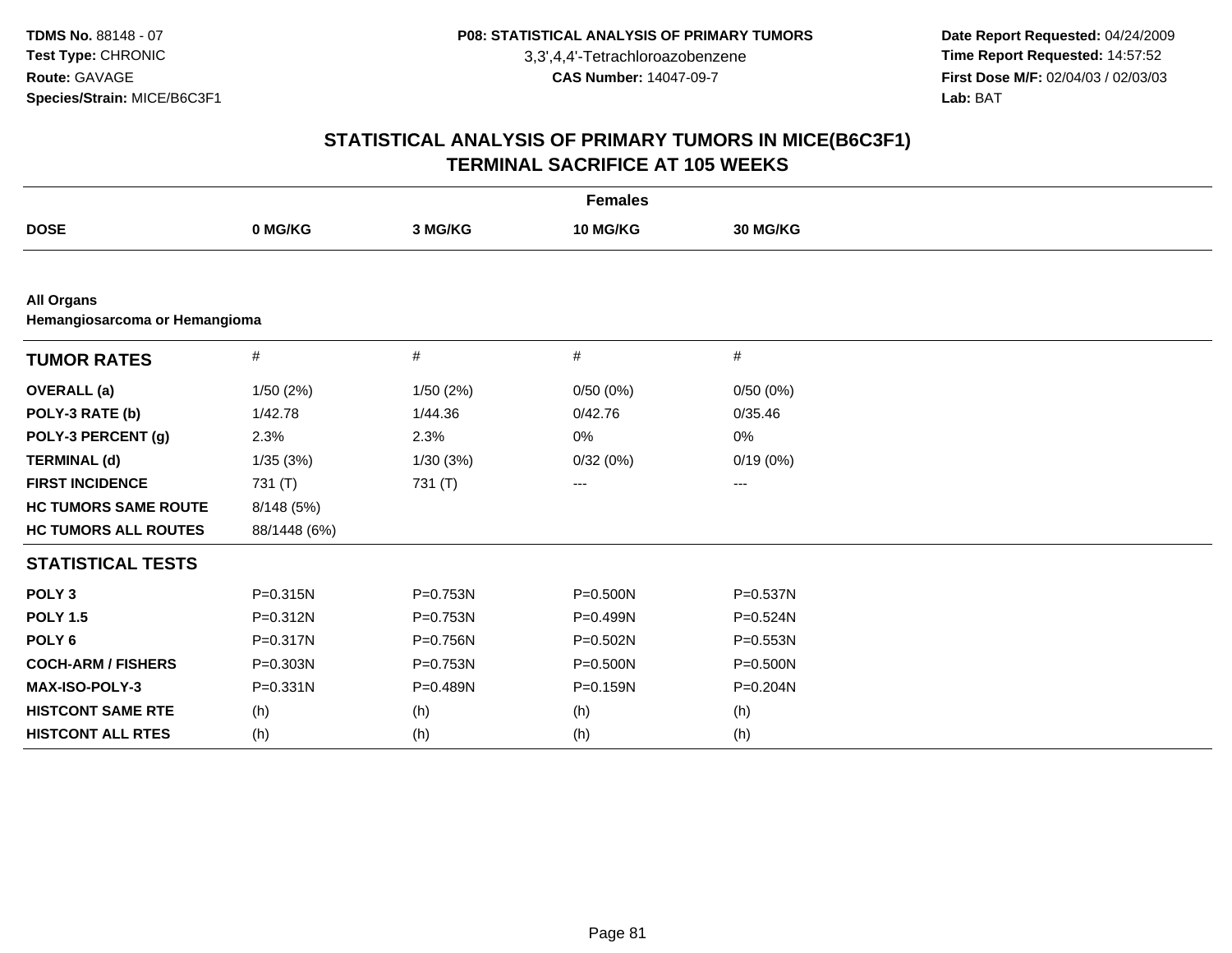**Date Report Requested:** 04/24/2009 **Time Report Requested:** 14:57:52 **First Dose M/F:** 02/04/03 / 02/03/03<br>Lab: BAT **Lab:** BAT

|                                                 |              |             | <b>Females</b> |             |
|-------------------------------------------------|--------------|-------------|----------------|-------------|
| <b>DOSE</b>                                     | 0 MG/KG      | 3 MG/KG     | 10 MG/KG       | 30 MG/KG    |
|                                                 |              |             |                |             |
| <b>All Organs</b><br><b>Histiocytic Sarcoma</b> |              |             |                |             |
| <b>TUMOR RATES</b>                              | #            | #           | #              | #           |
| <b>OVERALL</b> (a)                              | 1/50(2%)     | 2/50(4%)    | 1/50(2%)       | 2/50(4%)    |
| POLY-3 RATE (b)                                 | 1/43.30      | 2/45.41     | 1/43.45        | 2/36.61     |
| POLY-3 PERCENT (g)                              | 2.3%         | 4.4%        | 2.3%           | 5.5%        |
| <b>TERMINAL (d)</b>                             | 0/35(0%)     | 0/30(0%)    | 0/32(0%)       | 0/19(0%)    |
| <b>FIRST INCIDENCE</b>                          | 569          | 459         | 491            | 485         |
| <b>HC TUMORS SAME ROUTE</b>                     | 3/148(2%)    |             |                |             |
| <b>HC TUMORS ALL ROUTES</b>                     | 38/1448 (3%) |             |                |             |
| <b>STATISTICAL TESTS</b>                        |              |             |                |             |
| POLY <sub>3</sub>                               | $P = 0.408$  | $P = 0.517$ | P=0.760N       | $P=0.442$   |
| <b>POLY 1.5</b>                                 | $P=0.430$    | $P = 0.515$ | P=0.759N       | $P=0.462$   |
| POLY <sub>6</sub>                               | $P = 0.383$  | $P = 0.514$ | $P=0.759$      | $P = 0.418$ |
| <b>COCH-ARM / FISHERS</b>                       | $P=0.479$    | $P = 0.500$ | P=0.753N       | $P = 0.500$ |
| MAX-ISO-POLY-3                                  | $P=0.404$    | $P = 0.298$ | P=0.498N       | $P = 0.250$ |
| <b>HISTCONT SAME RTE</b>                        | $P = 0.467$  | $P = 0.396$ | $P = 0.640$    | $P = 0.337$ |
| <b>HISTCONT ALL RTES</b>                        | $P = 0.473$  | $P = 0.375$ | $P = 1.000$    | $P = 0.309$ |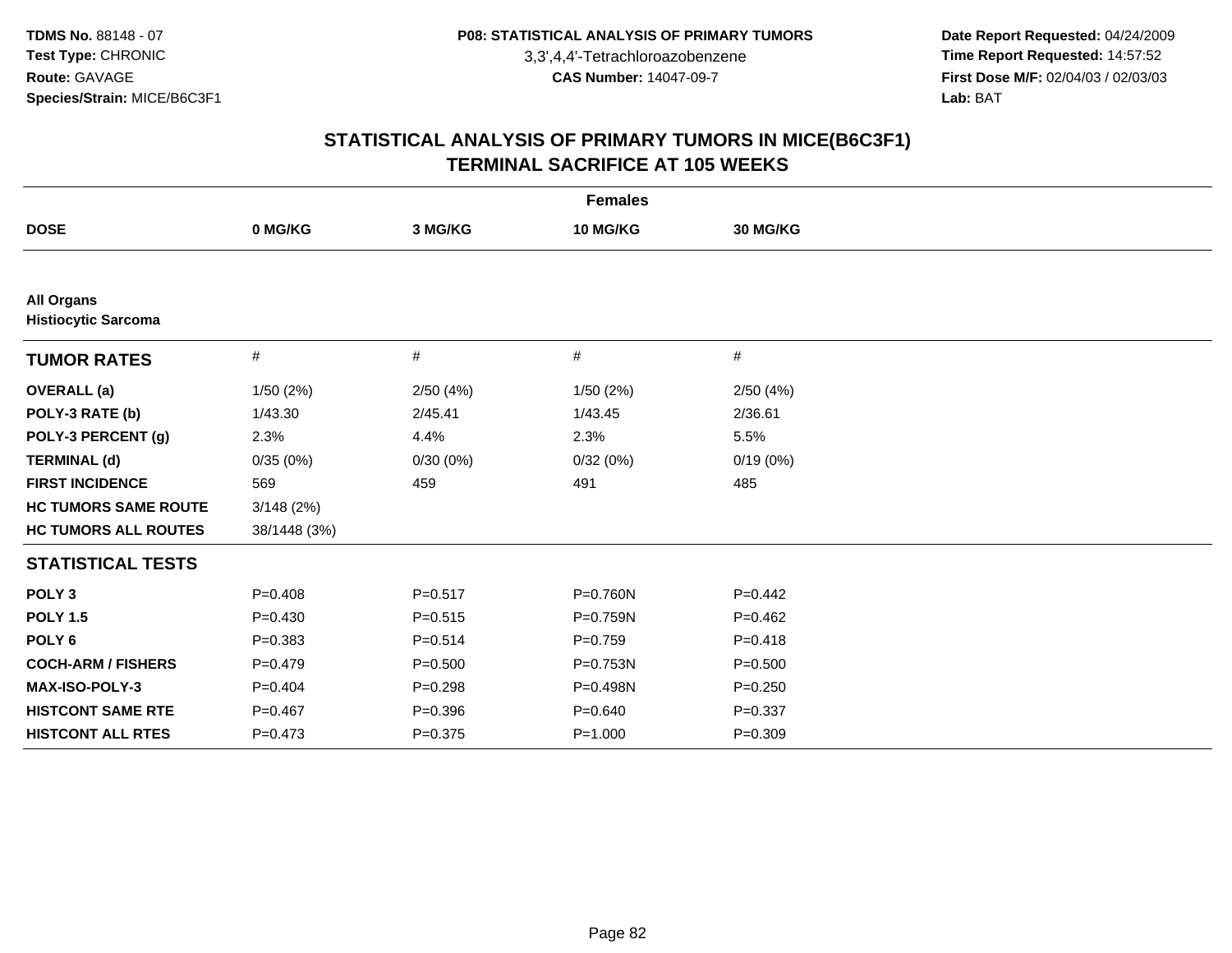**Date Report Requested:** 04/24/2009 **Time Report Requested:** 14:57:52 **First Dose M/F:** 02/04/03 / 02/03/03<br>**Lab:** BAT **Lab:** BAT

# **STATISTICAL ANALYSIS OF PRIMARY TUMORS IN MICE(B6C3F1)TERMINAL SACRIFICE AT 105 WEEKS**

|             |         |         | Females  |                 |
|-------------|---------|---------|----------|-----------------|
| <b>DOSE</b> | 0 MG/KG | 3 MG/KG | 10 MG/KG | <b>30 MG/KG</b> |

**All Organs**

**Malignant Lymphoma: Histiocytic, Lymphocytic, Mixed, NOS, or Undifferentiated Cell Type**

| <b>TUMOR RATES</b>          | $\#$           | $\#$        | #          | $\#$        |
|-----------------------------|----------------|-------------|------------|-------------|
| <b>OVERALL</b> (a)          | 2/50(4%)       | 5/50 (10%)  | 8/50 (16%) | 7/50 (14%)  |
| POLY-3 RATE (b)             | 2/42.78        | 5/44.95     | 8/44.01    | 7/37.45     |
| POLY-3 PERCENT (g)          | 4.7%           | 11.1%       | 18.2%      | 18.7%       |
| <b>TERMINAL (d)</b>         | 2/35(6%)       | 1/30(3%)    | 5/32 (16%) | 3/19(16%)   |
| <b>FIRST INCIDENCE</b>      | 731 (T)        | 664         | 541        | 50          |
| <b>HC TUMORS SAME ROUTE</b> | 24/148 (16%)   |             |            |             |
| <b>HC TUMORS ALL ROUTES</b> | 305/1448 (21%) |             |            |             |
| <b>STATISTICAL TESTS</b>    |                |             |            |             |
| POLY <sub>3</sub>           | $P=0.065$      | $P=0.236$   | $P=0.049*$ | $P=0.050*$  |
| <b>POLY 1.5</b>             | $P = 0.086$    | $P = 0.234$ | $P=0.048*$ | $P = 0.061$ |
| POLY 6                      | $P=0.047*$     | $P = 0.235$ | $P=0.049*$ | $P=0.038*$  |
| <b>COCH-ARM / FISHERS</b>   | $P=0.129$      | $P = 0.218$ | $P=0.046*$ | $P = 0.080$ |
| <b>MAX-ISO-POLY-3</b>       | $P = 0.070$    | $P = 0.138$ | $P=0.025*$ | $P=0.029*$  |
| <b>HISTCONT SAME RTE</b>    | $P = 0.088$    | $P = 0.185$ | $P=0.029*$ | $P=0.035*$  |
| <b>HISTCONT ALL RTES</b>    | $P = 0.081$    | $P = 0.164$ | $P=0.025*$ | $P=0.031*$  |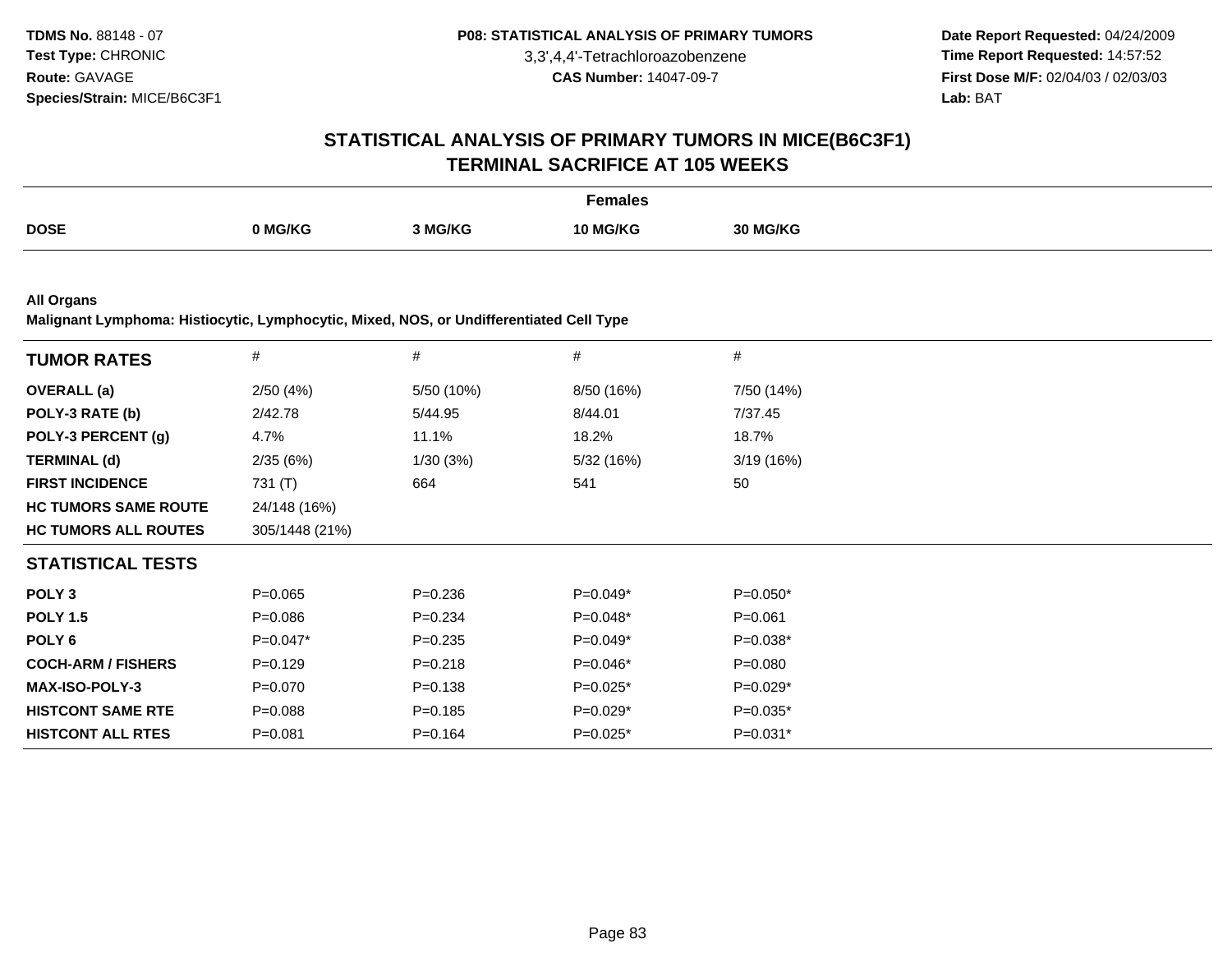**Date Report Requested:** 04/24/2009 **Time Report Requested:** 14:57:52 **First Dose M/F:** 02/04/03 / 02/03/03<br>Lab: BAT **Lab:** BAT

| <b>Females</b>                            |                |              |              |              |  |
|-------------------------------------------|----------------|--------------|--------------|--------------|--|
| <b>DOSE</b>                               | 0 MG/KG        | 3 MG/KG      | 10 MG/KG     | 30 MG/KG     |  |
|                                           |                |              |              |              |  |
| <b>All Organs</b><br><b>Benign Tumors</b> |                |              |              |              |  |
| <b>TUMOR RATES</b>                        | #              | #            | #            | #            |  |
| <b>OVERALL</b> (a)                        | 24/50 (48%)    | 23/50 (46%)  | 20/50 (40%)  | 17/50 (34%)  |  |
| POLY-3 RATE (b)                           | 24/45.98       | 23/46.05     | 20/44.83     | 17/38.00     |  |
| POLY-3 PERCENT (g)                        | 52.2%          | 49.9%        | 44.6%        | 44.7%        |  |
| <b>TERMINAL (d)</b>                       | 17/35 (49%)    | 16/30 (53%)  | 15/32 (47%)  | 9/19 (47%)   |  |
| <b>FIRST INCIDENCE</b>                    | 269            | 596          | 477          | 541          |  |
| <b>HC TUMORS SAME ROUTE</b>               | 68/148 (46%)   |              |              |              |  |
| <b>HC TUMORS ALL ROUTES</b>               | 728/1448 (50%) |              |              |              |  |
| <b>STATISTICAL TESTS</b>                  |                |              |              |              |  |
| POLY <sub>3</sub>                         | P=0.286N       | P=0.497N     | P=0.302N     | P=0.320N     |  |
| <b>POLY 1.5</b>                           | P=0.207N       | P=0.482N     | P=0.288N     | P=0.234N     |  |
| POLY <sub>6</sub>                         | P=0.376N       | P=0.523N     | P=0.326N     | P=0.423N     |  |
| <b>COCH-ARM / FISHERS</b>                 | $P = 0.081N$   | P=0.500N     | $P = 0.273N$ | $P = 0.111N$ |  |
| MAX-ISO-POLY-3                            | $P = 0.430N$   | $P = 0.411N$ | $P = 0.235N$ | P=0.264N     |  |
| <b>HISTCONT SAME RTE</b>                  | (h)            | (h)          | (h)          | (h)          |  |
| <b>HISTCONT ALL RTES</b>                  | (h)            | (h)          | (h)          | (h)          |  |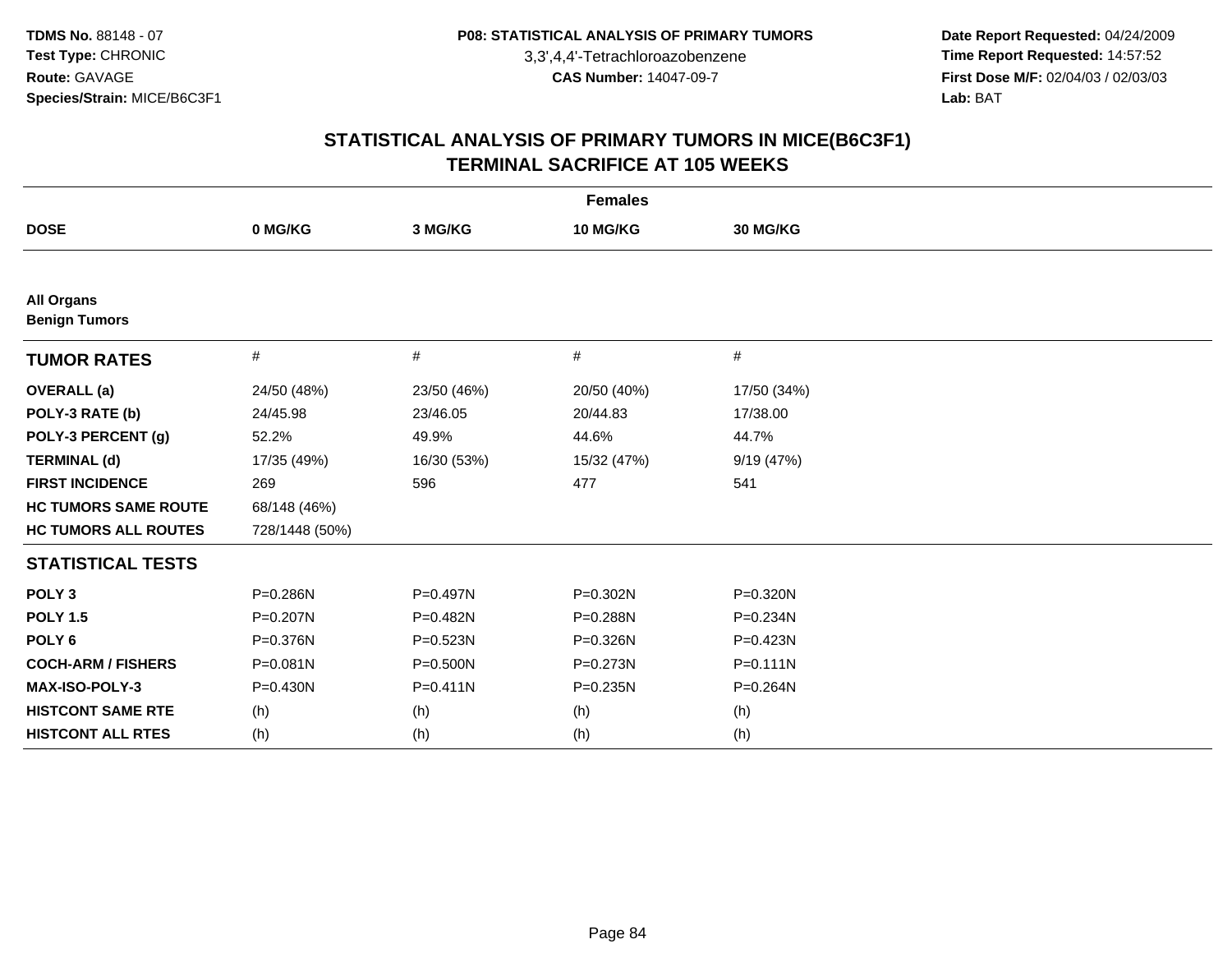**Date Report Requested:** 04/24/2009 **Time Report Requested:** 14:57:52 **First Dose M/F:** 02/04/03 / 02/03/03<br>Lab: BAT **Lab:** BAT

| <b>Females</b>                               |                |             |             |             |  |
|----------------------------------------------|----------------|-------------|-------------|-------------|--|
| <b>DOSE</b>                                  | 0 MG/KG        | 3 MG/KG     | 10 MG/KG    | 30 MG/KG    |  |
|                                              |                |             |             |             |  |
| <b>All Organs</b><br><b>Malignant Tumors</b> |                |             |             |             |  |
| <b>TUMOR RATES</b>                           | #              | #           | #           | $\#$        |  |
| <b>OVERALL</b> (a)                           | 13/50 (26%)    | 23/50 (46%) | 21/50 (42%) | 34/50 (68%) |  |
| POLY-3 RATE (b)                              | 13/45.59       | 23/48.25    | 21/47.58    | 34/45.55    |  |
| POLY-3 PERCENT (g)                           | 28.5%          | 47.7%       | 44.1%       | 74.6%       |  |
| <b>TERMINAL (d)</b>                          | 6/35 (17%)     | 8/30 (27%)  | 10/32 (31%) | 10/19 (53%) |  |
| <b>FIRST INCIDENCE</b>                       | 546            | 459         | 477         | 50          |  |
| <b>HC TUMORS SAME ROUTE</b>                  | 55/148 (37%)   |             |             |             |  |
| <b>HC TUMORS ALL ROUTES</b>                  | 703/1448 (49%) |             |             |             |  |
| <b>STATISTICAL TESTS</b>                     |                |             |             |             |  |
| POLY <sub>3</sub>                            | P<0.001**      | $P=0.043*$  | $P = 0.086$ | P<0.001**   |  |
| <b>POLY 1.5</b>                              | P<0.001**      | $P=0.040*$  | $P = 0.081$ | P<0.001**   |  |
| POLY <sub>6</sub>                            | P<0.001**      | $P=0.043*$  | $P = 0.088$ | P<0.001**   |  |
| <b>COCH-ARM / FISHERS</b>                    | P<0.001**      | $P=0.030*$  | $P = 0.069$ | P<0.001**   |  |
| <b>MAX-ISO-POLY-3</b>                        | P<0.001**      | $P=0.030*$  | $P = 0.061$ | P<0.001**   |  |
| <b>HISTCONT SAME RTE</b>                     | P<0.001**      | $P=0.035*$  | $P = 0.078$ | P<0.001**   |  |
| <b>HISTCONT ALL RTES</b>                     | P<0.001**      | $P=0.031*$  | $P = 0.067$ | P<0.001**   |  |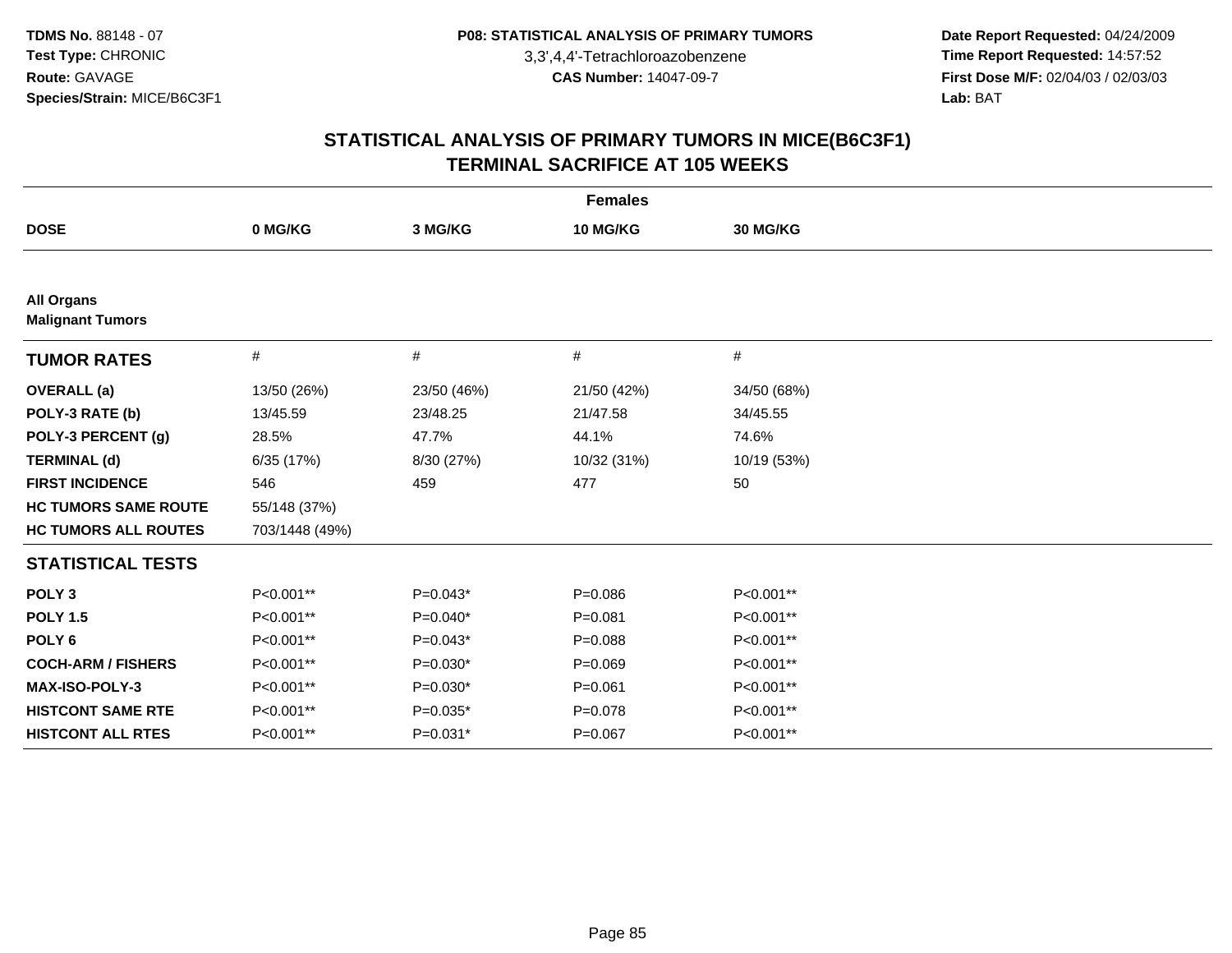**Date Report Requested:** 04/24/2009 **Time Report Requested:** 14:57:52 **First Dose M/F:** 02/04/03 / 02/03/03<br>Lab: BAT **Lab:** BAT

| <b>Females</b>                                          |                 |             |             |             |  |
|---------------------------------------------------------|-----------------|-------------|-------------|-------------|--|
| <b>DOSE</b>                                             | 0 MG/KG         | 3 MG/KG     | 10 MG/KG    | 30 MG/KG    |  |
|                                                         |                 |             |             |             |  |
| <b>All Organs</b><br><b>Malignant and Benign Tumors</b> |                 |             |             |             |  |
| <b>TUMOR RATES</b>                                      | $\#$            | #           | #           | #           |  |
| <b>OVERALL</b> (a)                                      | 29/50 (58%)     | 37/50 (74%) | 34/50 (68%) | 39/50 (78%) |  |
| POLY-3 RATE (b)                                         | 29/47.61        | 37/48.71    | 34/48.13    | 39/45.84    |  |
| POLY-3 PERCENT (g)                                      | 60.9%           | 76%         | 70.6%       | 85.1%       |  |
| <b>TERMINAL (d)</b>                                     | 18/35 (51%)     | 21/30 (70%) | 21/32 (66%) | 14/19 (74%) |  |
| <b>FIRST INCIDENCE</b>                                  | 269             | 459         | 477         | 50          |  |
| <b>HC TUMORS SAME ROUTE</b>                             | 104/148 (70%)   |             |             |             |  |
| <b>HC TUMORS ALL ROUTES</b>                             | 1093/1448 (76%) |             |             |             |  |
| <b>STATISTICAL TESTS</b>                                |                 |             |             |             |  |
| POLY <sub>3</sub>                                       | $P=0.017*$      | $P = 0.081$ | $P = 0.213$ | P=0.006**   |  |
| <b>POLY 1.5</b>                                         | $P=0.024*$      | $P = 0.084$ | $P=0.209$   | P=0.009**   |  |
| POLY <sub>6</sub>                                       | $P=0.013*$      | $P=0.076$   | $P = 0.214$ | P=0.004**   |  |
| <b>COCH-ARM / FISHERS</b>                               | $P=0.063$       | $P = 0.069$ | $P = 0.204$ | $P=0.026*$  |  |
| MAX-ISO-POLY-3                                          | P=0.007**       | $P = 0.054$ | $P = 0.157$ | $P=0.003**$ |  |
| <b>HISTCONT SAME RTE</b>                                | P=0.008**       | $P = 0.069$ | $P = 0.211$ | P=0.004**   |  |
| <b>HISTCONT ALL RTES</b>                                | P=0.007**       | $P = 0.060$ | $P = 0.188$ | P=0.003**   |  |